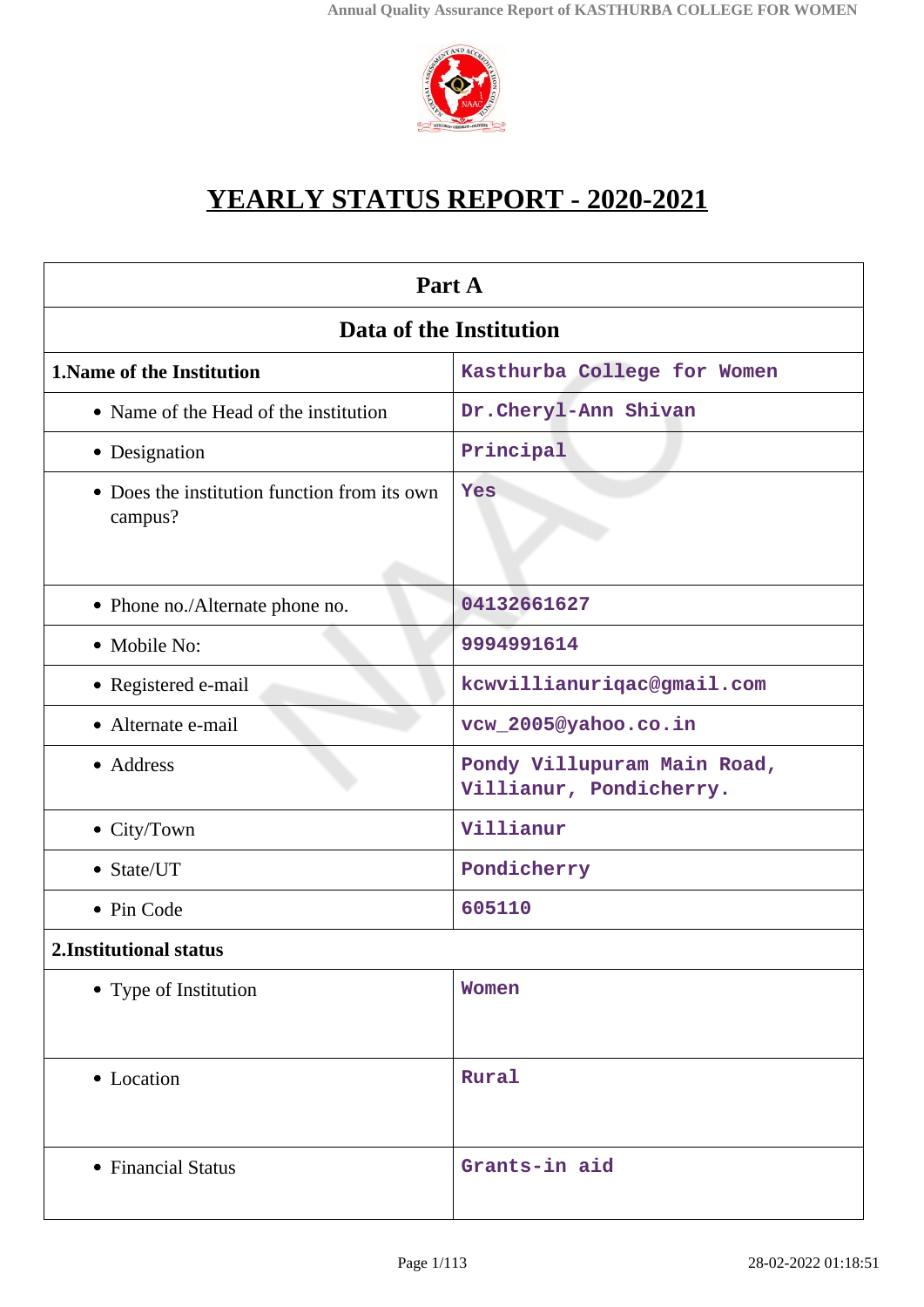| • Name of the Affiliating University                                       | Pondicherry University                                                                 |
|----------------------------------------------------------------------------|----------------------------------------------------------------------------------------|
| • Name of the IQAC Coordinator                                             | Dr.K.Bhuvaneswari                                                                      |
| $\bullet$ Phone No.                                                        | 9486025434                                                                             |
| • Alternate phone No.                                                      | 04132662627                                                                            |
| • Mobile                                                                   | 9486025434                                                                             |
| • IQAC e-mail address                                                      | kcwvillianuriqac@gmail.com                                                             |
| • Alternate e-mail address                                                 | vcw_2005@yahoo.co.in                                                                   |
| 3. Website address (Web link of the AQAR<br>(Previous Academic Year)       | https://www.kcw.co.in/wp-content/<br>uploads/2021/07/AOAR 2019-20.pdf                  |
| 4. Whether Academic Calendar prepared<br>during the year?                  | Yes                                                                                    |
| • if yes, whether it is uploaded in the<br>Institutional website Web link: | https://www.kcw.co.in/wp-content/<br>uploads/2022/01/Calendar 2020-202<br><u>1.pdf</u> |

# **5.Accreditation Details**

| Cycle   | Grade | <b>CGPA</b> | Year of<br>Accreditation | Validity from             | Validity to |
|---------|-------|-------------|--------------------------|---------------------------|-------------|
| Cycle 2 | в     | 2.06        | 2017                     | $02/05/2017$ $01/05/2022$ |             |

# **6.Date of Establishment of IQAC** 01/02/2007

**7.Provide the list of funds by Central / State Government UGC/CSIR/DBT/ICMR/TEQIP/World Bank/CPE of UGC etc.,**

| Institutional/Depa<br>rtment/Faculty | Scheme                    | <b>Funding Agency</b>      | Year of award<br>with duration | Amount   |
|--------------------------------------|---------------------------|----------------------------|--------------------------------|----------|
| Kasthurba<br>College for<br>Women    | Infrastructu<br>re        | <b>RUSA</b>                | $2020 - 2021$                  | 3100000  |
| Kasthurba<br>College for<br>Women    | Pay and<br>Allowances     | <b>State</b><br>Government | $2020 - 2021$                  | 25761224 |
| Kasthurba<br>College for<br>Women    | Office<br><b>Expenses</b> | <b>State</b><br>Government | $2020 - 2021$                  | 867747   |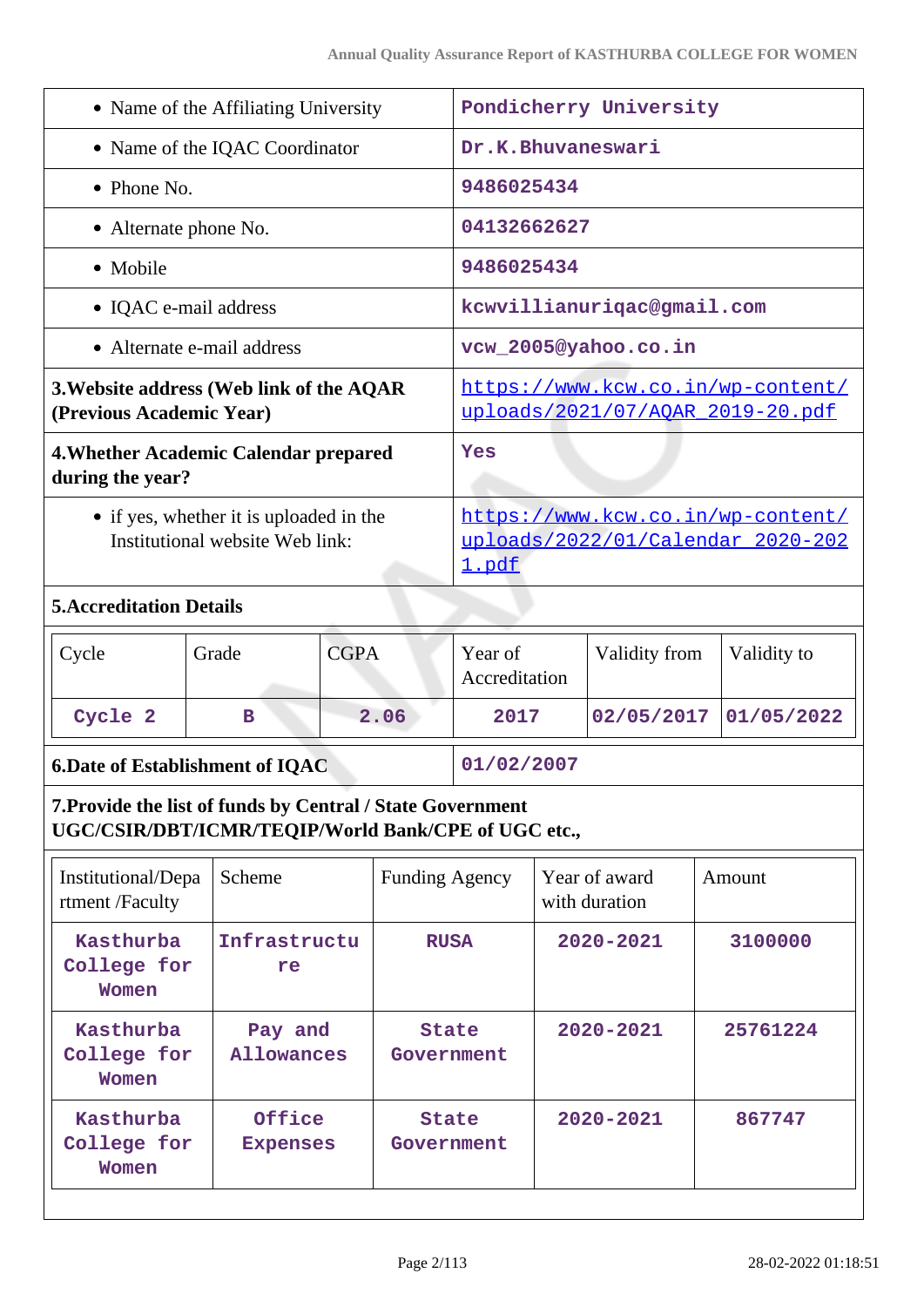| 8. Whether composition of IQAC as per latest<br><b>NAAC</b> guidelines                                                                                                                                                                                                                                                               | Yes              |  |
|--------------------------------------------------------------------------------------------------------------------------------------------------------------------------------------------------------------------------------------------------------------------------------------------------------------------------------------|------------------|--|
| • Upload latest notification of formation of<br><b>IQAC</b>                                                                                                                                                                                                                                                                          | <b>View File</b> |  |
| 9. No. of IQAC meetings held during the year                                                                                                                                                                                                                                                                                         | 3                |  |
| • Were the minutes of IQAC meeting(s) and<br>compliance to the decisions have been<br>uploaded on the institutional website?                                                                                                                                                                                                         | Yes              |  |
| • If No, please upload the minutes of the<br>meeting(s) and Action Taken Report                                                                                                                                                                                                                                                      | <b>View File</b> |  |
| 10. Whether IQAC received funding from any<br>of the funding agency to support its activities<br>during the year?                                                                                                                                                                                                                    | <b>No</b>        |  |
| • If yes, mention the amount                                                                                                                                                                                                                                                                                                         |                  |  |
| 11. Significant contributions made by IQAC during the current year (maximum five bullets)                                                                                                                                                                                                                                            |                  |  |
| The chairperson of IQAC with her ceaseless effort got approval for<br>transfer of land measuring an extent of 1.80 acres located at<br>Kannagi Government Girls' Higher Secondary School for the<br>Directorate of Higher and Technical Education for the construction<br>of buildings for Kasthurba College for Women, Pondicherry. |                  |  |
| Approval for renovation of Administrative Building and initiation of<br>the renovation process during the month of April 2021                                                                                                                                                                                                        |                  |  |
| Approval for Construction of Buildings for Laboratory and Classroom<br>for the Department of Psychology and Beginning of construction of<br>the same                                                                                                                                                                                 |                  |  |
| AQAR was submitted on time                                                                                                                                                                                                                                                                                                           |                  |  |
| IQAC facilitated the continuum of education through online mode and<br>following of SOP during offline mode of education                                                                                                                                                                                                             |                  |  |
| 12. Plan of action chalked out by the IQAC in the beginning of the Academic year towards<br>Quality Enhancement and the outcome achieved by the end of the Academic year                                                                                                                                                             |                  |  |
|                                                                                                                                                                                                                                                                                                                                      |                  |  |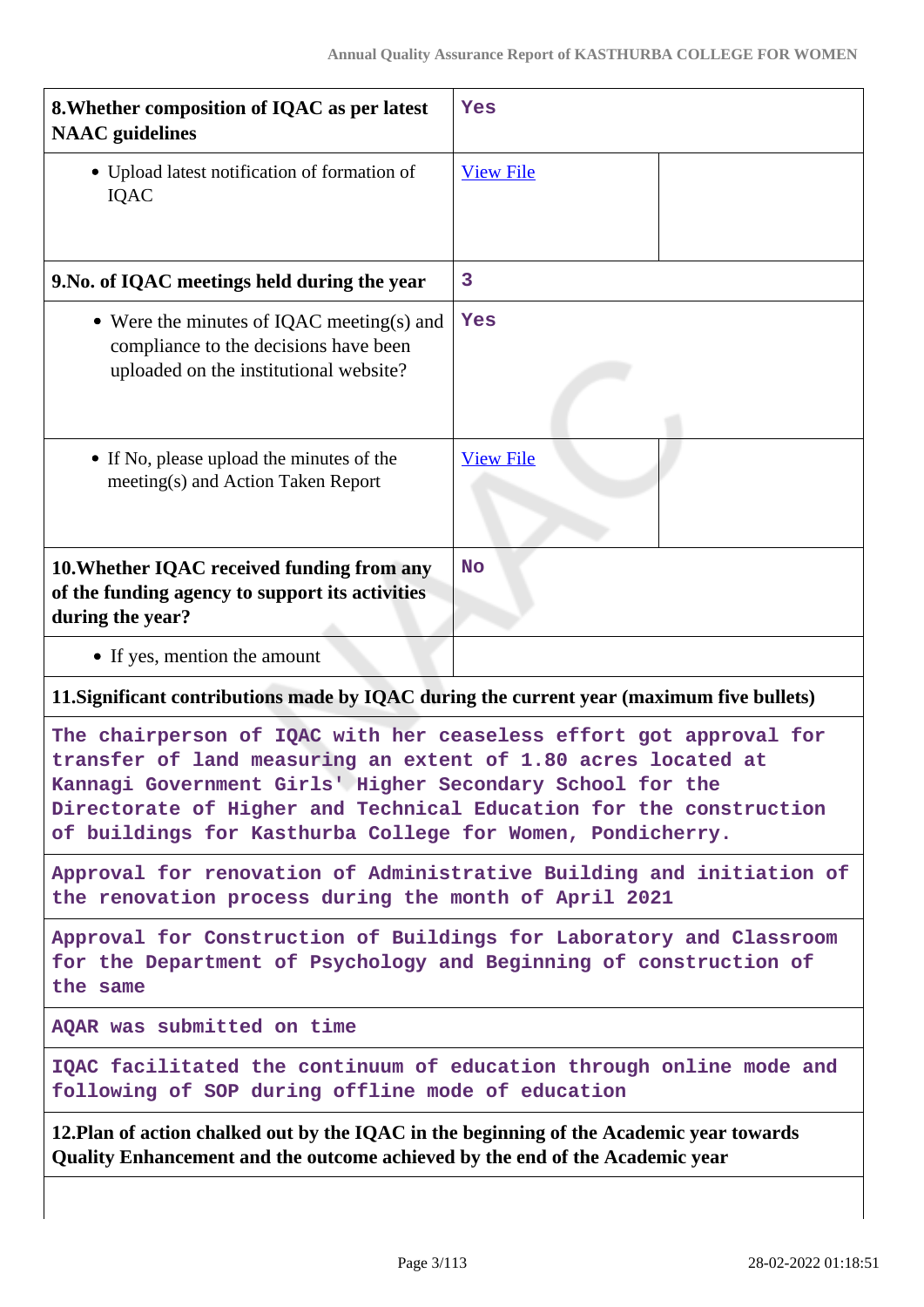| Plan of Action                                                                                            | Achievements/Outcomes                                                                                                                               |  |
|-----------------------------------------------------------------------------------------------------------|-----------------------------------------------------------------------------------------------------------------------------------------------------|--|
| Strengthening of Teaching-<br>Learning through Online mode<br>during Lockdown                             | Teaching-Learning Process<br>continued throughout the<br>academic year alongwith Offline<br>mode whenever there was a<br>relaxation in the Lockdown |  |
| To focus on improving the<br>individual's progress through<br>continuous internal evaluation              | Continuous internal evaluation<br>was carried out systematically<br>by individual faculty                                                           |  |
| Submission of proposal for<br>renovation of Administrative<br>Building                                    | Sanction given, work commenced                                                                                                                      |  |
| Submission of proposal for<br>construction of laboratory and<br>classroom for Department of<br>Psychology | Sanction given, work commenced                                                                                                                      |  |
| Submission of proposal for<br>additional Teaching Faculty to<br>be recruited on contract basis            | Sanctioned and new Teaching<br>Faculty was appointed                                                                                                |  |
| 13. Whether the AQAR was placed before<br>statutory body?                                                 | <b>No</b>                                                                                                                                           |  |
| • Name of the statutory body                                                                              |                                                                                                                                                     |  |
| Name                                                                                                      | Date of meeting $(s)$                                                                                                                               |  |
| Nil                                                                                                       | Nil                                                                                                                                                 |  |
| 14. Whether institutional data submitted to AISHE                                                         |                                                                                                                                                     |  |
| Year                                                                                                      | Date of Submission                                                                                                                                  |  |
| 2020                                                                                                      | 13/01/2020                                                                                                                                          |  |

# **Extended Profile**

# **1.Programme**

1.1

**3**

Number of courses offered by the institution across all programs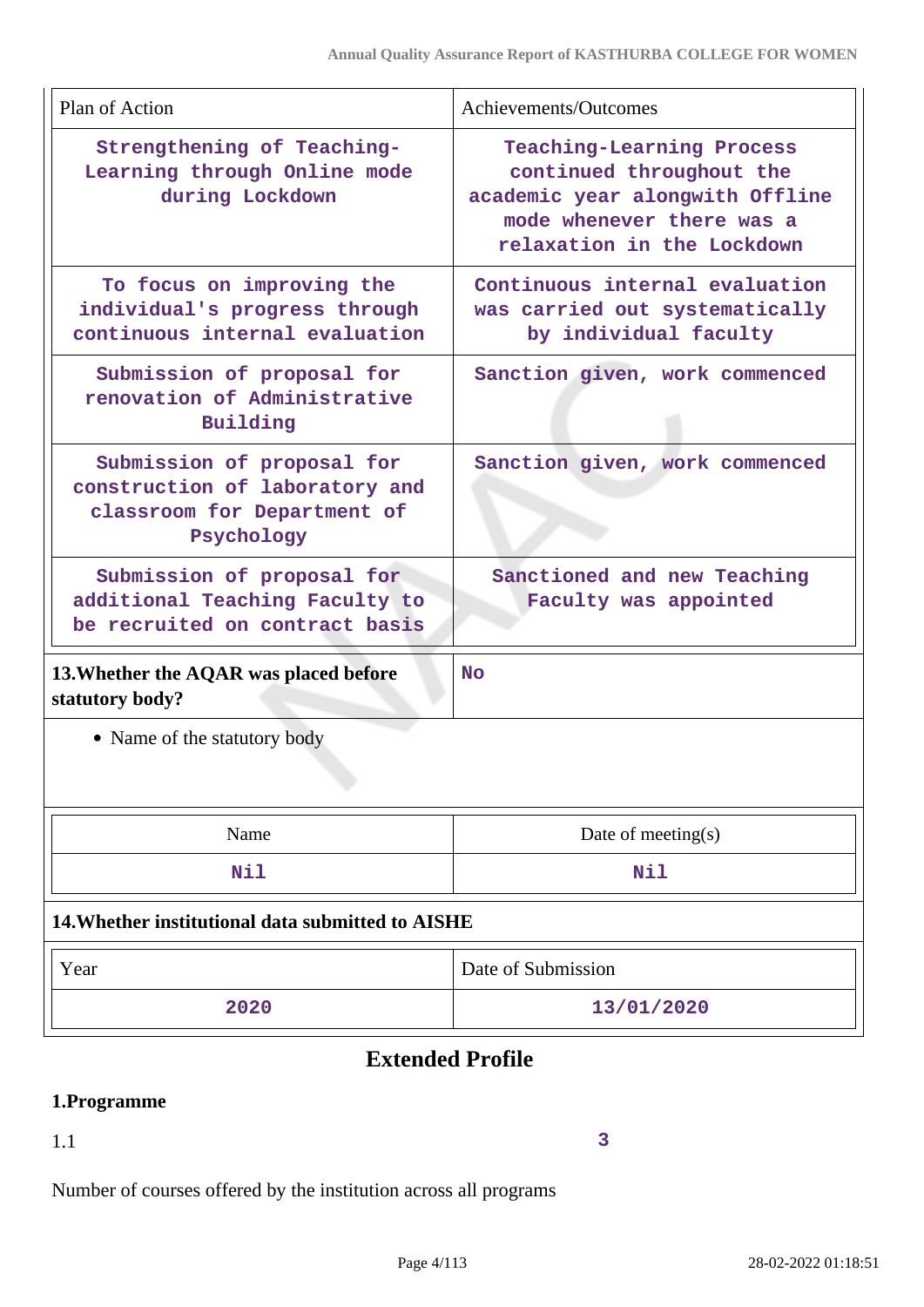#### during the year

| <b>File Description</b> | Documents        |
|-------------------------|------------------|
| Data Template           | <b>View File</b> |

### **2.Student**

2.1

**289**

**68**

**63**

# Number of students during the year

| <b>File Description</b> | Documents        |
|-------------------------|------------------|
| Data Template           | <b>View File</b> |

2.2

Number of seats earmarked for reserved category as per GOI/ State Govt. rule during the year

| <b>File Description</b> | Documents        |
|-------------------------|------------------|
| Data Template           | <b>View File</b> |
|                         |                  |

2.3

# Number of outgoing/ final year students during the year

| <b>File Description</b> | Documents        |
|-------------------------|------------------|
| Data Template           | <b>View File</b> |

#### **3.Academic**

3.1

**15**

**15**

Number of full time teachers during the year

| <b>File Description</b> | Documents        |
|-------------------------|------------------|
| Data Template           | <b>View File</b> |

3.2

Number of Sanctioned posts during the year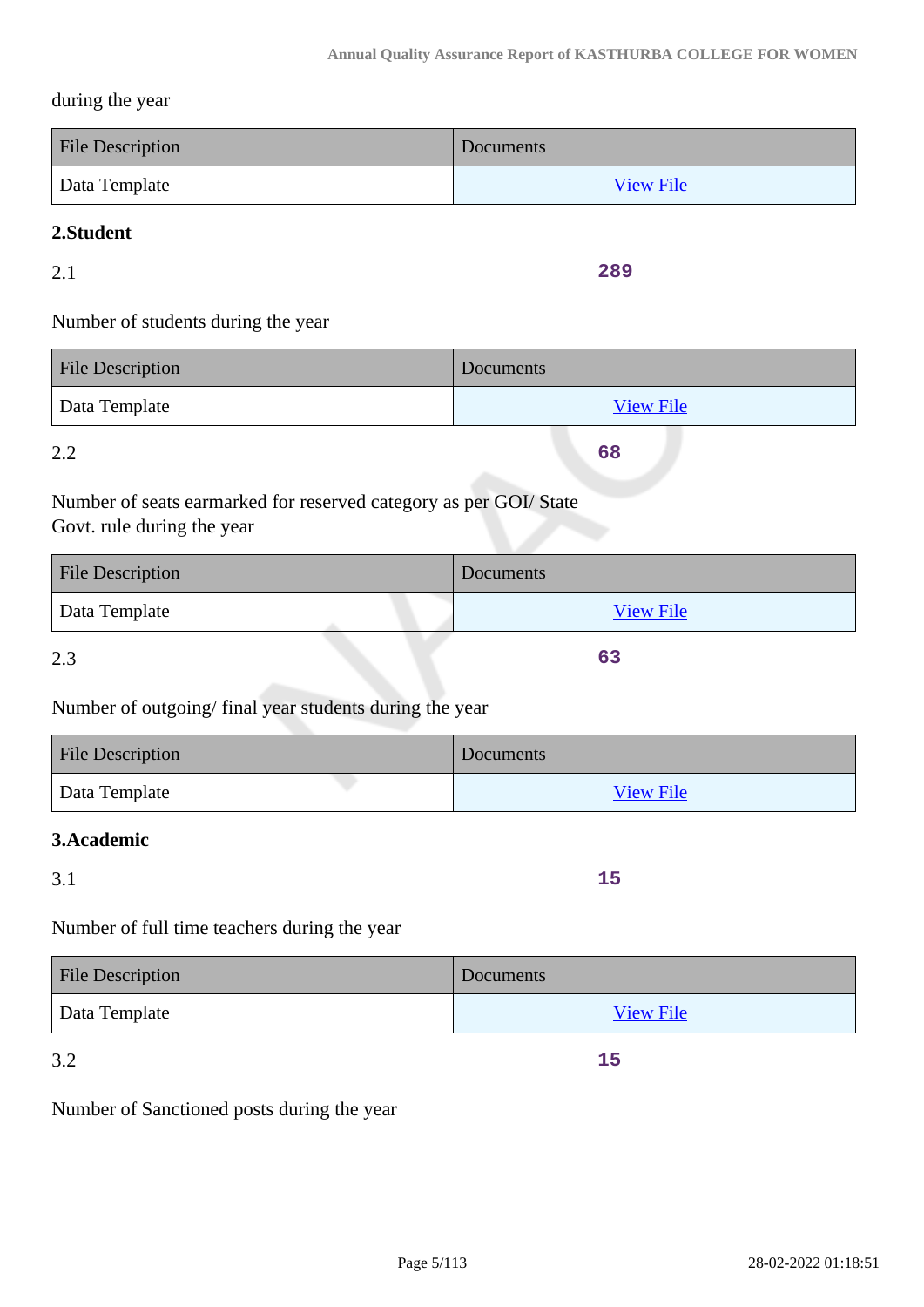| <b>Extended Profile</b>                                                                         |           |                  |  |
|-------------------------------------------------------------------------------------------------|-----------|------------------|--|
| 1.Programme                                                                                     |           |                  |  |
| 1.1                                                                                             |           | 3                |  |
| Number of courses offered by the institution across all programs<br>during the year             |           |                  |  |
| <b>File Description</b>                                                                         | Documents |                  |  |
| Data Template                                                                                   |           | <b>View File</b> |  |
| 2.Student                                                                                       |           |                  |  |
| 2.1                                                                                             |           | 289              |  |
| Number of students during the year                                                              |           |                  |  |
| <b>File Description</b>                                                                         | Documents |                  |  |
| Data Template                                                                                   |           | <b>View File</b> |  |
| 2.2                                                                                             |           | 68               |  |
| Number of seats earmarked for reserved category as per GOI/<br>State Govt. rule during the year |           |                  |  |
| <b>File Description</b>                                                                         | Documents |                  |  |
| Data Template                                                                                   |           | <b>View File</b> |  |
| 2.3                                                                                             |           | 63               |  |
| Number of outgoing/final year students during the year                                          |           |                  |  |
| <b>File Description</b>                                                                         | Documents |                  |  |
| Data Template                                                                                   |           | <b>View File</b> |  |
| 3.Academic                                                                                      |           |                  |  |
| 3.1                                                                                             |           | 15               |  |
| Number of full time teachers during the year                                                    |           |                  |  |
| <b>File Description</b>                                                                         | Documents |                  |  |
| Data Template                                                                                   |           | <b>View File</b> |  |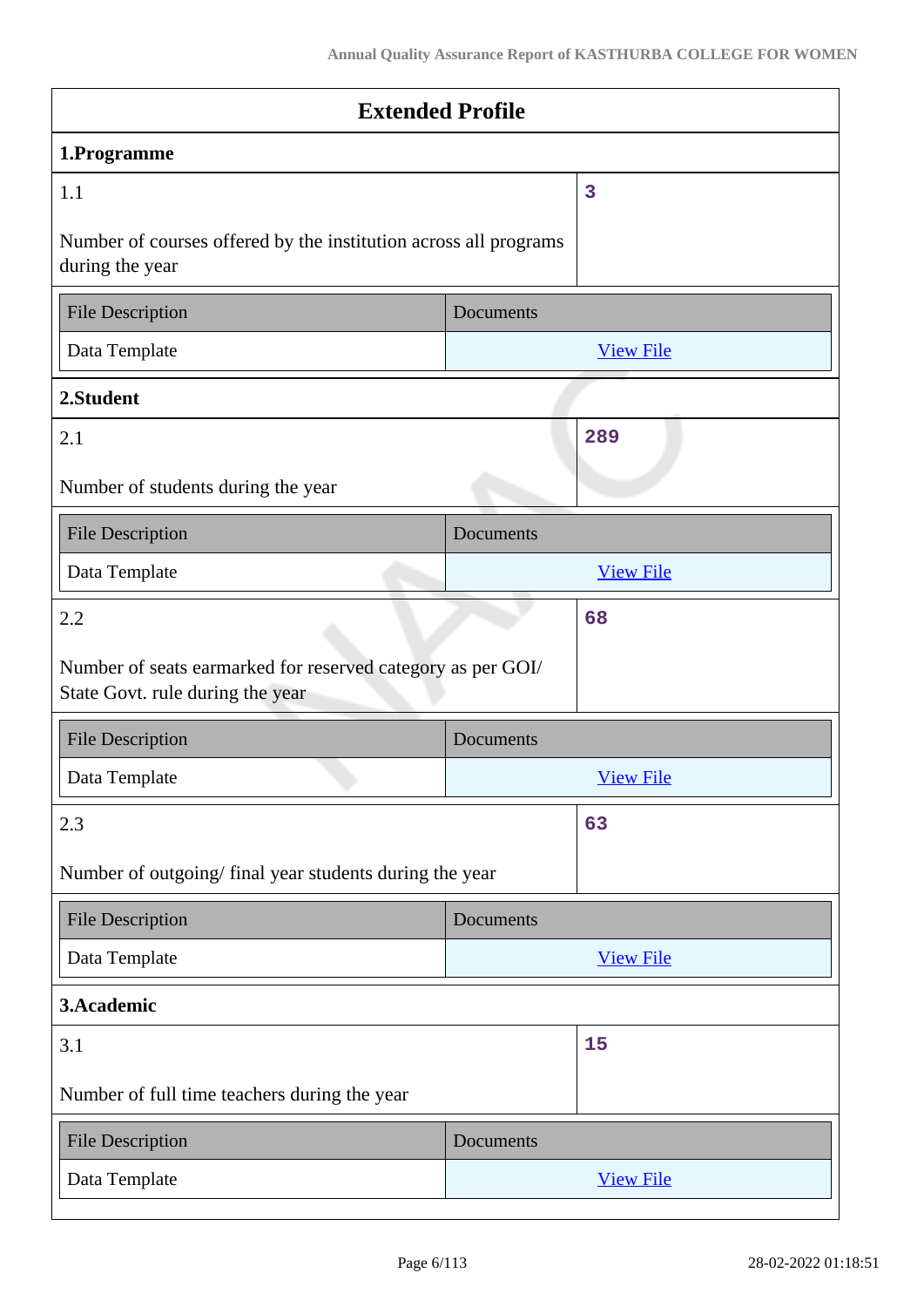| 3.2                                                                  |           | 15               |
|----------------------------------------------------------------------|-----------|------------------|
| Number of Sanctioned posts during the year                           |           |                  |
| <b>File Description</b>                                              | Documents |                  |
| Data Template                                                        |           | <b>View File</b> |
| 4.Institution                                                        |           |                  |
| 4.1                                                                  |           | 8                |
| Total number of Classrooms and Seminar halls                         |           |                  |
| 4.2                                                                  |           | 2560921          |
| Total expenditure excluding salary during the year (INR in<br>lakhs) |           |                  |
| 4.3                                                                  |           | 35               |
| Total number of computers on campus for academic purposes            |           |                  |

**Part B**

### **CURRICULAR ASPECTS**

### **1.1 - Curricular Planning and Implementation**

1.1.1 - The Institution ensures effective curriculum delivery through a well planned and documented process

**The College introduced the Choice Based Credit System (CBCS) of Pondicherry University in the academic year 2017-18. The new course, (B.Sc.Psychology), introduced in the year 2019-2020 follows theCBCS curriculum, as well.The college facilitates thedepartments, for planning the curriculum delivery across the academic yearwhich aids the faculty in deciding as to what to teach and what the studentsshould learn. The faculty are made familiar with and work within the curriculum framed by the concerned Boards of Studies of Pondicherry University. The planfor curriculum delivery is discussed in departmental meetings and is sharedwith students.**

**The Teaching Faculty channelizes attention and energy on prioritycurriculum areas and on emerging issues that are to be dealt with immediately. through online and offline mode. The curriculum also focuses on life skills including critical thinking, personal andsocial capability, decision making,**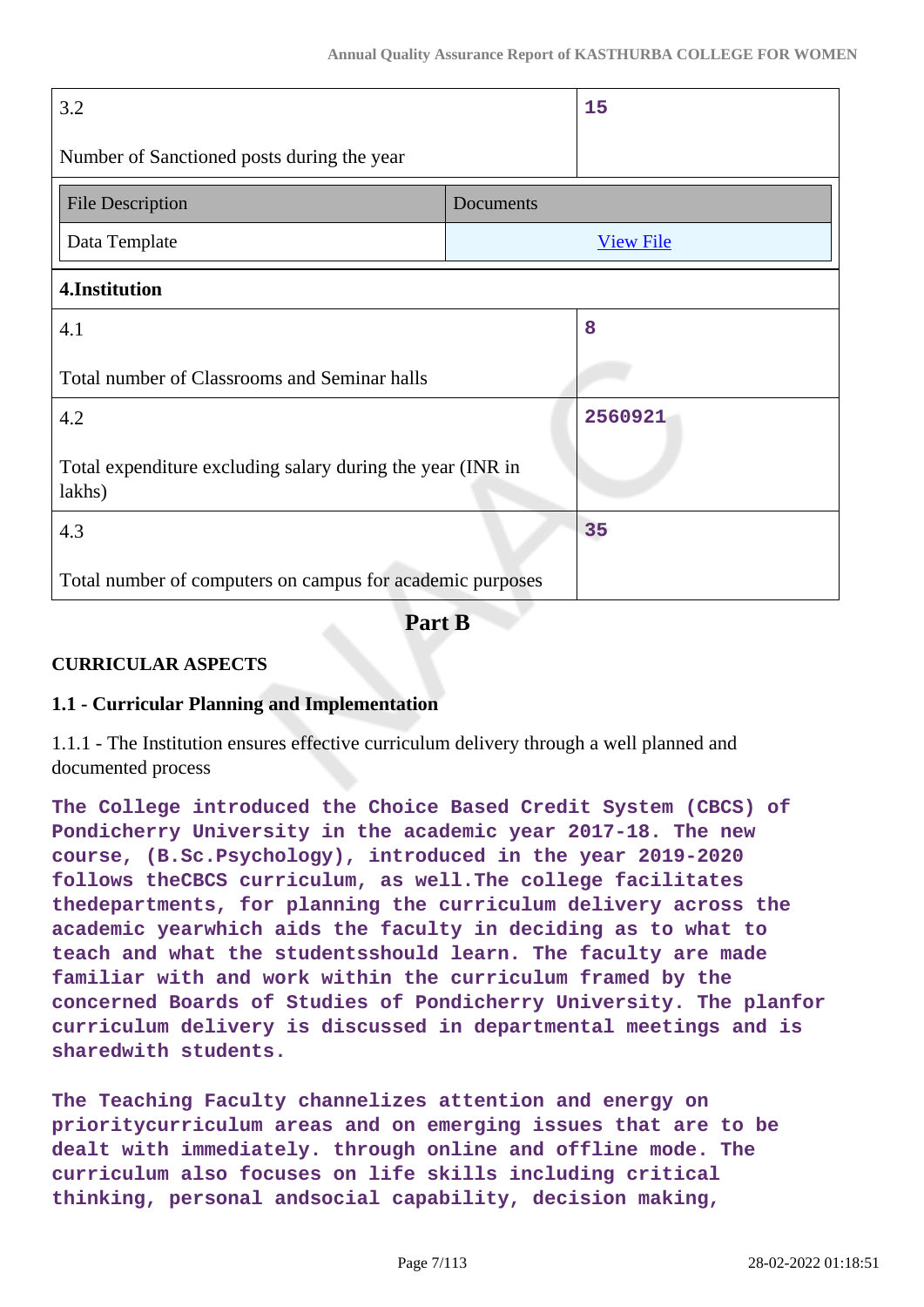**emotional management, social values, etc.**

- **Self learning: Units are divided among students and each student is given asection based on their interest and ability to present seminars within the classroom. The learning process is also stimulated by providing assignments on specific topics.**
- **Peer Learning: Students with low potential for learning aremixed with students ofhigh potential to learn and are grouped so that informalpeer mentoring takes place within the small groups in the class.**
- **PositiveLearning Environment: A positive learning environment is created by building agood rapport with the students, understanding the individual differences andmotivating the students. The learning resources are organised and madeavailable for the learners. For example, the first year students were providedwith large display boards and newspapers for display of their projects. Thestudents collected various articles related to environmental issues, and thus,they displayed the articles by organising the articles and exhibited them forboth the college and school students of the neighbouring school.**
- **Scaffolding Students' Learning: Theteacher acts as a mentor and facilitator of knowledge so that students becomeresponsible for learning and move towards the next step in acquiring skills.For example, the second year students of Social Work were given assignments toprepare mind maps for different life skills. Apart from this, many other formsof scaffolding, such as, giving examples, hints, prompts, visual scaffolds(charts, graphs) were also incorporated in the teaching learning process.**
- **Positive Reinforcers: On College Annual Day, the students who are proficient insubjects are selected for proficiency prizes. The teacher of each class, rightfrom the beginning of study, uses more reinforcers including verbal, social,awards, prizes for each and every act of learning, participation andinteraction in the classroom. Gradually, the reinforcements fade during thefinal year of study so the students become more intrinsically motivated to learn and mentor the students who have low potential for learning. Amajor part of the Teaching-learning process for the academic year 2020-2021 was through the Online mode and the practical classes for the Department of Psychology wereconducted through theOffline mode for better knowledge on practical skills.**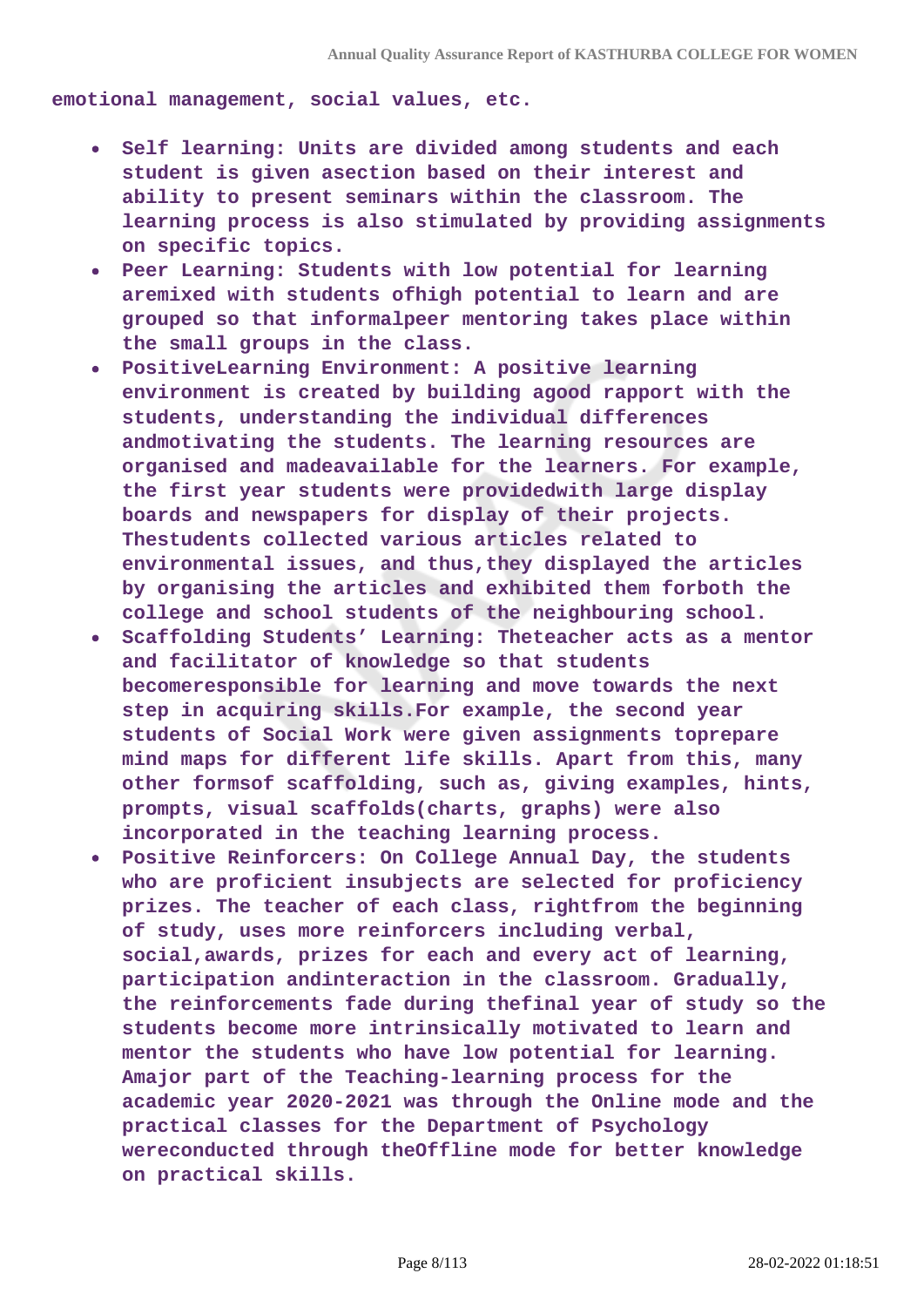**Throughout the lockdown period, the students were in contact through Whatsapp,email and other modes for the needed academic support as well as personal support.**

| <b>File Description</b>                | Documents        |
|----------------------------------------|------------------|
| Upload relevant supporting<br>document | No File Uploaded |
| Link for Additional information        | <b>Nil</b>       |

1.1.2 - The institution adheres to the academic calendar including for the conduct of Continuous Internal Evaluation (CIE)

- **The College followed the Academic Calendar for Affiliated**  $\bullet$ **Colleges notified by the Pondicherry University. This was circulated among all the Faculty and the Students through email and the same was uploaded in the College website for reference.**
- **The classes were conducted through online and offline modes during the academic year 2020-2021 as per the academic calendar.**
- **The Teaching Faculty conductedinternal evaluation**  $\bullet$ **periodicallythrough online as well as offline modes, whichever was feasible, and submitedthe internal evaluation record through the institution to the Pondicherry University.**
- **The University Examinations as scheduled by the Pondicherry University were conducted as per the guidelines and the answer sheets were submitted on time.**

| <b>File Description</b>                 | Documents                                                                   |
|-----------------------------------------|-----------------------------------------------------------------------------|
| Upload relevant supporting<br>documents | View File                                                                   |
| Link for Additional information         | https://www.kcw.co.in/wp-content/uploads/2<br>022/01/Calendar 2020-2021.pdf |

**1.1.3 - Teachers of the Institution participate B. Any 3 of the above in following activities related to curriculum development and assessment of the affiliating University and/are represented on the following academic bodies during the year.**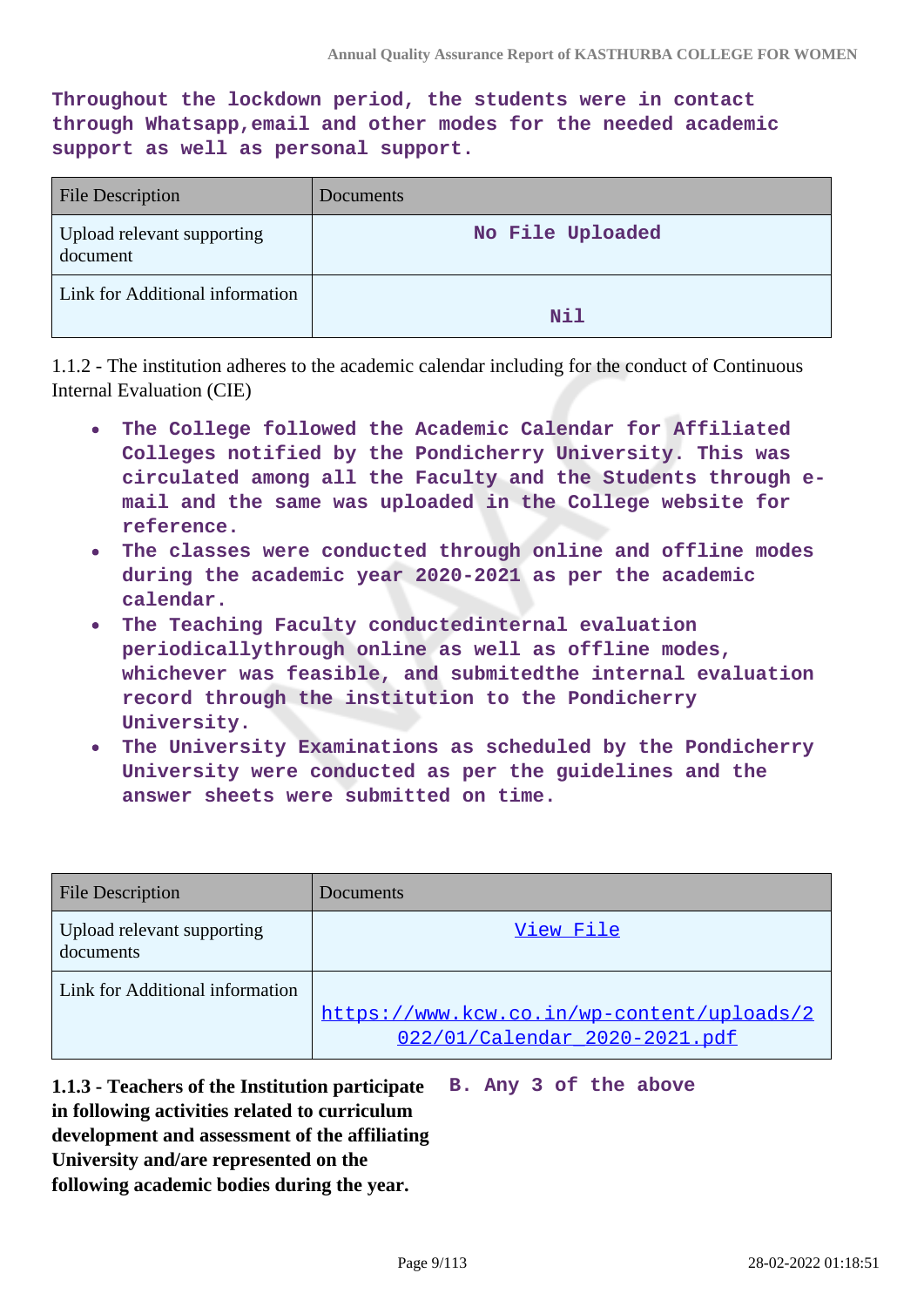**Academic council/BoS of Affiliating University Setting of question papers for UG/PG programs Design and Development of Curriculum for Add on/ certificate/ Diploma Courses Assessment /evaluation process of the affiliating University**

| <b>File Description</b>                                                                                         | Documents |
|-----------------------------------------------------------------------------------------------------------------|-----------|
| Details of participation of<br>teachers in various<br>bodies/activities provided as a<br>response to the metric | View File |
| Any additional information                                                                                      | View File |

### **1.2 - Academic Flexibility**

**1.2.1 - Number of Programmes in which Choice Based Credit System (CBCS)/ elective course system has been implemented**

### **1.2.1.1 - Number of Programmes in which CBCS/ Elective course system implemented**

**3**

| <b>File Description</b>                                    | Documents        |
|------------------------------------------------------------|------------------|
| Any additional information                                 | No File Uploaded |
| Minutes of relevant Academic<br>Council/BOS meetings       | No File Uploaded |
| Institutional data in prescribed<br>format (Data Template) | View File        |

### **1.2.2 - Number of Add on /Certificate programs offered during the year**

### **1.2.2.1 - How many Add on /Certificate programs are added during the year. Data requirement for year: (As per Data Template)**

| <b>File Description</b>                                                       | Documents        |
|-------------------------------------------------------------------------------|------------------|
| Any additional information                                                    | No File Uploaded |
| Brochure or any other document<br>relating to Add on /Certificate<br>programs | No File Uploaded |
| List of Add on /Certificate<br>programs (Data Template)                       | View File        |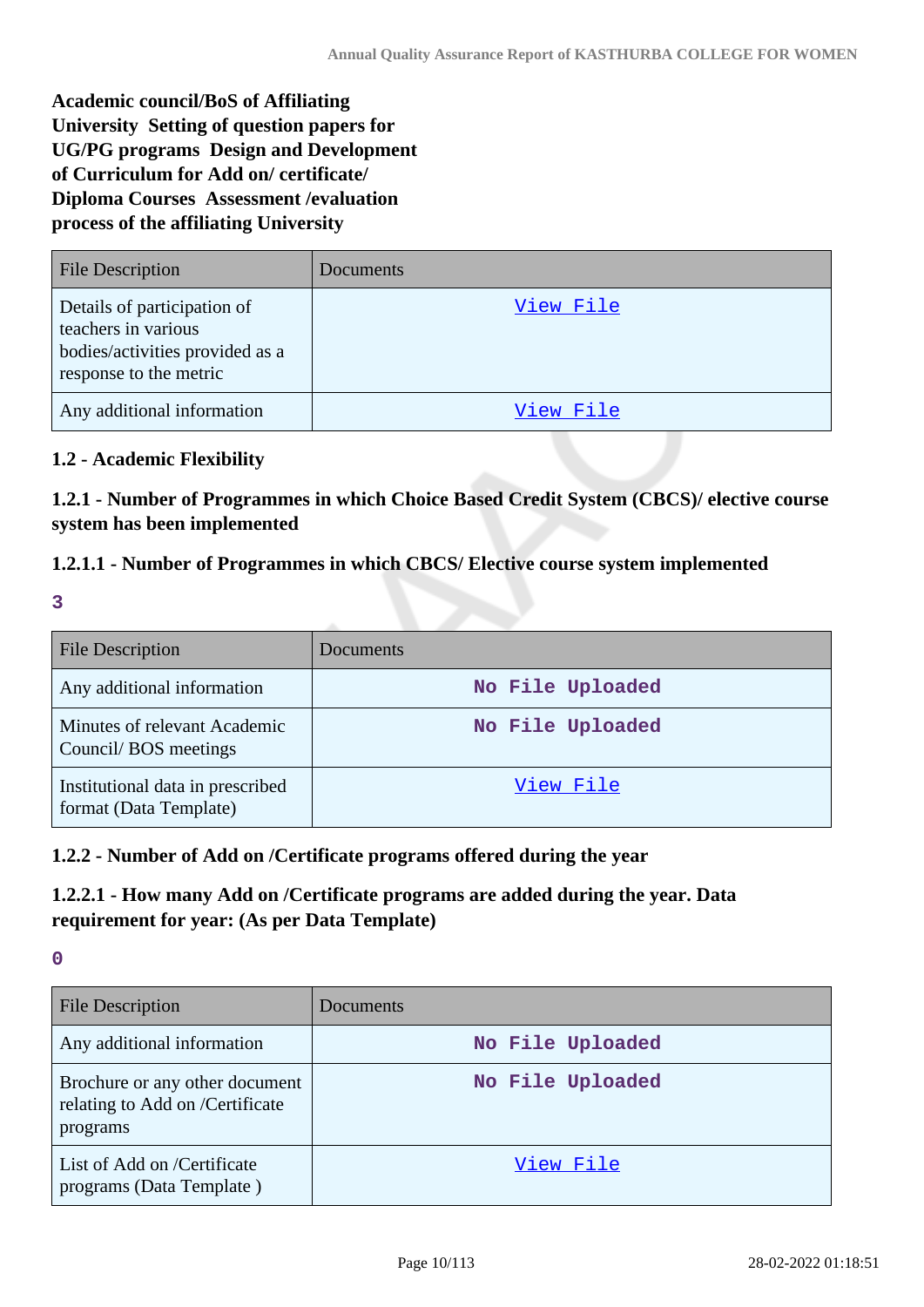### **1.2.3 - Number of students enrolled in Certificate/ Add-on programs as against the total number of students during the year**

**0**

# **1.2.3.1 - Number of students enrolled in subject related Certificate or Add-on programs during the year**

**0**

| File Description                                                                          | Documents        |
|-------------------------------------------------------------------------------------------|------------------|
| Any additional information                                                                | No File Uploaded |
| Details of the students enrolled<br>in Subjects related to<br>certificate/Add-on programs | View File        |

### **1.3 - Curriculum Enrichment**

1.3.1 - Institution integrates crosscutting issues relevant to Professional Ethics, Gender, Human Values, Environment and Sustainability into the Curriculum

- $\bullet$ **The Institution has integrated the "Public Administration" an Ability Enhancement Compulsory Course (PADM 113) for all the three departments (HIstory, Social Work and Psychology) in the college as per Pondicherry University Curriculum guidelines. Students are sensitised about the various topics including Arthashastra, the Indian Constitution by Dr.B.R.Ambedkar, principles and duties of citizen.**
- **Yet another paper underAbility Enhancement Compulsory Course , named "Environmental Studies" (ENVS 123) for all the three departments (HIstory, Social Work and Psychology) in the college was introduced in CBCS. The Teaching Faculty giveequal importance as to that of other coursesand exploresthe crosscutting issues including current trends with respect to the course and are well able to make the students understand the significance through tailor made Curriculum delivery (Please refer the uploaded file under any additional information).**
- **The Department of Social Work has Human Rights and Social Legislation (BSWK 242) and Women Empowerment (BSWK 363) as Discipline Specific Course and Discipline Specific Elective Courses.**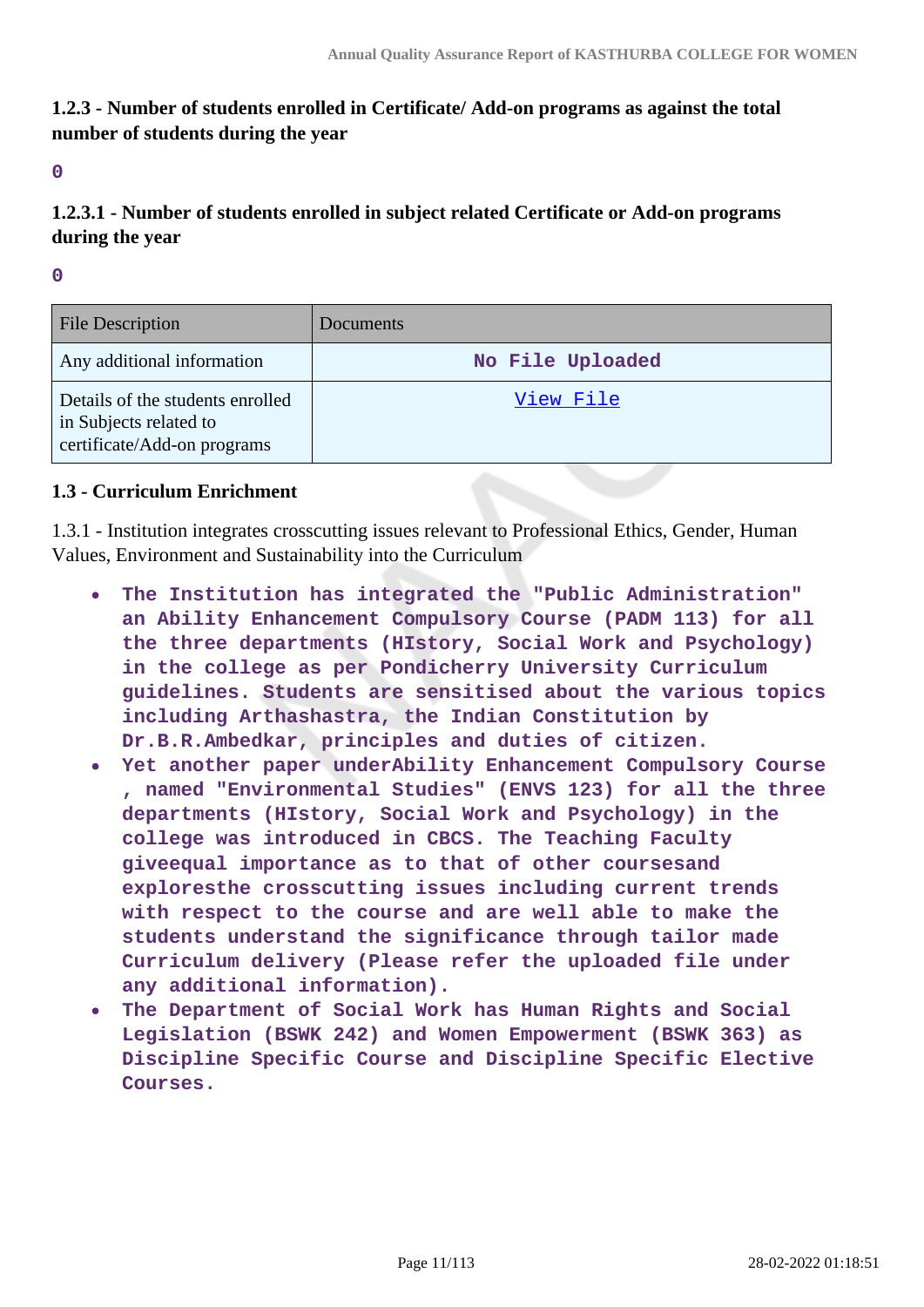| File Description                                                                                                                                                          | Documents        |
|---------------------------------------------------------------------------------------------------------------------------------------------------------------------------|------------------|
| Any additional information                                                                                                                                                | No File Uploaded |
| Upload the list and description<br>of courses which address the<br>Professional Ethics, Gender,<br>Human Values, Environment<br>and Sustainability into the<br>Curriculum | View File        |

# **1.3.2 - Number of courses that include experiential learning through project work/field work/internship during the year**

**1**

| <b>File Description</b>                                                                                                     | Documents        |
|-----------------------------------------------------------------------------------------------------------------------------|------------------|
| Any additional information                                                                                                  | No File Uploaded |
| Programme / Curriculum/<br>Syllabus of the courses                                                                          | View File        |
| Minutes of the Boards of<br><b>Studies/Academic Council</b><br>meetings with approvals for<br>these courses                 | No File Uploaded |
| MoU's with relevant<br>organizations for these courses,<br>if any                                                           | No File Uploaded |
| Number of courses that include<br>experiential learning through<br>project work/field<br>work/internship (Data<br>Template) | <u>View File</u> |

# **1.3.3 - Number of students undertaking project work/field work/ internships**

**31**

| <b>File Description</b>                                                                                             | Documents        |
|---------------------------------------------------------------------------------------------------------------------|------------------|
| Any additional information                                                                                          | No File Uploaded |
| List of programmes and number<br>of students undertaking project<br>work/field work//internships<br>(Data Template) | View File        |

# **1.4 - Feedback System**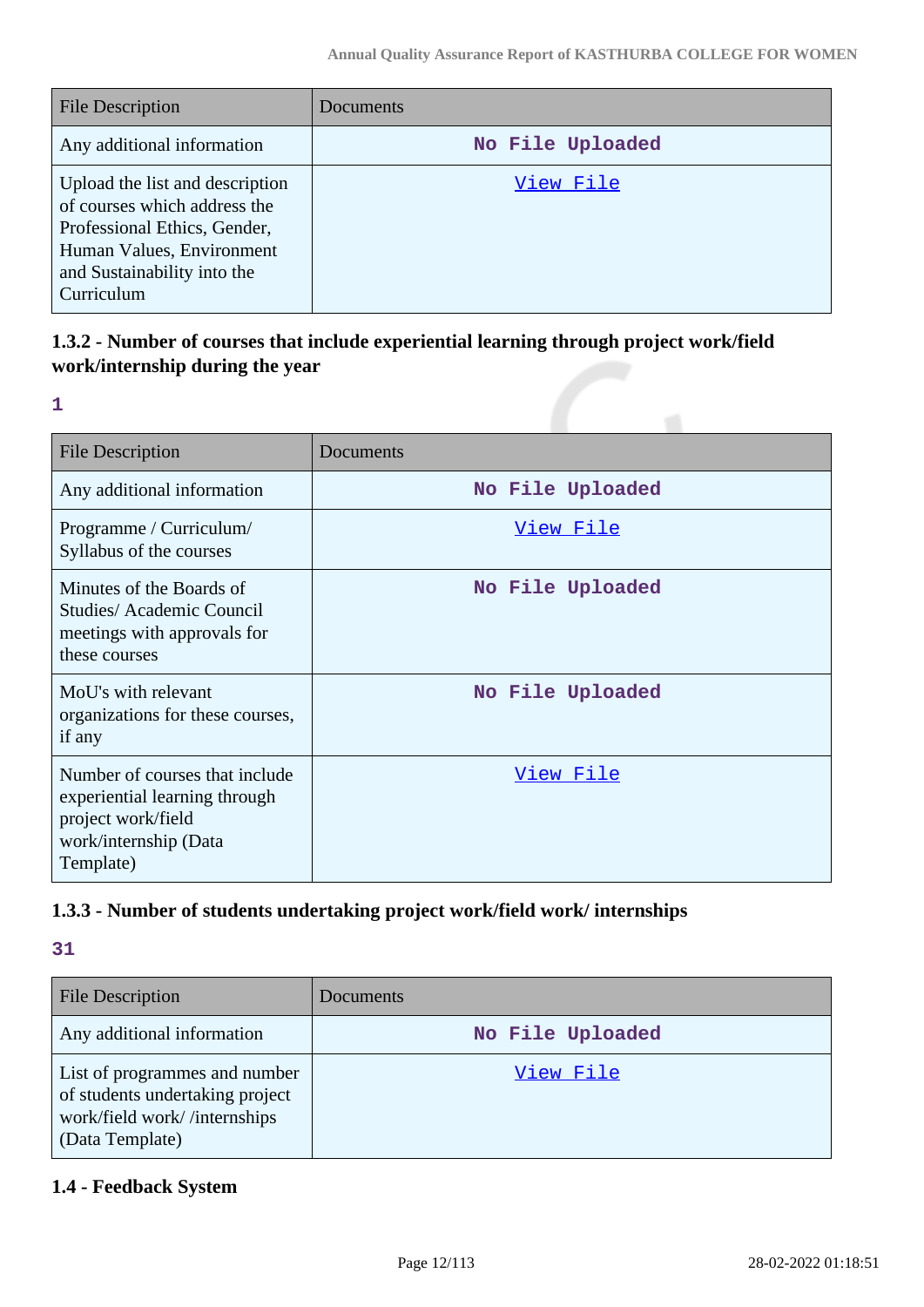# **1.4.1 - Institution obtains feedback on the syllabus and its transaction at the institution from the following stakeholders Students Teachers Employers Alumni**

#### **B. Any 3 of the above**

| <b>File Description</b>                                                                                                                                          | Documents        |
|------------------------------------------------------------------------------------------------------------------------------------------------------------------|------------------|
| URL for stakeholder feedback<br>report                                                                                                                           | No File Uploaded |
| Action taken report of the<br>Institution on feedback report as<br>stated in the minutes of the<br>Governing Council, Syndicate,<br>Board of Management (Upload) | No File Uploaded |
| Any additional<br>information(Upload)                                                                                                                            | No File Uploaded |

### **1.4.2 - Feedback process of the Institution may be classified as follows**

**A. Feedback collected, analyzed and action taken and feedback available on website**

| <b>File Description</b>              | Documents                                                                                                               |
|--------------------------------------|-------------------------------------------------------------------------------------------------------------------------|
| Upload any additional<br>information | No File Uploaded                                                                                                        |
| URL for feedback report              | https://docs.google.com/forms/d/e/1FAIpQLS<br>clD3WnAanloL4N93LuGvpldkszr1USbHhpEc2ZqmL4<br>LPRmUA/viewform?usp=sf link |

### **TEACHING-LEARNING AND EVALUATION**

### **2.1 - Student Enrollment and Profile**

### **2.1.1 - Enrolment Number Number of students admitted during the year**

#### **2.1.1.1 - Number of sanctioned seats during the year**

### **180**

| <b>File Description</b>                    | Documents        |
|--------------------------------------------|------------------|
| Any additional information                 | No File Uploaded |
| Institutional data in prescribed<br>format | View File        |

### **2.1.2 - Number of seats filled against seats reserved for various categories (SC, ST, OBC,**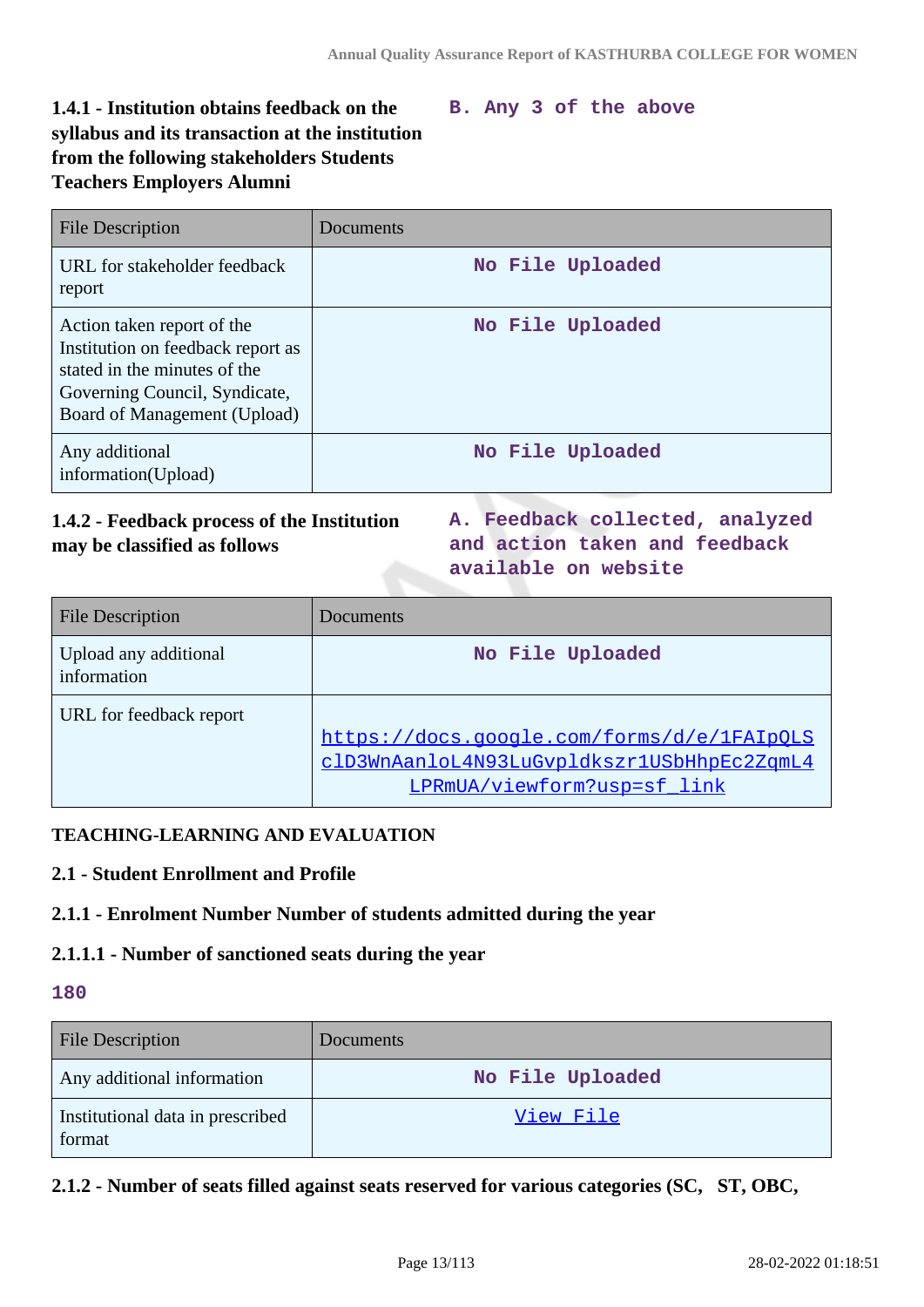### **Divyangjan, etc. as per applicable reservation policy during the year (exclusive of supernumerary seats)**

### **2.1.2.1 - Number of actual students admitted from the reserved categories during the year**

**89**

| <b>File Description</b>                                          | Documents        |
|------------------------------------------------------------------|------------------|
| Any additional information                                       | No File Uploaded |
| Number of seats filled against<br>seats reserved (Data Template) | View File        |

### **2.2 - Catering to Student Diversity**

2.2.1 - The institution assesses the learning levels of the students and organizes special Programmes for advanced learners and slow learners

**The Teaching Faculty while delivering the Curriculum, assesses the learning levels of the students periodically to understand the learning levels of the students.**

**The Teachers considerthe individual differences arising from one's own personality and the diversity in family and community backgrounds while assesing the learning levels.**

- **Differences in Individual -style of learning, cognition, motivation, ability, aptitude, interest, goal,**
- **Other aspects of diversity family condition, schooling, socio-economic status, community of living,**

**Thus, the learning levels of the students are understood through the above factors and accordingly the special classesare tailored for each individual foroptimal learning. The need for providing extra assignments, seminars, references, for the advanced learners areenvisaged and they are given extra reading materials, workouts, references.**

**At the same time, in-depth teaching and motivation are provided for slow learners which are well realised by the teaching faculty. Extra coaching, peer tutoring, remedial classesare also provided.**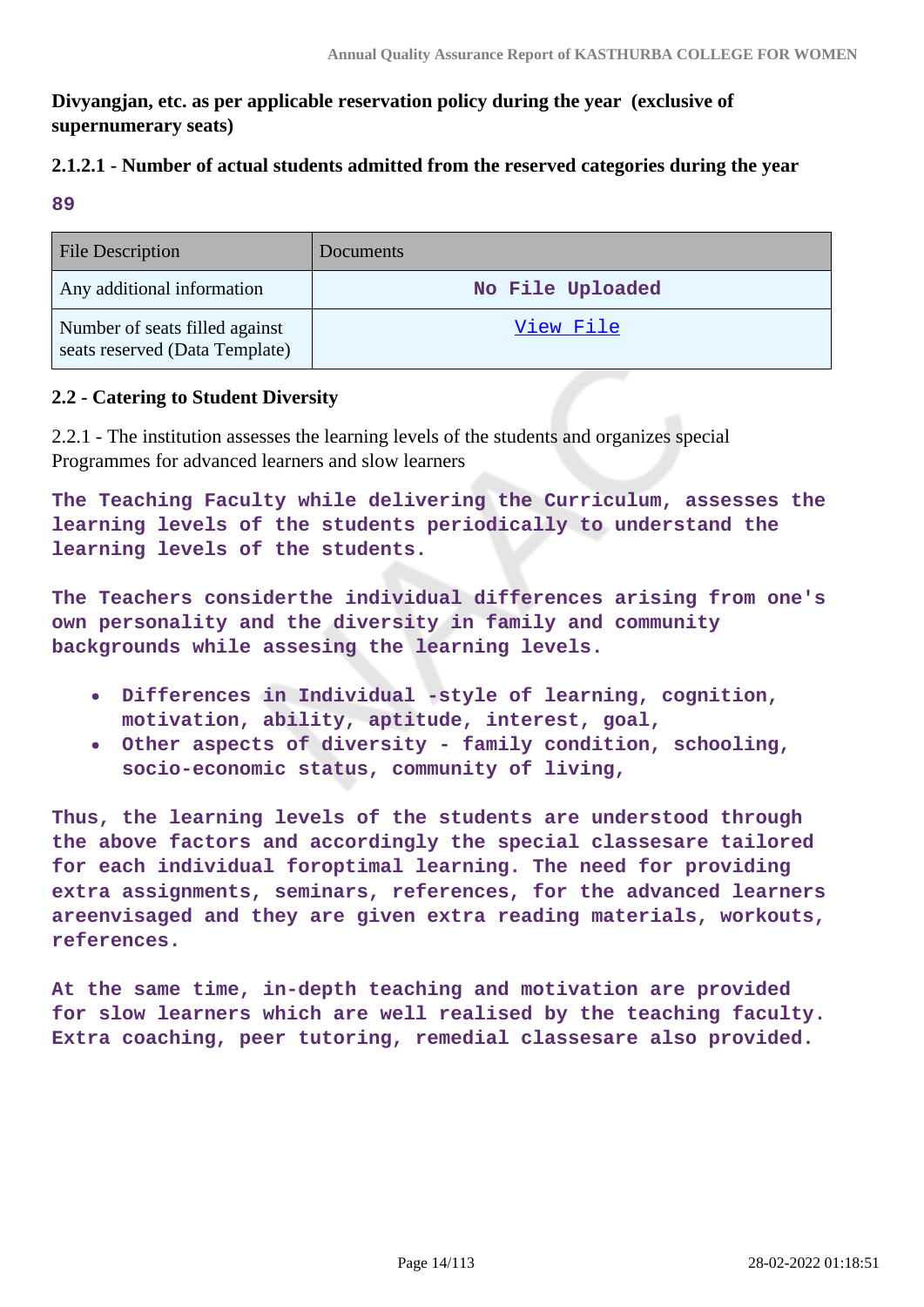| <b>File Description</b>              | Documents        |
|--------------------------------------|------------------|
| Link for additional Information      | Nil              |
| Upload any additional<br>information | No File Uploaded |

#### **2.2.2 - Student- Full time teacher ratio (Data for the latest completed academic year)**

| <b>Number of Students</b>                        |              | Number of Teachers |
|--------------------------------------------------|--------------|--------------------|
| 289                                              |              | 15                 |
| $\Box$ $\Box$ $\Box$ $\Box$ $\Box$ $\Box$ $\Box$ | $\mathbf{D}$ |                    |

| <b>File Description</b>    | Documents        |
|----------------------------|------------------|
| Any additional information | No File Uploaded |

#### **2.3 - Teaching- Learning Process**

2.3.1 - Student centric methods, such as experiential learning, participative learning and problem solving methodologies are used for enhancing learning experiences

**Student centric methods wereadopted wherever and whenever it was possible toenhancelearning experiences.**

- **The students of the Department of Social Work organised a**  $\bullet$ **virtual study tour and virtual orientation about NGOs during the lockdown to assimilate the theoretical knowledge gained through the classroom lectures.**
- **The Students were assigned topics for seminars and they presented in the ppt format and explained during online classes.**
- **Self learning isinitiated during the second semester and iscontinued for the remaining durationof study.**
- **Students were directedto attend many webinars related to their subjects and were motivated to actively participate by raising questions and clarifying doubts.**
- **Quizes are conducted by the subject teachers during class hours. The students are divided into groups are asked to frame questions and those questions are asked tothe other group and vice versa.**
- **Practicals are carried out systematically for the students of B.Sc. Psychology.**
- **Student Seminars are given for all the subjects by every teaching faculty.**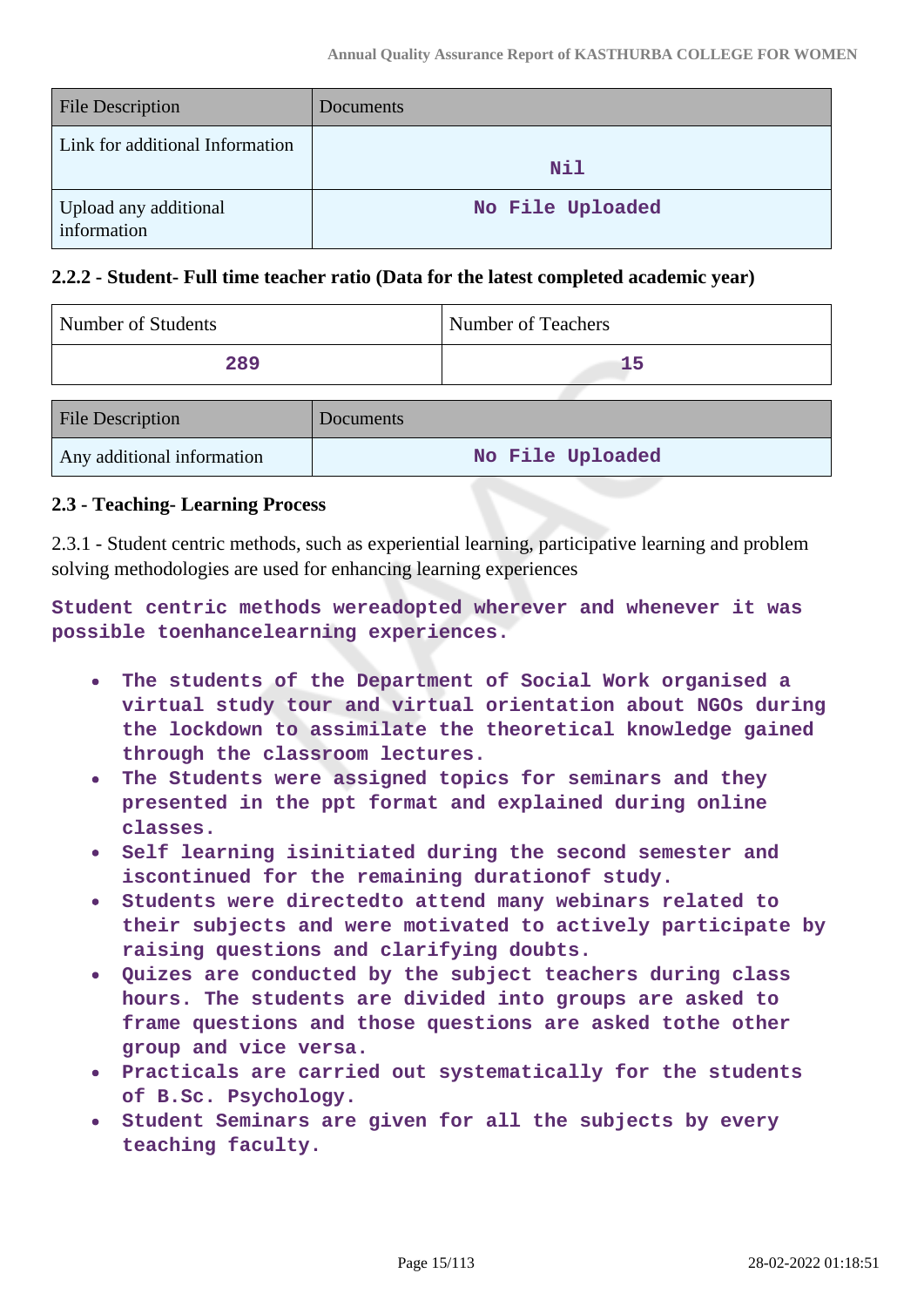| <b>File Description</b>              | Documents        |
|--------------------------------------|------------------|
| Upload any additional<br>information | No File Uploaded |
| Link for additional information      | Nil              |

2.3.2 - Teachers use ICT enabled tools for effective teaching-learning process. Write description in maximum of 200 words

- **The Instituionhas subscription to Google Suite for each Teaching faculty. The teaching-learning process was carried out through the online mode during thelockdown period and the same application was used to post learning materials, assignments even after thelockdown was lifted.**
- **The teachin-learning process was aided byppts and other**  $\bullet$ **animated videos.**
- **The manuals for procedures for laboratory were mailed to students well in advance before performing the experiments.**
- **Students undertook many online quizes related to their**  $\bullet$ **subjects as well as on general knowledge.**

| <b>File Description</b>                                                                                    | Documents <sup>®</sup>                                                            |
|------------------------------------------------------------------------------------------------------------|-----------------------------------------------------------------------------------|
| Upload any additional<br>information                                                                       | View File                                                                         |
| Provide link for webpage<br>describing the ICT enabled tools<br>for effective teaching-learning<br>process | https://www.kcw.co.in/wp-content/uploads/2<br>021/12/ICT enabled Classrooms-1.pdf |

### **2.3.3 - Ratio of mentor to students for academic and other related issues (Data for the latest completed academic year )**

### **2.3.3.1 - Number of mentors**

| <b>File Description</b>                                                   | Documents        |
|---------------------------------------------------------------------------|------------------|
| Upload, number of students<br>enrolled and full time teachers<br>on roll. | No File Uploaded |
| Circulars pertaining to assigning<br>mentors to mentees                   | View File        |
| mentor/mentee ratio                                                       | No File Uploaded |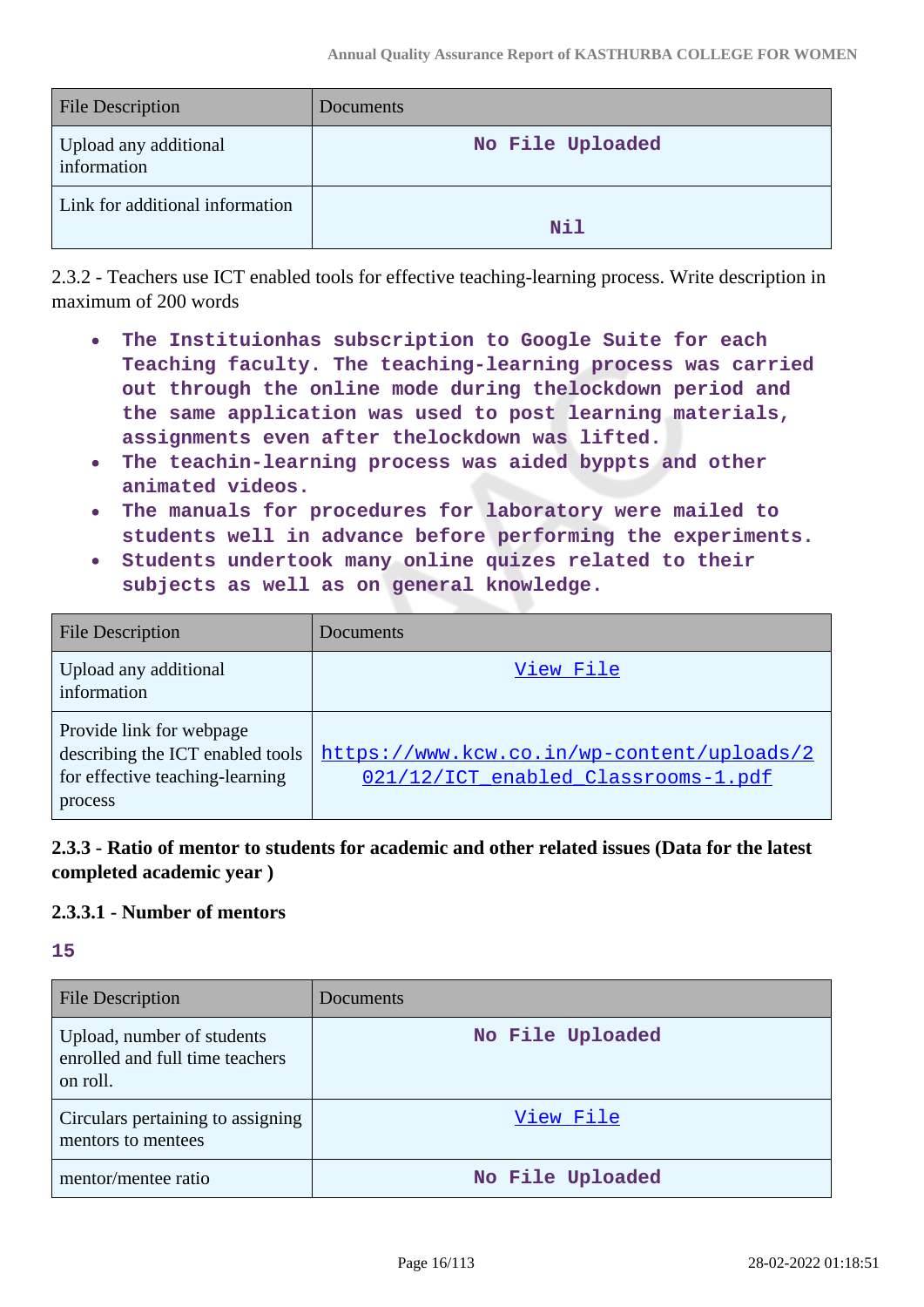### **2.4 - Teacher Profile and Quality**

### **2.4.1 - Number of full time teachers against sanctioned posts during the year**

**15**

| <b>File Description</b>                                                   | Documents        |
|---------------------------------------------------------------------------|------------------|
| Full time teachers and<br>sanctioned posts for year (Data<br>Template)    | View File        |
| Any additional information                                                | No File Uploaded |
| List of the faculty members<br>authenticated by the Head of<br><b>HEI</b> | No File Uploaded |

**2.4.2 - Number of full time teachers with Ph. D. / D.M. / M.Ch. /D.N.B Superspeciality / D.Sc. / D.Litt. during the year (consider only highest degree for count)**

**2.4.2.1 - Number of full time teachers with Ph. D. / D.M. / M.Ch. /D.N.C Superspeciality / D.Sc. / D.Litt. during the year**

**11**

| <b>File Description</b>                                                                                                                                                               | Documents        |
|---------------------------------------------------------------------------------------------------------------------------------------------------------------------------------------|------------------|
| Any additional information                                                                                                                                                            | No File Uploaded |
| List of number of full time<br>teachers with Ph. D. $/$ D.M. $/$<br>M.Ch./ D.N.B Super specialty /<br>D.Sc. / D.Litt. and number of<br>full time teachers for year (Data<br>Template) | View File        |

**2.4.3 - Number of years of teaching experience of full time teachers in the same institution (Data for the latest completed academic year)**

### **2.4.3.1 - Total experience of full-time teachers**

| <b>File Description</b>                                                                                 | Documents        |
|---------------------------------------------------------------------------------------------------------|------------------|
| Any additional information                                                                              | No File Uploaded |
| List of Teachers including their<br>PAN, designation, dept. and<br>experience details(Data<br>Template) | View File        |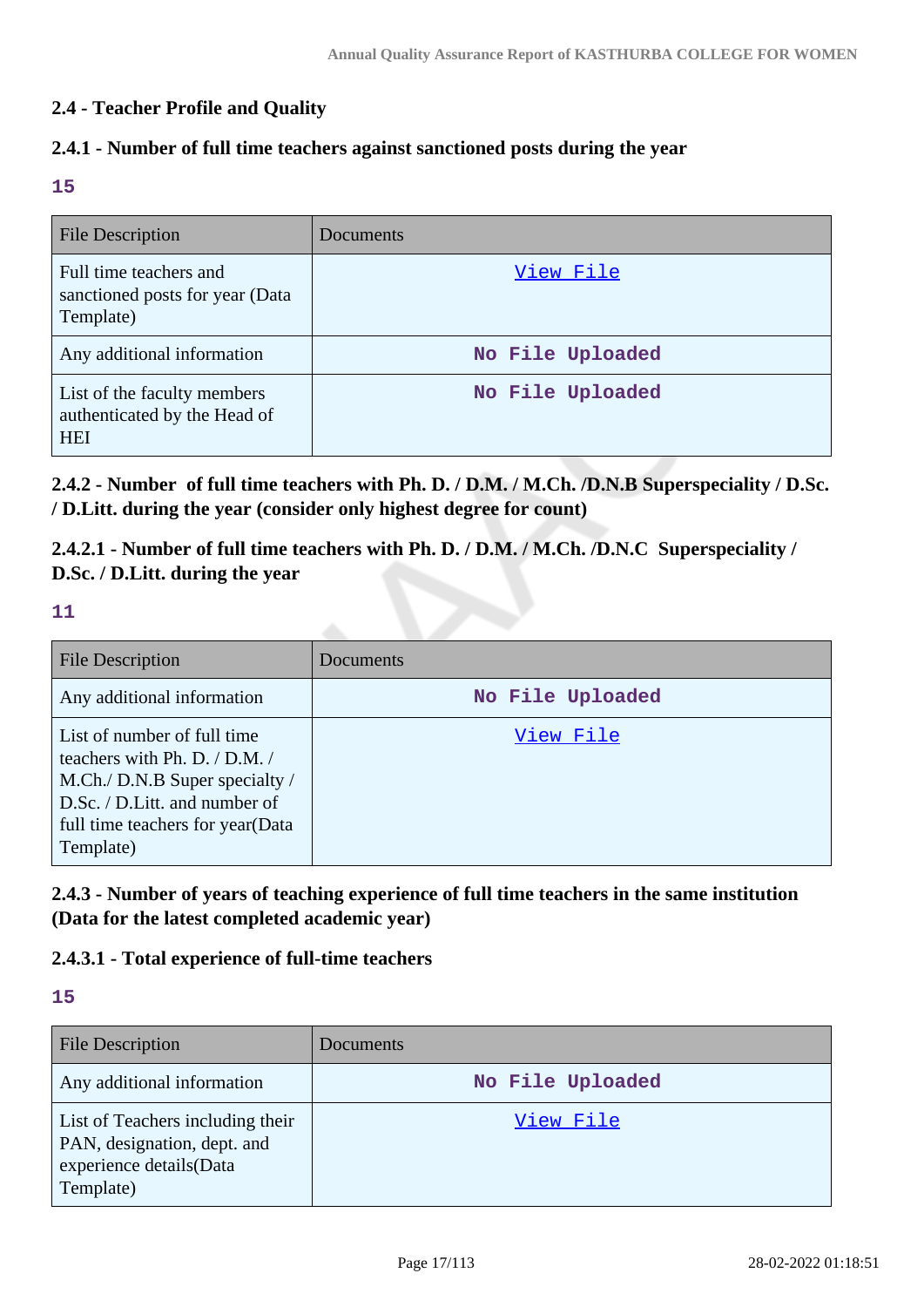#### **2.5 - Evaluation Process and Reforms**

2.5.1 - Mechanism of internal assessment is transparent and robust in terms of frequency and mode. Write description within 200 words.

**The Students are oriented about Higher Education in general and about the College in particular which is affiliated toPondicherry University. Internal assessment is conducted for both theory and practicals/field visits.**

- **The CBCS pattern of education, teaching mode, assessment**  $\bullet$ **methods are briefed during the orientation sessions. The first semester students are given an in-depth training on question paper models, internal exam frequency and modeand university examinations.**
- **Students are given unit tests by all the teaching faculty**  $\bullet$ **for all the semesters. Students are informed before the internal examination and sufficient time is given for preparation of tests, assignments and seminars or quizes.**
- **Model examinations are conducted as per the syllabus of the department.**

| <b>File Description</b>         | <b>Documents</b> |
|---------------------------------|------------------|
| Any additional information      | No File Uploaded |
| Link for additional information | Nil              |

2.5.2 - Mechanism to deal with internal examination related grievances is transparent, time- bound and efficient

- **1. The internal evaluation process and components are explained to the students periodically.**
- **2. Students are continuously assessed for all the courses as the teachers complete the units through varied forms of assessments including unit tests, group discussion, presentation, assignments, quiz, etc.**
- **3. The internal marks are displayed on the notice board prior to the university examination**
- **4. The students can approach the concerned teacher, Heads of the Department or the Principal in case they find any grievances related to the internal assessment. The same is also enquiredabout in the Student Satisfaction Survey.**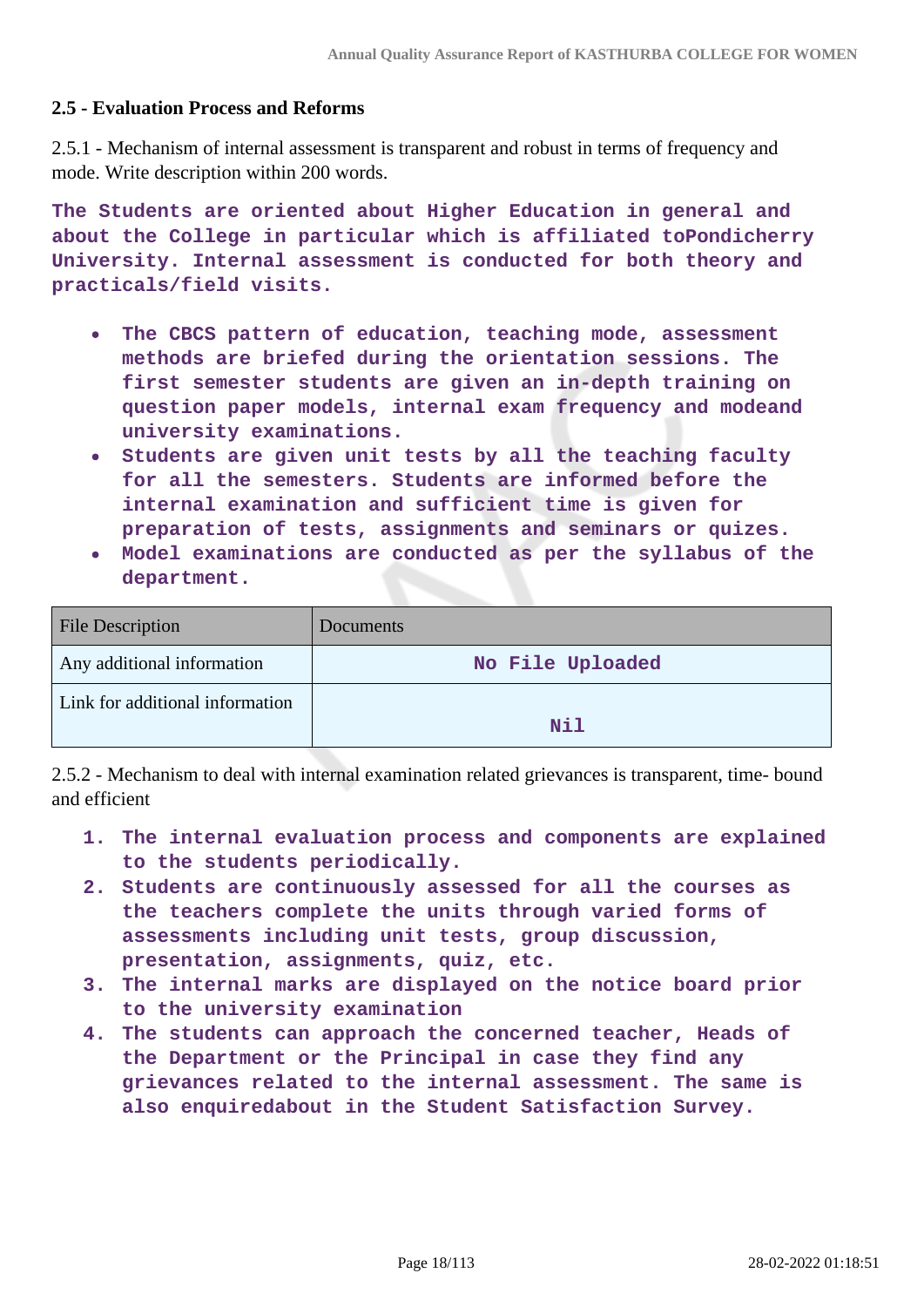| <b>File Description</b>         | <b>Documents</b> |
|---------------------------------|------------------|
| Any additional information      | View File        |
| Link for additional information | Nil              |

#### **2.6 - Student Performance and Learning Outcomes**

2.6.1 - Teachers and students are aware of the stated Programme and course outcomes of the Programmes offered by the institution.

**The stated Programme and Course Outcomes of the Programmes offered (B.A. History, B.A. Social Work and B.Sc. Psychology) are uploaded in the college website.**

**The students are oriented about the stated outcomes during the Orientation Programmes as soon as they get admitted.**

**The teaching faculty are made aware of the stated programme immediately after the syllabus isframed through e-mail and atthe departmental-level staff meetings.**

| File Description                                        | Documents                                                                           |
|---------------------------------------------------------|-------------------------------------------------------------------------------------|
| Upload any additional<br>information                    | No File Uploaded                                                                    |
| Paste link for Additional<br>information                | https://kcw.co.in/wp-content/uploads/2020/<br>03/Programmes_and_Course_Outcomes.pdf |
| Upload COs for all courses<br>(exemplars from Glossary) | View File                                                                           |

2.6.2 - Attainment of Programme outcomes and course outcomes are evaluated by the institution.

**The Institution being affiliated to Pondicherry University, Pondicherry, follows the curriculum designed by the Univeristy.**

**The attainment ofProgramme Outcomes are evaluated through the**

- **results of the students,**
- **feedback obtained through SSS,**
- **Students advancing to Post Graduation, and**
- **Placement of students in jobs.**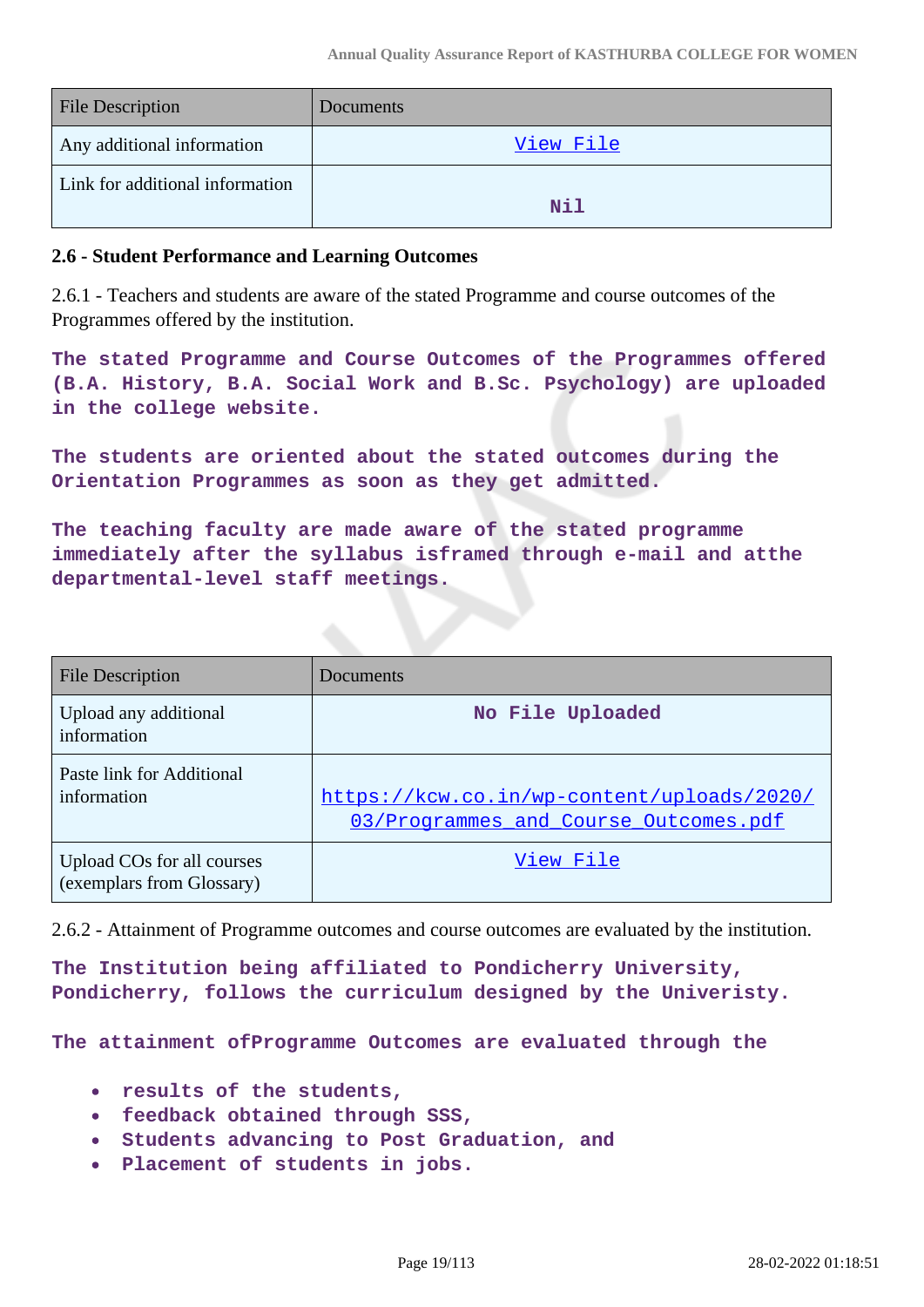| <b>File Description</b>                  | Documents        |
|------------------------------------------|------------------|
| Upload any additional<br>information     | No File Uploaded |
| Paste link for Additional<br>information | N11              |

### **2.6.3 - Pass percentage of Students during the year**

# **2.6.3.1 - Total number of final year students who passed the university examination during the year**

**63**

| File Description                                                                                                            | Documents        |
|-----------------------------------------------------------------------------------------------------------------------------|------------------|
| Upload list of Programmes and<br>number of students passed and<br>appeared in the final year<br>examination (Data Template) | View File        |
| Upload any additional<br>information                                                                                        | No File Uploaded |
| Paste link for the annual report                                                                                            | Nil              |

### **2.7 - Student Satisfaction Survey**

**2.7.1 - Student Satisfaction Survey (SSS) on overall institutional performance (Institution may design its own questionnaire) (results and details need to be provided as a weblink)**

[https://www.kcw.co.in/wp](https://www.kcw.co.in/wp-content/uploads/2022/01/Student_Satisfaction_Survey_2020-2021.pdf)[content/uploads/2022/01/Student\\_Satisfaction\\_Survey\\_2020-2021.pdf](https://www.kcw.co.in/wp-content/uploads/2022/01/Student_Satisfaction_Survey_2020-2021.pdf)

### **RESEARCH, INNOVATIONS AND EXTENSION**

**3.1 - Resource Mobilization for Research**

**3.1.1 - Grants received from Government and non-governmental agencies for research projects / endowments in the institution during the year (INR in Lakhs)**

**3.1.1.1 - Total Grants from Government and non-governmental agencies for research projects / endowments in the institution during the year (INR in Lakhs)**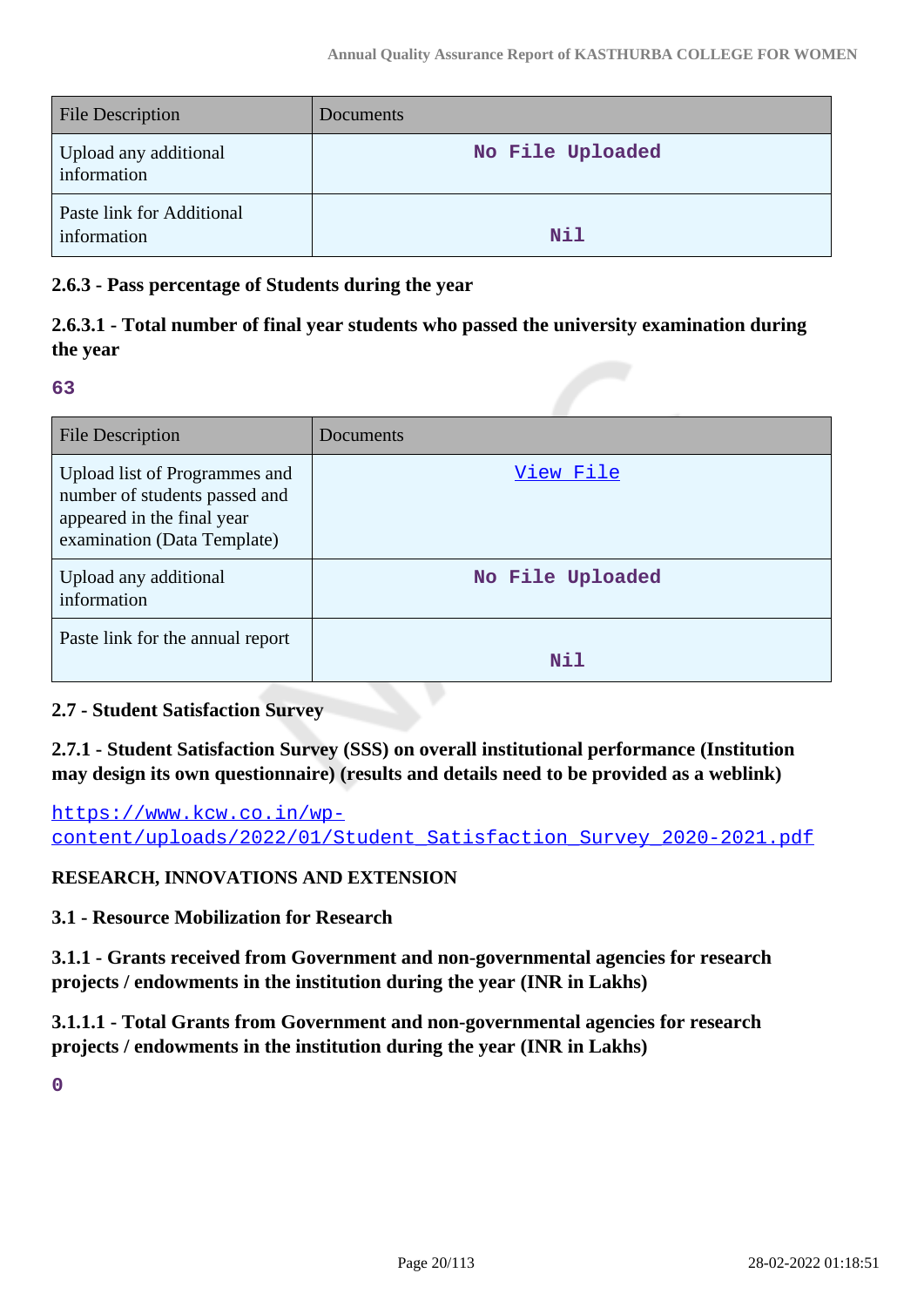| <b>File Description</b>                                                              | Documents        |
|--------------------------------------------------------------------------------------|------------------|
| Any additional information                                                           | No File Uploaded |
| e-copies of the grant award<br>letters for sponsored research<br>projects/endowments | No File Uploaded |
| List of endowments / projects<br>with details of grants(Data<br>Template)            | View File        |

**3.1.2 - Number of departments having Research projects funded by government and non government agencies during the year**

### **3.1.2.1 - Number of departments having Research projects funded by government and nongovernment agencies during the year**

**0**

| File Description                                                 | Documents        |
|------------------------------------------------------------------|------------------|
| List of research projects and<br>funding details (Data Template) | View File        |
| Any additional information                                       | No File Uploaded |
| Supporting document from<br><b>Funding Agency</b>                | No File Uploaded |
| Paste link to funding agency<br>website                          | Nil              |

**3.1.3 - Number of Seminars/conferences/workshops conducted by the institution during the year**

# **3.1.3.1 - Total number of Seminars/conferences/workshops conducted by the institution during the year**

**5**

| <b>File Description</b>                                              | Documents        |
|----------------------------------------------------------------------|------------------|
| Report of the event                                                  | No File Uploaded |
| Any additional information                                           | No File Uploaded |
| List of workshops/seminars<br>during last 5 years (Data<br>Template) | View File        |

### **3.2 - Research Publications and Awards**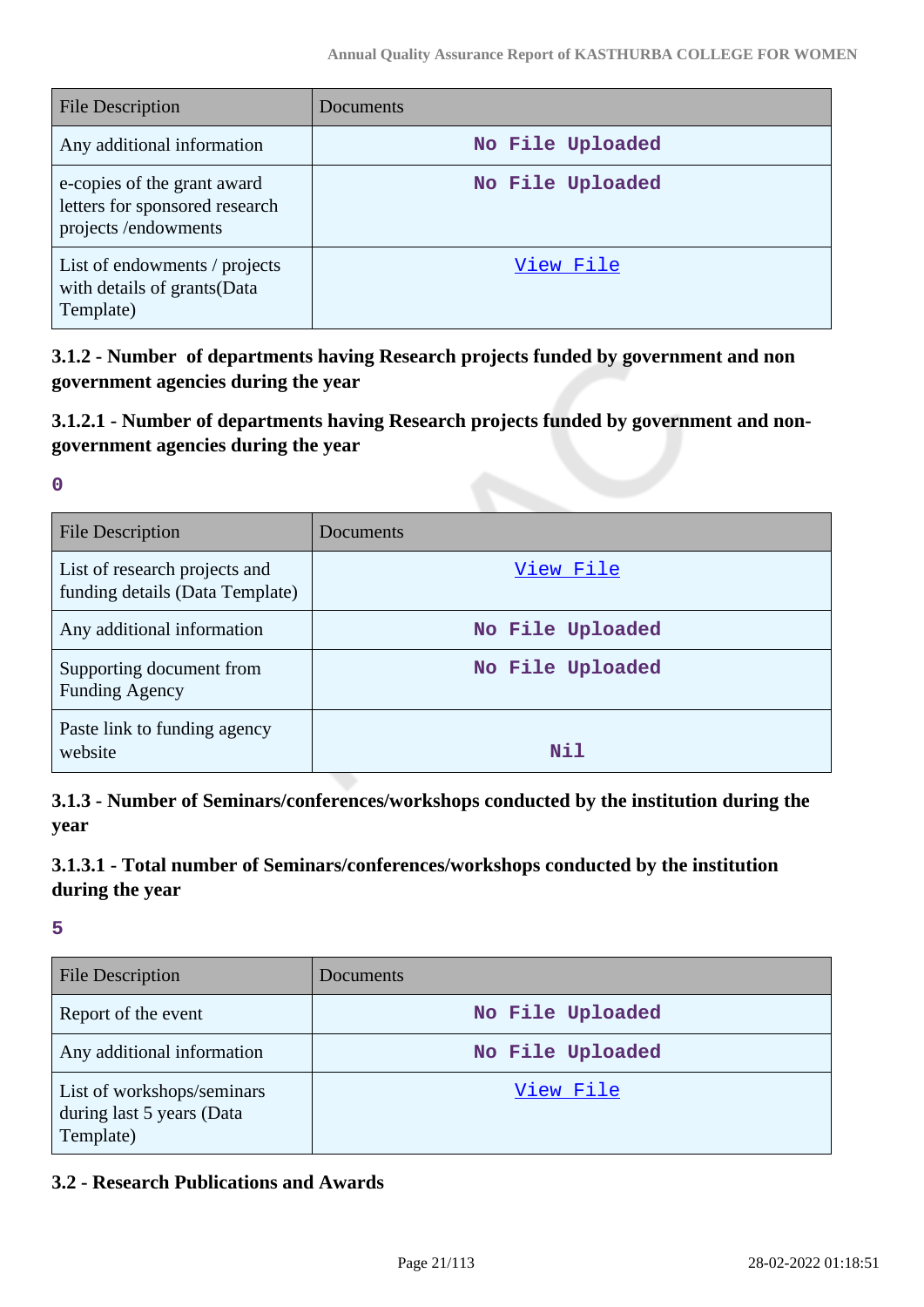# **3.2.1 - Number of papers published per teacher in the Journals notified on UGC website during the year**

### **3.2.1.1 - Number of research papers in the Journals notified on UGC website during the year**

**1**

| <b>File Description</b>                                                                                     | Documents        |
|-------------------------------------------------------------------------------------------------------------|------------------|
| Any additional information                                                                                  | No File Uploaded |
| List of research papers by title,<br>author, department, name and<br>year of publication (Data<br>Template) | View File        |

**3.2.2 - Number of books and chapters in edited volumes/books published and papers published in national/ international conference proceedings per teacher during the year**

**3.2.2.1 - Total number of books and chapters in edited volumes/books published and papers in national/ international conference proceedings during the year**

**1**

| File Description                                                             | Documents        |
|------------------------------------------------------------------------------|------------------|
| Any additional information                                                   | No File Uploaded |
| List books and chapters edited<br>volumes/books published (Data<br>Template) | View File        |

### **3.3 - Extension Activities**

3.3.1 - Extension activities are carried out in the neighborhood community, sensitizing students to social issues, for their holistic development, and impact thereof during the year

**Extension Activities by Teaching Faculty during COVID-19** 

**The Department of Revenue and Disaster Management, State Emergency Operation Centre, COVID-19 War Room, assigned COVID19 duty to teaching faculty of Kasthurba College.**

**Three faculty members (Dr.Charles Christopher Raj, Mr.P.Sadish and Mr.P.Vijayarangam) were assigned online COVID-19 contact tracing in co-ordination with the Health Workers to verify the primary and secondary contacts in the Union Territory of Puducherry (Kindly refer uploaded file).**

**The faculty members were given training through Video Conference**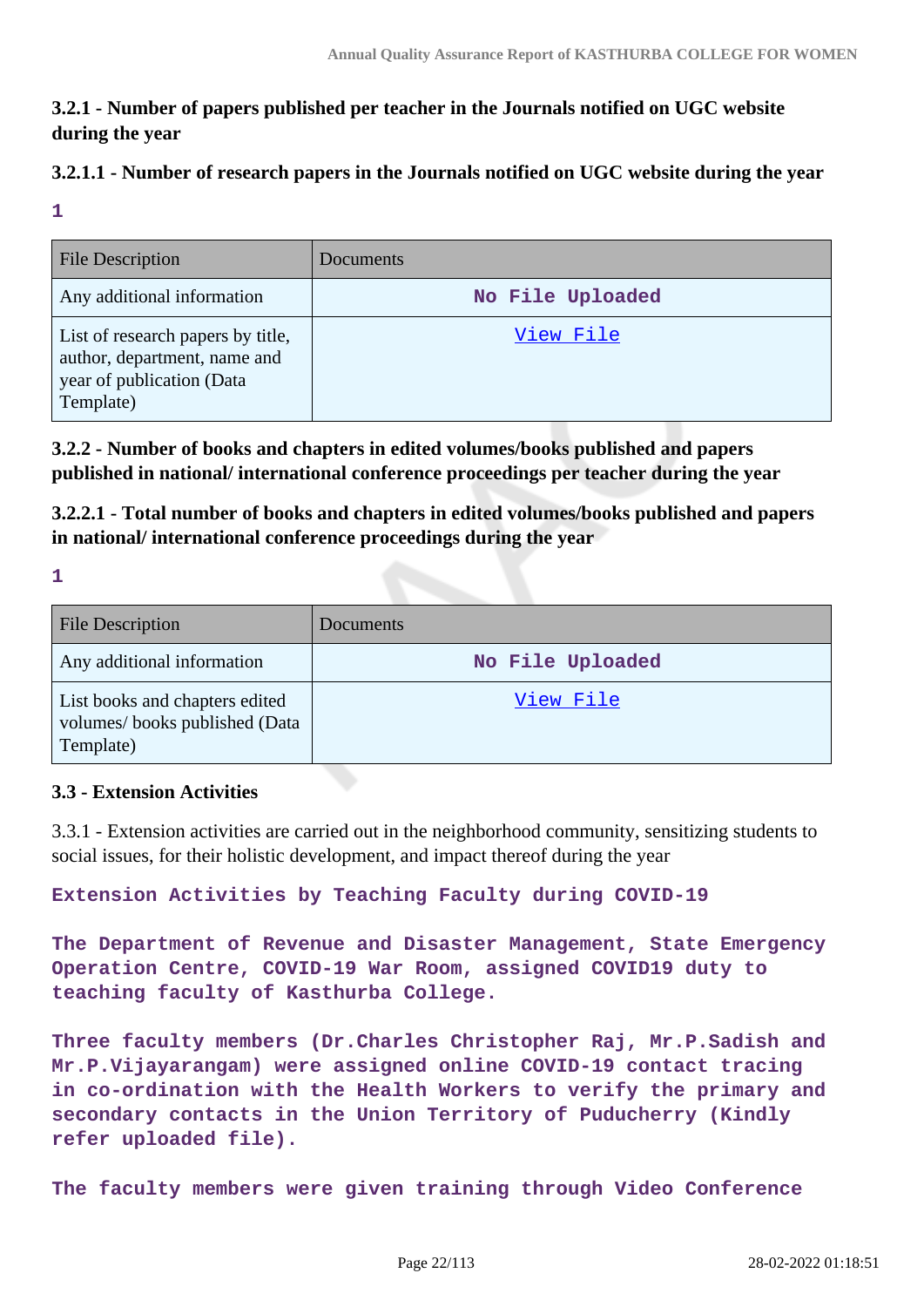**for this purpose and were given instructions and they periodically opened the COVID-19 Management System and informed the list of Primary and Secondary Contact persons to the assigned Health Workers. The team submitted the report on daily basis through the given Google form.**

#### **Extension Activities by Students**

**The Department of Social Work carried out the extension activities under Field Work activities. These activities were rearranged due to pandemic situation.**

**Online sessions by social workers working in the different social work settings werearranged. A minimum of two days per agency was planned. Agency supervisors were requested to focus on the scope of social work intervention in the setting. Inconsultation with agency supervisors, students were given assignments based on the field setting.**

**Students were asked to find (through online mode) and submit the programme details of agency/institution working for women welfare, child development, community development, mental health welfare of the disabled (one from each setting).**

#### **Community Based Fieldwork (five days)**

**The students were asked to collect details regarding their respective communities in whichthey lived through telephonic conversation or through social media with the help from concerned representation of their communities.**

**The following activities were suggested**

- **Resource mapping**
- **Services provided under ICDS by Anganwadi Centres**
- **Functions of self help groups / Functions of Local self Government bodies**
- **Identification of Social problems rampant in their community**  $\bullet$ **and formulation of intervention strategies to counter them**
- **A mini survey to find the Psycho-social problems faced by children due to COVID-19 pandemic.**

#### **Rural Camp**

**Owing to COVID-19 Pandemic, a regular physical rural camp was not conducted, instead the following activites were conducted as part**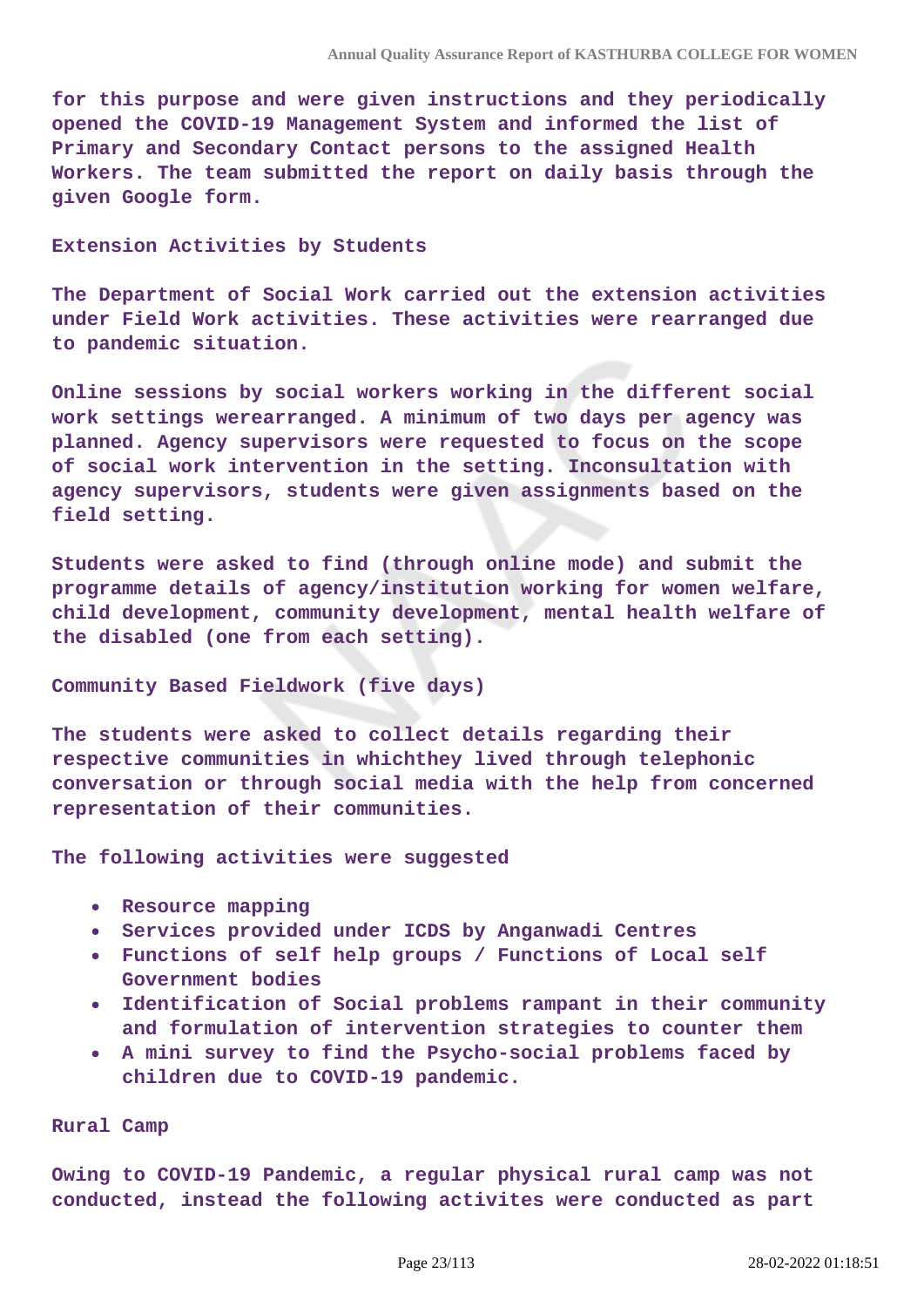**of the camp.**

**Students were asked to watch documentaries /movies with regard to rural social system/ social problems based on which they were asked to submit a summary of the documentary/movies**

**Students were asked to prepare a mini short film about a rural social problem, using their smart phones. The students were asked to shoot the same with the involvement of their family members as actors. They were also asked to submit the plot of the short film alongwith the short film.**

| <b>File Description</b>                  | Documents  |
|------------------------------------------|------------|
| Paste link for additional<br>information | <b>Nil</b> |
| Upload any additional<br>information     | View File  |

**3.3.2 - Number of awards and recognitions received for extension activities from government / government recognized bodies during the year**

**3.3.2.1 - Total number of awards and recognition received for extension activities from Government/ government recognized bodies during the year**

**1**

| <b>File Description</b>                                                       | Documents        |
|-------------------------------------------------------------------------------|------------------|
| Any additional information                                                    | No File Uploaded |
| Number of awards for extension<br>activities in last 5 year(Data<br>Template) | View File        |
| e-copy of the award letters                                                   | View File        |

**3.3.3 - Number of extension and outreach programs conducted by the institution through NSS/NCC/Red cross/YRC etc., ( including the programmes such as Swachh Bharat, AIDS awareness, Gender issues etc. and/or those organized in collaboration with industry, community and NGOs ) during the year**

**3.3.3.1 - Number of extension and outreach Programs conducted in collaboration with industry, community and Non- Government Organizations through NSS/ NCC/ Red Cross/ YRC etc., during the year**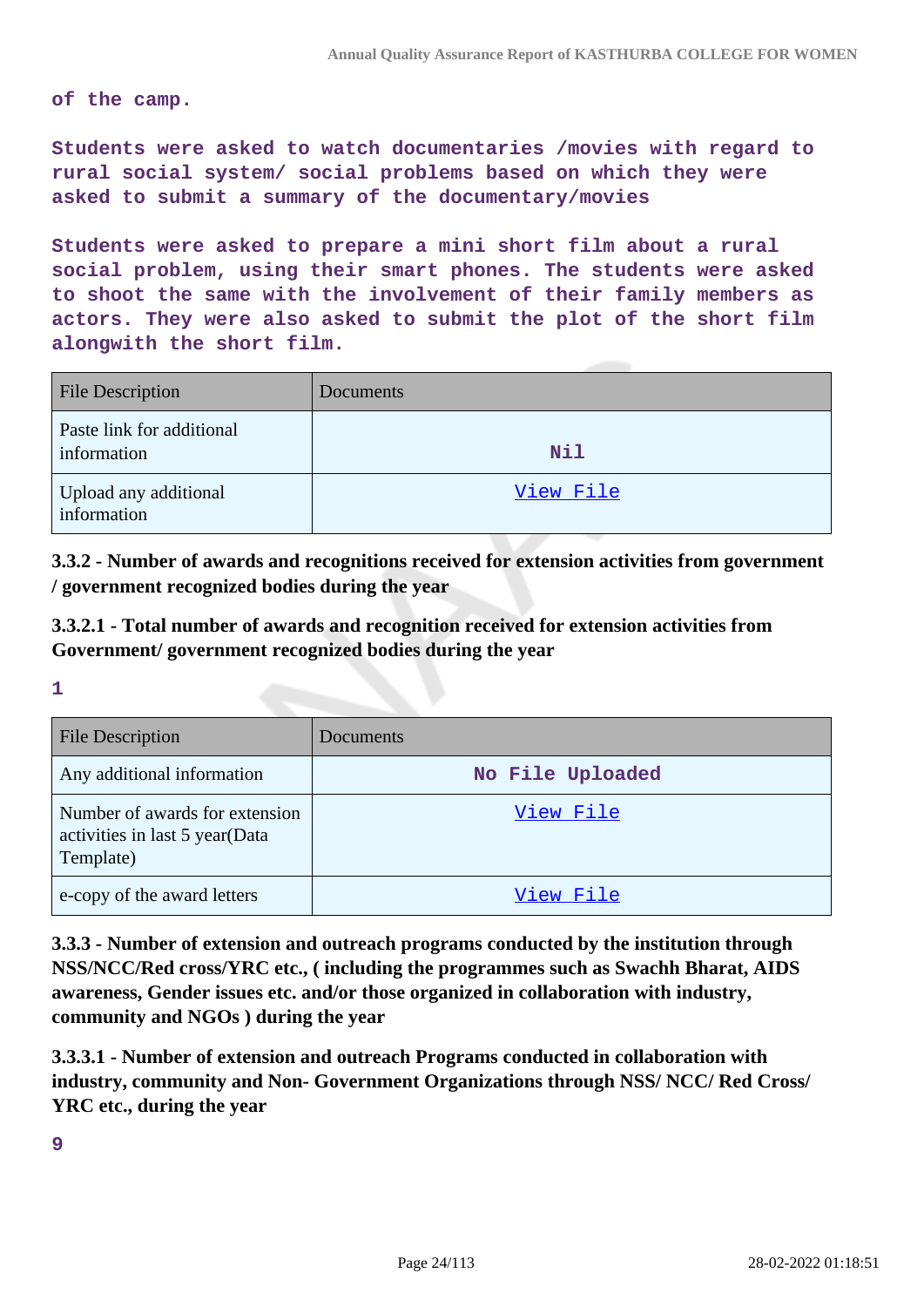| <b>File Description</b>                                                                                                       | Documents        |
|-------------------------------------------------------------------------------------------------------------------------------|------------------|
| Reports of the event organized                                                                                                | No File Uploaded |
| Any additional information                                                                                                    | View File        |
| Number of extension and<br>outreach Programmes conducted<br>with industry, community etc<br>for the last year (Data Template) | View File        |

**3.3.4 - Number of students participating in extension activities at 3.3.3. above during the year**

**3.3.4.1 - Total number of Students participating in extension activities conducted in collaboration with industry, community and Non- Government Organizations through NSS/ NCC/ Red Cross/ YRC etc., during the year**

#### **100**

| <b>File Description</b>                                                                                 | Documents        |
|---------------------------------------------------------------------------------------------------------|------------------|
| Report of the event                                                                                     | No File Uploaded |
| Any additional information                                                                              | No File Uploaded |
| Number of students<br>participating in extension<br>activities with Govt. or NGO etc<br>(Data Template) | View File        |

### **3.4 - Collaboration**

**3.4.1 - The Institution has several collaborations/linkages for Faculty exchange, Student exchange, Internship, Field trip, On-the- job training, research etc during the year**

#### **10**

| <b>File Description</b>                                                               | Documents        |
|---------------------------------------------------------------------------------------|------------------|
| e-copies of linkage related<br>Document                                               | No File Uploaded |
| Details of linkages with<br>institutions/industries for<br>internship (Data Template) | View File        |
| Any additional information                                                            | No File Uploaded |

**3.4.2 - Number of functional MoUs with national and international institutions, universities, industries, corporate houses etc. during the year**

**3.4.2.1 - Number of functional MoUs with Institutions of national, international importance, other universities, industries, corporate houses etc. during the year**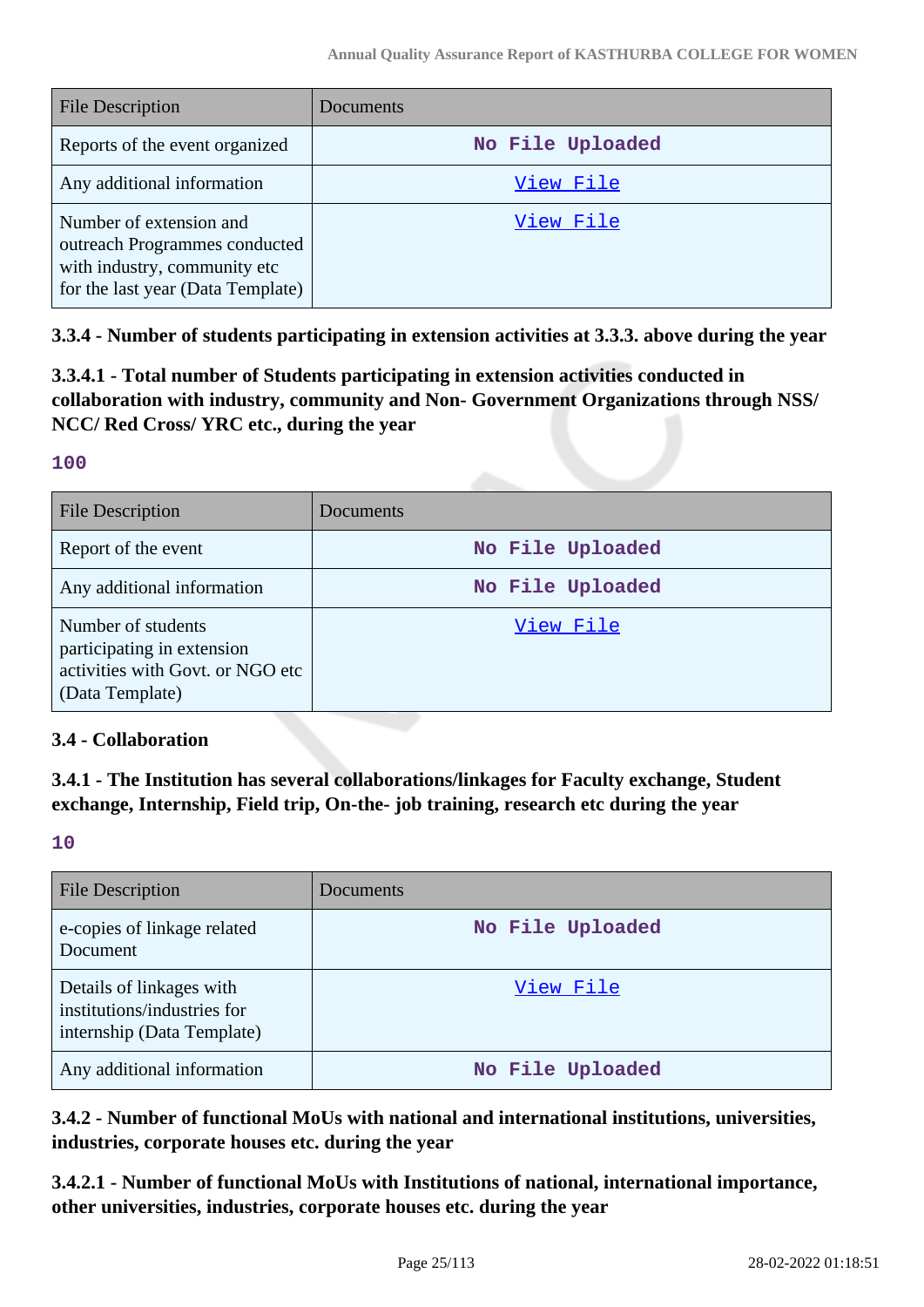**1**

| <b>File Description</b>                                                                                                             | Documents        |
|-------------------------------------------------------------------------------------------------------------------------------------|------------------|
| e-Copies of the MoUs with<br>institution./industry/corporate<br>houses                                                              | View File        |
| Any additional information                                                                                                          | No File Uploaded |
| Details of functional MoUs with<br>institutions of national,<br>international importance, other<br>universities etc during the year | View File        |

### **INFRASTRUCTURE AND LEARNING RESOURCES**

### **4.1 - Physical Facilities**

4.1.1 - The Institution has adequate infrastructure and physical facilities for teaching- learning. viz., classrooms, laboratories, computing equipment etc.

**The College has adequate classooms for the already existing two courses (B.A. History and B.A. Social Work). The College expands its facilities for the newly introduced course - B.Sc. Psychology,year by year, since introduction in the academic year 2019 - 2020.**

**Realising that Administrative Block was inneed of renovation, the Principal of the college requested the Pondicherry Society for Higher Education to allot funds for the same. An amount of Rs 18 lakhs was sanctioned and the renovation of Administrative Buildingwas initiated in the month of March 2021.**

**Construction of new building for Laboratory and Classrooms for the Department of Psychology (which was introduced in the year 2019-2020) was initiated.**

| <b>File Description</b>                  | Documents |
|------------------------------------------|-----------|
| Upload any additional<br>information     | View File |
| Paste link for additional<br>information | Nil       |

4.1.2 - The Institution has adequate facilities for cultural activities, sports, games (indoor, outdoor), gymnasium, yoga centre etc.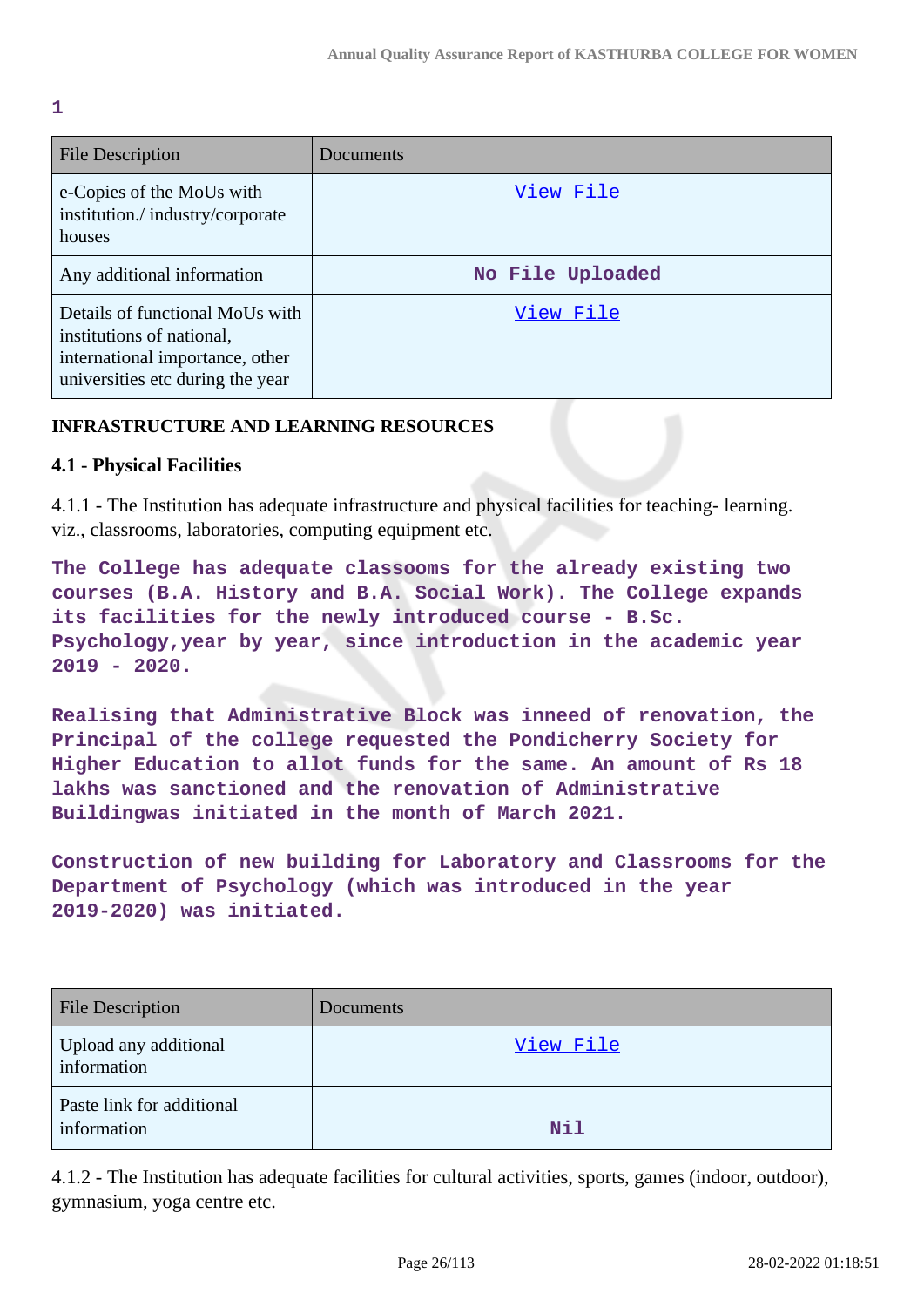**The institution houses a separate room for Physical Education which also has small separate facility for ladies retiring room. The Ladies retiring room is useful for students who fall sick after coming to college and can take rest till they are picked up by the family members or till the end of college hours.**

**The Physical education room has indoor as well as outdoor games and sports materials.**

**Indoor games like table tennis, chess, caroms are available. The students are trained periodically based on their aptitude and ability. Students are trained in outdoor sports and are motivated to participate in intracollegiate, intercollegiate, state level and university level competitions.**

**Students are trained in volley ball, throw ball, hand ball, knokho kabadi and cricket.**

**The Directorof Physical education also has Post Graduation qualificationin Yoga, thus he teaches yoga in a professional way for students and teachers to combat the pandemic stress and anxiety.**

**Students are encouraged and are given opportunity to participate in the cultural competittions and events organised by the college and intra collegiate competitions.**

| <b>File Description</b>                  | Documents  |
|------------------------------------------|------------|
| Upload any additional<br>information     | View File  |
| Paste link for additional<br>information | <b>Nil</b> |

**4.1.3 - Number of classrooms and seminar halls with ICT- enabled facilities such as smart class, LMS, etc.**

**6**

#### **4.1.3.1 - Number of classrooms and seminar halls with ICT facilities**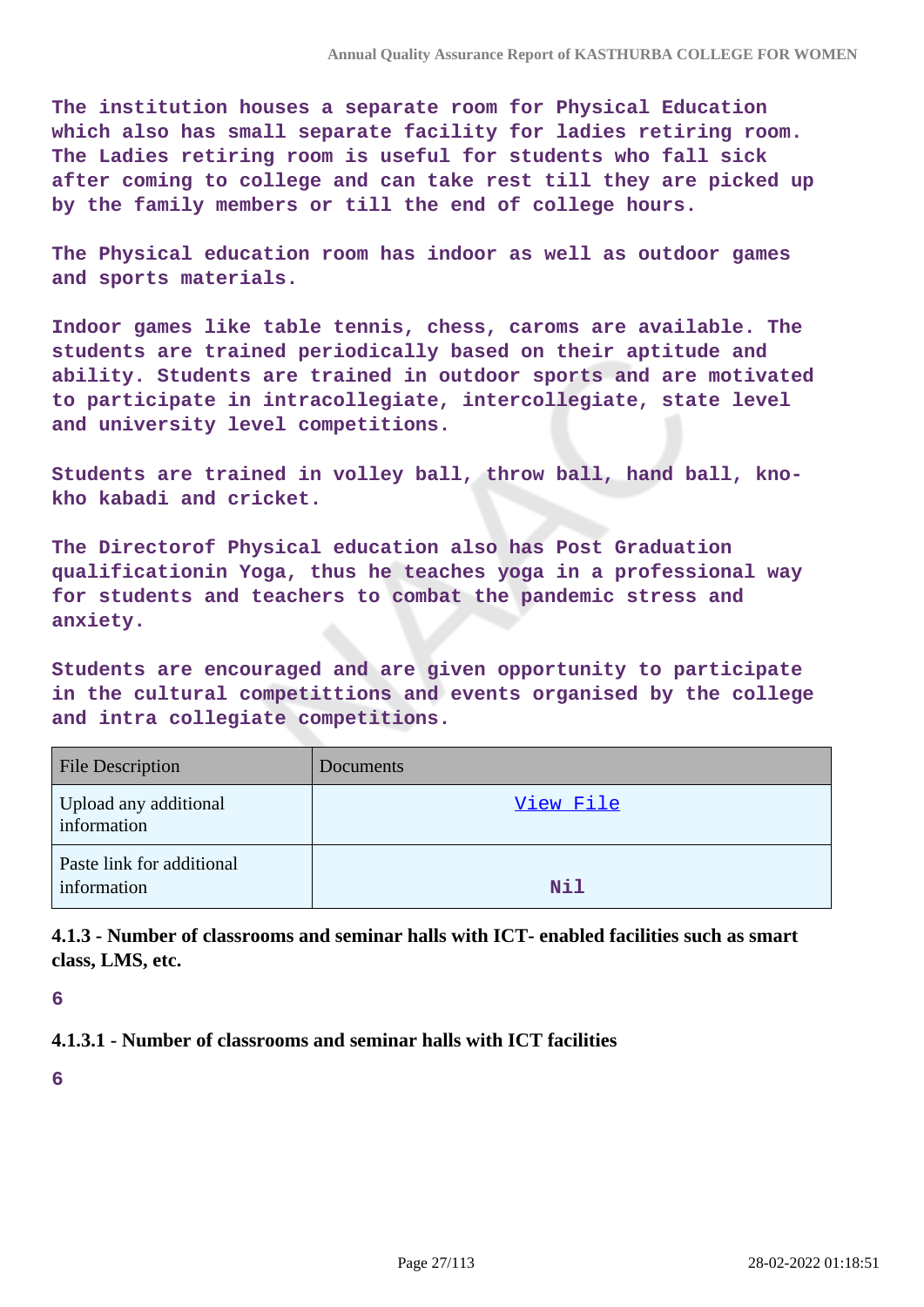| <b>File Description</b>                                                                                   | Documents        |
|-----------------------------------------------------------------------------------------------------------|------------------|
| Upload any additional<br>information                                                                      | No File Uploaded |
| Paste link for additional<br>information                                                                  | <b>Nil</b>       |
| <b>Upload Number of classrooms</b><br>and seminar halls with ICT<br>enabled facilities (Data<br>Template) | View File        |

**4.1.4 - Expenditure, excluding salary for infrastructure augmentation during the year (INR in Lakhs)**

# **4.1.4.1 - Expenditure for infrastructure augmentation, excluding salary during the year (INR in lakhs)**

#### **2560921**

| <b>File Description</b>                                                                            | Documents        |
|----------------------------------------------------------------------------------------------------|------------------|
| Upload any additional<br>information                                                               | No File Uploaded |
| Upload audited utilization<br>statements                                                           | View File        |
| <b>Upload Details of budget</b><br>allocation, excluding salary<br>during the year (Data Template) | View File        |

### **4.2 - Library as a Learning Resource**

4.2.1 - Library is automated using Integrated Library Management System (ILMS)

| The library is partially automated. Library Management System, |  |
|----------------------------------------------------------------|--|
| Modernlib 2 was installed in the year 2016 and is being        |  |
| successfully put to use since then.                            |  |

| <b>File Description</b>                  | Documents        |
|------------------------------------------|------------------|
| Upload any additional<br>information     | No File Uploaded |
| Paste link for Additional<br>Information | Nil              |

**4.2.2 - The institution has subscription for the B. Any 3 of the above following e-resources e-journals e-ShodhSindhu Shodhganga Membership e-**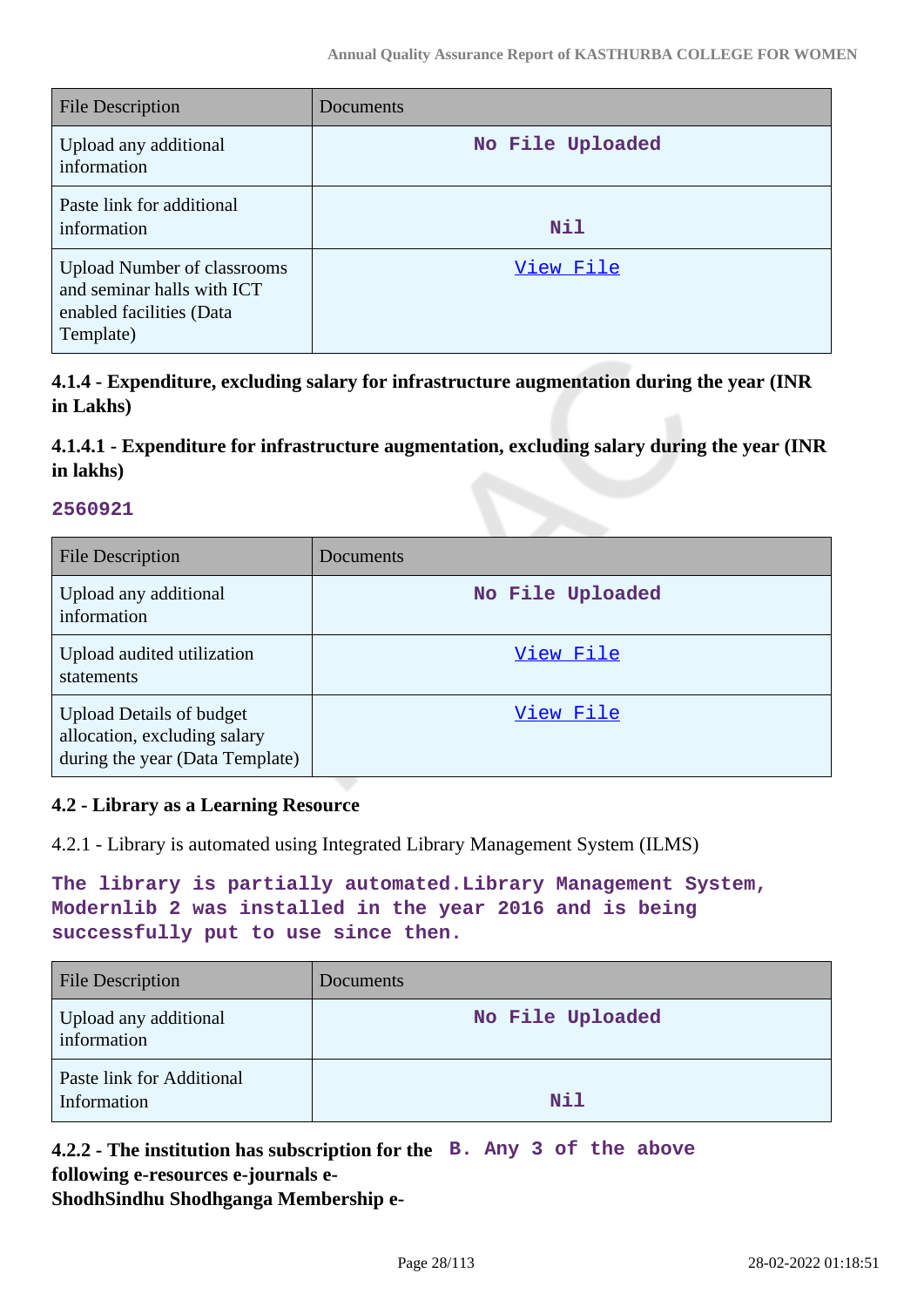### **books Databases Remote access toe-resources**

| <b>File Description</b>                                                                                       | Documents |
|---------------------------------------------------------------------------------------------------------------|-----------|
| Upload any additional<br>information                                                                          | View File |
| Details of subscriptions like e-<br>journals, e-Shodh Sindhu,<br>Shodhganga Membership etc<br>(Data Template) | View File |

**4.2.3 - Expenditure for purchase of books/e-books and subscription to journals/e- journals during the year (INR in Lakhs)**

### **4.2.3.1 - Annual expenditure of purchase of books/e-books and subscription to journals/ejournals during the year (INR in Lakhs)**

#### **310179**

| <b>File Description</b>                                                                                                       | Documents        |
|-------------------------------------------------------------------------------------------------------------------------------|------------------|
| Any additional information                                                                                                    | No File Uploaded |
| Audited statements of accounts                                                                                                | No File Uploaded |
| Details of annual expenditure<br>for purchase of books/e-books<br>and journals/e- journals during<br>the year (Data Template) | View File        |

**4.2.4 - Number per day usage of library by teachers and students ( foot falls and login data for online access) (Data for the latest completed academic year)**

### **4.2.4.1 - Number of teachers and students using library per day over last one year**

**20**

| <b>File Description</b>                              | Documents        |
|------------------------------------------------------|------------------|
| Any additional information                           | No File Uploaded |
| Details of library usage by<br>teachers and students | View File        |

### **4.3 - IT Infrastructure**

4.3.1 - Institution frequently updates its IT facilities including Wi-Fi

```
The institution provides technologies and update its ICT
facilities to ensure efficient functioning. The computers are
maintained by the Lab Technician, and regularly updated.
```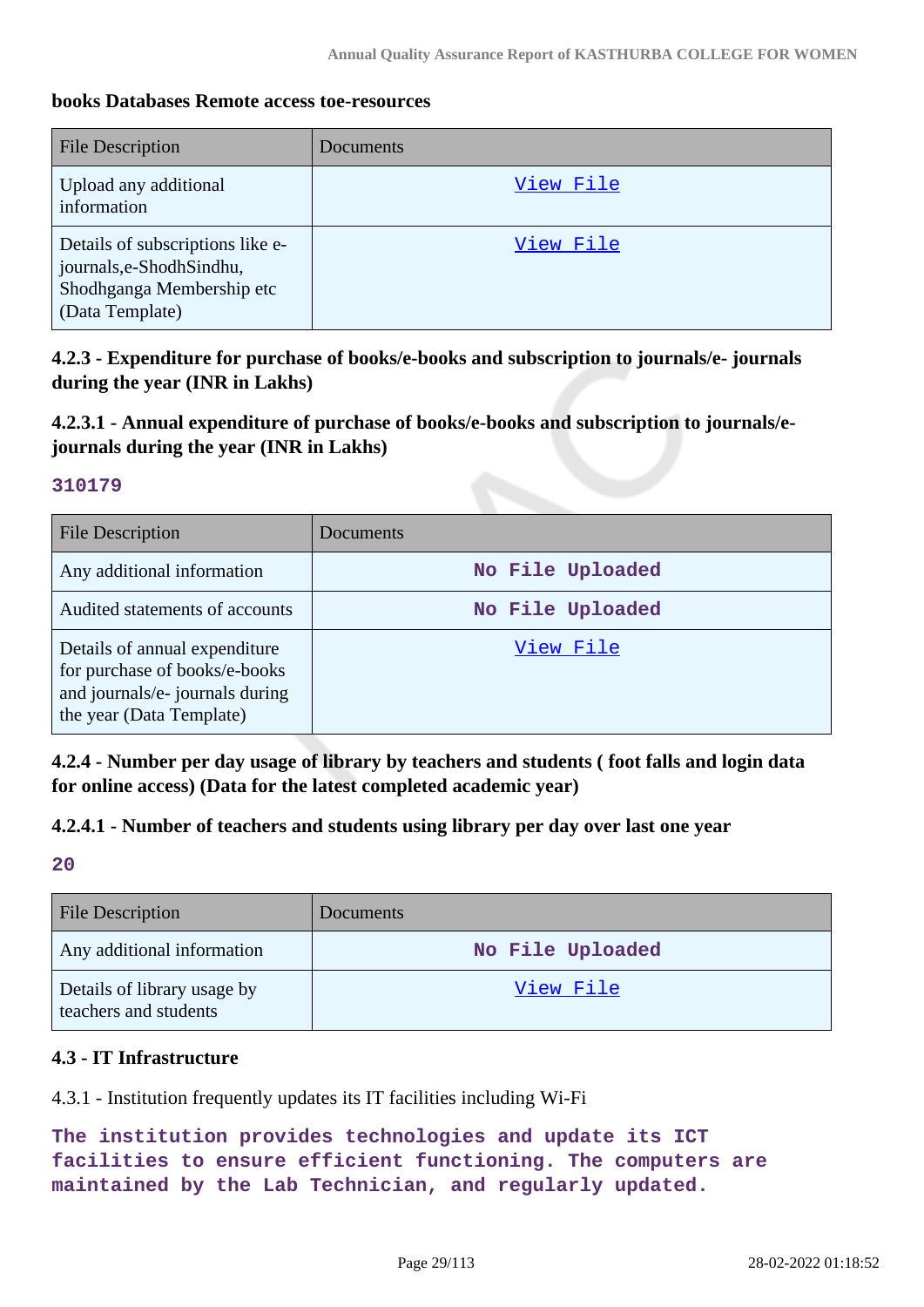| <b>File Description</b>                  | Documents        |
|------------------------------------------|------------------|
| Upload any additional<br>information     | No File Uploaded |
| Paste link for additional<br>information | N11              |

### **4.3.2 - Number of Computers**

### **42**

| <b>File Description</b>              | <b>Documents</b> |
|--------------------------------------|------------------|
| Upload any additional<br>information | No File Uploaded |
| Student – computer ratio             | View File        |

### **4.3.3 - Bandwidth of internet connection in the Institution**

**C.10 - 30MBPS**

| <b>File Description</b>                                                        | Documents        |
|--------------------------------------------------------------------------------|------------------|
| Upload any additional<br>Information                                           | No File Uploaded |
| Details of available bandwidth<br>of internet connection in the<br>Institution | View File        |

### **4.4 - Maintenance of Campus Infrastructure**

**4.4.1 - Expenditure incurred on maintenance of infrastructure (physical and academic support facilities) excluding salary component during the year (INR in Lakhs)**

**4.4.1.1 - Expenditure incurred on maintenance of infrastructure (physical facilities and academic support facilities) excluding salary component during the year (INR in lakhs)**

| <b>File Description</b>                                                                                                        | Documents        |
|--------------------------------------------------------------------------------------------------------------------------------|------------------|
| Upload any additional<br>information                                                                                           | No File Uploaded |
| Audited statements of accounts.                                                                                                | No File Uploaded |
| Details about assigned budget<br>and expenditure on physical<br>facilities and academic support<br>facilities (Data Templates) | View File        |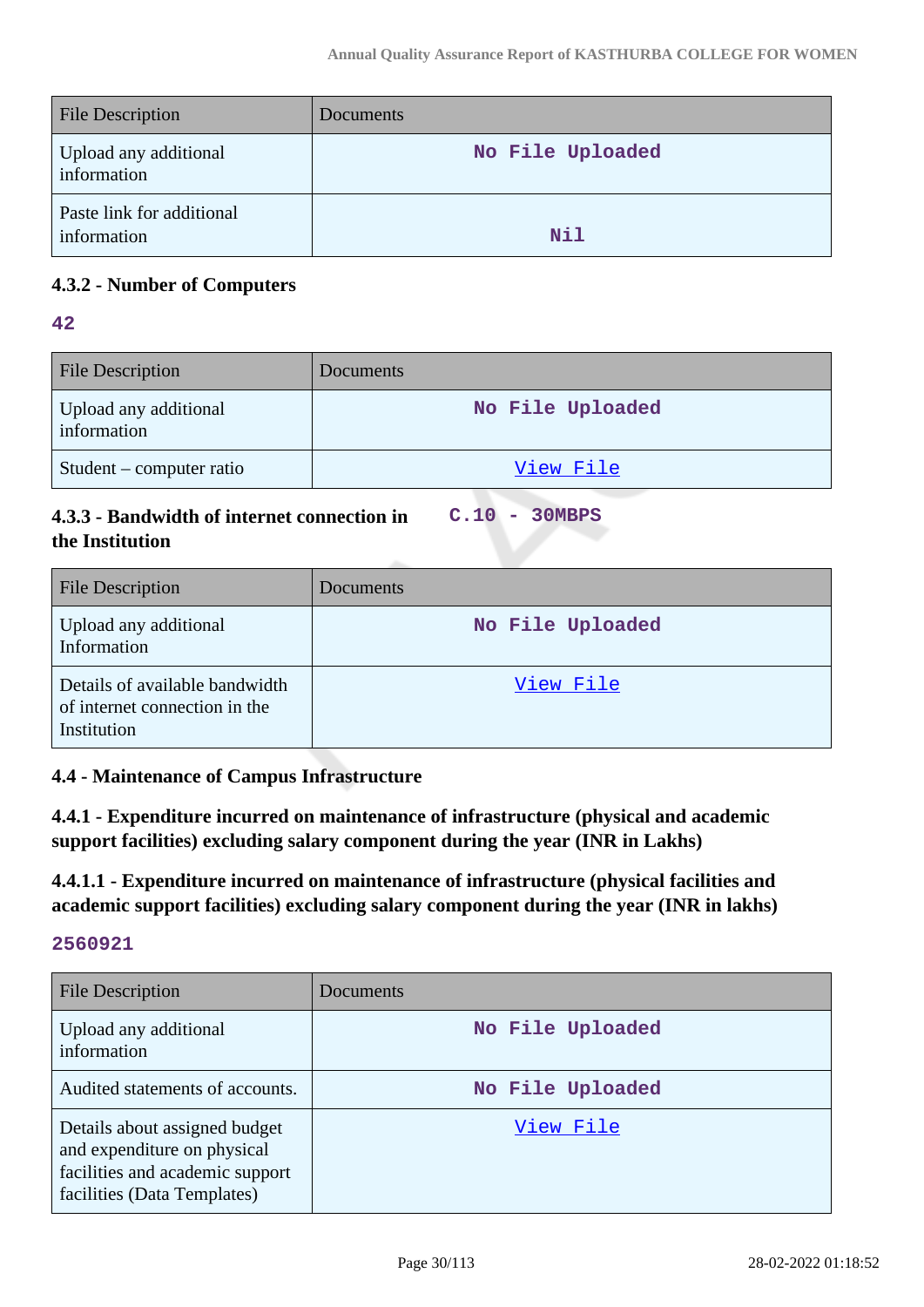4.4.2 - There are established systems and procedures for maintaining and utilizing physical, academic and support facilities - laboratory, library, sports complex, computers, classrooms etc.

**Physical infrastructure of the college includes buildings, furniture, information technology infrastructure, public address system, ladies retiring room, library, physical education room with sports items, canteen facilities, and toilets. The responsibility of the sustainable use of the college property is shared by the respective staff, students and other stakeholders.**

**The college being a Government-run institution, the repair and maintenance work is done by the Public Work Department of the Government of Puducherry.**

**Furniture is optimally used by the students and staff. Regular repair, maintenance and replacements are carried out by the administrative officers along with multi-taskingservice personnel (MTS). Condemned items are disposed off after due verification by the condemnation committee following the regulations laid down by the Government.**

**Every student and staff has easy access to the ICT infrastructure for the academic growth as well as development of the college. Six classrooms out of eight are ICT enabled which assists the teacher to readily use it as a teaching aid and students are motivated to utilize the same during their seminar presentations. Regular servicing is done for the ICT equipment and for the public address system by the service provider and the Multi-tasking Staff.**

**The college has a well-stocked automated library with the latest books and journals which the staff use and then transmit the new information obtained to their students. Students have access to the Question Bank also that is maintained in the Library. The staff and students obtain access to other journals through the INFLIBNET facility available in the library as well through individual log-in access.**

**The Language lab and the Library have internet facility for browsing. The Assistant Librarian and an MTS are designated to maintain the library.**

**Sports equipment are utilised by the students, and maintained by the Director of Physical Education. The canteen facility is outsourced and provides healthy food at affordable cost for the students and staff.**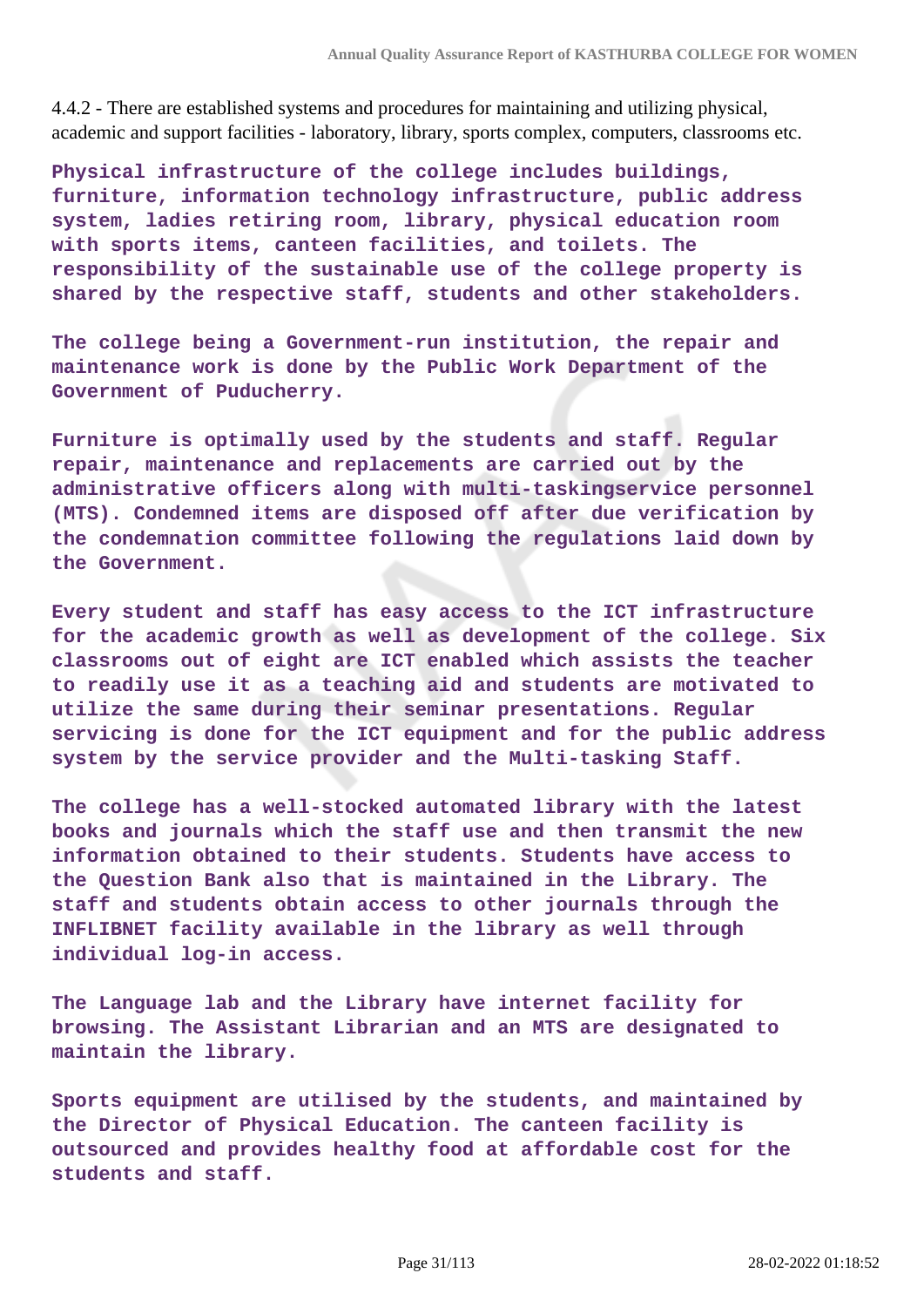**During Election time, the infrastructure isutilised by the Election Department as a Collection Centre and Voting Booths.**

| <b>File Description</b>                  | <b>Documents</b> |
|------------------------------------------|------------------|
| Upload any additional<br>information     | No File Uploaded |
| Paste link for additional<br>information | <b>Nil</b>       |

### **STUDENT SUPPORT AND PROGRESSION**

#### **5.1 - Student Support**

**5.1.1 - Number of students benefited by scholarships and free ships provided by the Government during the year**

**5.1.1.1 - Number of students benefited by scholarships and free ships provided by the Government during the year**

#### **25**

| <b>File Description</b>                                                                                                         | Documents        |
|---------------------------------------------------------------------------------------------------------------------------------|------------------|
| Upload self attested letter with<br>the list of students sanctioned<br>scholarship                                              | View File        |
| Upload any additional<br>information                                                                                            | No File Uploaded |
| Number of students benefited by<br>scholarships and free ships<br>provided by the Government<br>during the year (Data Template) | View File        |

**5.1.2 - Number of students benefitted by scholarships, free ships etc. provided by the institution / non- government agencies during the year**

**5.1.2.1 - Total number of students benefited by scholarships, free ships, etc provided by the institution / non- government agencies during the year**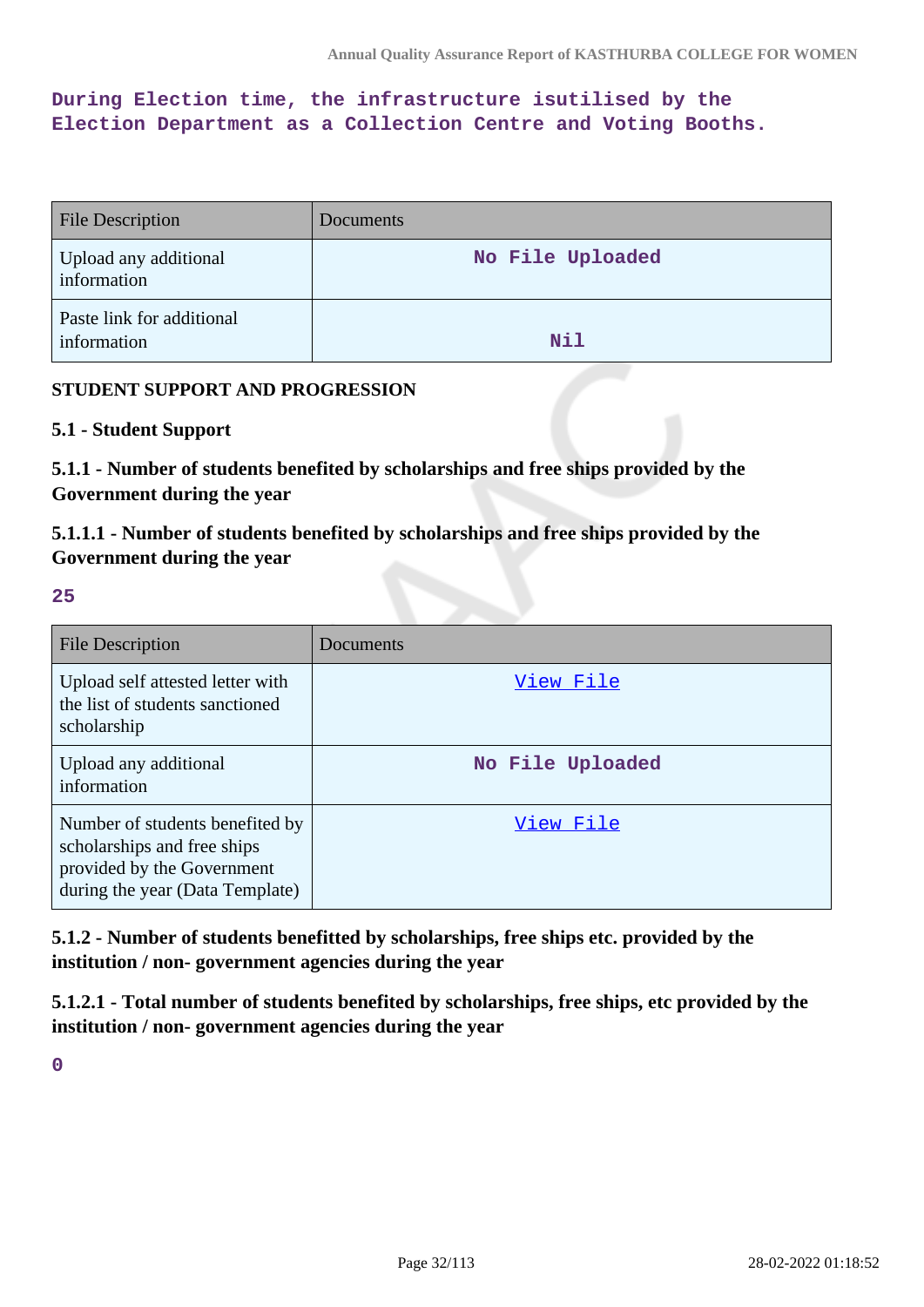| <b>File Description</b>                                                                                                                       | Documents        |
|-----------------------------------------------------------------------------------------------------------------------------------------------|------------------|
| Upload any additional<br>information                                                                                                          | No File Uploaded |
| Number of students benefited by<br>scholarships and free ships<br>institution / non-government<br>agencies in last 5 years (Date<br>Template) | View File        |

**5.1.3 - Capacity building and skills enhancement initiatives taken by the institution include the following: Soft skills Language and communication skills Life skills (Yoga, physical fitness, health and hygiene) ICT/computing skills**

**D. 1 of the above**

| <b>File Description</b>                                                                 | Documents        |
|-----------------------------------------------------------------------------------------|------------------|
| Link to institutional website                                                           | <b>Nil</b>       |
| Any additional information                                                              | No File Uploaded |
| Details of capability building<br>and skills enhancement<br>initiatives (Data Template) | View File        |

**5.1.4 - Number of students benefitted by guidance for competitive examinations and career counseling offered by the institution during the year**

**42**

**5.1.4.1 - Number of students benefitted by guidance for competitive examinations and career counseling offered by the institution during the year**

**42**

| <b>File Description</b>                                                                                                                 | Documents        |
|-----------------------------------------------------------------------------------------------------------------------------------------|------------------|
| Any additional information                                                                                                              | No File Uploaded |
| Number of students benefited by<br>guidance for competitive<br>examinations and career<br>counseling during the year (Data<br>Template) | View File        |

### **5.1.5 - The Institution has a transparent mechanism for timely redressal of student**

**A. All of the above**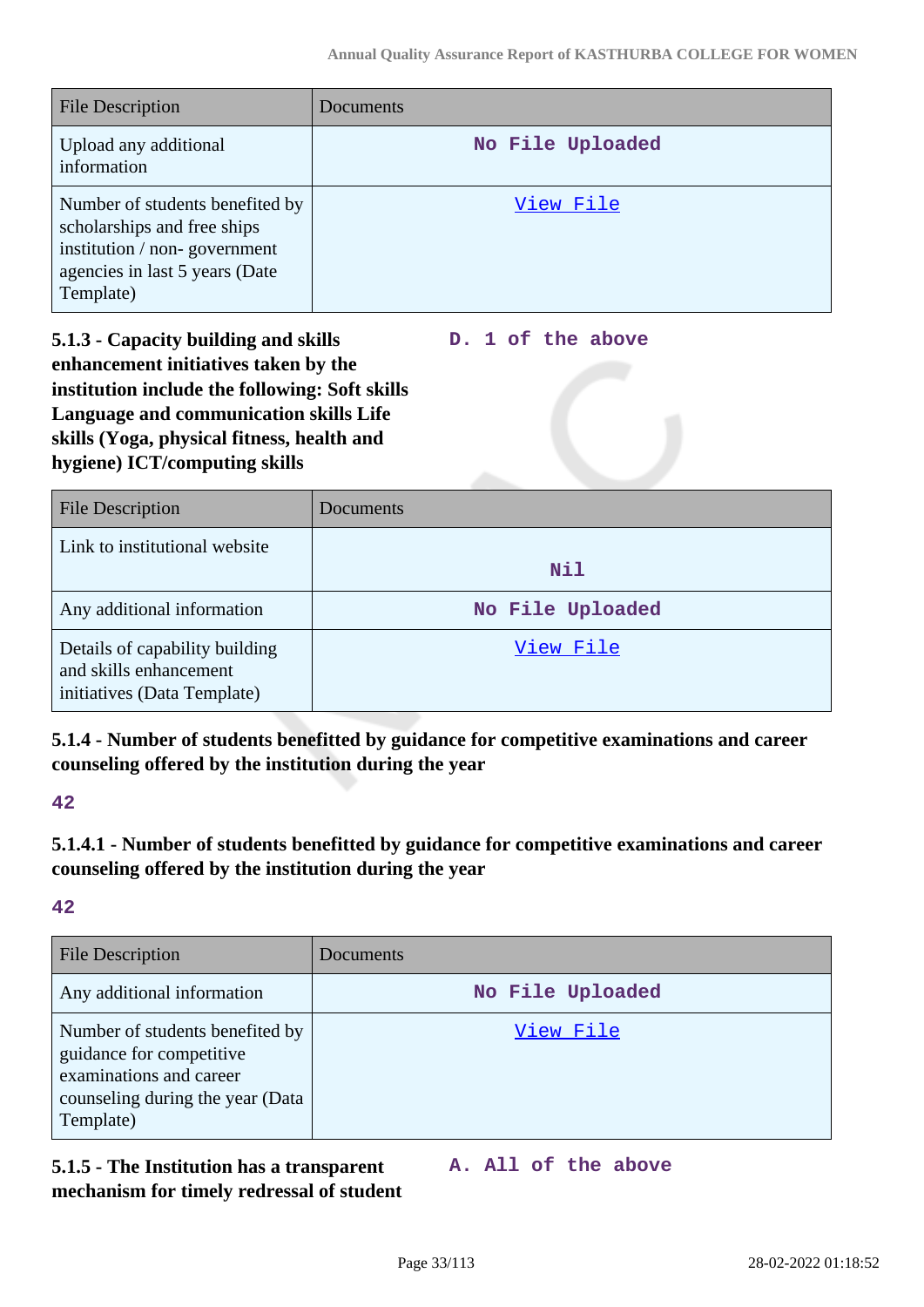**grievances including sexual harassment and ragging cases Implementation of guidelines of statutory/regulatory bodies Organization wide awareness and undertakings on policies with zero tolerance Mechanisms for submission of online/offline students' grievances Timely redressal of the grievances through appropriate committees**

| <b>File Description</b>                                                                                                                  | Documents        |
|------------------------------------------------------------------------------------------------------------------------------------------|------------------|
| Minutes of the meetings of<br>student redressal committee,<br>prevention of sexual harassment<br>committee and Anti Ragging<br>committee | No File Uploaded |
| Upload any additional<br>information                                                                                                     | View File        |
| Details of student grievances<br>including sexual harassment and<br>ragging cases                                                        | View File        |

#### **5.2 - Student Progression**

### **5.2.1 - Number of placement of outgoing students during the year**

#### **5.2.1.1 - Number of outgoing students placed during the year**

#### **10**

| <b>File Description</b>                  | Documents |
|------------------------------------------|-----------|
| Self-attested list of students<br>placed | View File |
| Upload any additional<br>information     | View File |

### **5.2.2 - Number of students progressing to higher education during the year**

### **5.2.2.1 - Number of outgoing student progression to higher education**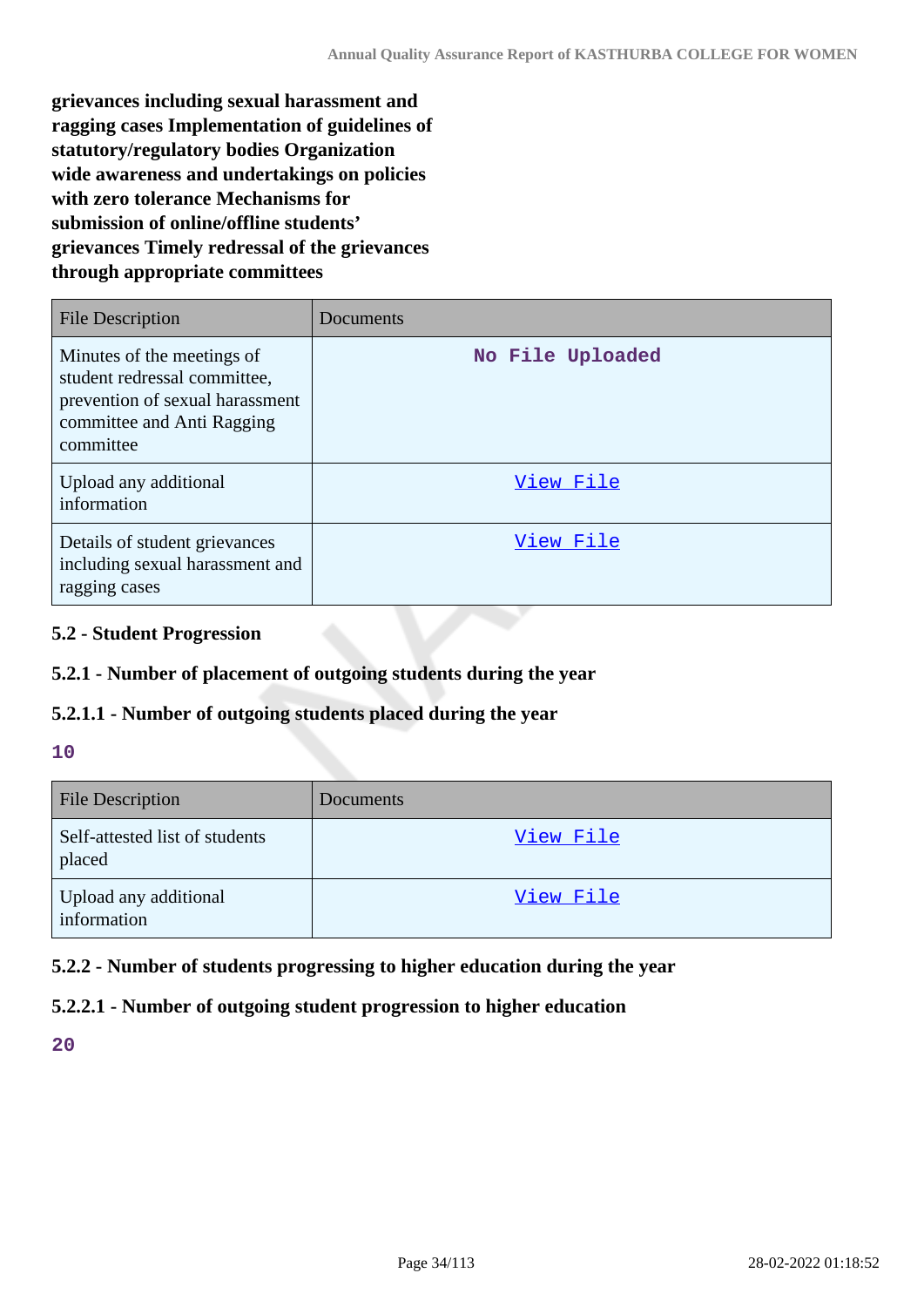| <b>File Description</b>                               | Documents        |
|-------------------------------------------------------|------------------|
| Upload supporting data for<br>student/alumni          | No File Uploaded |
| Any additional information                            | No File Uploaded |
| Details of student progression to<br>higher education | View File        |

**5.2.3 - Number of students qualifying in state/national/ international level examinations during the year (eg: JAM/CLAT/GATE/ GMAT/CAT/GRE/ TOEFL/ Civil Services/State government examinations)**

**5.2.3.1 - Number of students qualifying in state/ national/ international level examinations (eg: JAM/CLAT/NET/ SLET/ GATE/ GMAT/CAT/GRE/ TOEFL/ Civil Services/ State government examinations) during the year**

**0**

| <b>File Description</b>                | Documents        |
|----------------------------------------|------------------|
| Upload supporting data for the<br>same | View File        |
| Any additional information             | No File Uploaded |

### **5.3 - Student Participation and Activities**

**5.3.1 - Number of awards/medals for outstanding performance in sports/cultural activities at university/state/national / international level (award for a team event should be counted as one) during the year**

**5.3.1.1 - Number of awards/medals for outstanding performance in sports/cultural activities at university/state/ national / international level (award for a team event should be counted as one) during the year.**

| <b>File Description</b>                                                                                                                                                              | Documents        |
|--------------------------------------------------------------------------------------------------------------------------------------------------------------------------------------|------------------|
| e-copies of award letters and<br>certificates                                                                                                                                        | View File        |
| Any additional information                                                                                                                                                           | No File Uploaded |
| Number of awards/medals for<br>outstanding performance in<br>sports/cultural activities at unive<br>rsity/state/national/international<br>level (During the year) (Data<br>Template) | View File        |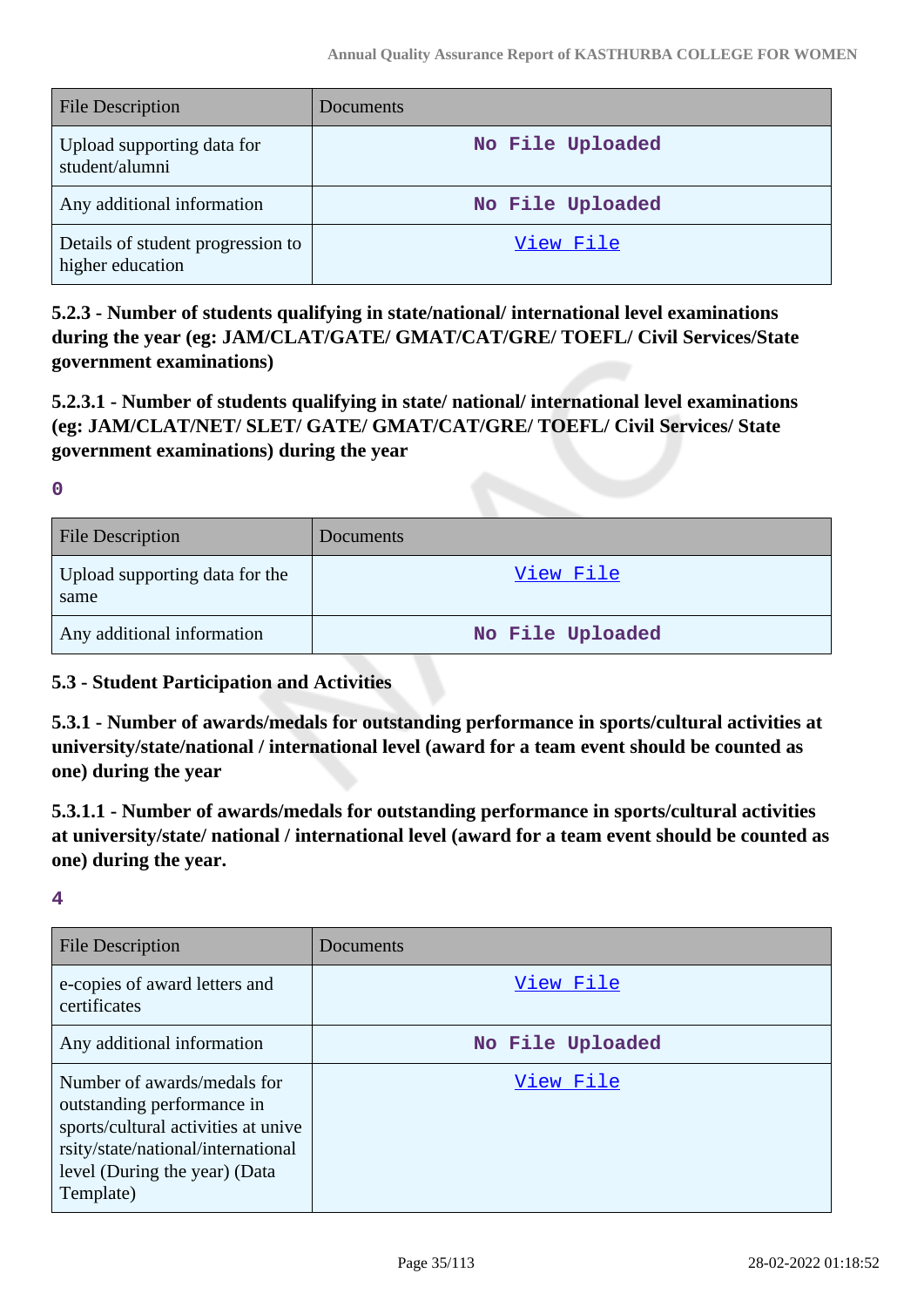5.3.2 - Institution facilitates students' representation and engagement in various administrative, cocurricular and extracurricular activities (student council/ students representation on various bodies as per established processes and norms )

**The IQAC includes student representative in every meeting and their opinions and suggestions are considered while taking decisions. Any activities organised at college level (Intracollegiate) and in intercollegiate activities, the students are given the responsibility of organising and coordinating the events.**

| <b>File Description</b>                  | Documents  |
|------------------------------------------|------------|
| Paste link for additional<br>information | <b>Nil</b> |
| Upload any additional<br>information     | View File  |

**5.3.3 - Number of sports and cultural events/competitions in which students of the Institution participated during the year (organized by the institution/other institutions)**

**5.3.3.1 - Number of sports and cultural events/competitions in which students of the Institution participated during the year**

**5**

| <b>File Description</b>                                                                                                                                                                                | Documents        |
|--------------------------------------------------------------------------------------------------------------------------------------------------------------------------------------------------------|------------------|
| Report of the event                                                                                                                                                                                    | No File Uploaded |
| Upload any additional<br>information                                                                                                                                                                   | No File Uploaded |
| Number of sports and cultural<br>events/competitions in which<br>students of the Institution<br>participated during the year<br>(organized by the<br>institution/other institutions<br>(Data Template) | View File        |

### **5.4 - Alumni Engagement**

5.4.1 - There is a registered Alumni Association that contributes significantly to the development of the institution through financial and/or other support services

**The Alumni Association of Kasthurba College for Women, Villianur was registered under the Society Registration Act, 1860 on 3rd January 2017. At present, the association has around 292Registered alumni. The Association has office**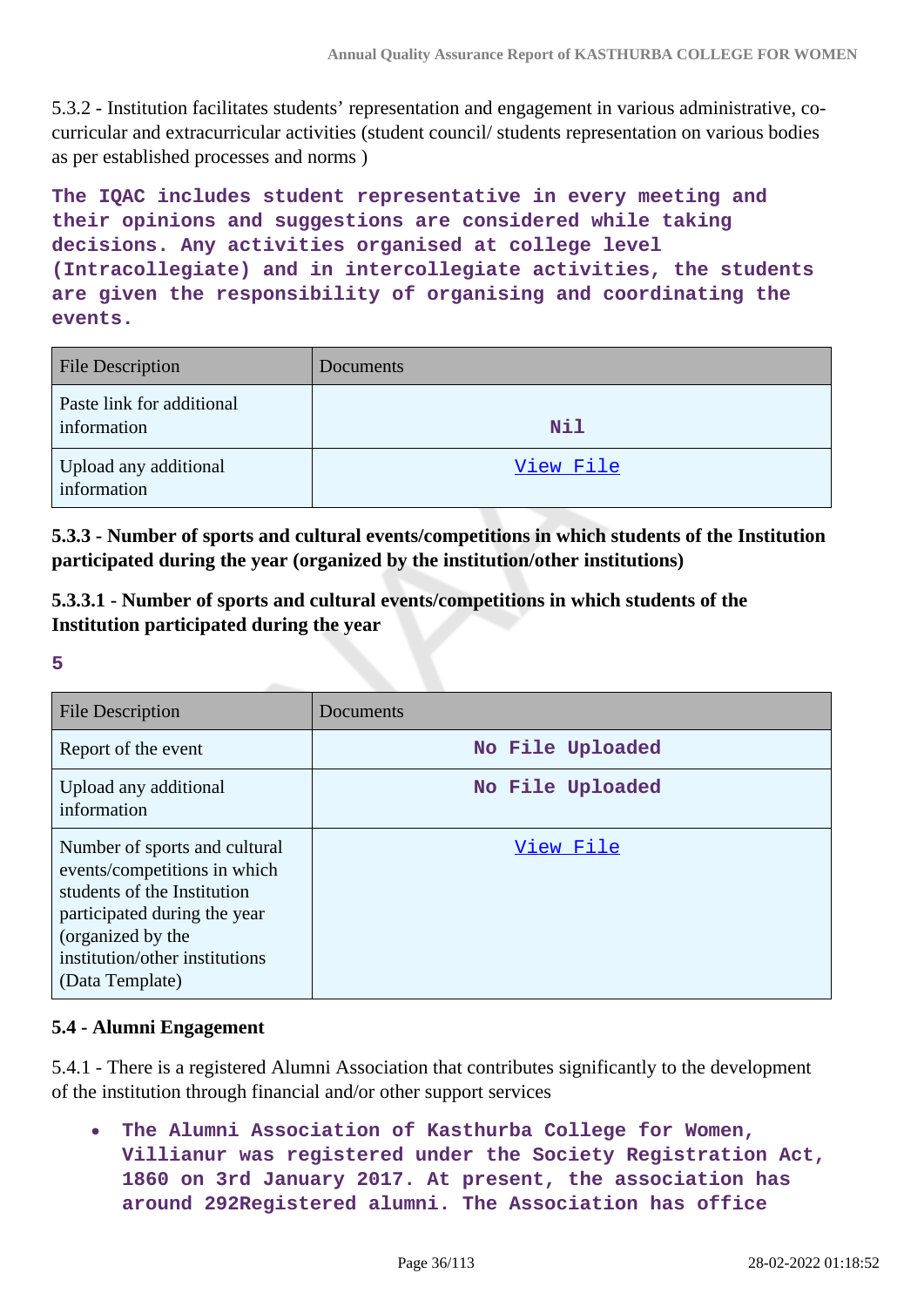**bearers viz., President, Secretary and Treasurer who are appointed for a tenure of three years. The association meets twice every year on January 26th and August 15th. The Alumni was not able to meet owing to COVID-19, and hence, the office bearers of the Association continue to hold office beyond their tenure.**

- **The association has conducted various programmes, where**  $\bullet$ **Alumni who are well placed in their respective fields are invited to give motivational talk forthe current students.**
- **The association maintains communication with its members through a Whatsapp group KCW Alumni Association.**
- **Important information about Job vacancies and employment**  $\bullet$ **opportunities are shared through the platform.**

| <b>File Description</b>                  | Documents        |
|------------------------------------------|------------------|
| Paste link for additional<br>information | Nil              |
| Upload any additional<br>information     | No File Uploaded |

#### **5.4.2 - Alumni contribution during the year (INR in Lakhs) E. <1Lakhs**

| <b>File Description</b>              | <b>Documents</b> |
|--------------------------------------|------------------|
| Upload any additional<br>information | No File Uploaded |

## **GOVERNANCE, LEADERSHIP AND MANAGEMENT**

## **6.1 - Institutional Vision and Leadership**

6.1.1 - The governance of the institution is reflective of and in tune with the vision and mission of the institution

**Vision**

**To educate, empower and promote intellect through holistic learning, towards individual growth and social progress.**

**Mission**

- **To provide need-basedquality higher educationto women**  $\bullet$
- **To facilitatecritical thinking and creativity**  $\bullet$
- **To impart knowledge and skill for thedevelopment of the selfthroughvalue-based education**
- **To reach out to thediverse and varying needs of the**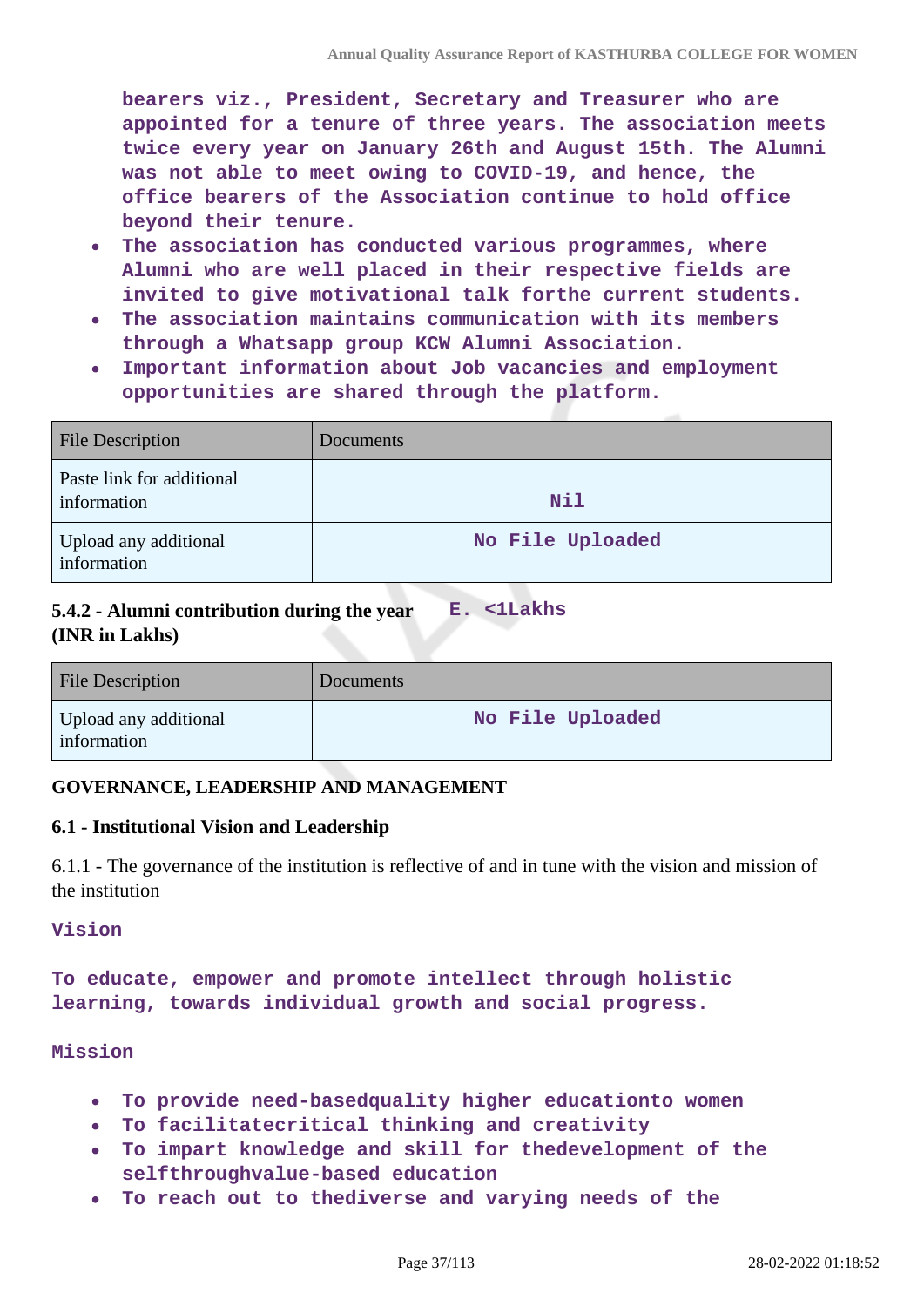**societyand**

**To strive for excellence with thestate-of-the-art facilities.**

**The governance of the institution is reflected by continuing its educational services to women. The need of the society is understood and a new course (B.Sc. Psychology) was introduced in the academic year 2019-2020.**

**The students are trained to foster their thinking through quizes, online webinars, assignments and other various actiivties. The students of Social Work comprehend and address the diverse and varying needs of the society through field visits and rural camps.**

| <b>File Description</b>                  | Documents        |
|------------------------------------------|------------------|
| Paste link for additional<br>information | Nil              |
| Upload any additional<br>information     | No File Uploaded |

6.1.2 - The effective leadership is visible in various institutional practices such as decentralization and participative management.

- **The College is run by the Pondicherry Society for Higher**  $\bullet$ **Education which functions under the aegis of the Higher and Technical Education (DHTE), Government of Puducherry and is a fully – funded by Government of Puducherry institution. The Chairman of the DHTE is the Secretary to Government (Education). The Director of the DHTE is also the Member Secretary of PONSHE. The Governing Body makes decisions with regard to both administrative and academic matters.The Principal is the link between the administrators and the academics.**
- **The top three administrative posts have their own powers and functionalities. There are certain administrative powers vested with each and while each has his/her own decision – making powers confined to that particular post, all important decisions are taken after due consultation with one another.**
- **At the college level, the Principal is the head of both the**  $\bullet$ **administration and of academic affairs. After the Principal there is a position titled 'Principal In-Charge' and the senior most person with a Ph.D. assumes change on a Three – Year Rotational basis. There are five Heads of Departments with decision – making privileges at the micro level. In**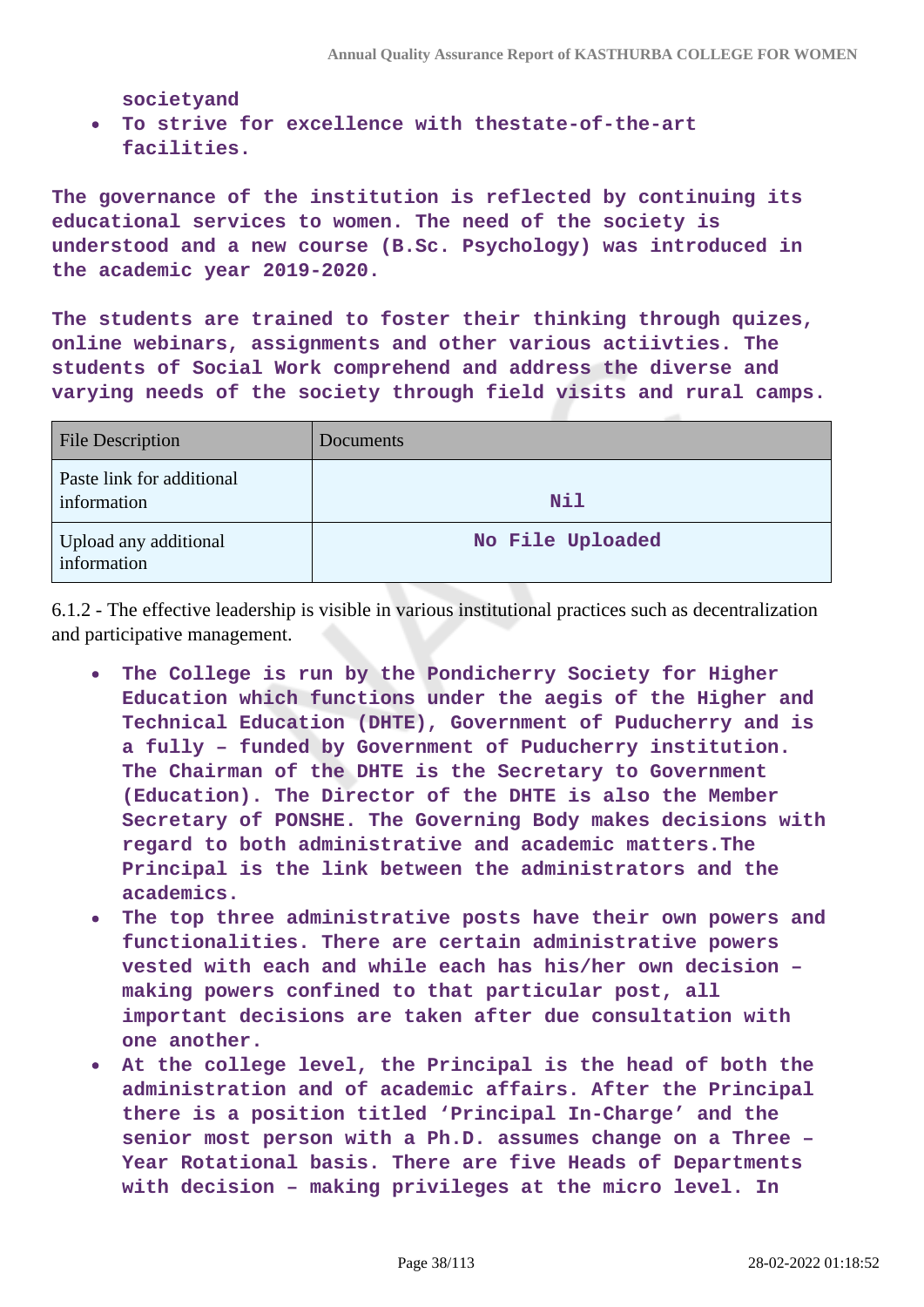**addition to this, there are several Co-ordinators who look after student – related activities, as well as duties related to NAAC, AISHE, etc. The Non- Teaching staff are 9 in numbers and work collectively with the academic staff.**

- **Regular meetings are conducted among the Secretary, Member**  $\bullet$ **Secretary, Officer on Special Duty, State RUSA Co-ordinator, Principal and other officials to ensure that administrative and academic needs are well – represented and taken care of. At the college level, meetings between the Principal and the HODs or all faculty meetings are held regularly to ensure that academic Co-curricular and extracurricular activities are transacted as well as possible and as transparently. This also ensures a free – flow of communication top down – bottom up. Students are also involved in all IQAC meetings and their suggestions are solicited and acted on. The Non-Teaching staff, headed by the Superintendent, also participate in these meetings. By involving all these stakeholders, the college ensures that everyone participates and gives his/her best. Through this co-operation, the college has been able to overcome many hurdles and to ensure progress in many spheres most especially in procuring land for the institution, renovation of infrastructure, purchase of infrastructure, counseling, mentoring, student progression to higher education or employment as individual situations warrant and in timely submission of data to various government and non- governmental agencies.**
- **The institution also involves the other stakeholders, viz. the parents in its activities. Feedback is collected annually from teachers, students and parents and analysed in order to know where the institutions strengths, weakness and opportunities lie.**

| <b>File Description</b>                  | Documents        |
|------------------------------------------|------------------|
| Paste link for additional<br>information | <b>Nil</b>       |
| Upload any additional<br>information     | No File Uploaded |

#### **6.2 - Strategy Development and Deployment**

6.2.1 - The institutional Strategic/ perspective plan is effectively deployed

**Every aspect of Administration and Academic needs is planned meticulously and on a yearly basis.**

#### **Administration:**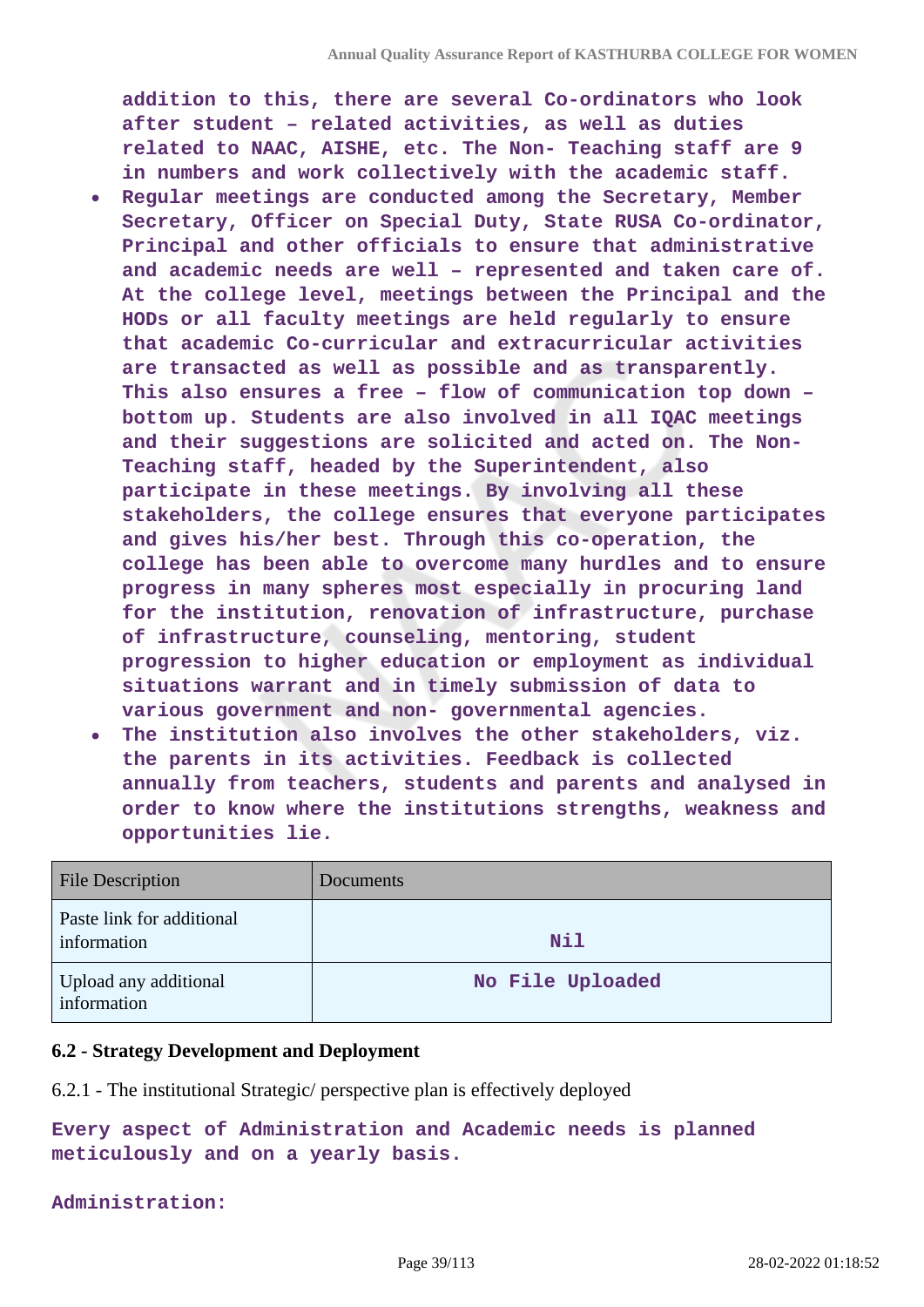**The budget is prepared in April of the previous year for the expenditure to be incurred in the forthcoming financial year. For example, in April 2021, the budget was planned and forwarded to Head Office, viz., Pondicherry Society for Higher Education (PONSHE) for sanctioning for the financial year. This covers the various heads, such as salaries, wages, Office Expenditure, Assets, Arrears and Assured Career Progression Scheme. This ensures that the institution does not meet with financial glitches during the course of the year.**

#### **Curriculum Development:**

**Curricula for the courses are planned by the concerned Boards of studies of the affiliating University which is the Pondicherry University. One member from each of the History and Social Work courses is on the Board of Studies and their recommendations find inclusion in the syllabus. The BOS meets on a yearly basis. The present syllabi follow the CBCS pattern.**

#### **Teaching and Learning:**

**All Teaching and Learning activities take place within the framework of the curriculum with pre-defined marks for both Internal and External evaluation. The internal marks are awarded for assignments, seminars, tests, model examination and attendance across all courses in addition to Field- Work, Rural Camps and Lab Work for the Social Work and Psychology Students.**

#### **Library:**

**Library books are purchased on a yearly basis and a large number of books are donated by organizations and well-wishers. The library is partially automated. The software used is MODERNLIB which was installed in 2016 and takes care of circulation which includes issue, return, renewal of books using bar code scanner and printer. It contains user details, acquisition details has a resource master and a library gate register.**

#### **Human Resource Management:**

**All permanent recruitment is carried out by the PONSHE. Temporary recruitment to fill in vacancies arising mid-year or due to the creation of new courses is carried out by the institution after advertising in local newspapers and through a duly- constituted board of interviewers with a University representative. Only candidates who fulfil the UGC requirements are recruited. Each**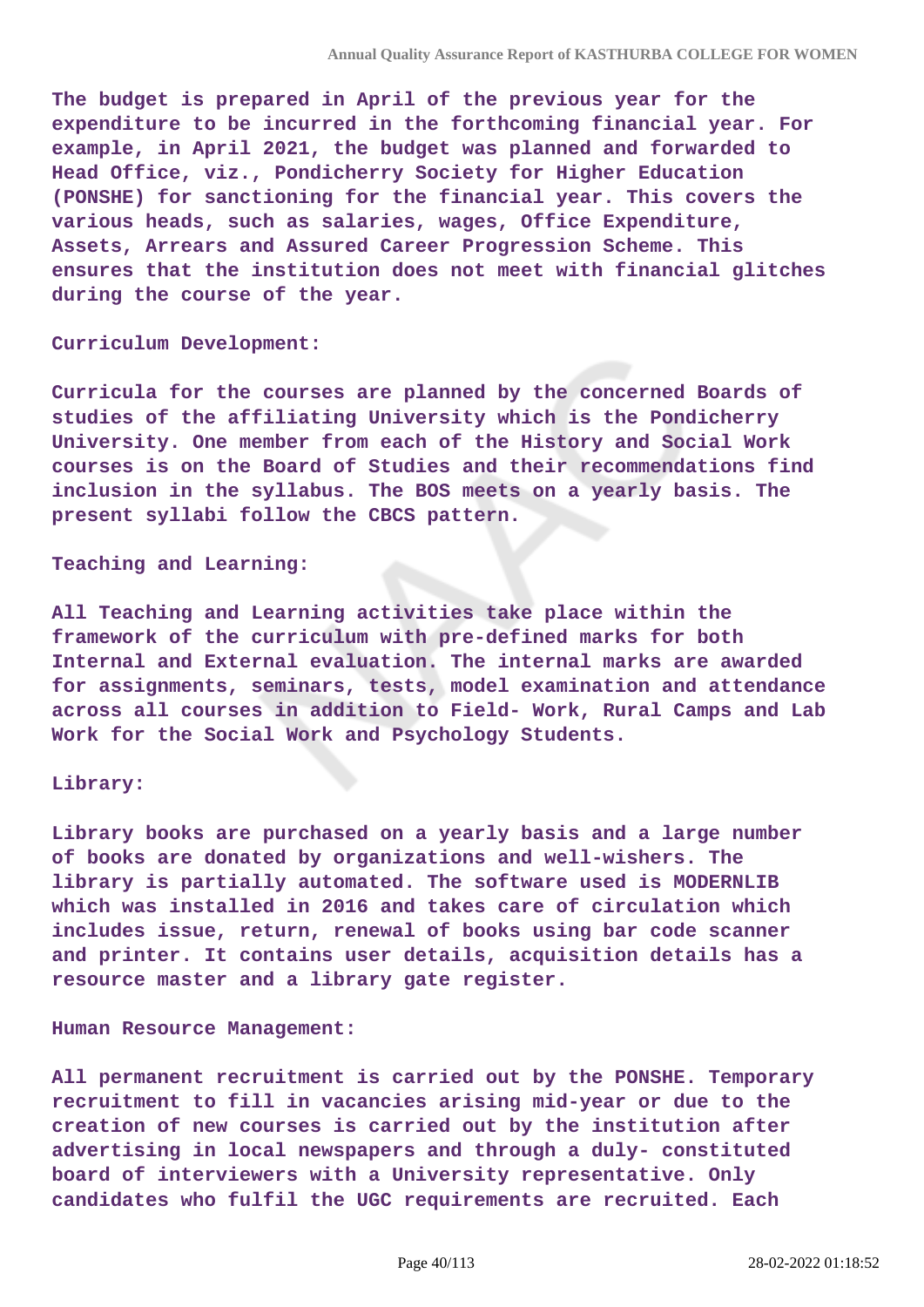**year feedback is received from students on the performance of their teachers, the same is analysed and feedback given to each faculty. Every teachers' professional development activity is logged in by the IQAC co-ordinator and is reflected in the AQAR as well as in the annual report of the Pondicherry University. The DHTE has currently employed the servies of Probit Plus from Pune to develop the College Management System for all their colleges. The Principal is a member of the three member team which drew up the blue-print for the CMS based on which the software is being developed.**

**Student Admission and Support:**

**Admission to all the Arts and Science courses are being done by the Centralised Admission Committee (CENTAC). This ensures that all students find a place in the Higher Education System. Once admissions are completed by the CENTAC it falls under the purview of the Principal to fill in any vacancies Admission is made for those students who had failed to apply within the stipulated time or who had passed their exams in subsequent attempts and therefore, could not apply on time. The college counsels women candidates their education even after marriage or child-birth. Such students are assisted in every way possible to complete their complete their course of study. All eligible students are assisted to apply for various scholarships and to find placement at the end of their period of study. Interested students are coached to attend entrance exams for higher studies.**

#### **Infrastructure:**

**The biggest achievement of this academic year was the transfer of land from the Department of School to the DHTE for the purpose of construction of a new college building. At the moment, 2 temporary classrooms have been planned on, on the new site at a cost of Rs. 12,00,000/- and Rs. 18,00,000/- has also been allotted for renovation of the administration building. Other infrastructural items are purchased on a need basis. The faculty submit proposals depending on the requirement of their department and the expenditure is fit into the budget. The institution is in the process of submitting a proposal to the PWD for construction of a new Academic Block.**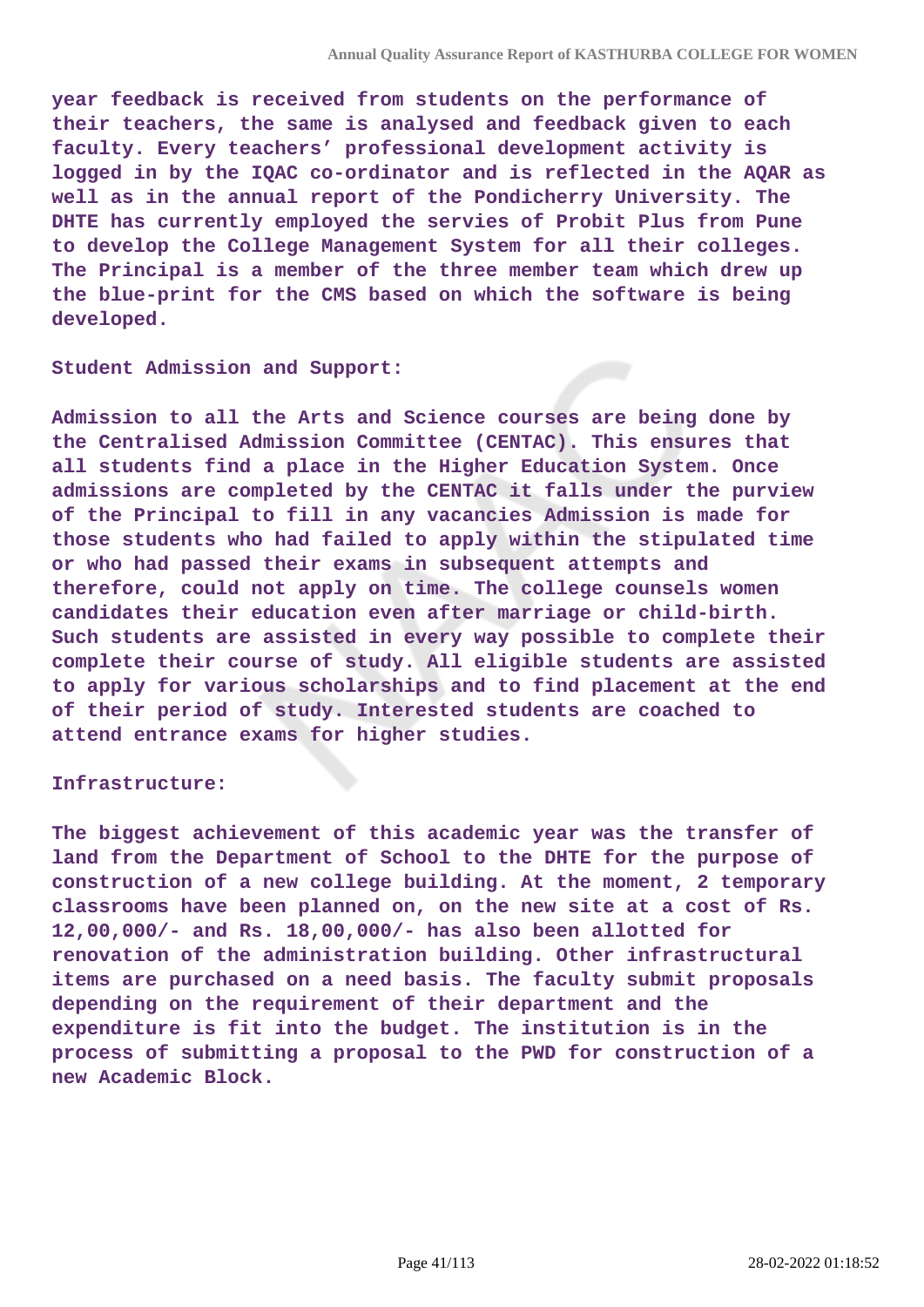| <b>File Description</b>                                   | <b>Documents</b> |
|-----------------------------------------------------------|------------------|
| Strategic Plan and deployment<br>documents on the website | View File        |
| Paste link for additional<br>information                  | <b>Nil</b>       |
| Upload any additional<br>information                      | No File Uploaded |

6.2.2 - The functioning of the institutional bodies is effective and efficient as visible from policies, administrative setup, appointment and service rules, procedures, etc.

**Since 2005, the institution has been making slow but steady progress. Being a government institution, there are a few time lags but all policies of the Centre and State Governments, the UGC, the MHRD, the affiliating University and other departments are implemented routinely.**

**The Governing Body is constituted by the Pondicherry Society for Higher Education and is the policy-making and ratification authority. Routine matters are the purview of the Secretary to Government (Education) and the Director of Higher and Technical Education cum Member Secretary, PONSHE. The Principal implements the policies and addresses the concerns of the institution and the staff with the higher authorities. She also ensures the smooth functioning of the institution alongside the implementations. The office of the Principal ensures that all correspondence regarding furnishing of perspective plans, budget requirement, application for renewal of affiliation, auditing, etc., are attended to in a timely manner.**

**Appointments are made collectively when the need of the same in the PONSHE colleges arise. As a stop-gap arrangement, staff are recruited on contract basis to ensure un-interrupted teachinglearning. For regular staff, service rules and conduct rules are in place. Promotions are, however, pending.**

**To ensure that all policies that are to be implemented within the college is done, the college has its own IQAC, NSS cell, Red Ribbon Club, ICC, Alumni Association, Parent-Teachers' Association, Placement Cell, Examination Cell, Cultural Committee and Counseling Cell.**

**.**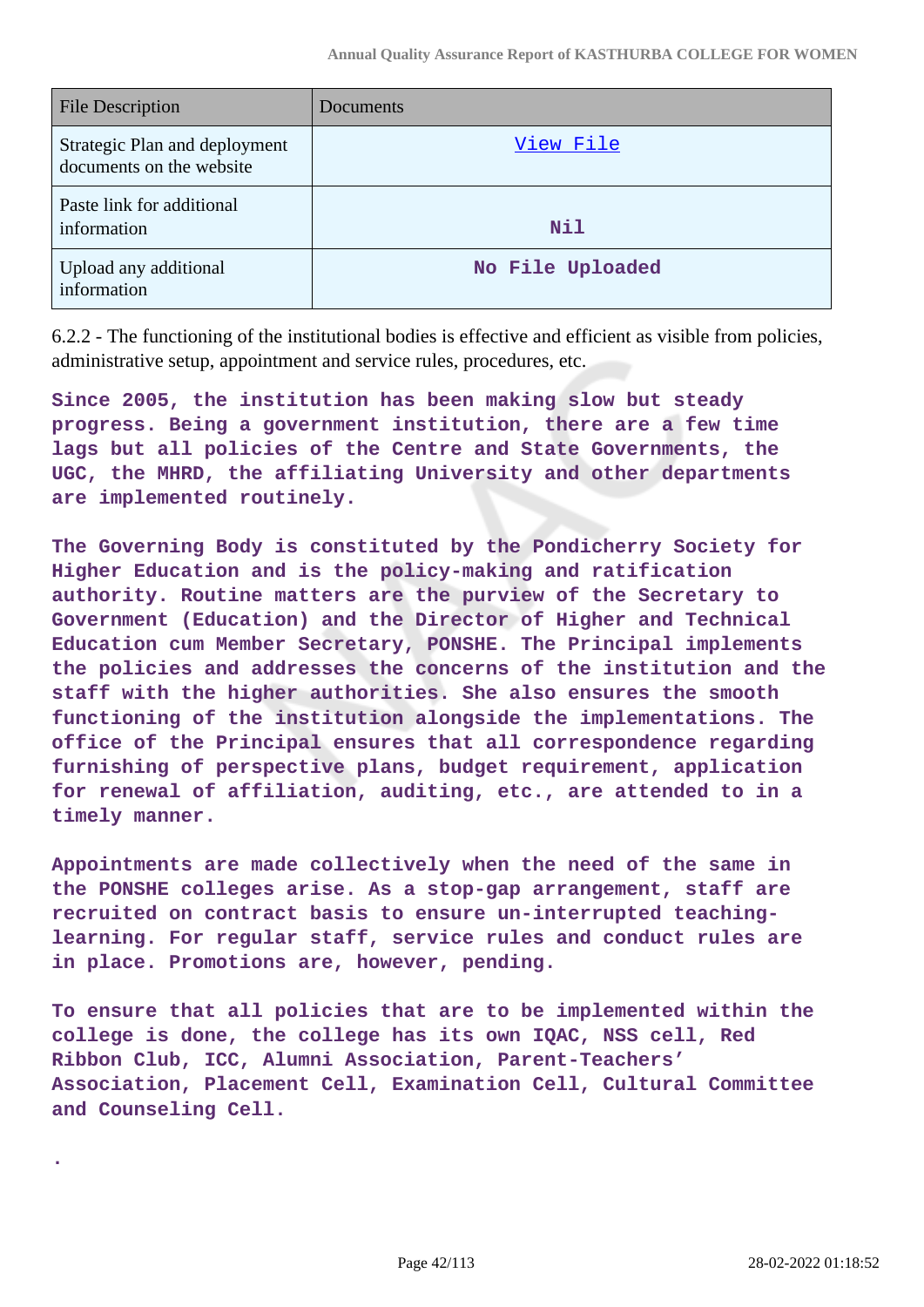| <b>File Description</b>                          | Documents                                                           |
|--------------------------------------------------|---------------------------------------------------------------------|
| Paste link for additional<br>information         | <b>Nil</b>                                                          |
| Link to Organogram of the<br>Institution webpage | https://www.kcw.co.in/wp-<br>content/uploads/2021/12/ORGANOGRAM.pdf |
| Upload any additional<br>information             | No File Uploaded                                                    |

## **6.2.3 - Implementation of e-governance in areas of operation Administration Finance and Accounts Student Admission and Support Examination**

**B. Any 3 of the above**

| File Description                                                                                              | Documents        |
|---------------------------------------------------------------------------------------------------------------|------------------|
| <b>ERP</b> (Enterprise Resource)<br>Planning)Document                                                         | No File Uploaded |
| Screen shots of user interfaces                                                                               | View File        |
| Any additional information                                                                                    | No File Uploaded |
| Details of implementation of e-<br>governance in areas of<br>operation, Administration etc<br>(Data Template) | View File        |

## **6.3 - Faculty Empowerment Strategies**

6.3.1 - The institution has effective welfare measures for teaching and non- teaching staff

**Welfare Measures for Teaching Staff and Non-Teaching Staff include**

- **Residential quarters**  $\bullet$
- **Medical reimbursement**  $\bullet$
- **Children education allowance**  $\bullet$
- **LTC**
- **Child Care Leave**
- **Paternity Leave**
- **Maternity Leave**
- **Half-Pay leave**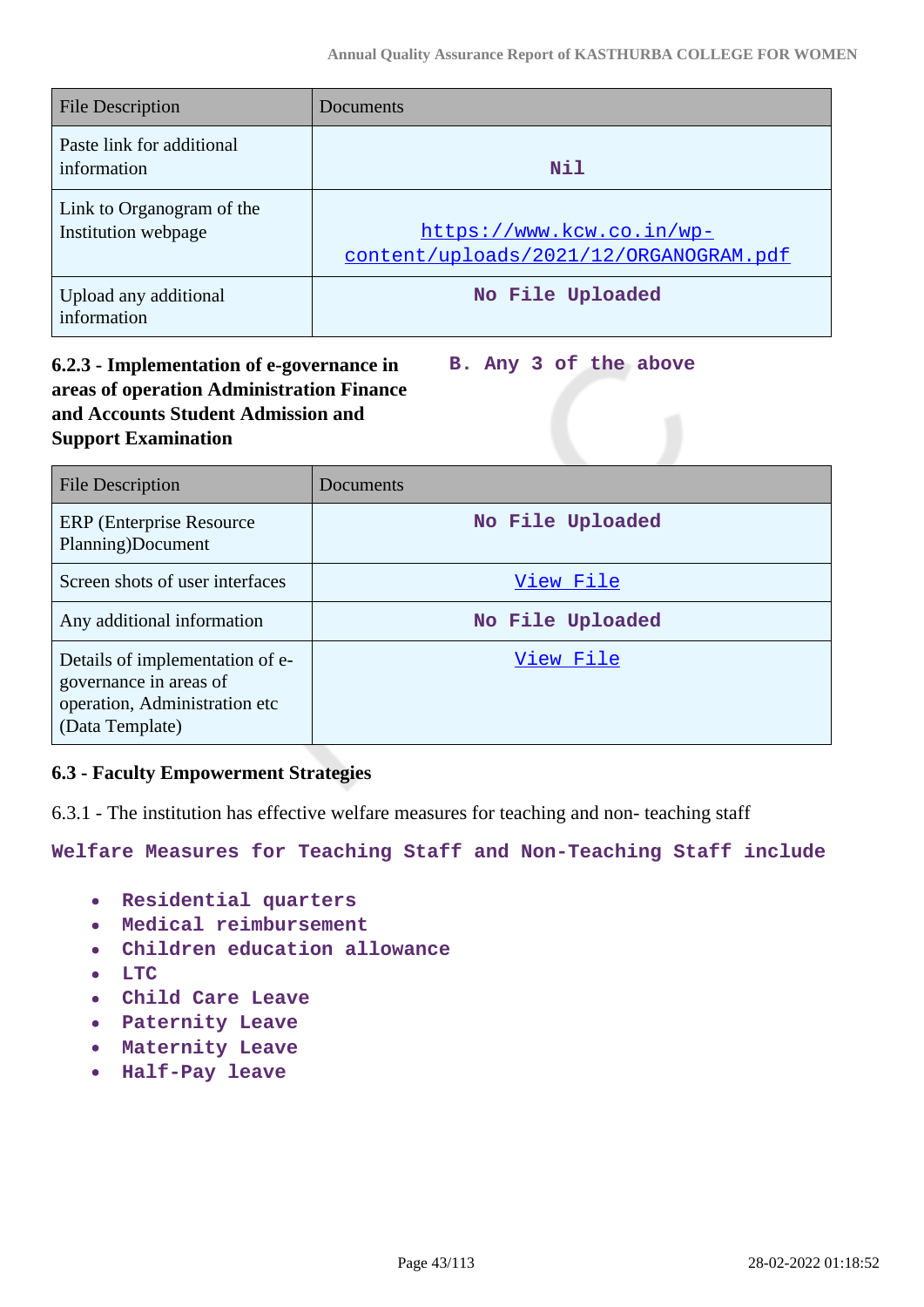| File Description                         | Documents        |
|------------------------------------------|------------------|
| Paste link for additional<br>information | <b>Nil</b>       |
| Upload any additional<br>information     | No File Uploaded |

**6.3.2 - Number of teachers provided with financial support to attend conferences/ workshops and towards membership fee of professional bodies during the year**

**6.3.2.1 - Number of teachers provided with financial support to attend conferences/workshops and towards membership fee of professional bodies during the year**

**0**

| File Description                                                                                                                 | Documents        |
|----------------------------------------------------------------------------------------------------------------------------------|------------------|
| Upload any additional<br>information                                                                                             | No File Uploaded |
| Details of teachers provided<br>with financial support to attend<br>conference, workshops etc<br>during the year (Data Template) | View File        |

**6.3.3 - Number of professional development /administrative training programs organized by the institution for teaching and non-teaching staff during the year**

**6.3.3.1 - Total number of professional development /administrative training Programmes organized by the institution for teaching and non teaching staff during the year**

**1**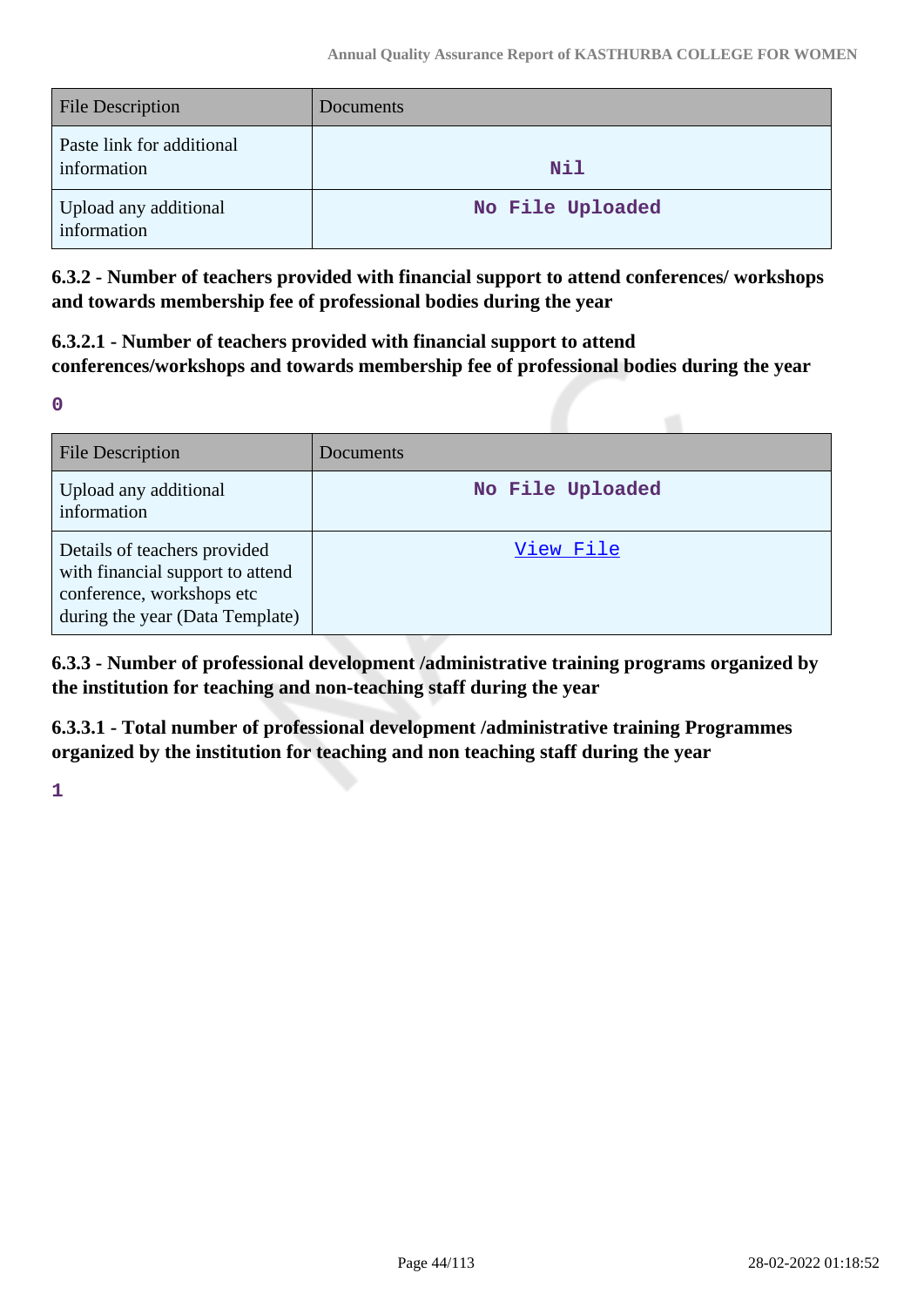| <b>File Description</b>                                                                                                                                                 | Documents        |
|-------------------------------------------------------------------------------------------------------------------------------------------------------------------------|------------------|
| Reports of the Human Resource<br><b>Development Centres</b><br>(UGCASC or other relevant<br>centres).                                                                   | No File Uploaded |
| <b>Reports of Academic Staff</b><br>College or similar centers                                                                                                          | <u>View File</u> |
| Upload any additional<br>information                                                                                                                                    | <u>View File</u> |
| Details of professional<br>development / administrative<br>training Programmes organized<br>by the University for teaching<br>and non teaching staff (Data<br>Template) | <u>View File</u> |

**6.3.4 - Number of teachers undergoing online/face-to-face Faculty development Programmes (FDP) during the year (Professional Development Programmes, Orientation / Induction Programmes, Refresher Course, Short Term Course etc.)**

**6.3.4.1 - Total number of teachers attending professional development Programmes viz., Orientation / Induction Programme, Refresher Course, Short Term Course during the year**

#### **8**

| <b>File Description</b>                                                                                    | Documents        |
|------------------------------------------------------------------------------------------------------------|------------------|
| <b>IQAC</b> report summary                                                                                 | No File Uploaded |
| Reports of the Human Resource<br><b>Development Centres</b><br>(UGCASC or other relevant<br>centers)       | No File Uploaded |
| Upload any additional<br>information                                                                       | No File Uploaded |
| Details of teachers attending<br>professional development<br>programmes during the year<br>(Data Template) | View File        |

6.3.5 - Institutions Performance Appraisal System for teaching and non- teaching staff

**Teaching Faculty of the institution are awaiting senior scale from 6000 to 7000 AGP having duely complaid with Academic Performance Indicator based on Career Advanced Scheme formalities in line with UGC regulations from time to time.**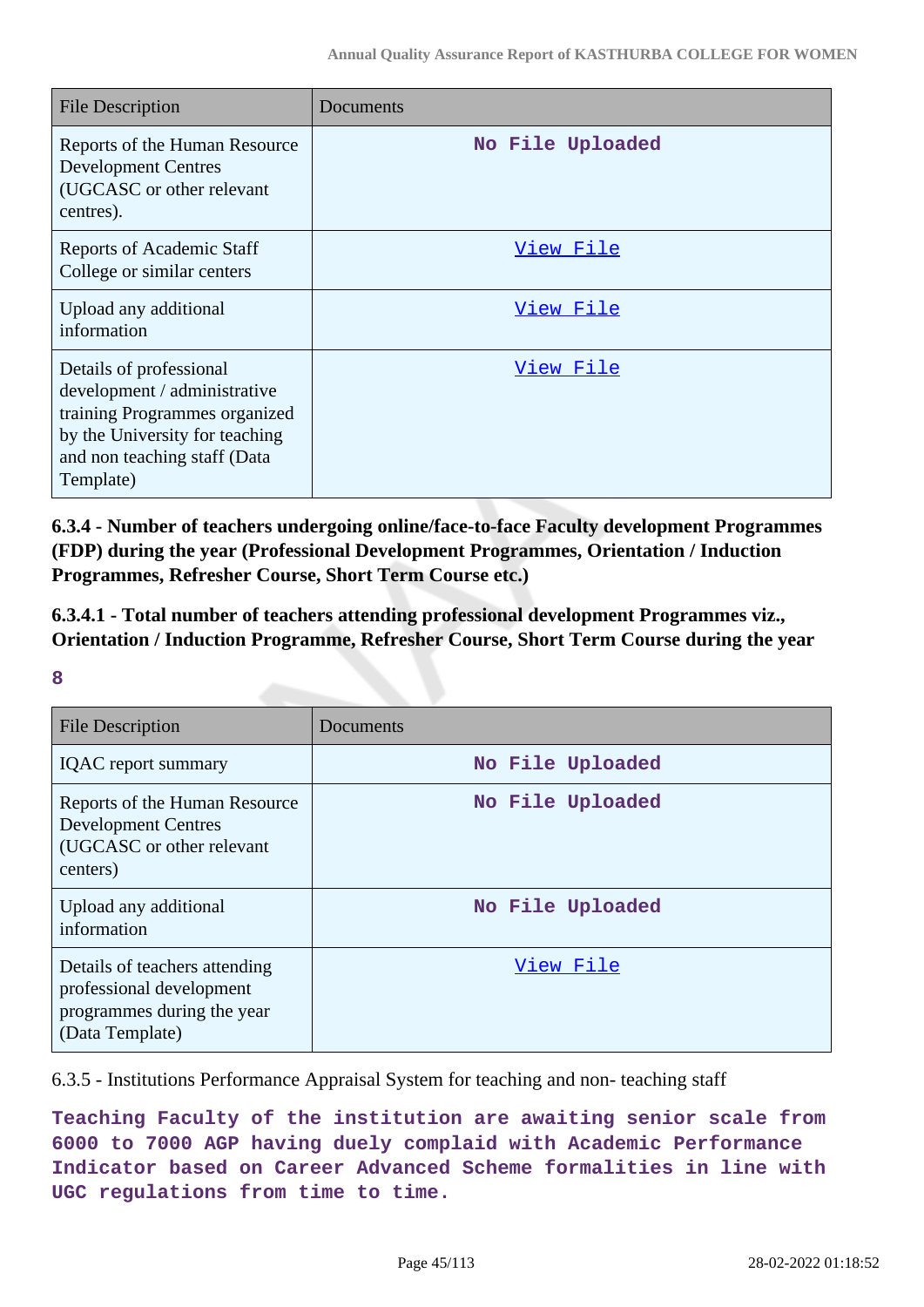**In respect of the non-teaching / technical staff MACP (Modified Assured Career Progression) is systematically granted once in ten years and the eligible staff are periodically promoted.**

| <b>File Description</b>                  | Documents        |
|------------------------------------------|------------------|
| Paste link for additional<br>information | <b>Nil</b>       |
| Upload any additional<br>information     | No File Uploaded |

### **6.4 - Financial Management and Resource Mobilization**

6.4.1 - Institution conducts internal and external financial audits regularly Enumerate the various internal and external financial audits carried out during the year with the mechanism for settling audit objections within a maximum of 200 words

**Internal auditing is carried out by a Chartered Accountant appointed by the Pondicherry Society for Higher Education. He or She provides suggestions and instructions for maintianing the accounts. The verified details of the accounts is subjected to external audit by the Comptroller Auditor General, Tamilnadu and Puducherry.**

| <b>File Description</b>                  | Documents        |
|------------------------------------------|------------------|
| Paste link for additional<br>information | <b>Nil</b>       |
| Upload any additional<br>information     | No File Uploaded |

**6.4.2 - Funds / Grants received from non-government bodies, individuals, philanthropers during the year (not covered in Criterion III)**

**6.4.2.1 - Total Grants received from non-government bodies, individuals, Philanthropers during the year (INR in Lakhs)**

**0**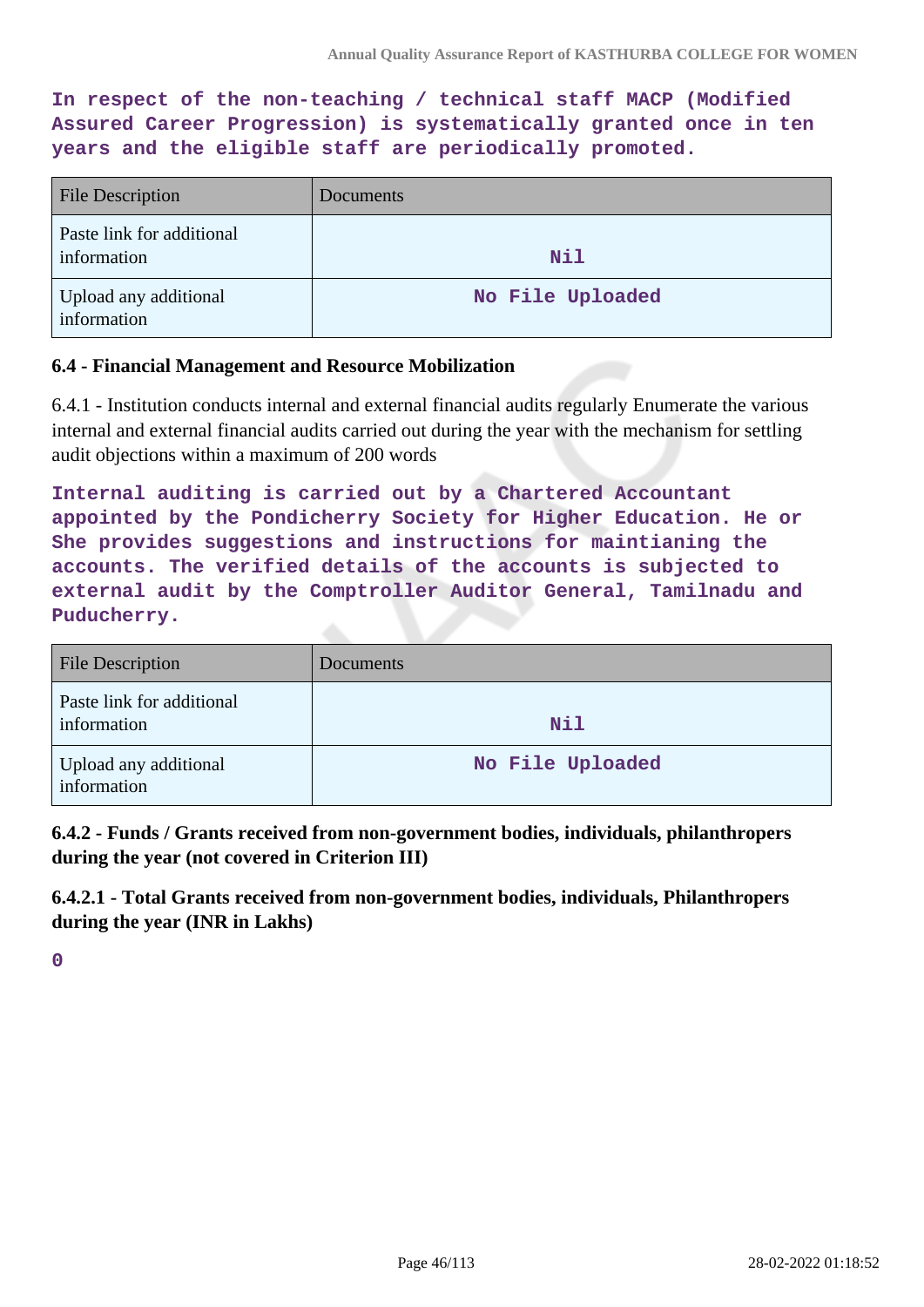| <b>File Description</b>                                                                                                                        | Documents        |
|------------------------------------------------------------------------------------------------------------------------------------------------|------------------|
| Annual statements of accounts                                                                                                                  | No File Uploaded |
| Any additional information                                                                                                                     | No File Uploaded |
| Details of Funds / Grants<br>received from of the non-<br>government bodies, individuals,<br>Philanthropers during the year<br>(Data Template) | View File        |

6.4.3 - Institutional strategies for mobilization of funds and the optimal utilization of resources

**Kasthurba College for Women is a unit run under the aegis of Pondicherry Society for Higher Education wholly funded by Government of Puducherry, receives grants in respects of all aspects including salary, Infrastructure, student welfare.**

**The financial resourcsare being optimally utilised and are audited periodically.**

| <b>File Description</b>                  | Documents        |
|------------------------------------------|------------------|
| Paste link for additional<br>information | <b>Nil</b>       |
| Upload any additional<br>information     | No File Uploaded |

## **6.5 - Internal Quality Assurance System**

6.5.1 - Internal Quality Assurance Cell (IQAC) has contributed significantly for institutionalizing the quality assurance strategies and processes

- $\bullet$ **The chairperson of the IQAC perseveresto get own land for the college (kindly refer the link the transfer of land for kasthurba college for women)**
- **IQAC has conducted periodical meetings and the same is uploaded in the website**
- **Students representatives are part of the every meeting**
- **AQAR is prepared and submitted on time to NAAC**
- **The meeting focuses on quality enhancement and sustenance in**  $\bullet$ **education through individual attention, mentoring in academics, personal and soical aspects of students**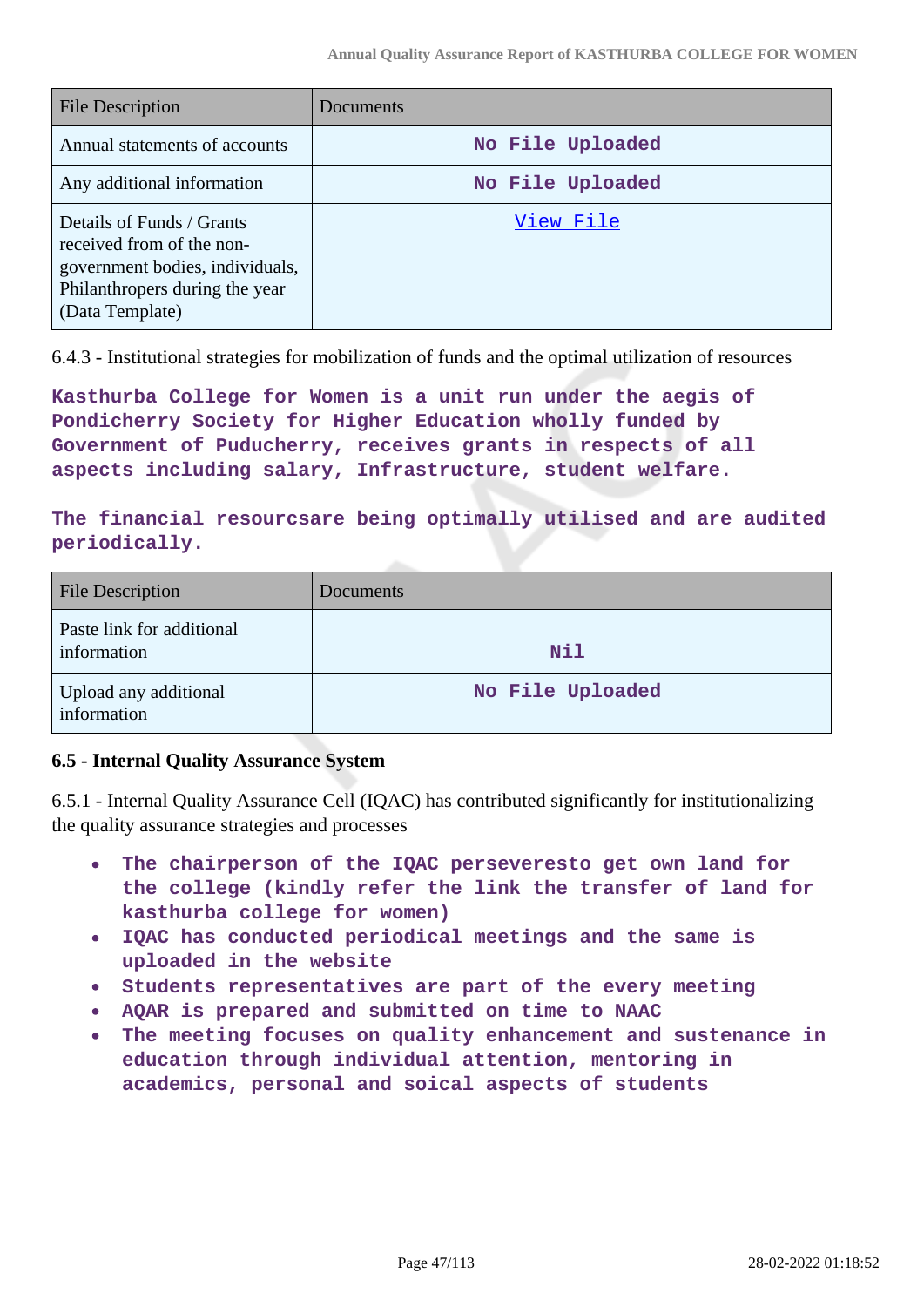| <b>File Description</b>                  | Documents                                                                      |
|------------------------------------------|--------------------------------------------------------------------------------|
| Paste link for additional<br>information | https://www.kcw.co.in/wp-content/uploads/2<br>021/07/Copy_of_Land_Transfer.pdf |
| Upload any additional<br>information     | No File Uploaded                                                               |

6.5.2 - The institution reviews its teaching learning process, structures & methodologies of operations and learning outcomes at periodic intervals through IQAC set up as per norms and recorded the incremental improvement in various activities

**The academic calendar is prepared by the IQACin the beginning of the academic year by following the Pondicherry University**

**The IQAC conducts regular and periodical meetings. The meetings are spreaded across the semester-beginning, mid and before the semesterexams**

**The internal evaluations are carried out at the completion of each unit in the paperrs by the individual teachers and the internal scores are given well ahead of the time schedule.**

**The SSS feedback survey is used to enhance the quality of education as well as teacher student relationships.**

**-**

| <b>File Description</b>                  | Documents  |
|------------------------------------------|------------|
| Paste link for additional<br>information | <b>Nil</b> |
| Upload any additional<br>information     | View File  |

**6.5.3 - Quality assurance initiatives of the institution include: Regular meeting of Internal Quality Assurance Cell (IQAC); Feedback collected, analyzed and used for improvements Collaborative quality initiatives with other institution(s) Participation in NIRF any other quality audit recognized by state, national or international agencies (ISO Certification, NBA) B. Any 3 of the above**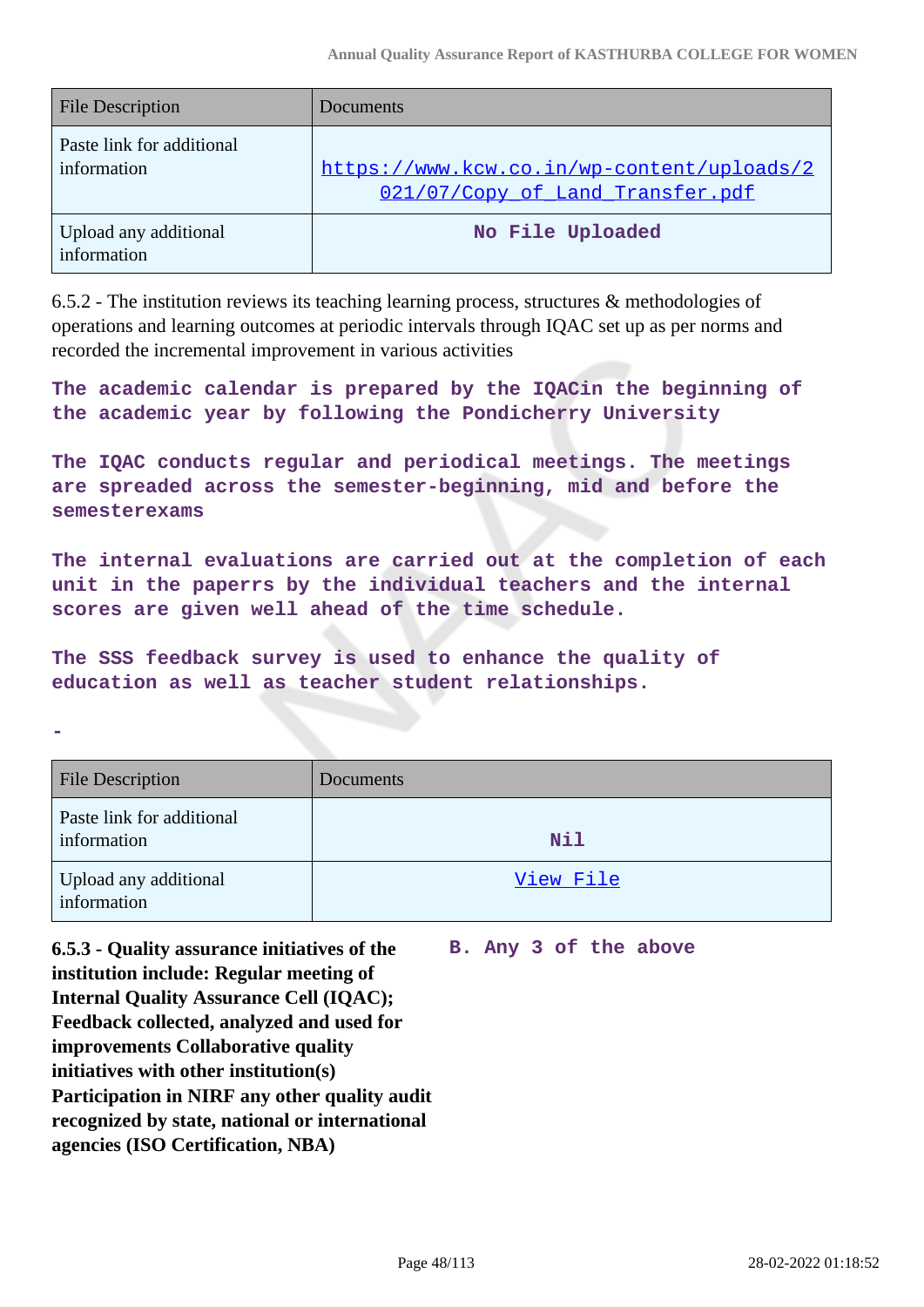| <b>File Description</b>                                                                  | Documents |
|------------------------------------------------------------------------------------------|-----------|
| Paste web link of Annual<br>reports of Institution                                       | Nil       |
| Upload e-copies of the<br>accreditations and certifications                              | View File |
| Upload any additional<br>information                                                     | View File |
| Upload details of Quality<br>assurance initiatives of the<br>institution (Data Template) | View File |

#### **INSTITUTIONAL VALUES AND BEST PRACTICES**

#### **7.1 - Institutional Values and Social Responsibilities**

7.1.1 - Measures initiated by the Institution for the promotion of gender equity during the year

**The Institution being a college for women focuses on gender equity. Students are given orientation and continuous sensitisation on the same throughout the academic year in connection with the curriculum by the individual faculty during the lecture hours.**

**Students are mentored by the concerned faculty especially during the lockdown period. Counselling for needy students are provided by the faculty and if needed are referred to Dept. of Psychology.**

**The safety and security of the students and staff are well taken care by the Administration. The Standard Operating Procedure as declared by the Government of Puducherry were strictly adhered to get protected from COVID-19.**

**A separate facility - ladies retiring room is maintained for those students who are in need of physical rest during college hours. The room was also utilised for students who became lactating mothers during their course of study.**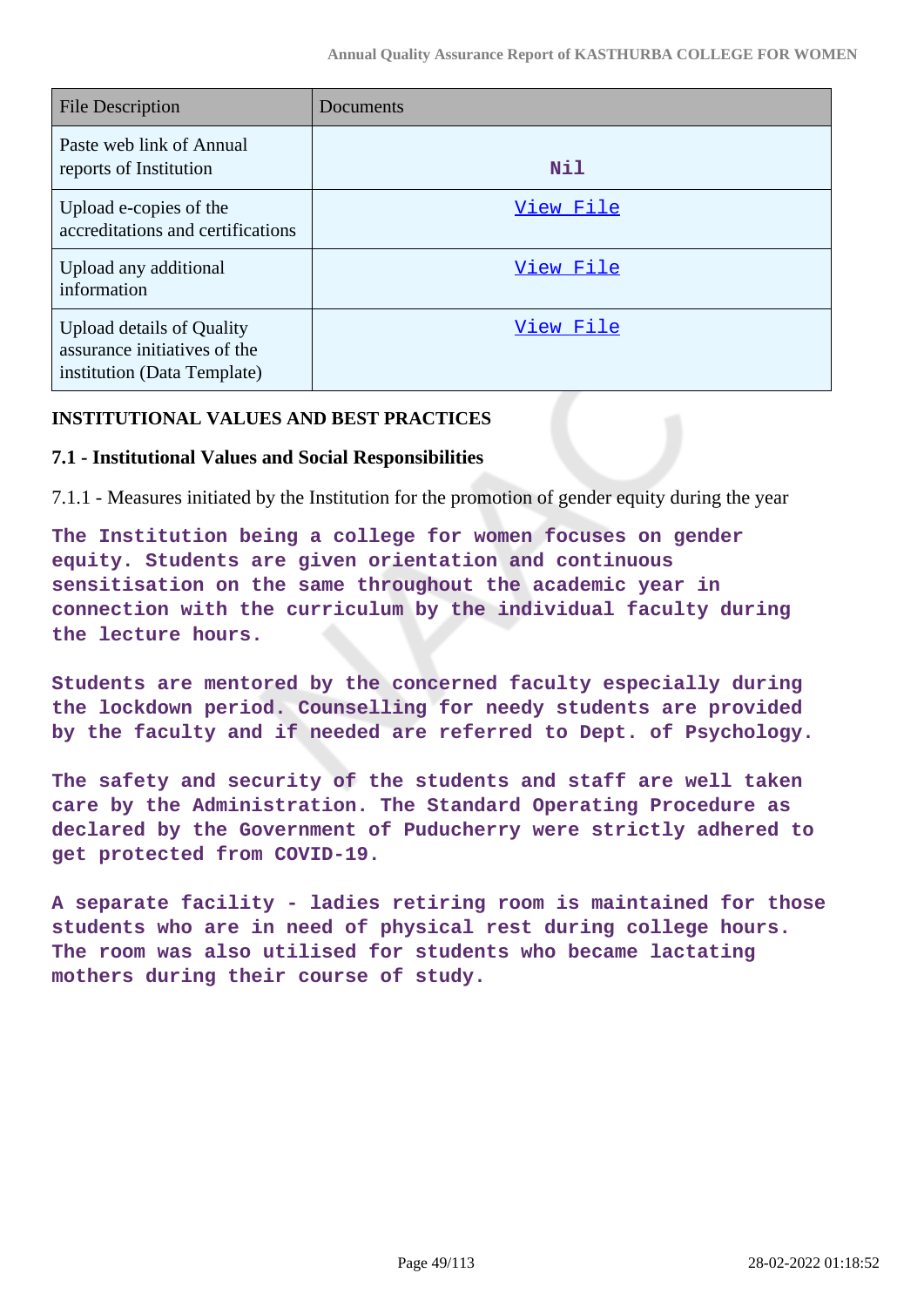| <b>File Description</b>                                                                                                                                                                         | Documents                                                                           |
|-------------------------------------------------------------------------------------------------------------------------------------------------------------------------------------------------|-------------------------------------------------------------------------------------|
| Annual gender sensitization<br>action plan                                                                                                                                                      | Nil                                                                                 |
| Specific facilities provided for<br>women in terms of: a. Safety<br>and security b. Counseling c.<br>Common Rooms d. Day care<br>center for young children e. Any<br>other relevant information | https://www.kcw.co.in/wp-content/uploads/2<br>022/01/Promotion of Gender Equity.pdf |

**7.1.2 - The Institution has facilities for alternate sources of energy and energy conservation measures Solar energy Biogas plant Wheeling to the Grid Sensorbased energy conservation Use of LED bulbs/ power efficient equipment** 

**E. None of the above**

| <b>File Description</b>        | Documents        |
|--------------------------------|------------------|
| Geo tagged Photographs         | No File Uploaded |
| Any other relevant information | No File Uploaded |

7.1.3 - Describe the facilities in the Institution for the management of the following types of degradable and non-degradable waste (within 200 words) Solid waste management Liquid waste management Biomedical waste management E-waste management Waste recycling system Hazardous chemicals and radioactive waste management

**The College realises the importance of Solid Waste Management. The students are given continous sensitisation programme for the importance of solid waste management.**

**TheGreen Club and N.S.S unit of the college work hand in hand to upcycle both institutional and domestic solid waste (plastic) into pavement bricks in colloboration with Metro Groups. A MOU was made betweeen Kasthurba College for Women and Metro Groups (The MOU is uploaded).**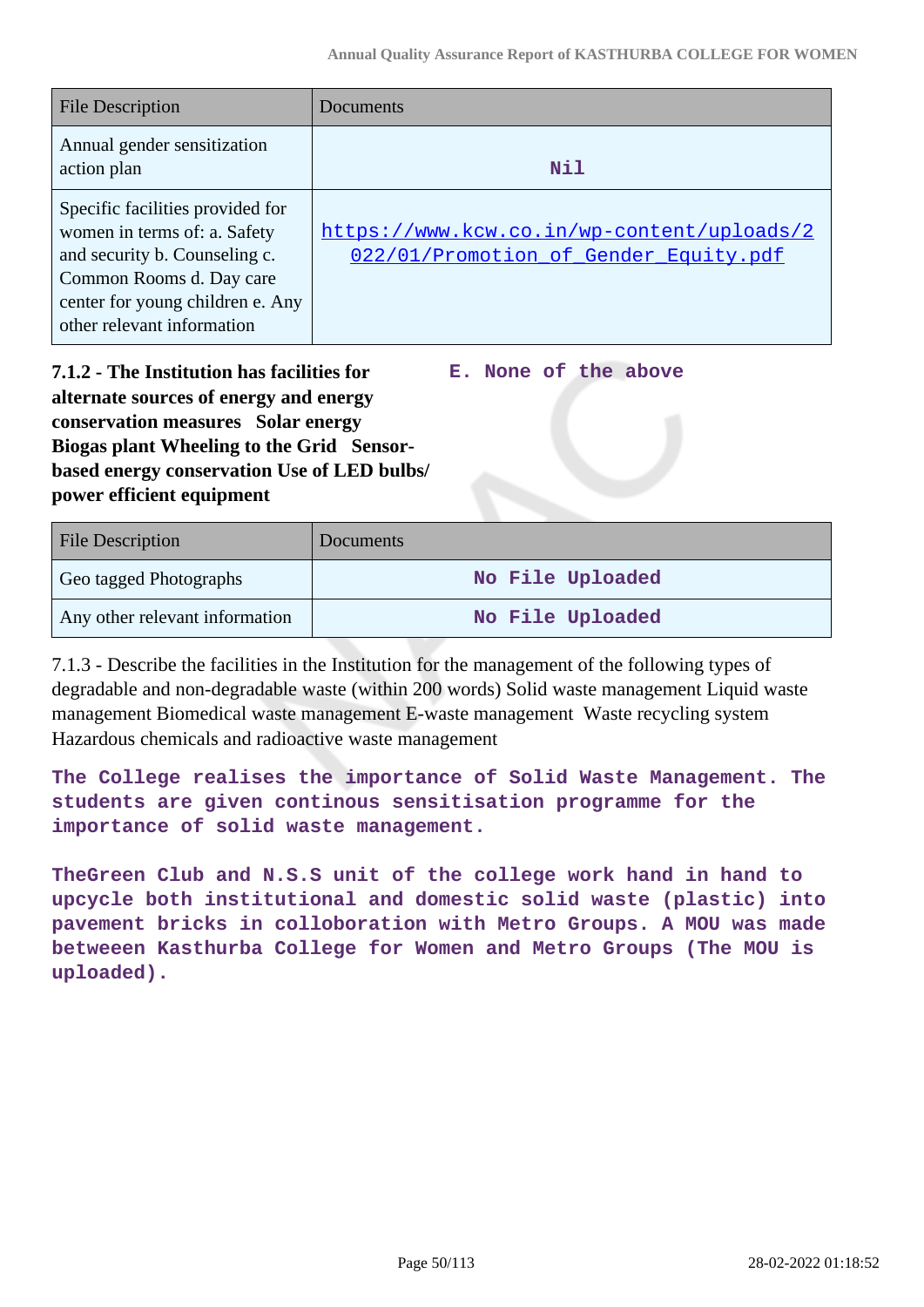| <b>File Description</b>                                                                      | Documents  |
|----------------------------------------------------------------------------------------------|------------|
| Relevant documents like<br>agreements/MoUs with<br>Government and other approved<br>agencies | View File  |
| Geo tagged photographs of the<br>facilities                                                  | <b>Nil</b> |
| Any other relevant information                                                               | View File  |

**7.1.4 - Water conservation facilities available in the Institution: Rain water harvesting Bore well /Open well recharge Construction of tanks and bunds Waste water recycling Maintenance of water bodies and distribution system in the campus E. None of the above**

| <b>File Description</b>                              | Documents        |
|------------------------------------------------------|------------------|
| Geo tagged photographs /<br>videos of the facilities | No File Uploaded |
| Any other relevant information                       | No File Uploaded |

## **7.1.5 - Green campus initiatives include**

| 7.1.5.1 - The institutional initiatives for |  |  | B. Any 3 of the above |
|---------------------------------------------|--|--|-----------------------|
| greening the campus are as follows:         |  |  |                       |

- **1.Restricted entry of automobiles**
- **2.Use of Bicycles/ Battery powered vehicles**
- **3.Pedestrian Friendly pathways**
- **4.Ban on use of Plastic**
- **5.landscaping with trees and plants**

| <b>File Description</b>                         | <b>Documents</b> |
|-------------------------------------------------|------------------|
| Geo tagged photos / videos of<br>the facilities | View File        |
| Any other relevant documents                    | No File Uploaded |

#### **7.1.6 - Quality audits on environment and energy are regularly undertaken by the institution**

**7.1.6.1 - The institutional environment and energy initiatives are confirmed through the following 1.Green audit 2. Energy audit E. None of the above**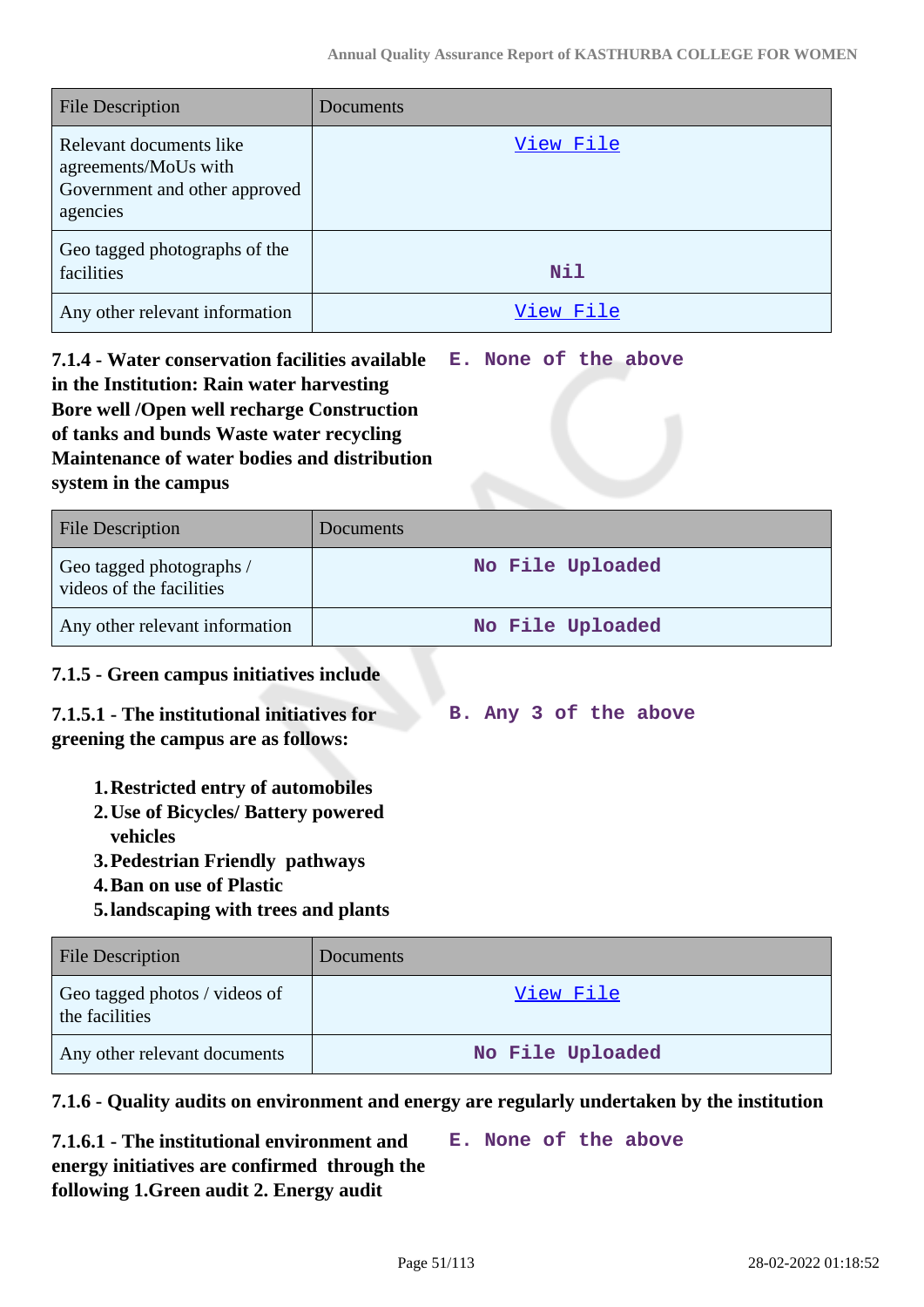## **3.Environment audit 4.Clean and green campus recognitions/awards 5. Beyond the campus environmental promotional activities**

| <b>File Description</b>                                                         | Documents        |
|---------------------------------------------------------------------------------|------------------|
| Reports on environment and<br>energy audits submitted by the<br>auditing agency | No File Uploaded |
| Certification by the auditing<br>agency                                         | No File Uploaded |
| Certificates of the awards<br>received                                          | No File Uploaded |
| Any other relevant information                                                  | No File Uploaded |

**7.1.7 - The Institution has disabled-friendly, barrier free environment Built environment with ramps/lifts for easy access to classrooms. Disabled-friendly washrooms Signage including tactile path, lights, display boards and signposts Assistive technology and facilities for persons with disabilities (Divyangjan) accessible website, screenreading software, mechanized equipment 5. Provision for enquiry and information : Human assistance, reader, scribe, soft copies** of reading material, screen reading **B. Any 3 of the above**

| <b>File Description</b>                                                        | Documents        |
|--------------------------------------------------------------------------------|------------------|
| Geo tagged photographs /<br>videos of the facilities                           | View File        |
| Policy documents and<br>information brochures on the<br>support to be provided | No File Uploaded |
| Details of the Software procured<br>for providing the assistance               | No File Uploaded |
| Any other relevant information                                                 | View File        |

7.1.8 - Describe the Institutional efforts/initiatives in providing an inclusive environment i.e., tolerance and harmony towards cultural, regional, linguistic, communal socioeconomic and other diversities (within 200 words).

**The Institution provides equal opportunities to all students irrespective of their cultural, regional, linguistic, communal**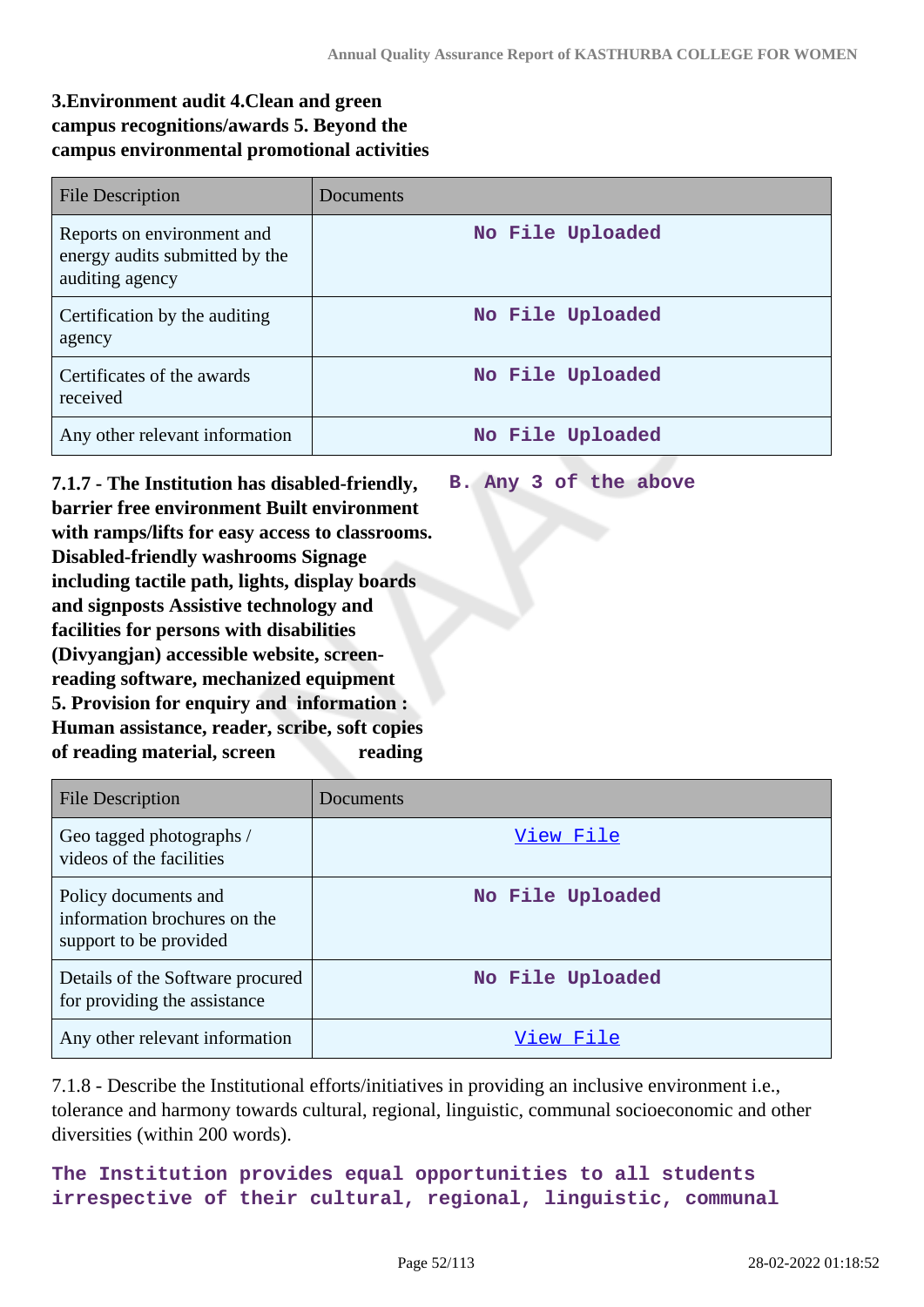**socioeconomic, religious diversities. Initiatives are taken to promote an inclusive environment.**

**The reservations for different community, minority and other as per the Government norms are strictly adhered during admission process.**

**Also Flagship programmes announced by the Government directives are observed. Last year 'Fit India' programme was organised with numerous events and competitions viz.,**

- **Gandhi movie was showcased**  $\bullet$
- **Poster Exhibitiion highlighting unsung heroes**
- **Fancy dress competition to bring out the rich and varied culture of various states**
- **Quiz on Freedom fighters and various movements**
- **Elocution in Tamil on 'My favourite freedom fighters**

| <b>File Description</b>                                                                                                                      | Documents        |
|----------------------------------------------------------------------------------------------------------------------------------------------|------------------|
| Supporting documents on the<br>information provided (as<br>reflected in the administrative<br>and academic activities of the<br>Institution) | View File        |
| Any other relevant information                                                                                                               | No File Uploaded |

7.1.9 - Sensitization of students and employees of the Institution to the constitutional obligations: values, rights, duties and responsibilities of citizens

**The institution mandatorily celebrates Independence Day and Republic Day every year. Flag hoisting follows a talk by Asst. Prof. of History about the importance of values, rights, duties and responsbilities of citizens.**

**In addition, the Public Administration which is a Ability Enhancement Compulsory Course in the first semester of all U.Gcourses introduced through CBCS system of Education sensitises the student on rights, duties and responsibilities of citizens.**

**The Electoral Literacy Club creates awareness and sensitizes the students about their voting rights and supports the students to register particularly for first time voters.**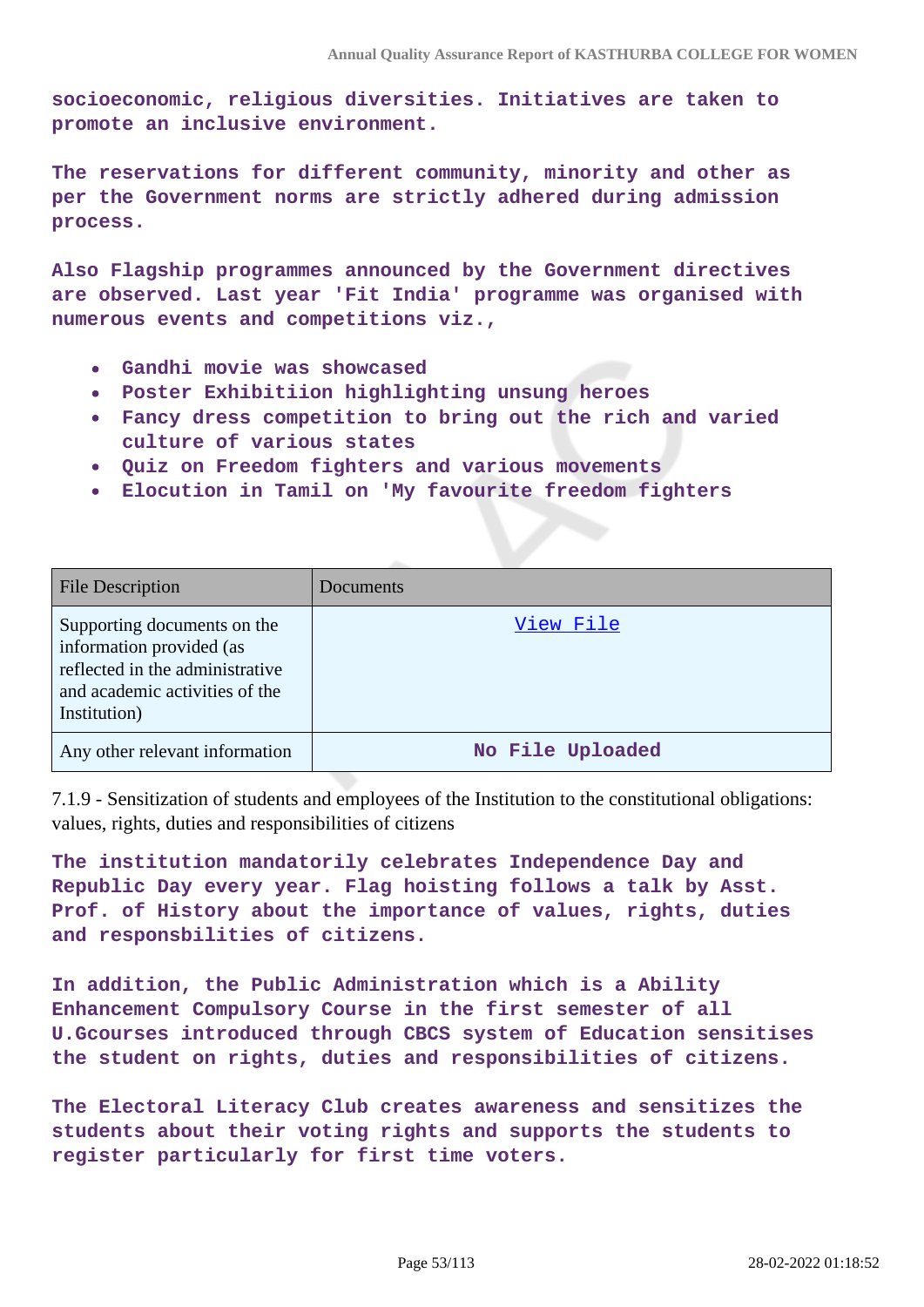| <b>File Description</b>                                                                                       | Documents        |
|---------------------------------------------------------------------------------------------------------------|------------------|
| Details of activities that<br>inculcate values; necessary to<br>render students in to responsible<br>citizens | View File        |
| Any other relevant information                                                                                | No File Uploaded |

**7.1.10 - The Institution has a prescribed code of conduct for students, teachers, administrators and other staff and conducts periodic programmes in this regard. The Code of Conduct is displayed on the website There is a committee to monitor adherence to the Code of Conduct Institution organizes professional ethics programmes for students, teachers, administrators and other staff 4. Annual awareness programmes on Code of Conduct are organized B. Any 3 of the above**

| <b>File Description</b>                                                                                                                                                                                | Documents        |
|--------------------------------------------------------------------------------------------------------------------------------------------------------------------------------------------------------|------------------|
| Code of ethics policy document                                                                                                                                                                         | View File        |
| Details of the monitoring<br>committee composition and<br>minutes of the committee<br>meeting, number of programmes<br>organized, reports on the<br>various programs etc., in<br>support of the claims | No File Uploaded |
| Any other relevant information                                                                                                                                                                         | View File        |

7.1.11 - Institution celebrates / organizes national and international commemorative days, events and festivals

**The Kasthurba College organizes national and international commemorative days, events and festivals. The N.S.S unit of the College organizes the celebration of Republic Day and Independence Day events every year.**

**The college takes special pride in making its students more civic and patriotic. To this end every year Independence Day, Republic Day and de facto days are celebrated in the campus with flaghoisting and a special talk highlighting the effort and selfless sacrifice our forefathers put in.**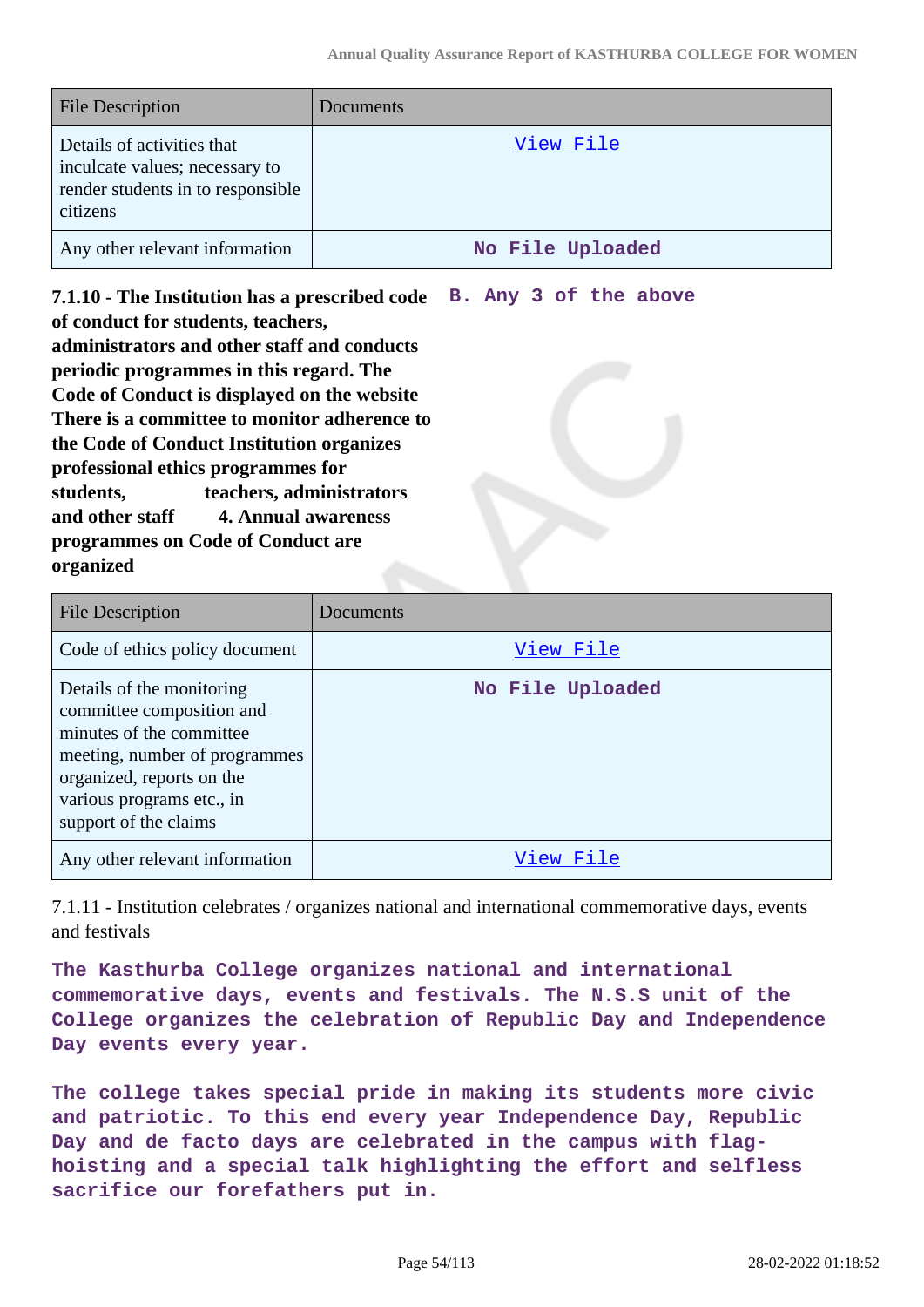**Pongal is celebrated in pomp and show where all the departments of the college make their own pongal in the campus. This instills in the students a sense of belonging and also unity and cooperation. The cultural heritage is kept in mind during the celebration.**

| <b>File Description</b>                                                                            | Documents        |
|----------------------------------------------------------------------------------------------------|------------------|
| Annual report of the<br>celebrations and<br>commemorative events for the<br>last (During the year) | No File Uploaded |
| Geo tagged photographs of<br>some of the events                                                    | View File        |
| Any other relevant information                                                                     | View File        |

#### **7.2 - Best Practices**

7.2.1 - Describe two best practices successfully implemented by the Institution as per NAAC format provided in the Manual.

**Best Practice – 1**

**1. Title: Rethink about You and Environment**

**2.Goal: To strive for a single use Plastic-free campus and to encourage society to recycle plastic waste instead of dumping it indiscrimately.Our target groups are the various stakeholders and the community in the vicinity.**

**To create a massive sensitisation programme on the 7 Rs of Sustainable Environment.**

**3. The Context: Single-use Plastic has become one of the greatest threats to the environment. The direct and indirect harmful effects can be noticed in all species present in the Aquatic and Terrestial Ecosystem. Plastics pose a threat either in the form of microplastics or something as massive as the Pacific Trash Vortex also known as Pacific Garbage. Microplastics are minute plastic fragments that enter the ecosystem through various industrial as well as domestic sources. They are absorbed into the human body, causing serious hazards. The Pacific Trash Vortex on the other hand is a massive gyre of floating trash which keeps increasing in volume at an alarming pace. The Vortex is formed by high concentration of single-use plastic and has been estimated to be twice the size of Texas.**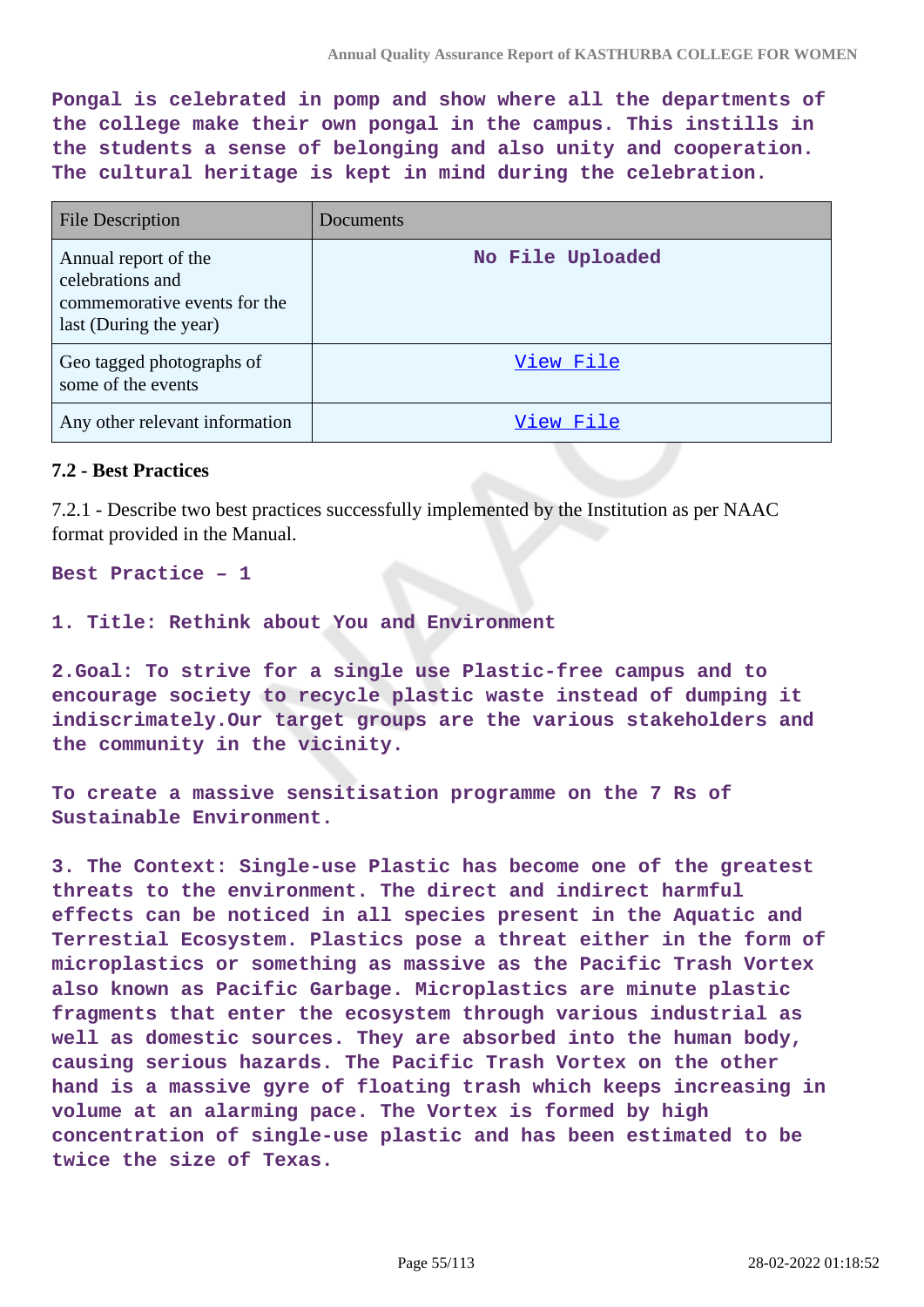**4. The Practice: Realising the importance of saving the next generation from plastic, Kasthurba College for Women has long been striving to protect the environment from plastics. It has spread awareness within the campus, among school and college students and in the community, as well, regarding the repercussions of plastic usage.**

**In 2019, World Water Day was observed with the theme "Leaving No One Behind". Students of I year Social Work displayed news clippings on Environmental issues as part of the Environmental Studies programmes and educated the others on the repercussions of water wastage.**

**In February 2020, Students of I yr B.Sc. Psychology explained the impact of Plastic Pollution to School and College Students**

**In 2021, the I yr B.Sc. Psychology students made a display on the need for Environmental Care and Protection.**

**5.Evidence of Success** 

**In March 2021, just before the lockdown, Kasthurba College for Women signed an MOU with Metro Group, a plastic re-cycling unit that turns hitherto assumed "un-recyclable" household plastic into paving bricks and park benches. The paving of the front portion of the administration building is currently underway. The paving bricks are sturdy and can support great weight and are further recyclable.**

**Metro Groups on its part, as a goodwill gesture, has initially donated paving bricks to the institution and later, more bricks or park benches for use outside the class room would be given to the college in proportion to the plastic waste collected and handed over to them.**

**The college's role would be to spread the message of plastic-use reduction and the collection of household plastic from the college, from the houses of the various stakeholders in the college and the community around the college and to deposit it with Metro Group.**

- **Reduction of dump yard waste**
- **Environmental values are instilled among the student**
- **A greener campus**

**6. Problems Encountered and Resources Required**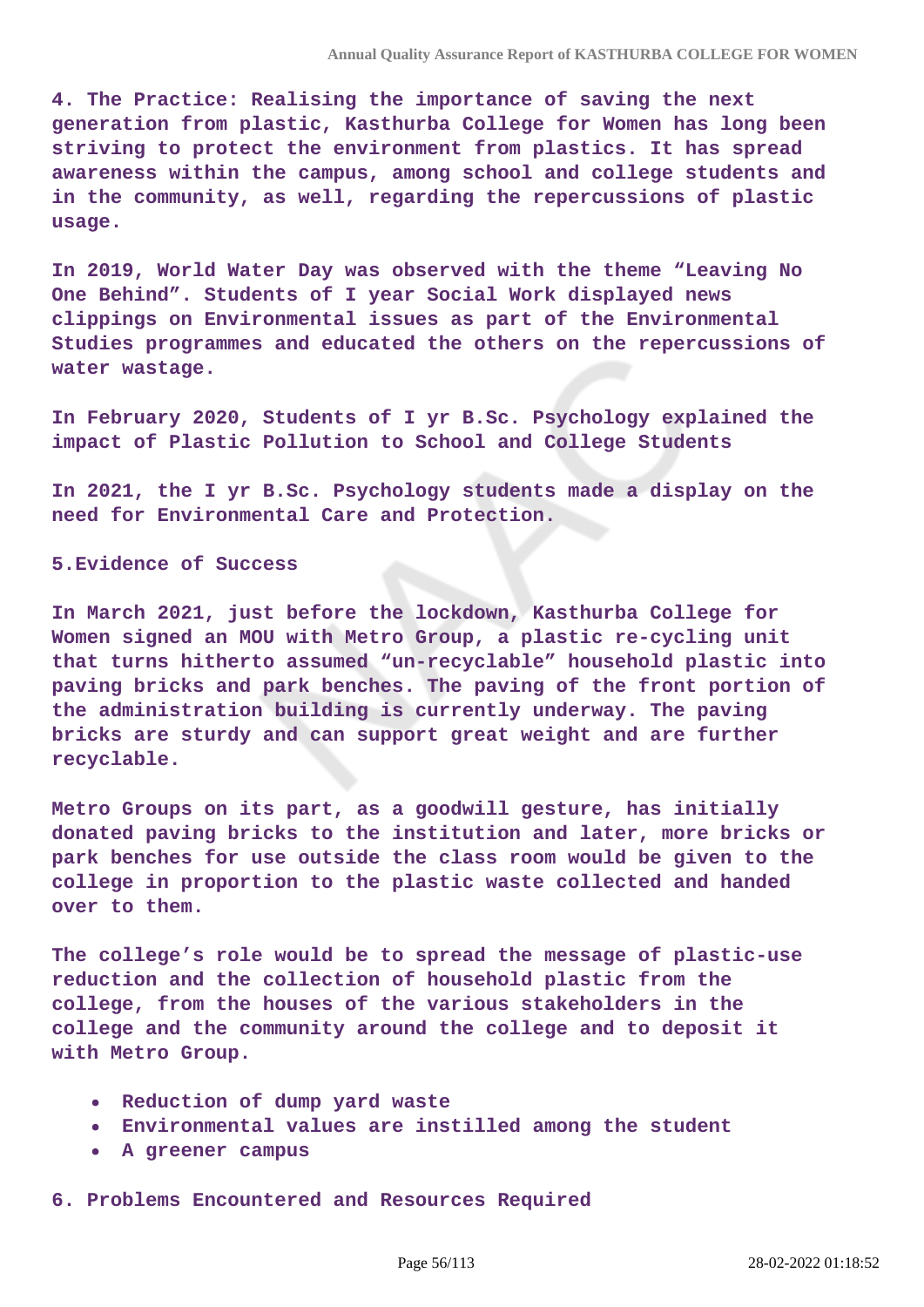**Bringing about behavioral change is slow and a struggle**

**Best Practice – 2**

**1. Title: Mentoring System for the Students**   $\bullet$ 

**2.Goal: The aim of the system is to guide the students and to optimize their academic, social, personal and psychological well being during their course of study.**

**3. The Context: Students enter higher education during their post adolescent stage of life. Changing social dynamics, technological development, difficult and disadvantaged family backgrounds have a great impact on the students thus, increasing the challenges in personal and academic life coping abilities. Hence, students need someone to guide and mentor them in decision making and problem solving skills.**

**4. The Practice Each teaching faculty has to mentor approximately 19 students throughout their course of study in the college. The teacher after analyzing the students' family background, personal and academic skills, guides, supports, and motivates the students to increase their learning potential. The teacher meets the parent and explains the mentoring process to them, thus explaining the importance of a family's responsibility and cooperation in mentoring of the students. Various webinars were organised to enhance the Psychological Well-being of the Students.**

#### **5. Evidence of Success**

- **The teachers being mentors gained more understanding of the psycho-social background of the students, thus increasing the scope of identifying the areas which need to be strengthened for the overall well being of the students.**
- **Mentoring decreased the drop-out rate especially among the students who are vulnerable towards discontinuing higher education. The teachers make home visits whenever there is absenteeism for a period of more than a week and when there is no response when contacted, telephonically.**
- **Mentoring has developed coping strategies to deal with personal, social and academic challenges that a**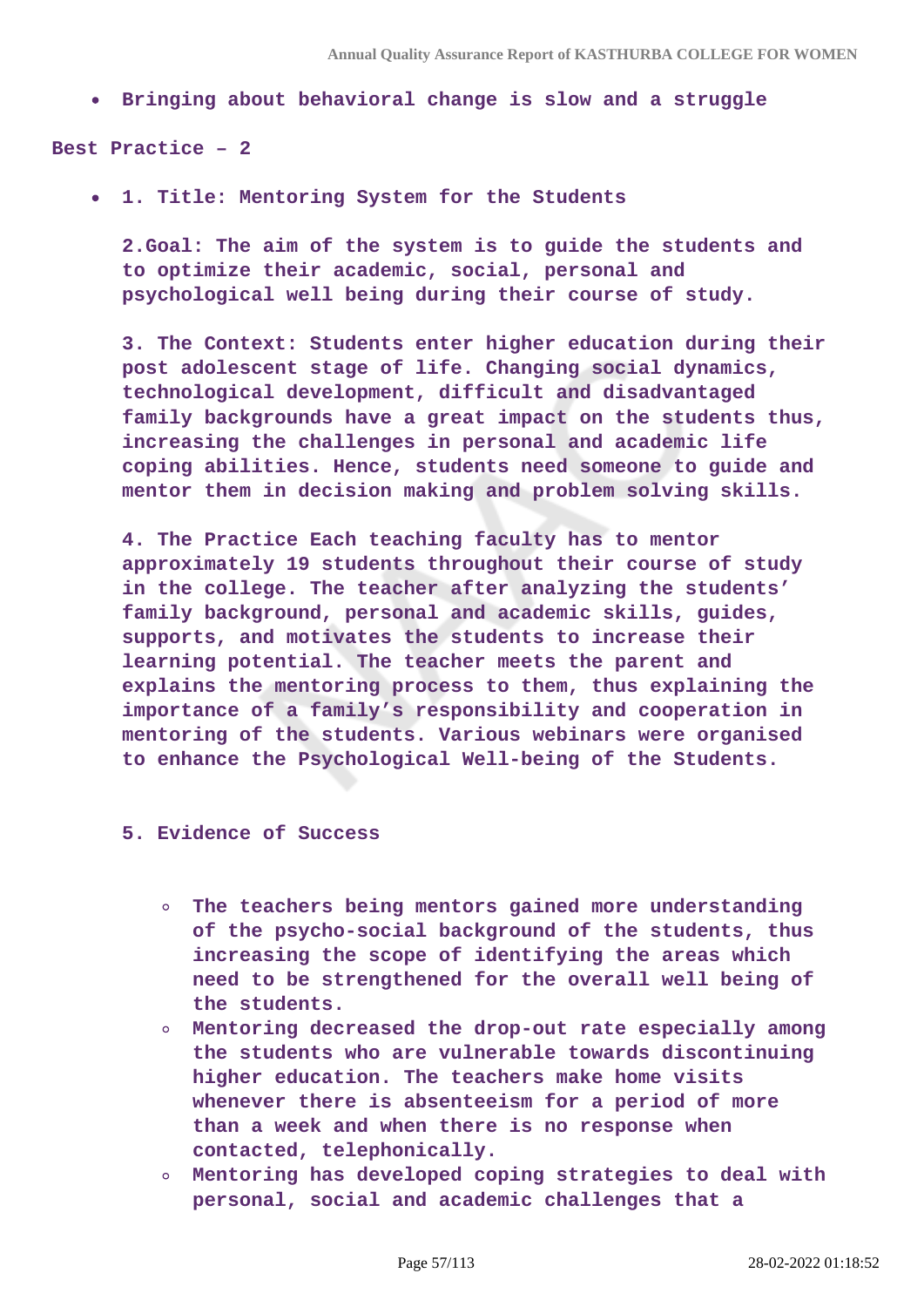**student faces during her study period as well as for the future.**

- **A training session on professional Counselling and Guidance will boost the capacity of all the teachers, and thus, increase the standard of individual care and attention.**
- **6. Problems Encountered and Resources Required** 
	- **Gender barrier: Women students find it easier to communicate with the same gender teacher rather than with the opposite gender.**
	- **A few students find it difficult to express their difficulties despite the teacher being open to accommodate individual differences.**
	- **During COVID-19, the teaching faculty were able to continue to render the same support through the mentoring system.**

| <b>File Description</b>                         | Documents        |
|-------------------------------------------------|------------------|
| Best practices in the<br>Institutional web site | <u>View File</u> |
| Any other relevant information                  | No File Uploaded |

#### **7.3 - Institutional Distinctiveness**

7.3.1 - Portray the performance of the Institution in one area distinctive to its priority and thrust within 200 words

**Institutional Distinctiveness** 

**The college is committed to educating women hailing from rural backgrounds and to helping develop themselves in a holistic manner. To this end, the following initiatives have been undertaken.**

**1. After much duress, the government granted permission to**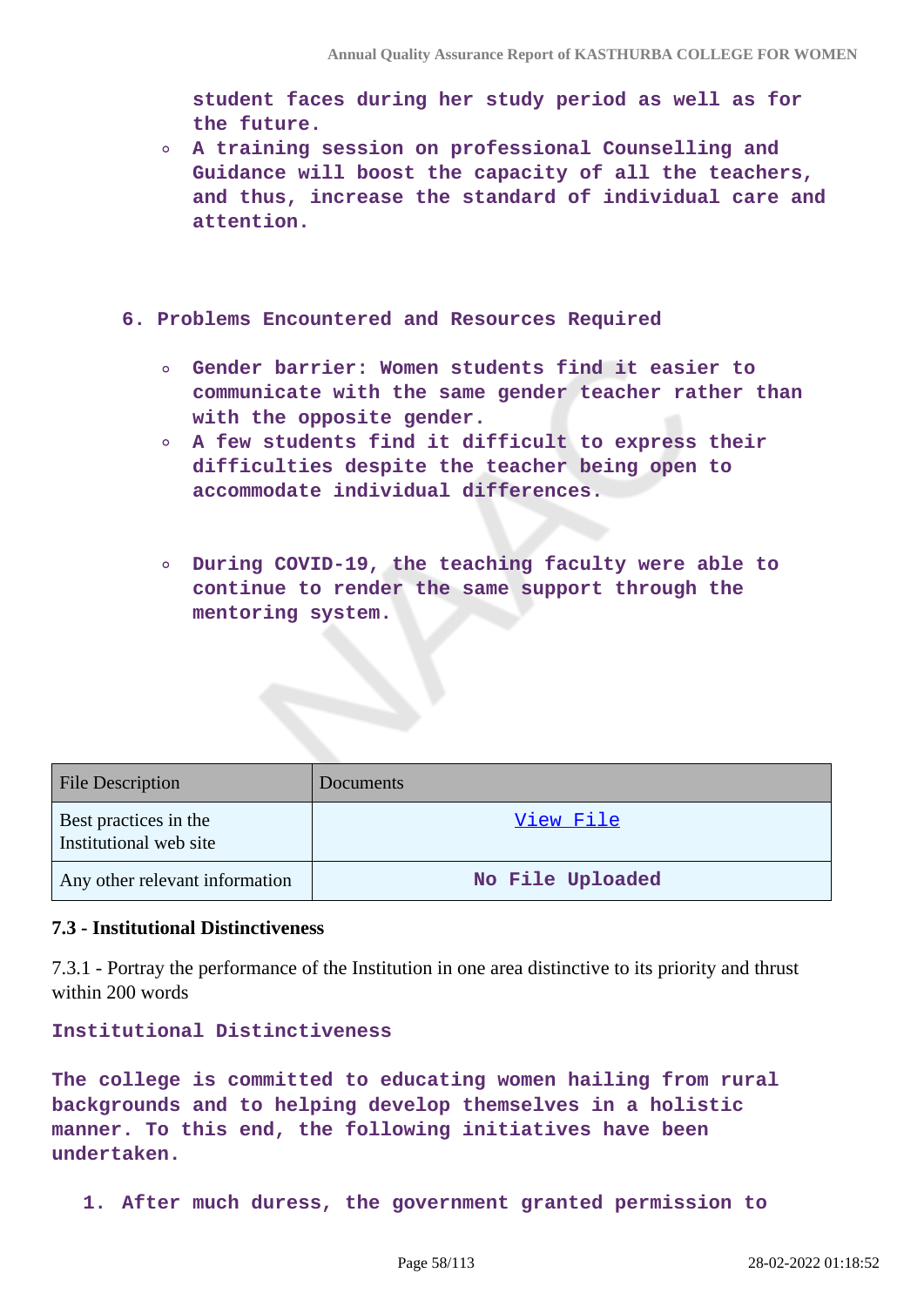**introduce a third course in the college, viz. B.Sc. Psychology which is a need-based course. This course has attracted a lot of takers.**

- **2. The number of sanctioned seats has been increased from its initial 25 seats in 2005 in the Departments of History and Social Work to 60 nos., currently. The number of seats in the Department of Psychology was increased from 40 to 60. Hence, a greater number of rural women students have access to education in the vicinity around where they live and do not have to make long journeys into the town.**
- **3. The interventions of the mentor-mentee system and the Counseling Sessions have helped in retaining students in their courses post marriage and childbirth which was a highly difficult endeavour earlier. This ensures that a greater number of women students complete their courses and have a better chance of employment. Breast feeding mothers are permitted to keep their babies in the ladies retiring room with an attender so that neither the child nor the studies is neglected.**
- **4. In order to encourage women to be self-employed, the college creates opportunities to teach them a skill. Tailoring, Soft-Toy Making and Beautician courses have been made available to the students through tie-ups with NGOs and entrepreneurs.**
- **5. Many of the women students hail from economically weak backgrounds and are unable to pay for their fees and transport back and forth and sometimes even go without meals. Once these students are identified, the staff of the college make provisions personally, so that these obstacles are removed and students can continue to pursue their courses without these deficiencies.**
- **6. Many students face physical abuse in their homes at the hands of fathers and brothers. These students are counseled and provisions are made to accommodate them in governmentrun hostels and short stay homes.**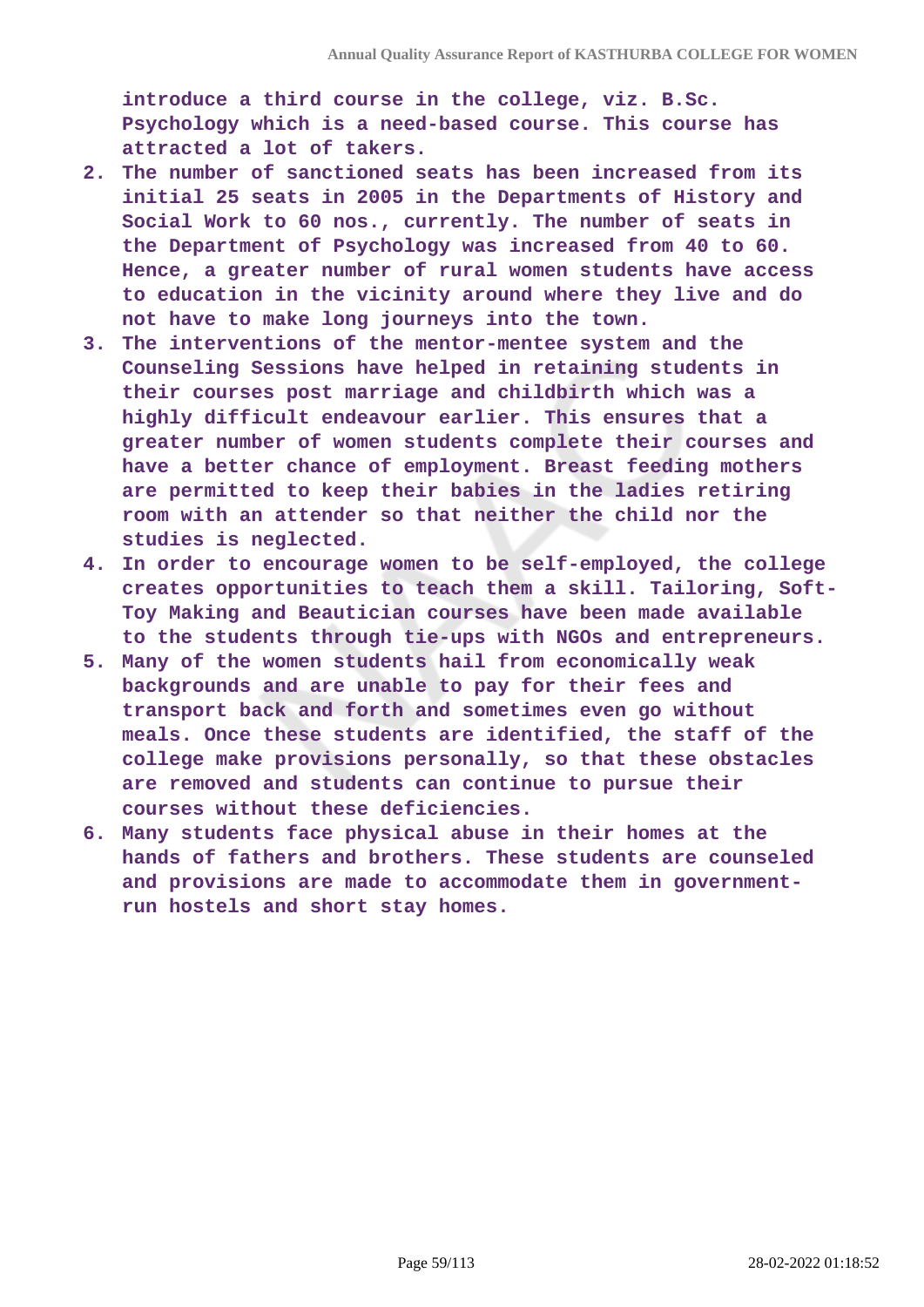## **Part B**

## **CURRICULAR ASPECTS**

## **1.1 - Curricular Planning and Implementation**

1.1.1 - The Institution ensures effective curriculum delivery through a well planned and documented process

**The College introduced the Choice Based Credit System (CBCS) of Pondicherry University in the academic year 2017-18. The new course, (B.Sc.Psychology), introduced in the year 2019-2020 follows theCBCS curriculum, as well.The college facilitates thedepartments, for planning the curriculum delivery across the academic yearwhich aids the faculty in deciding as to what to teach and what the studentsshould learn. The faculty are made familiar with and work within the curriculum framed by the concerned Boards of Studies of Pondicherry University. The planfor curriculum delivery is discussed in departmental meetings and is sharedwith students.**

**The Teaching Faculty channelizes attention and energy on prioritycurriculum areas and on emerging issues that are to be dealt with immediately. through online and offline mode. The curriculum also focuses on life skills including critical thinking, personal andsocial capability, decision making, emotional management, social values, etc.**

- **Self learning: Units are divided among students and each student is given asection based on their interest and ability to present seminars within the classroom. The learning process is also stimulated by providing assignments on specific topics.**
- **Peer Learning: Students with low potential for learning aremixed with students ofhigh potential to learn and are grouped so that informalpeer mentoring takes place within the small groups in the class.**
- **PositiveLearning Environment: A positive learning environment is created by building agood rapport with the students, understanding the individual differences andmotivating the students. The learning resources are organised and madeavailable for the learners. For example, the first year students were providedwith large display boards and newspapers for display of their projects. Thestudents collected various articles related to environmental issues, and thus,they displayed the articles by organising the articles and exhibited them**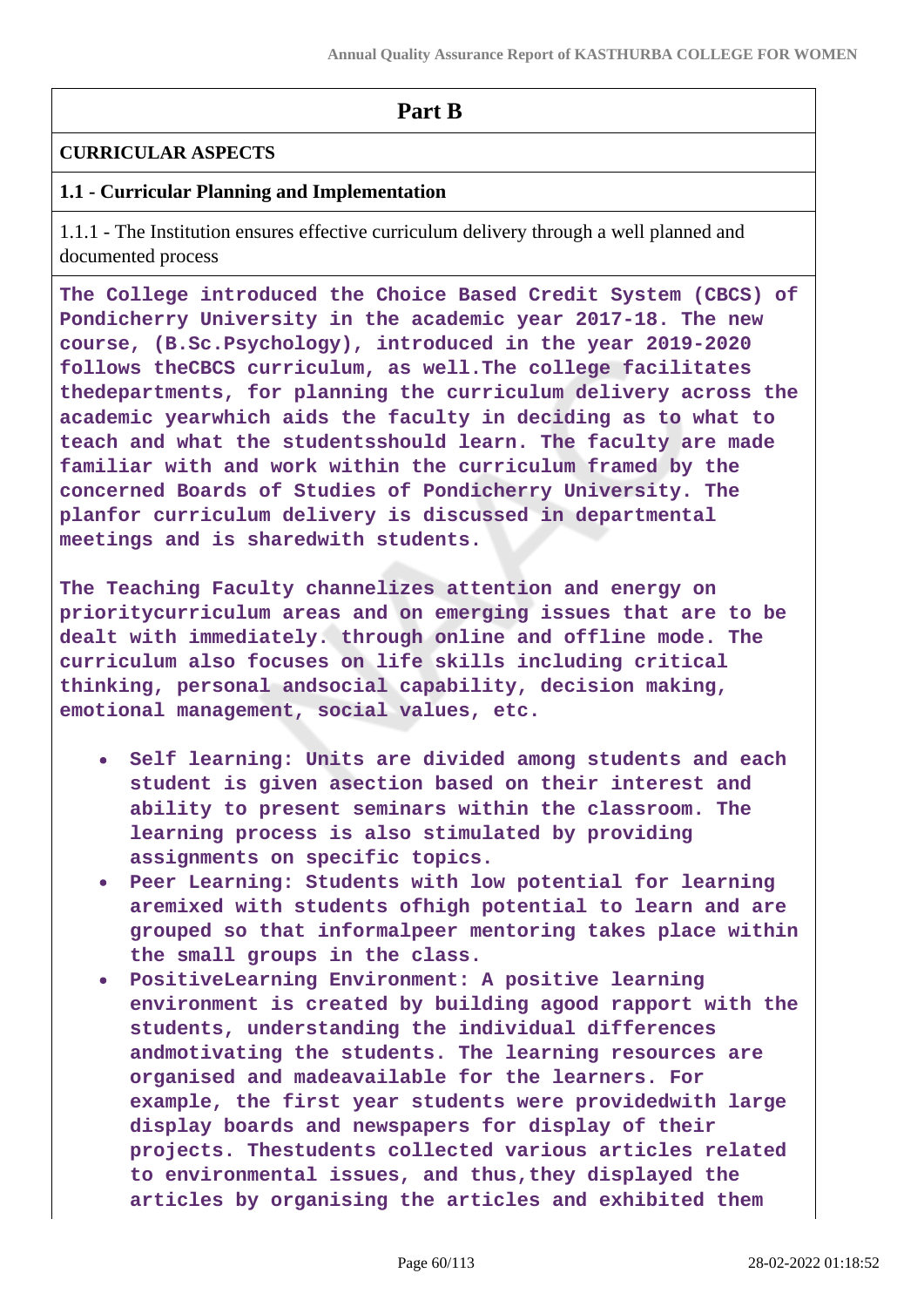**forboth the college and school students of the neighbouring school.**

- **Scaffolding Students' Learning: Theteacher acts as a mentor and facilitator of knowledge so that students becomeresponsible for learning and move towards the next step in acquiring skills.For example, the second year students of Social Work were given assignments toprepare mind maps for different life skills. Apart from this, many other formsof scaffolding, such as, giving examples, hints, prompts, visual scaffolds(charts, graphs) were also incorporated in the teaching learning process.**
- **Positive Reinforcers: On College Annual Day, the students who are proficient insubjects are selected for proficiency prizes. The teacher of each class, rightfrom the beginning of study, uses more reinforcers including verbal, social,awards, prizes for each and every act of learning, participation andinteraction in the classroom. Gradually, the reinforcements fade during thefinal year of study so the students become more intrinsically motivated to learn and mentor the students who have low potential for learning. Amajor part of the Teachinglearning process for the academic year 2020-2021 was through the Online mode and the practical classes for the Department of Psychology wereconducted through theOffline mode for better knowledge on practical skills.**

**Throughout the lockdown period, the students were in contact through Whatsapp,email and other modes for the needed academic support as well as personal support.**

| <b>File Description</b>                | Documents        |
|----------------------------------------|------------------|
| Upload relevant supporting<br>document | No File Uploaded |
| Link for Additional<br>information     | Nil              |

1.1.2 - The institution adheres to the academic calendar including for the conduct of Continuous Internal Evaluation (CIE)

- **The College followed the Academic Calendar for Affiliated Colleges notified by the Pondicherry University. This was circulated among all the Faculty and the Students through e-mail and the same was uploaded in the College website for reference.**
- **The classes were conducted through online and offline**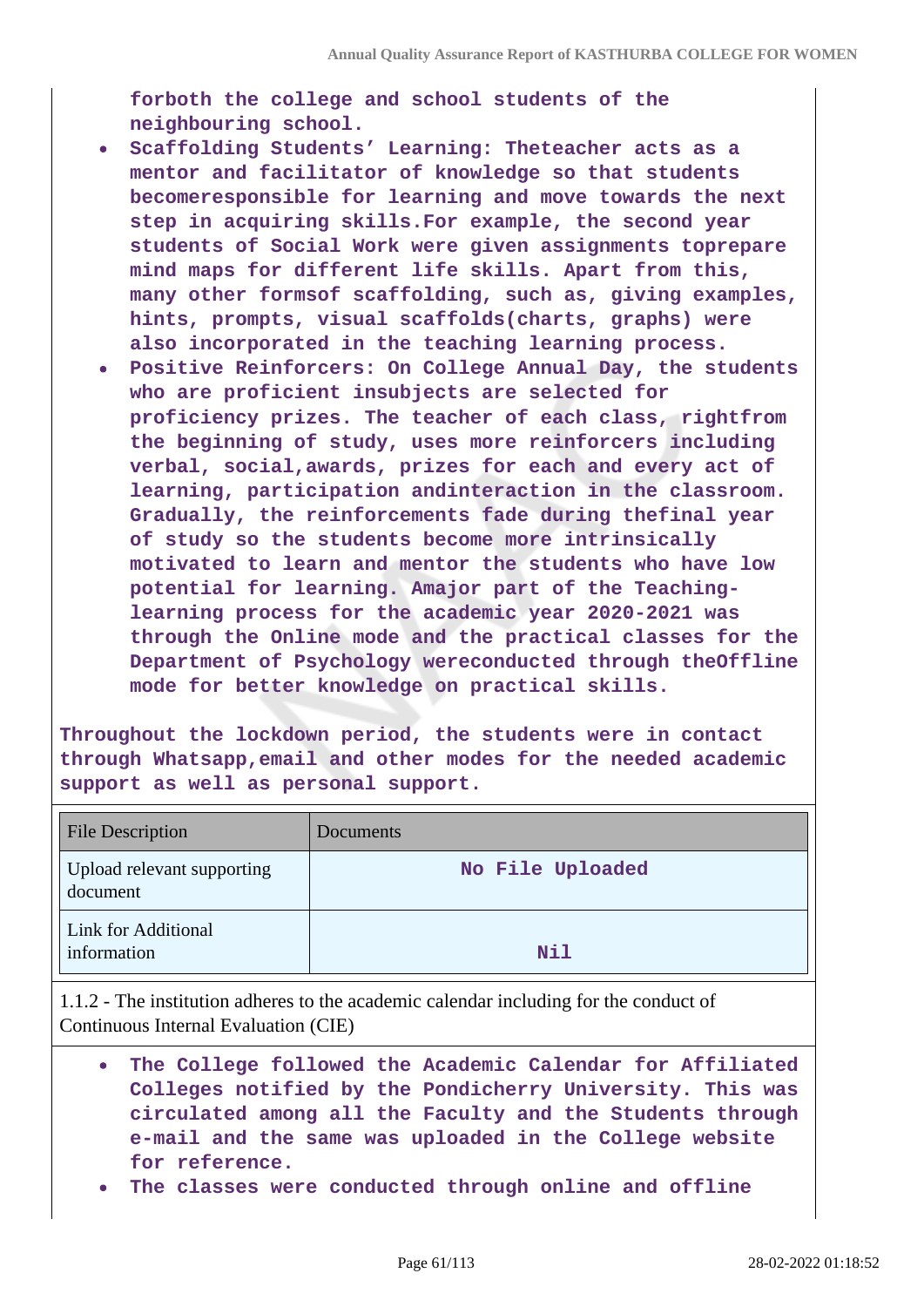**modes during the academic year 2020-2021 as per the academic calendar.**

- **The Teaching Faculty conductedinternal evaluation periodicallythrough online as well as offline modes, whichever was feasible, and submitedthe internal evaluation record through the institution to the Pondicherry University.**
- **The University Examinations as scheduled by the Pondicherry University were conducted as per the guidelines and the answer sheets were submitted on time.**

| <b>File Description</b>                                                                                                                                                                                                                                                                                                | Documents                                                                   |
|------------------------------------------------------------------------------------------------------------------------------------------------------------------------------------------------------------------------------------------------------------------------------------------------------------------------|-----------------------------------------------------------------------------|
| Upload relevant supporting<br>documents                                                                                                                                                                                                                                                                                | View File                                                                   |
| Link for Additional<br>information                                                                                                                                                                                                                                                                                     | https://www.kcw.co.in/wp-content/uploads/<br>2022/01/Calendar 2020-2021.pdf |
| B. Any 3 of the above<br>1.1.3 - Teachers of the Institution<br>participate in following activities related to<br>curriculum development and assessment of<br>the affiliating University and/are<br>represented on the following academic<br>bodies during the year. Academic<br>council/BoS of Affiliating University |                                                                             |

**Setting of question papers for UG/PG programs Design and Development of Curriculum for Add on/ certificate/**

**process of the affiliating University**

Details of participation of

**1.2 - Academic Flexibility**

bodies/activities provided as a

teachers in various

response to the metric

**Diploma Courses Assessment /evaluation**

File Description Documents

Any additional information and the state of the [View File](https://assessmentonline.naac.gov.in/storage/app/public/aqar/12083/12083_5_6.pdf?1646034520)

[View File](https://assessmentonline.naac.gov.in/storage/app/public/aqar/12083/12083_5_5.xlsx?1646034520)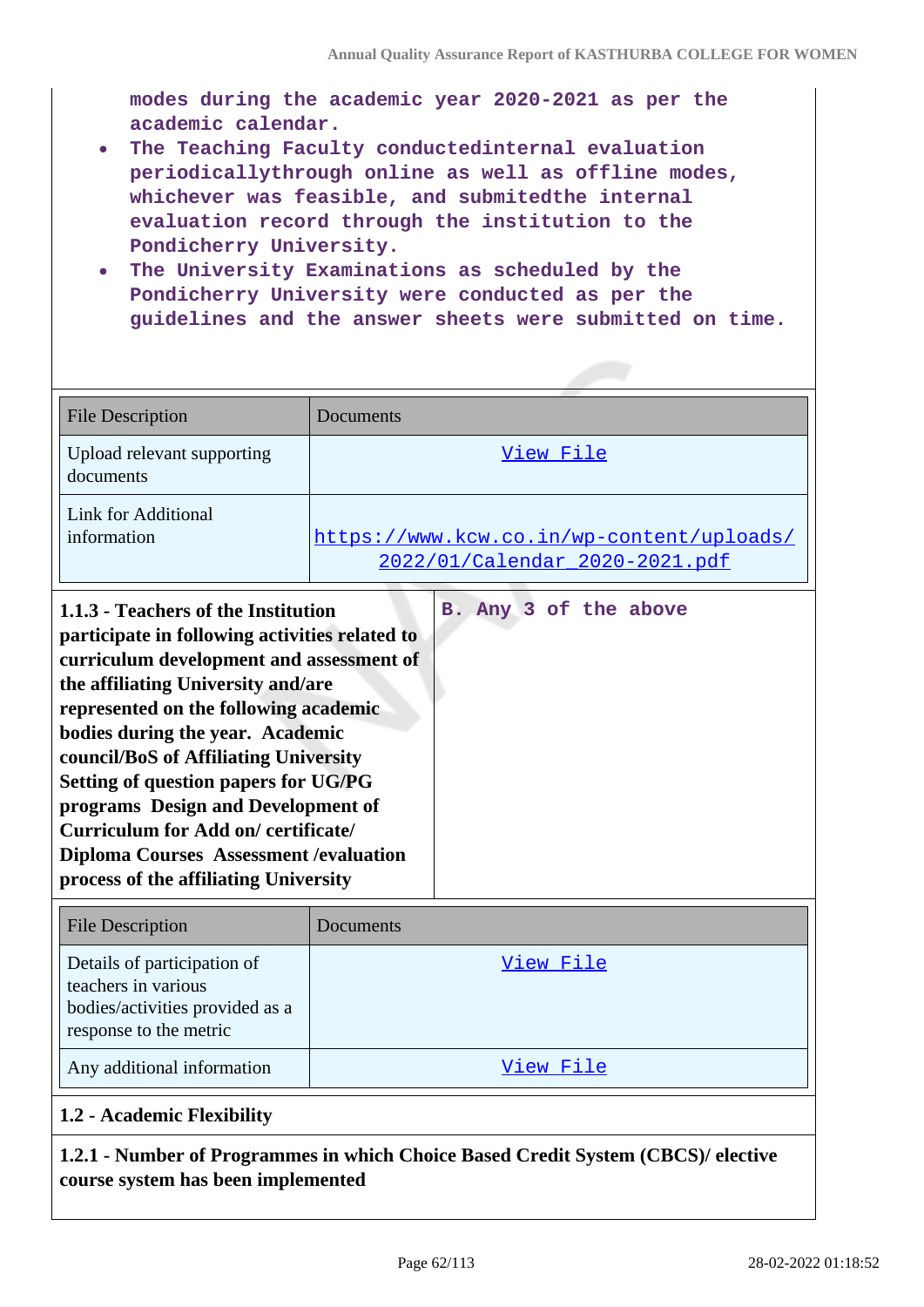## **1.2.1.1 - Number of Programmes in which CBCS/ Elective course system implemented 3** File Description Documents Any additional information **No File Uploaded** Minutes of relevant Academic Council/ BOS meetings **No File Uploaded** Institutional data in prescribed format (Data Template) [View File](https://assessmentonline.naac.gov.in/storage/app/public/aqar/12083/12083_6_9.xlsx?1646034520) **1.2.2 - Number of Add on /Certificate programs offered during the year 1.2.2.1 - How many Add on /Certificate programs are added during the year. Data**

# **requirement for year: (As per Data Template)**

#### **0**

| <b>File Description</b>                                                       | Documents        |
|-------------------------------------------------------------------------------|------------------|
| Any additional information                                                    | No File Uploaded |
| Brochure or any other<br>document relating to Add on<br>/Certificate programs | No File Uploaded |
| List of Add on /Certificate<br>programs (Data Template)                       | View File        |

**1.2.3 - Number of students enrolled in Certificate/ Add-on programs as against the total number of students during the year**

#### **0**

## **1.2.3.1 - Number of students enrolled in subject related Certificate or Add-on programs during the year**

| $\mathbf 0$                                                                               |                  |
|-------------------------------------------------------------------------------------------|------------------|
| File Description                                                                          | Documents        |
| Any additional information                                                                | No File Uploaded |
| Details of the students enrolled<br>in Subjects related to<br>certificate/Add-on programs | View File        |
| 1.3 - Curriculum Enrichment                                                               |                  |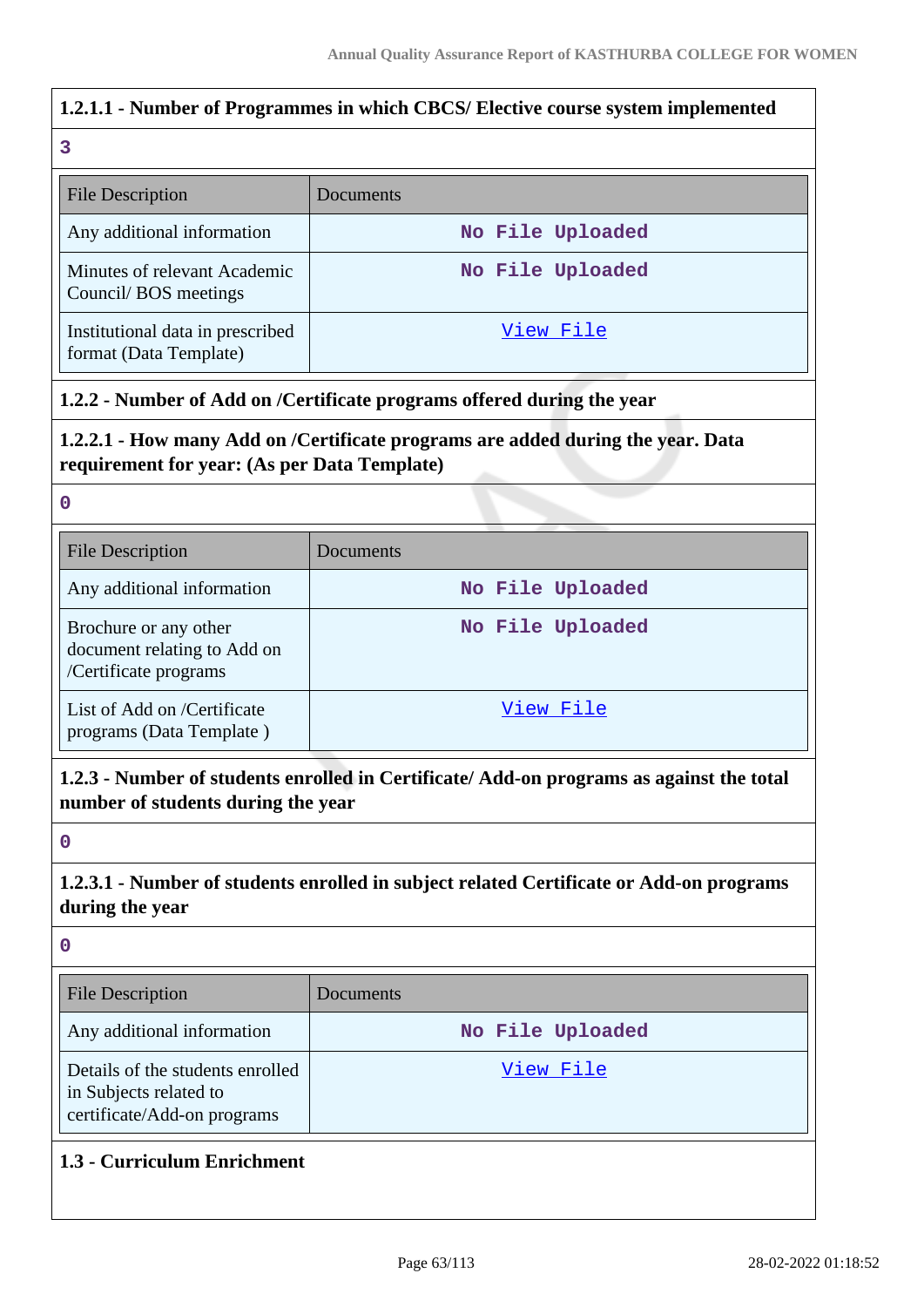1.3.1 - Institution integrates crosscutting issues relevant to Professional Ethics, Gender, Human Values, Environment and Sustainability into the Curriculum

- **The Institution has integrated the "Public Administration" an Ability Enhancement Compulsory Course (PADM 113) for all the three departments (HIstory, Social Work and Psychology) in the college as per Pondicherry University Curriculum guidelines. Students are sensitised about the various topics including Arthashastra, the Indian Constitution by Dr.B.R.Ambedkar, principles and duties of citizen.**
- **Yet another paper underAbility Enhancement Compulsory Course , named "Environmental Studies" (ENVS 123) for all the three departments (HIstory, Social Work and Psychology) in the college was introduced in CBCS. The Teaching Faculty giveequal importance as to that of other coursesand exploresthe crosscutting issues including current trends with respect to the course and are well able to make the students understand the significance through tailor made Curriculum delivery (Please refer the uploaded file under any additional information).**
- **The Department of Social Work has Human Rights and Social Legislation (BSWK 242) and Women Empowerment (BSWK 363) as Discipline Specific Course and Discipline Specific Elective Courses.**

| <b>File Description</b>                                                                                                                                                   | Documents        |
|---------------------------------------------------------------------------------------------------------------------------------------------------------------------------|------------------|
| Any additional information                                                                                                                                                | No File Uploaded |
| Upload the list and description<br>of courses which address the<br>Professional Ethics, Gender,<br>Human Values, Environment<br>and Sustainability into the<br>Curriculum | View File        |

## **1.3.2 - Number of courses that include experiential learning through project work/field work/internship during the year**

**1**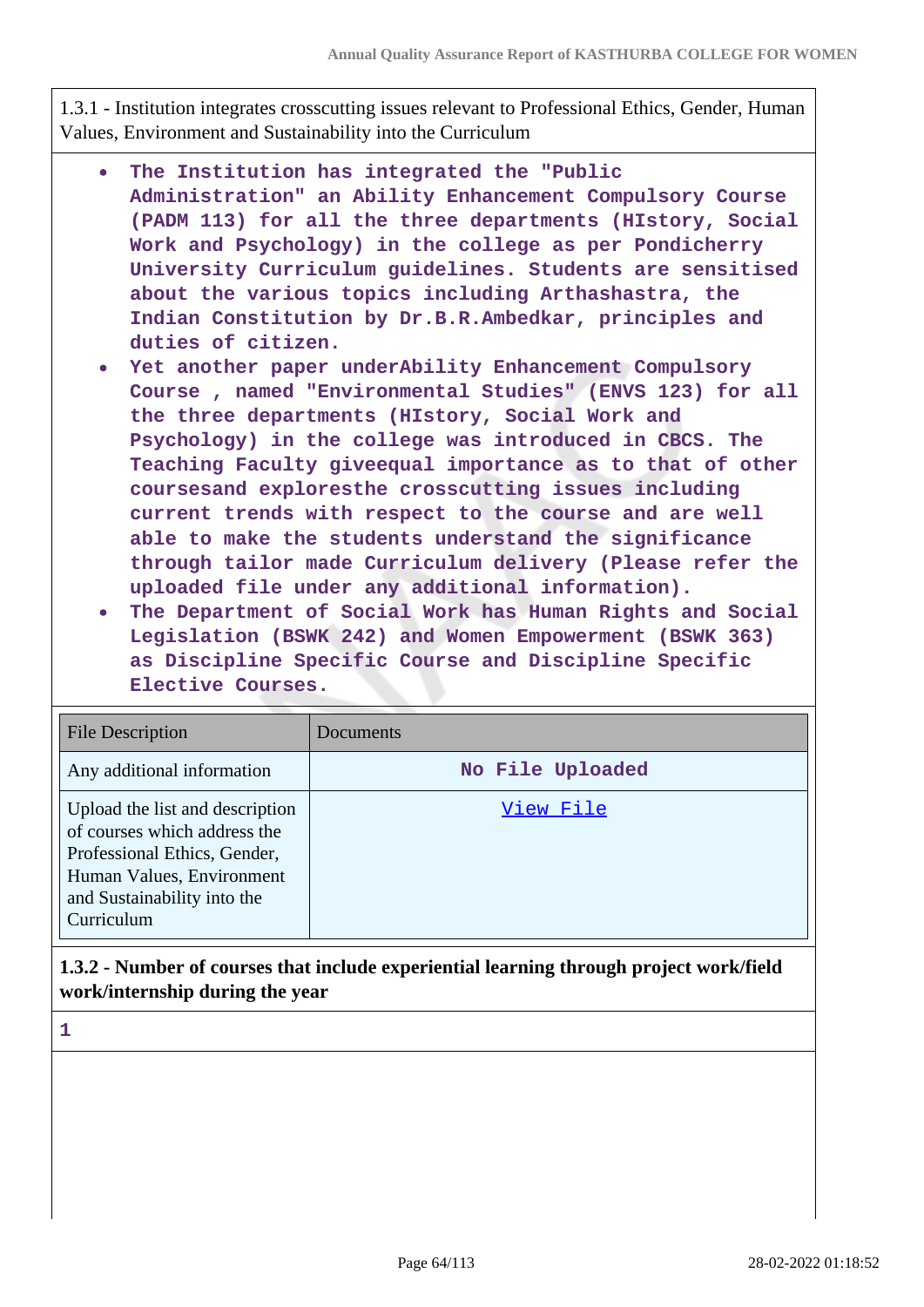| <b>File Description</b>                                                                                                     | Documents        |
|-----------------------------------------------------------------------------------------------------------------------------|------------------|
| Any additional information                                                                                                  | No File Uploaded |
| Programme / Curriculum/<br>Syllabus of the courses                                                                          | View File        |
| Minutes of the Boards of<br>Studies/ Academic Council<br>meetings with approvals for<br>these courses                       | No File Uploaded |
| MoU's with relevant<br>organizations for these<br>courses, if any                                                           | No File Uploaded |
| Number of courses that include<br>experiential learning through<br>project work/field<br>work/internship (Data<br>Template) | View File        |

## **1.3.3 - Number of students undertaking project work/field work/ internships**

**31**

| <b>File Description</b>                                                                                                | Documents        |
|------------------------------------------------------------------------------------------------------------------------|------------------|
| Any additional information                                                                                             | No File Uploaded |
| List of programmes and<br>number of students<br>undertaking project work/field<br>work//internships (Data<br>Template) | View File        |

## **1.4 - Feedback System**

| 1.4.1 - Institution obtains feedback on the |  |  | B. Any 3 of the above |
|---------------------------------------------|--|--|-----------------------|
| syllabus and its transaction at the         |  |  |                       |
| institution from the following stakeholders |  |  |                       |
| <b>Students Teachers Employers Alumni</b>   |  |  |                       |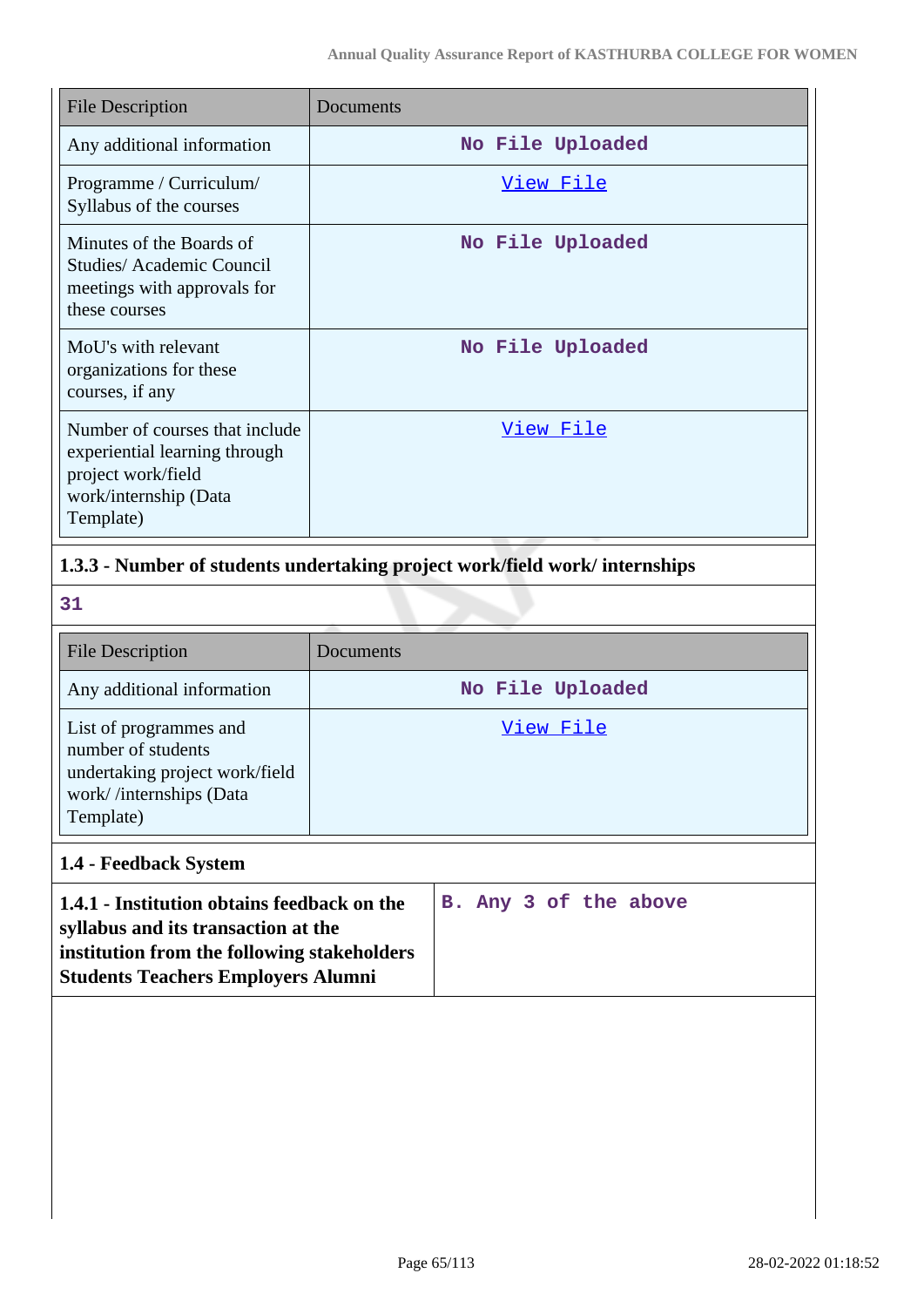| <b>File Description</b>                                                                                                                                                                                   | Documents                                                                                                               |                                                                                          |  |
|-----------------------------------------------------------------------------------------------------------------------------------------------------------------------------------------------------------|-------------------------------------------------------------------------------------------------------------------------|------------------------------------------------------------------------------------------|--|
| URL for stakeholder feedback<br>report                                                                                                                                                                    | No File Uploaded                                                                                                        |                                                                                          |  |
| Action taken report of the<br>Institution on feedback report<br>as stated in the minutes of the<br>Governing Council, Syndicate,<br><b>Board of Management</b><br>(Upload)                                |                                                                                                                         | No File Uploaded                                                                         |  |
| Any additional<br>information(Upload)                                                                                                                                                                     |                                                                                                                         | No File Uploaded                                                                         |  |
| 1.4.2 - Feedback process of the Institution<br>may be classified as follows                                                                                                                               |                                                                                                                         | A. Feedback collected, analyzed<br>and action taken and feedback<br>available on website |  |
| <b>File Description</b>                                                                                                                                                                                   | Documents                                                                                                               |                                                                                          |  |
| Upload any additional<br>information                                                                                                                                                                      | No File Uploaded                                                                                                        |                                                                                          |  |
| URL for feedback report                                                                                                                                                                                   | https://docs.google.com/forms/d/e/1FAIpQL<br>SclD3WnAanloL4N93LuGvpldkszr1USbHhpEc2Zqm<br>L4LPRmUA/viewform?usp=sf_link |                                                                                          |  |
| <b>TEACHING-LEARNING AND EVALUATION</b>                                                                                                                                                                   |                                                                                                                         |                                                                                          |  |
| 2.1 - Student Enrollment and Profile                                                                                                                                                                      |                                                                                                                         |                                                                                          |  |
| 2.1.1 - Enrolment Number Number of students admitted during the year                                                                                                                                      |                                                                                                                         |                                                                                          |  |
| 2.1.1.1 - Number of sanctioned seats during the year                                                                                                                                                      |                                                                                                                         |                                                                                          |  |
| 180                                                                                                                                                                                                       |                                                                                                                         |                                                                                          |  |
| <b>File Description</b>                                                                                                                                                                                   | Documents                                                                                                               |                                                                                          |  |
| Any additional information                                                                                                                                                                                |                                                                                                                         | No File Uploaded                                                                         |  |
| Institutional data in prescribed<br>format                                                                                                                                                                |                                                                                                                         | <u>View File</u>                                                                         |  |
| 2.1.2 - Number of seats filled against seats reserved for various categories (SC, ST, OBC,<br>Divyangjan, etc. as per applicable reservation policy during the year (exclusive of<br>supernumerary seats) |                                                                                                                         |                                                                                          |  |

**2.1.2.1 - Number of actual students admitted from the reserved categories during the year**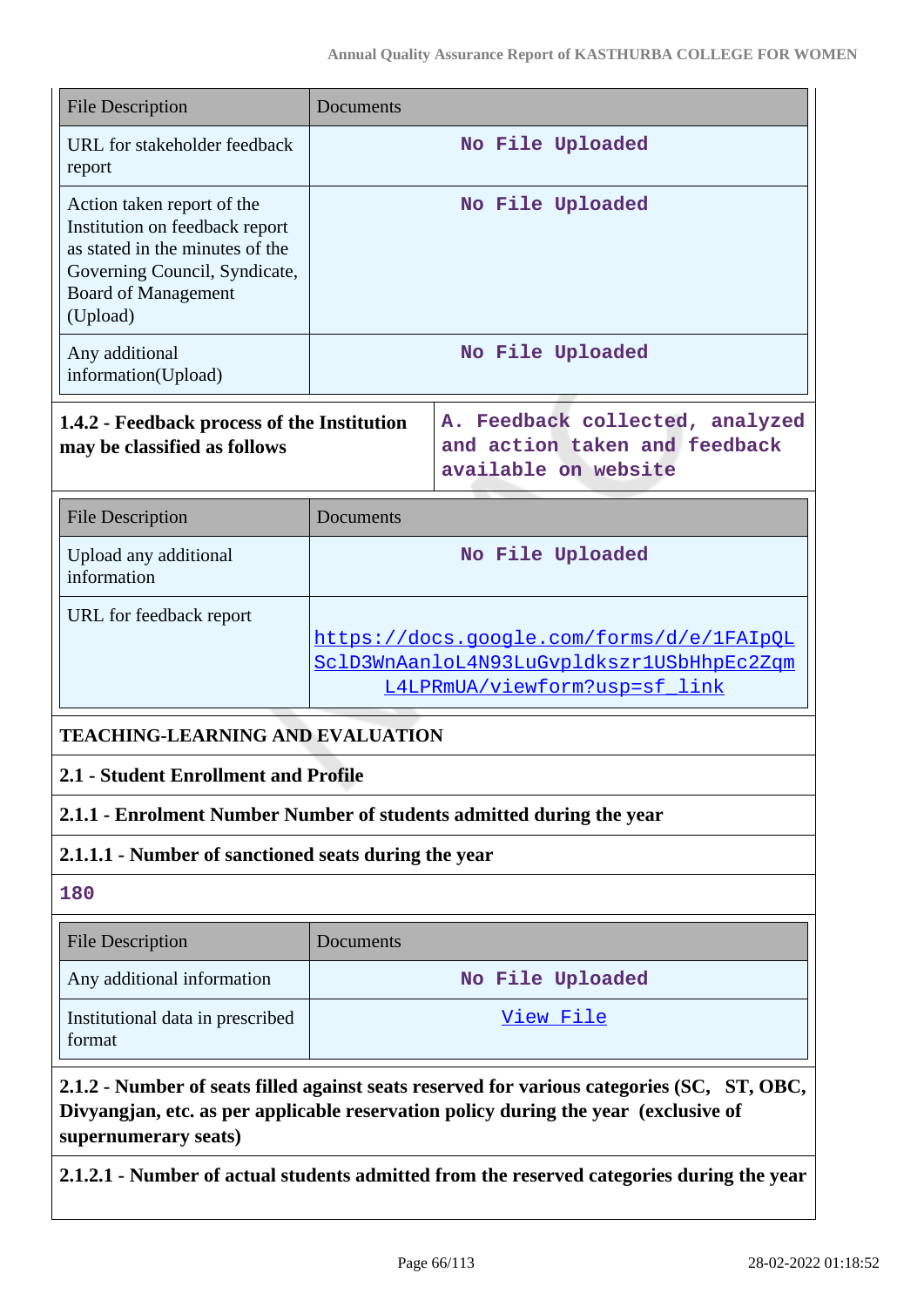| 89                                                                                                                                                                                                                                                                                                                                                                  |                  |  |  |
|---------------------------------------------------------------------------------------------------------------------------------------------------------------------------------------------------------------------------------------------------------------------------------------------------------------------------------------------------------------------|------------------|--|--|
| <b>File Description</b>                                                                                                                                                                                                                                                                                                                                             | Documents        |  |  |
| Any additional information                                                                                                                                                                                                                                                                                                                                          | No File Uploaded |  |  |
| Number of seats filled against<br>seats reserved (Data Template)                                                                                                                                                                                                                                                                                                    | View File        |  |  |
| 2.2 - Catering to Student Diversity                                                                                                                                                                                                                                                                                                                                 |                  |  |  |
| 2.2.1 - The institution assesses the learning levels of the students and organizes special<br>Programmes for advanced learners and slow learners                                                                                                                                                                                                                    |                  |  |  |
| The Teaching Faculty while delivering the Curriculum, assesses<br>the learning levels of the students periodically to understand<br>the learning levels of the students.                                                                                                                                                                                            |                  |  |  |
| The Teachers considerthe individual differences arising from<br>one's own personality and the diversity in family and community<br>backgrounds while assesing the learning levels.                                                                                                                                                                                  |                  |  |  |
| Differences in Individual -style of learning, cognition,<br>$\bullet$<br>motivation, ability, aptitude, interest, goal,<br>Other aspects of diversity - family condition, schooling,<br>$\bullet$<br>socio-economic status, community of living,                                                                                                                    |                  |  |  |
| Thus, the learning levels of the students are understood<br>through the above factors and accordingly the special<br>classesare tailored for each individual foroptimal learning.<br>The need for providing extra assignments, seminars, references,<br>for the advanced learners areenvisaged and they are given extra<br>reading materials, workouts, references. |                  |  |  |
| At the same time, in-depth teaching and motivation are provided<br>for slow learners which are well realised by the teaching<br>faculty. Extra coaching, peer tutoring, remedial classesare<br>also provided.                                                                                                                                                       |                  |  |  |
| <b>File Description</b>                                                                                                                                                                                                                                                                                                                                             | Documents        |  |  |
| Link for additional<br>Information                                                                                                                                                                                                                                                                                                                                  | Nil              |  |  |
| Upload any additional<br>information                                                                                                                                                                                                                                                                                                                                | No File Uploaded |  |  |
| 2.2.2 - Student- Full time teacher ratio (Data for the latest completed academic year)                                                                                                                                                                                                                                                                              |                  |  |  |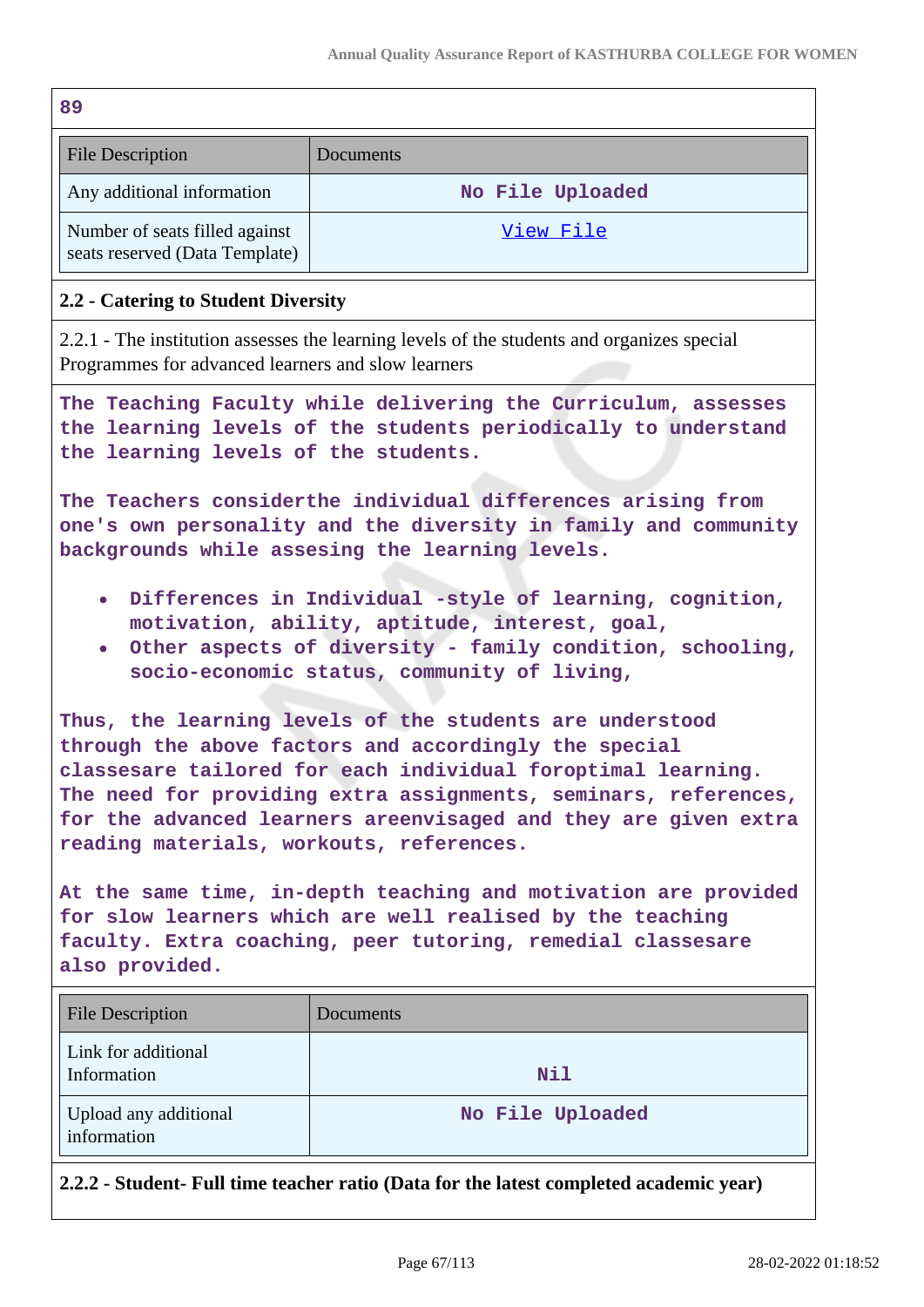$\overline{\phantom{0}}$ 

| Number of Students                                                                                                                                                                         |                  | <b>Number of Teachers</b>                                                                                                                                                                                                                                                                                                                                                                                                                                                                                                                                                                                                                                                                                                                                                                                                                                                                                                                                                                                                           |  |
|--------------------------------------------------------------------------------------------------------------------------------------------------------------------------------------------|------------------|-------------------------------------------------------------------------------------------------------------------------------------------------------------------------------------------------------------------------------------------------------------------------------------------------------------------------------------------------------------------------------------------------------------------------------------------------------------------------------------------------------------------------------------------------------------------------------------------------------------------------------------------------------------------------------------------------------------------------------------------------------------------------------------------------------------------------------------------------------------------------------------------------------------------------------------------------------------------------------------------------------------------------------------|--|
| 289<br>15                                                                                                                                                                                  |                  |                                                                                                                                                                                                                                                                                                                                                                                                                                                                                                                                                                                                                                                                                                                                                                                                                                                                                                                                                                                                                                     |  |
| <b>File Description</b>                                                                                                                                                                    | Documents        |                                                                                                                                                                                                                                                                                                                                                                                                                                                                                                                                                                                                                                                                                                                                                                                                                                                                                                                                                                                                                                     |  |
| Any additional information                                                                                                                                                                 | No File Uploaded |                                                                                                                                                                                                                                                                                                                                                                                                                                                                                                                                                                                                                                                                                                                                                                                                                                                                                                                                                                                                                                     |  |
| 2.3 - Teaching- Learning Process                                                                                                                                                           |                  |                                                                                                                                                                                                                                                                                                                                                                                                                                                                                                                                                                                                                                                                                                                                                                                                                                                                                                                                                                                                                                     |  |
| 2.3.1 - Student centric methods, such as experiential learning, participative learning and<br>problem solving methodologies are used for enhancing learning experiences                    |                  |                                                                                                                                                                                                                                                                                                                                                                                                                                                                                                                                                                                                                                                                                                                                                                                                                                                                                                                                                                                                                                     |  |
| was possible toenhancelearning experiences.<br>classes.<br>group and vice versa.<br>students of B.Sc. Psychology.<br>teaching faculty.<br><b>File Description</b><br>Upload any additional | Documents        | Student centric methods wereadopted wherever and whenever it<br>The students of the Department of Social Work organised a<br>virtual study tour and virtual orientation about NGOs<br>during the lockdown to assimilate the theoretical<br>knowledge gained through the classroom lectures.<br>The Students were assigned topics for seminars and they<br>presented in the ppt format and explained during online<br>Self learning isinitiated during the second semester and<br>iscontinued for the remaining durationof study.<br>Students were directedto attend many webinars related to<br>their subjects and were motivated to actively participate<br>by raising questions and clarifying doubts.<br>Quizes are conducted by the subject teachers during class<br>hours. The students are divided into groups are asked to<br>frame questions and those questions are asked tothe other<br>Practicals are carried out systematically for the<br>Student Seminars are given for all the subjects by every<br>No File Uploaded |  |
| information                                                                                                                                                                                |                  |                                                                                                                                                                                                                                                                                                                                                                                                                                                                                                                                                                                                                                                                                                                                                                                                                                                                                                                                                                                                                                     |  |
| Link for additional information                                                                                                                                                            |                  | Nil                                                                                                                                                                                                                                                                                                                                                                                                                                                                                                                                                                                                                                                                                                                                                                                                                                                                                                                                                                                                                                 |  |
| 2.3.2 - Teachers use ICT enabled tools for effective teaching-learning process. Write<br>description in maximum of 200 words                                                               |                  |                                                                                                                                                                                                                                                                                                                                                                                                                                                                                                                                                                                                                                                                                                                                                                                                                                                                                                                                                                                                                                     |  |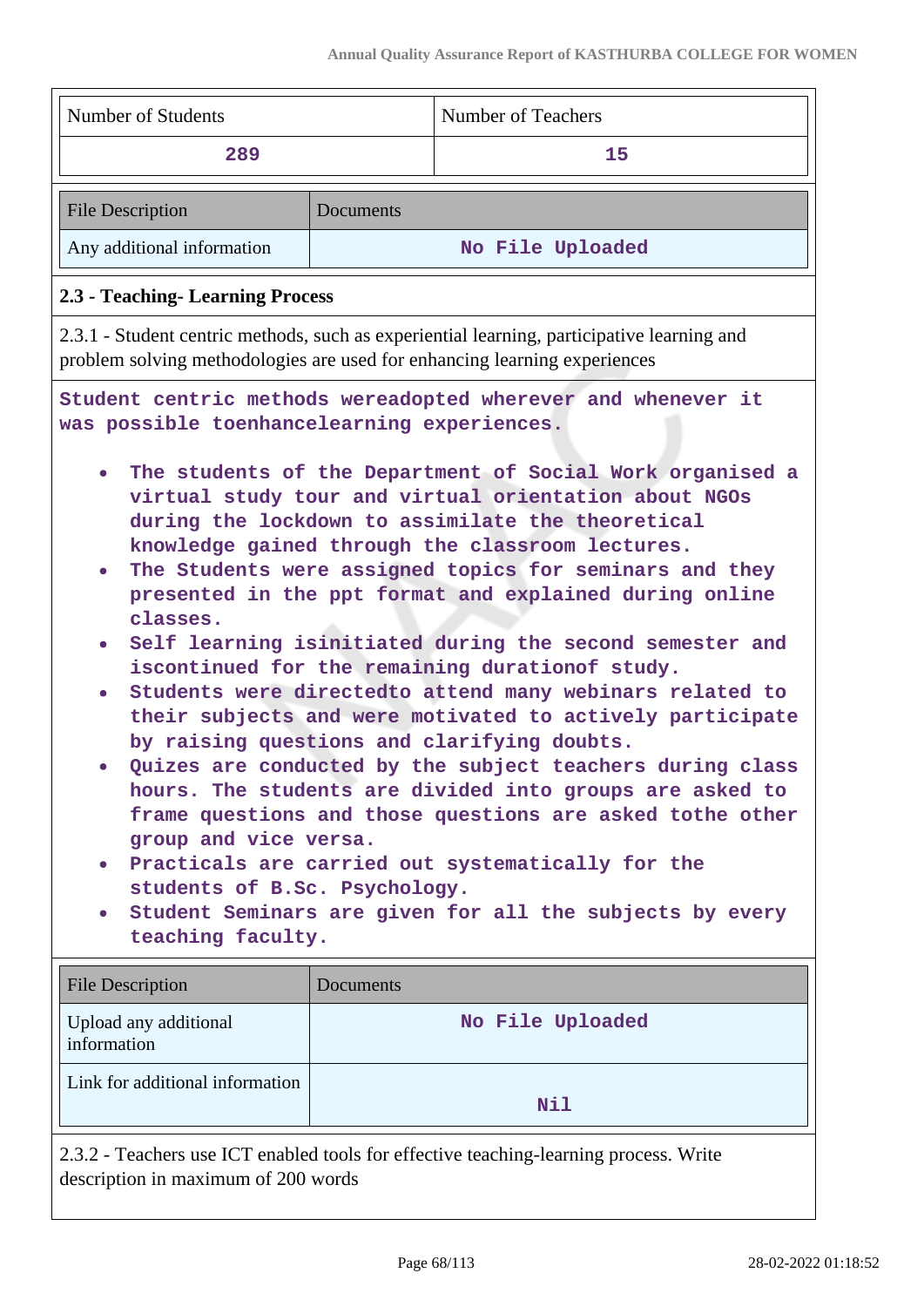- **The Instituionhas subscription to Google Suite for each**  $\bullet$ **Teaching faculty. The teaching-learning process was carried out through the online mode during thelockdown period and the same application was used to post learning materials, assignments even after thelockdown was lifted.**
- **The teachin-learning process was aided byppts and other animated videos.**
- **The manuals for procedures for laboratory were mailed to students well in advance before performing the experiments.**
- **Students undertook many online quizes related to their subjects as well as on general knowledge.**

| <b>File Description</b>                                                                                     | Documents                                                                         |
|-------------------------------------------------------------------------------------------------------------|-----------------------------------------------------------------------------------|
| Upload any additional<br>information                                                                        | View File                                                                         |
| Provide link for webpage<br>describing the ICT enabled<br>tools for effective teaching-<br>learning process | https://www.kcw.co.in/wp-content/uploads/<br>2021/12/ICT_enabled_Classrooms-1.pdf |

## **2.3.3 - Ratio of mentor to students for academic and other related issues (Data for the latest completed academic year )**

## **2.3.3.1 - Number of mentors**

**15**

| <b>File Description</b>                                                   | Documents        |
|---------------------------------------------------------------------------|------------------|
| Upload, number of students<br>enrolled and full time teachers<br>on roll. | No File Uploaded |
| Circulars pertaining to<br>assigning mentors to mentees                   | View File        |
| mentor/mentee ratio                                                       | No File Uploaded |

## **2.4 - Teacher Profile and Quality**

## **2.4.1 - Number of full time teachers against sanctioned posts during the year**

**15**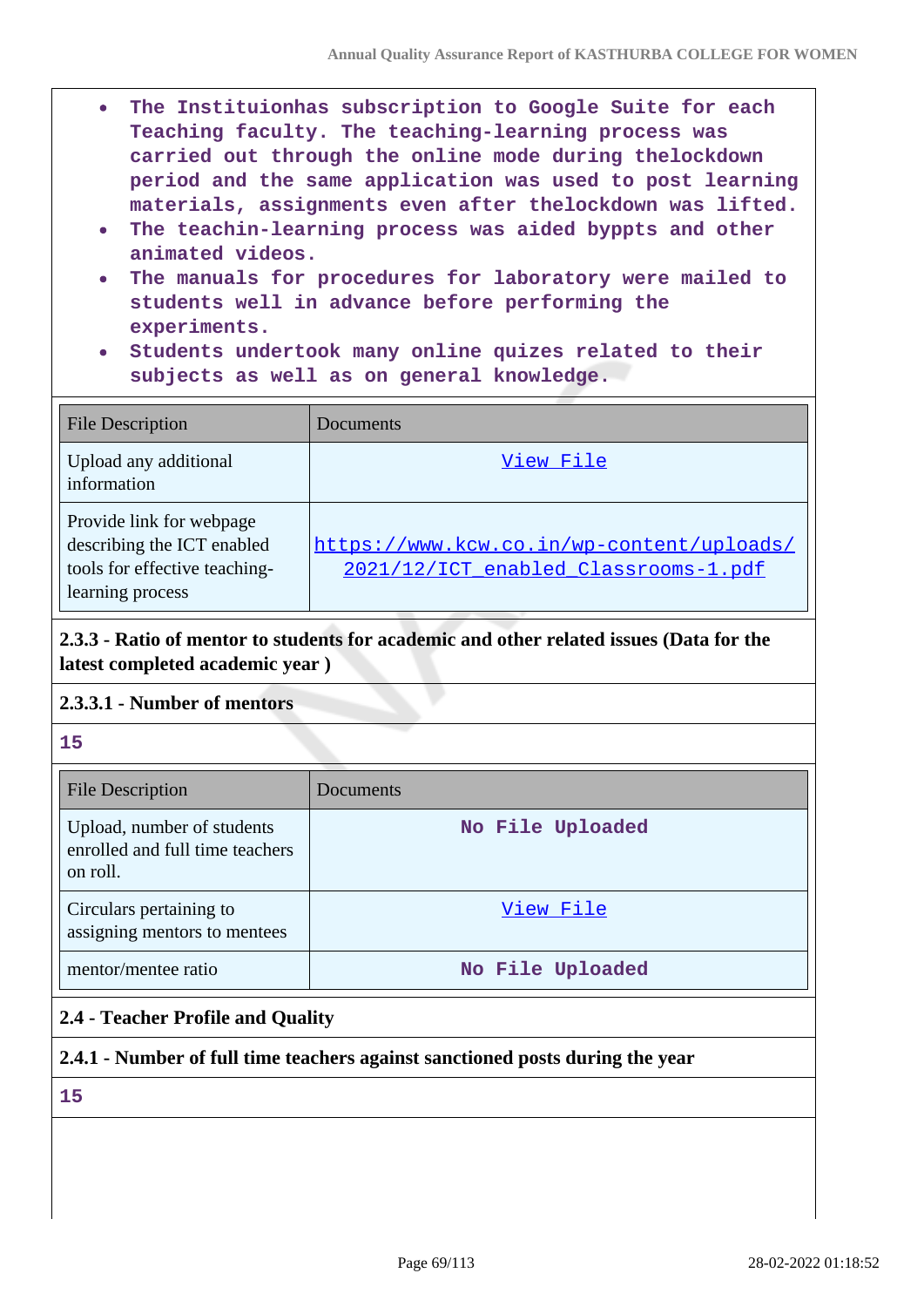| <b>File Description</b>                                                   | Documents        |
|---------------------------------------------------------------------------|------------------|
| Full time teachers and<br>sanctioned posts for year (Data<br>Template)    | View File        |
| Any additional information                                                | No File Uploaded |
| List of the faculty members<br>authenticated by the Head of<br><b>HEI</b> | No File Uploaded |

**2.4.2 - Number of full time teachers with Ph. D. / D.M. / M.Ch. /D.N.B Superspeciality / D.Sc. / D.Litt. during the year (consider only highest degree for count)**

## **2.4.2.1 - Number of full time teachers with Ph. D. / D.M. / M.Ch. /D.N.C Superspeciality / D.Sc. / D.Litt. during the year**

**11**

| <b>File Description</b>                                                                                                                                                           | Documents        |
|-----------------------------------------------------------------------------------------------------------------------------------------------------------------------------------|------------------|
| Any additional information                                                                                                                                                        | No File Uploaded |
| List of number of full time<br>teachers with Ph. D. / D.M. /<br>M.Ch./ D.N.B Super specialty<br>/ D.Sc. / D.Litt. and number of<br>full time teachers for year (Data<br>Template) | View File        |

**2.4.3 - Number of years of teaching experience of full time teachers in the same institution (Data for the latest completed academic year)**

**2.4.3.1 - Total experience of full-time teachers**

**15**

| <b>File Description</b>                                                                                  | Documents        |
|----------------------------------------------------------------------------------------------------------|------------------|
| Any additional information                                                                               | No File Uploaded |
| List of Teachers including<br>their PAN, designation, dept.<br>and experience details (Data<br>Template) | View File        |

## **2.5 - Evaluation Process and Reforms**

2.5.1 - Mechanism of internal assessment is transparent and robust in terms of frequency and mode. Write description within 200 words.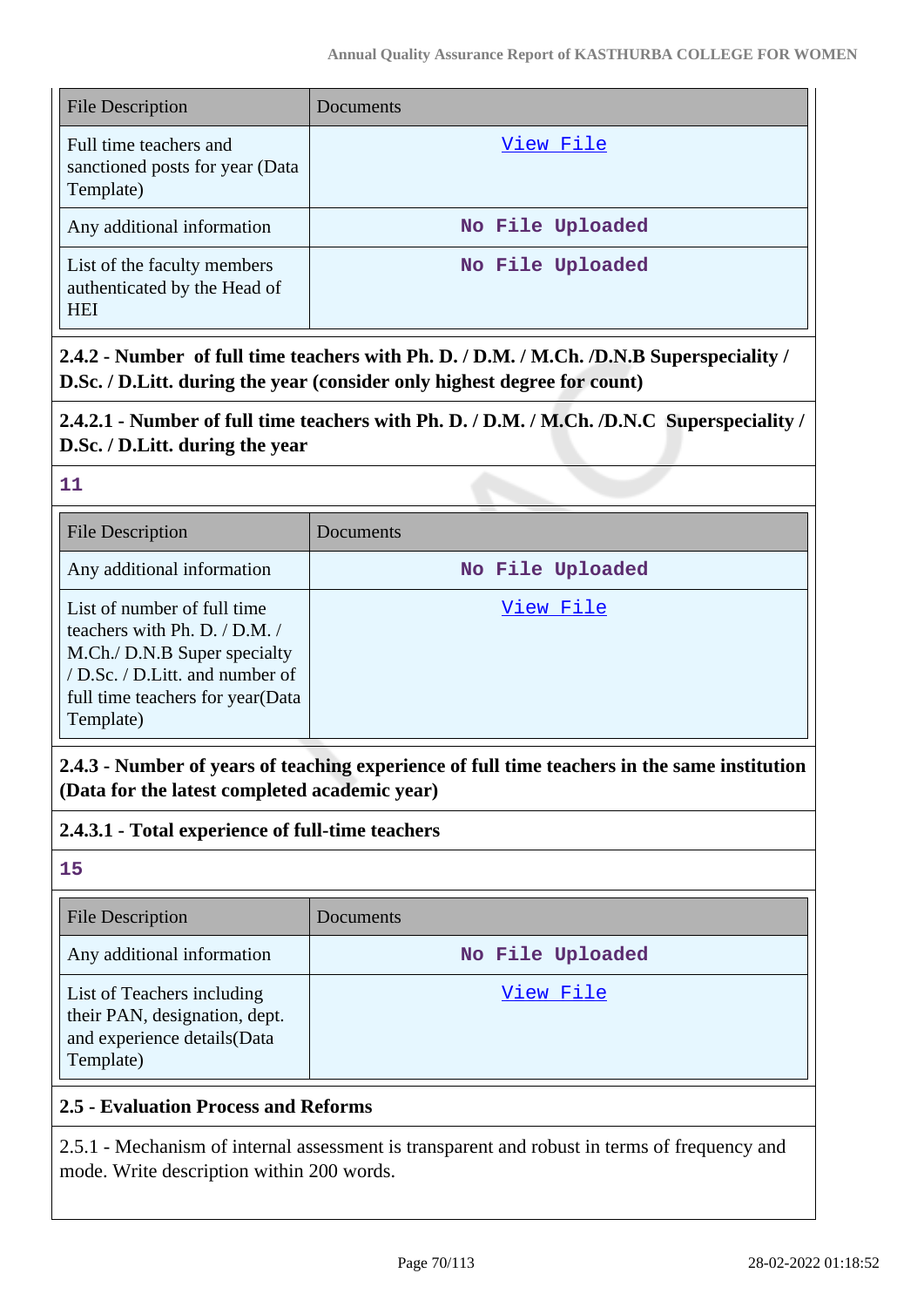**The Students are oriented about Higher Education in general and about the College in particular which is affiliated toPondicherry University. Internal assessment is conducted for both theory and practicals/field visits.**

- **The CBCS pattern of education, teaching mode, assessment methods are briefed during the orientation sessions. The first semester students are given an in-depth training on question paper models, internal exam frequency and modeand university examinations.**
- **Students are given unit tests by all the teaching faculty for all the semesters. Students are informed before the internal examination and sufficient time is given for preparation of tests, assignments and seminars or quizes.**
- **Model examinations are conducted as per the syllabus of the department.**

| <b>File Description</b>         | <b>Documents</b> |
|---------------------------------|------------------|
| Any additional information      | No File Uploaded |
| Link for additional information |                  |
|                                 | Nil              |

2.5.2 - Mechanism to deal with internal examination related grievances is transparent, timebound and efficient

- **1. The internal evaluation process and components are explained to the students periodically.**
- **2. Students are continuously assessed for all the courses as the teachers complete the units through varied forms of assessments including unit tests, group discussion, presentation, assignments, quiz, etc.**
- **3. The internal marks are displayed on the notice board prior to the university examination**
- **4. The students can approach the concerned teacher, Heads of the Department or the Principal in case they find any grievances related to the internal assessment. The same is also enquiredabout in the Student Satisfaction Survey.**

| <b>File Description</b>                         | Documents |  |
|-------------------------------------------------|-----------|--|
| Any additional information                      | View File |  |
| Link for additional information                 | Nil       |  |
| 2.6 - Student Performance and Learning Outcomes |           |  |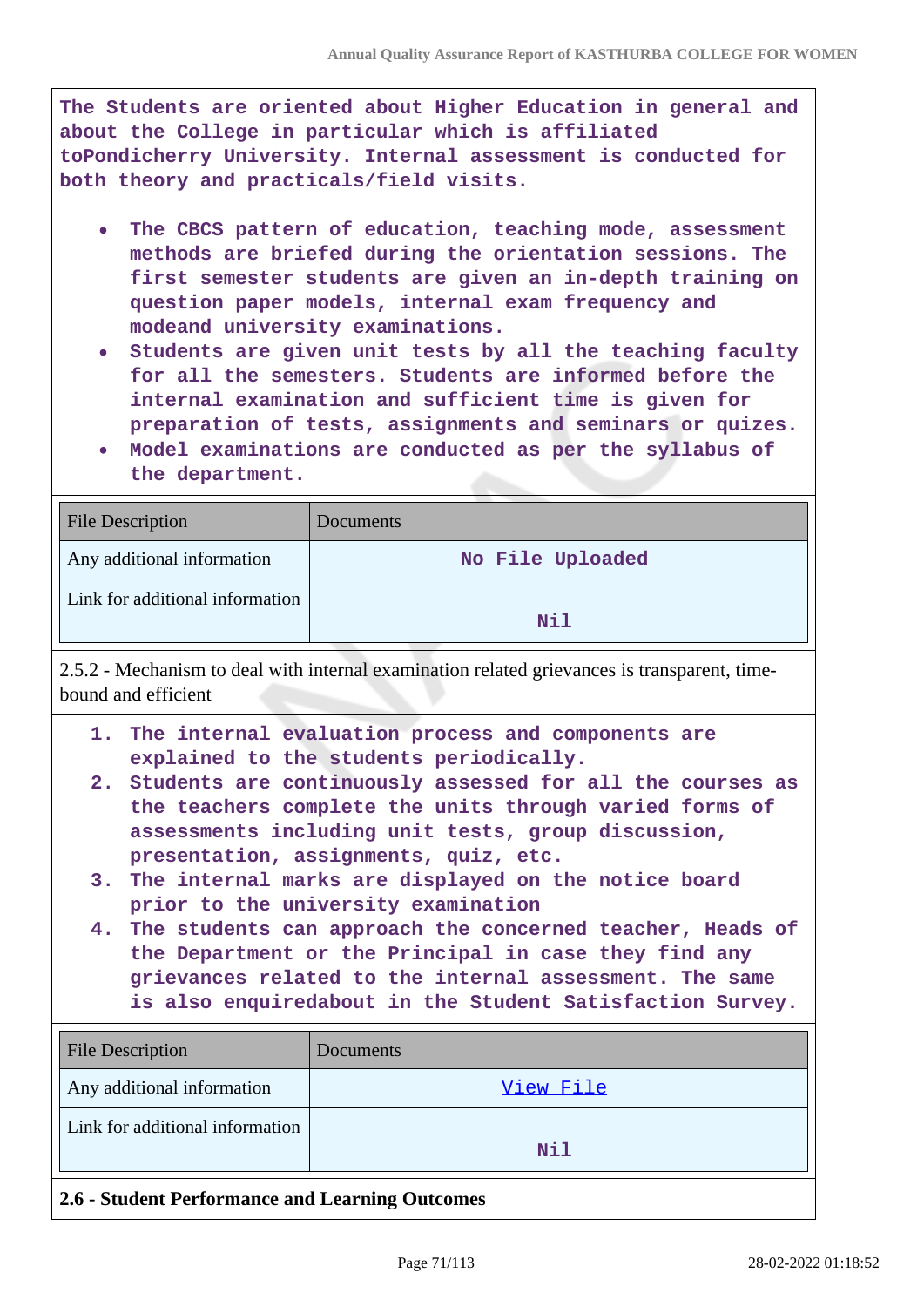2.6.1 - Teachers and students are aware of the stated Programme and course outcomes of the Programmes offered by the institution.

**The stated Programme and Course Outcomes of the Programmes offered (B.A. History, B.A. Social Work and B.Sc. Psychology) are uploaded in the college website.**

**The students are oriented about the stated outcomes during the Orientation Programmes as soon as they get admitted.**

**The teaching faculty are made aware of the stated programme immediately after the syllabus isframed through e-mail and atthe departmental-level staff meetings.**

| <b>File Description</b>                                 | Documents                                                                                  |
|---------------------------------------------------------|--------------------------------------------------------------------------------------------|
| Upload any additional<br>information                    | No File Uploaded                                                                           |
| Paste link for Additional<br>information                | https://kcw.co.in/wp-content/uploads/2020<br><u>/03/Programmes and Course Outcomes.pdf</u> |
| Upload COs for all courses<br>(exemplars from Glossary) | View File                                                                                  |

2.6.2 - Attainment of Programme outcomes and course outcomes are evaluated by the institution.

**The Institution being affiliated to Pondicherry University, Pondicherry, follows the curriculum designed by the Univeristy.**

**The attainment ofProgramme Outcomes are evaluated through the**

- **results of the students,**
- **feedback obtained through SSS,**
- **Students advancing to Post Graduation, and**
- **Placement of students in jobs.**

| <b>File Description</b>                  | Documents        |
|------------------------------------------|------------------|
| Upload any additional<br>information     | No File Uploaded |
| Paste link for Additional<br>information | Nil              |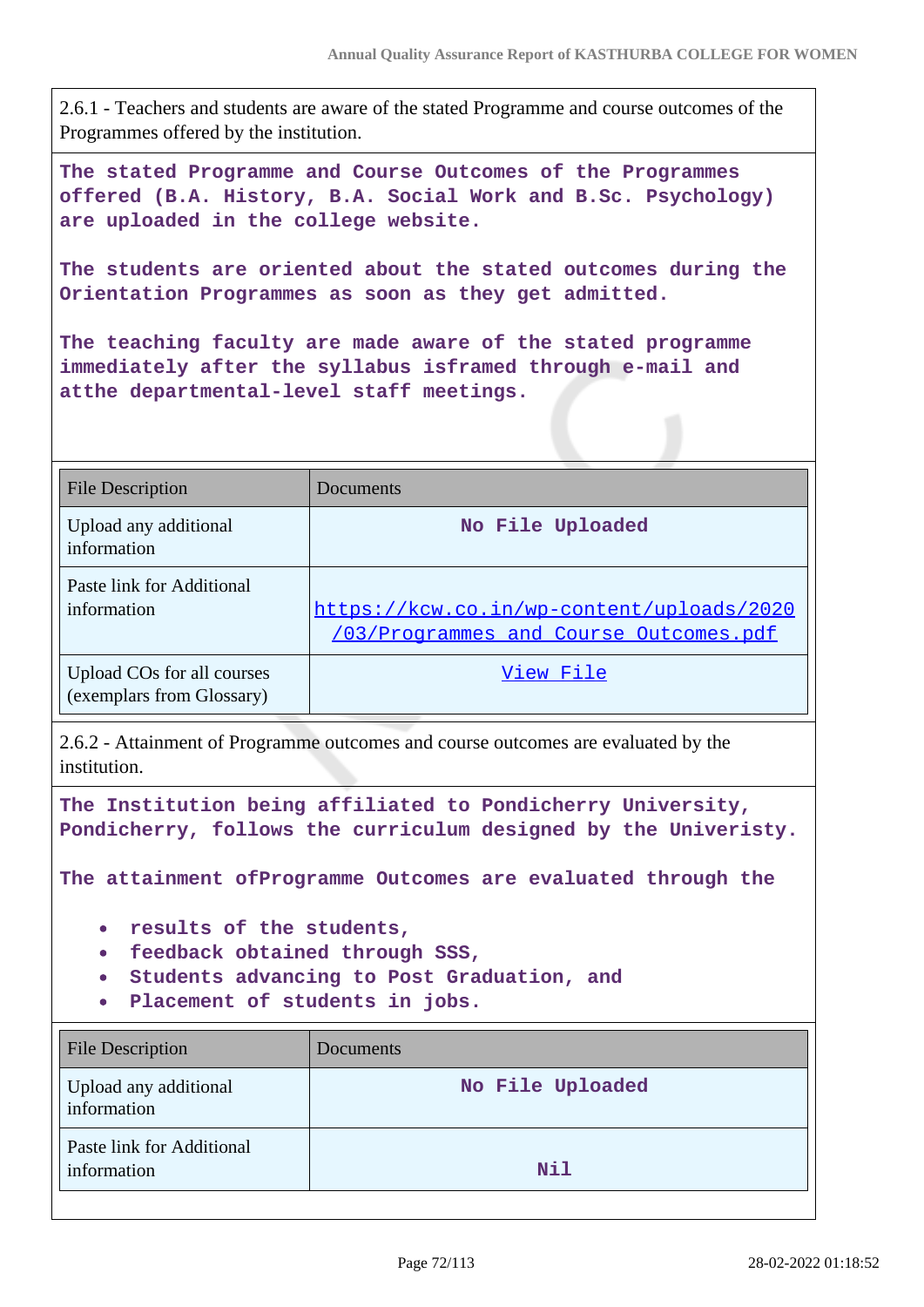## **2.6.3 - Pass percentage of Students during the year**

# **2.6.3.1 - Total number of final year students who passed the university examination during the year**

#### **63**

| <b>File Description</b>                                                                                                     | Documents        |
|-----------------------------------------------------------------------------------------------------------------------------|------------------|
| Upload list of Programmes and<br>number of students passed and<br>appeared in the final year<br>examination (Data Template) | View File        |
| Upload any additional<br>information                                                                                        | No File Uploaded |
| Paste link for the annual report                                                                                            | Nil              |

### **2.7 - Student Satisfaction Survey**

**2.7.1 - Student Satisfaction Survey (SSS) on overall institutional performance (Institution may design its own questionnaire) (results and details need to be provided as a weblink)**

[https://www.kcw.co.in/wp-content/uploads/2022/01/Student\\_Satisf](https://www.kcw.co.in/wp-content/uploads/2022/01/Student_Satisfaction_Survey_2020-2021.pdf) [action\\_Survey\\_2020-2021.pdf](https://www.kcw.co.in/wp-content/uploads/2022/01/Student_Satisfaction_Survey_2020-2021.pdf)

#### **RESEARCH, INNOVATIONS AND EXTENSION**

**3.1 - Resource Mobilization for Research**

**3.1.1 - Grants received from Government and non-governmental agencies for research projects / endowments in the institution during the year (INR in Lakhs)**

**3.1.1.1 - Total Grants from Government and non-governmental agencies for research projects / endowments in the institution during the year (INR in Lakhs)**

| <b>File Description</b>                                                              | Documents        |
|--------------------------------------------------------------------------------------|------------------|
| Any additional information                                                           | No File Uploaded |
| e-copies of the grant award<br>letters for sponsored research<br>projects/endowments | No File Uploaded |
| List of endowments / projects<br>with details of grants (Data<br>Template)           | View File        |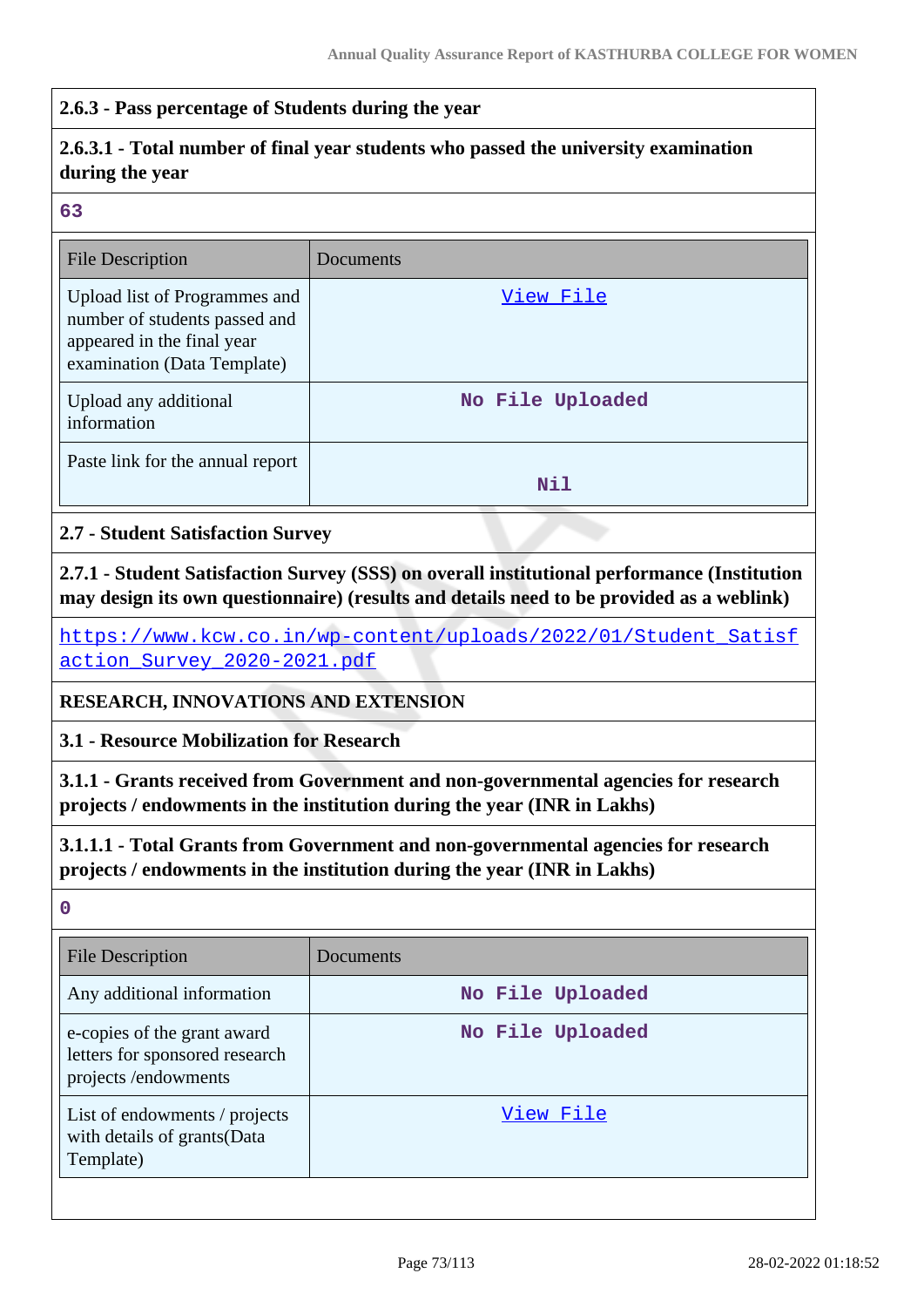**3.1.2 - Number of departments having Research projects funded by government and non government agencies during the year**

## **3.1.2.1 - Number of departments having Research projects funded by government and non-government agencies during the year**

#### **0**

| <b>File Description</b>                                             | Documents        |
|---------------------------------------------------------------------|------------------|
| List of research projects and<br>funding details (Data<br>Template) | View File        |
| Any additional information                                          | No File Uploaded |
| Supporting document from<br><b>Funding Agency</b>                   | No File Uploaded |
| Paste link to funding agency<br>website                             | Nil              |

**3.1.3 - Number of Seminars/conferences/workshops conducted by the institution during the year**

**3.1.3.1 - Total number of Seminars/conferences/workshops conducted by the institution during the year**

### **5**

| <b>File Description</b>                                              | Documents        |
|----------------------------------------------------------------------|------------------|
| Report of the event                                                  | No File Uploaded |
| Any additional information                                           | No File Uploaded |
| List of workshops/seminars<br>during last 5 years (Data<br>Template) | View File        |

## **3.2 - Research Publications and Awards**

**3.2.1 - Number of papers published per teacher in the Journals notified on UGC website during the year**

**3.2.1.1 - Number of research papers in the Journals notified on UGC website during the year**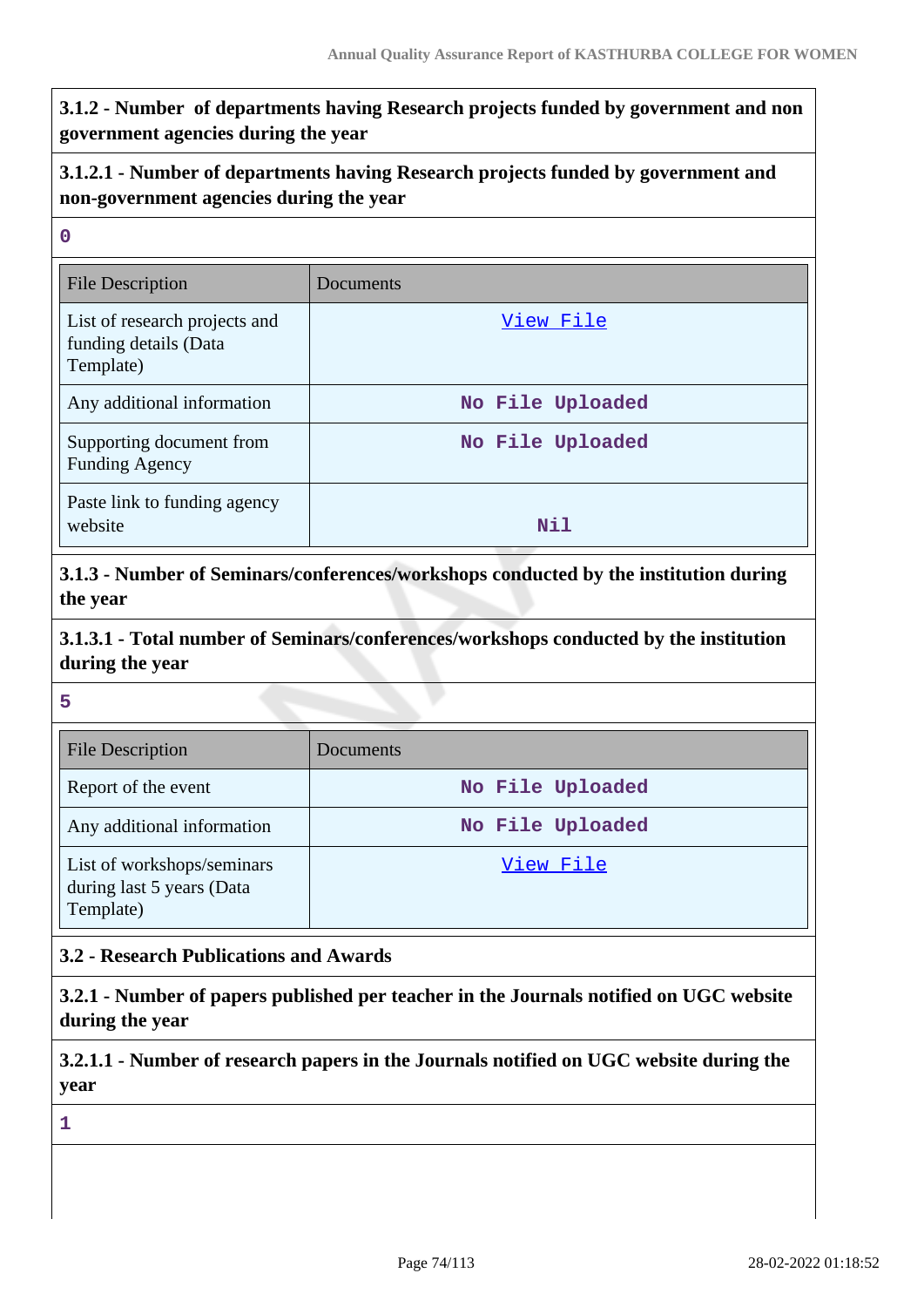| <b>File Description</b>                                                                                     | Documents        |
|-------------------------------------------------------------------------------------------------------------|------------------|
| Any additional information                                                                                  | No File Uploaded |
| List of research papers by title,<br>author, department, name and<br>year of publication (Data<br>Template) | View File        |

**3.2.2 - Number of books and chapters in edited volumes/books published and papers published in national/ international conference proceedings per teacher during the year**

**3.2.2.1 - Total number of books and chapters in edited volumes/books published and papers in national/ international conference proceedings during the year**

File Description Documents Any additional information **No File Uploaded** List books and chapters edited volumes/ books published (Data Template) [View File](https://assessmentonline.naac.gov.in/storage/app/public/aqar/12083/12083_33_73.xlsx?1646034522)

## **3.3 - Extension Activities**

**1**

3.3.1 - Extension activities are carried out in the neighborhood community, sensitizing students to social issues, for their holistic development, and impact thereof during the year

**Extension Activities by Teaching Faculty during COVID-19** 

**The Department of Revenue and Disaster Management, State Emergency Operation Centre, COVID-19 War Room, assigned COVID19 duty to teaching faculty of Kasthurba College.**

**Three faculty members (Dr.Charles Christopher Raj, Mr.P.Sadish and Mr.P.Vijayarangam) were assigned online COVID-19 contact tracing in co-ordination with the Health Workers to verify the primary and secondary contacts in the Union Territory of Puducherry (Kindly refer uploaded file).**

**The faculty members were given training through Video Conference for this purpose and were given instructions and they periodically opened the COVID-19 Management System and informed the list of Primary and Secondary Contact persons to the assigned Health Workers. The team submitted the report on daily basis through the given Google form.**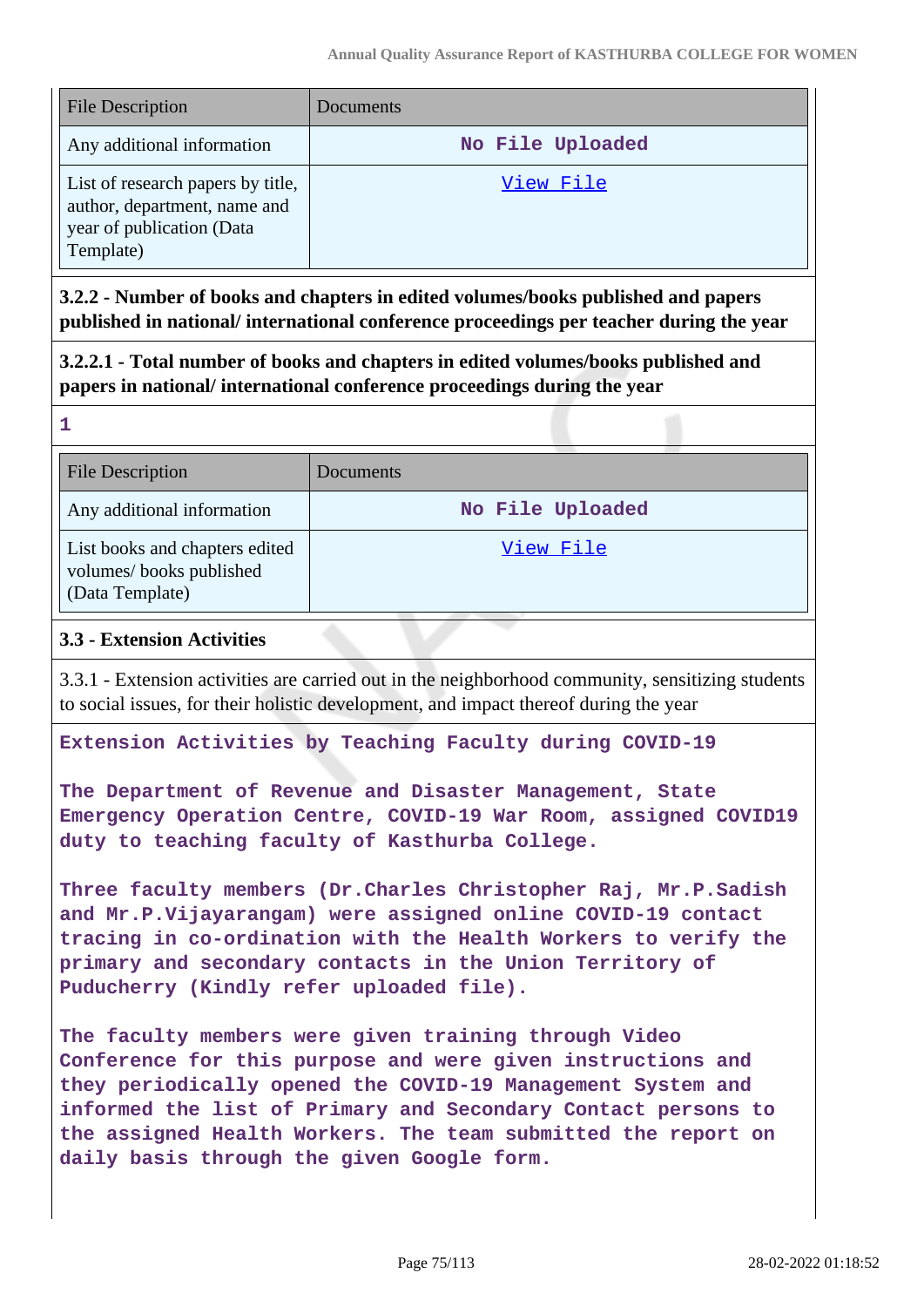**Extension Activities by Students** 

**The Department of Social Work carried out the extension activities under Field Work activities. These activities were rearranged due to pandemic situation.**

**Online sessions by social workers working in the different social work settings werearranged. A minimum of two days per agency was planned. Agency supervisors were requested to focus on the scope of social work intervention in the setting. Inconsultation with agency supervisors, students were given assignments based on the field setting.**

**Students were asked to find (through online mode) and submit the programme details of agency/institution working for women welfare, child development, community development, mental health welfare of the disabled (one from each setting).**

**Community Based Fieldwork (five days)**

**The students were asked to collect details regarding their respective communities in whichthey lived through telephonic conversation or through social media with the help from concerned representation of their communities.**

**The following activities were suggested**

- **Resource mapping**
- **Services provided under ICDS by Anganwadi Centres**
- **Functions of self help groups / Functions of Local self Government bodies**
- **Identification of Social problems rampant in their community and formulation of intervention strategies to counter them**
- **A mini survey to find the Psycho-social problems faced by children due to COVID-19 pandemic.**

**Rural Camp**

**Owing to COVID-19 Pandemic, a regular physical rural camp was not conducted, instead the following activites were conducted as part of the camp.**

**Students were asked to watch documentaries /movies with regard to rural social system/ social problems based on which they were asked to submit a summary of the documentary/movies**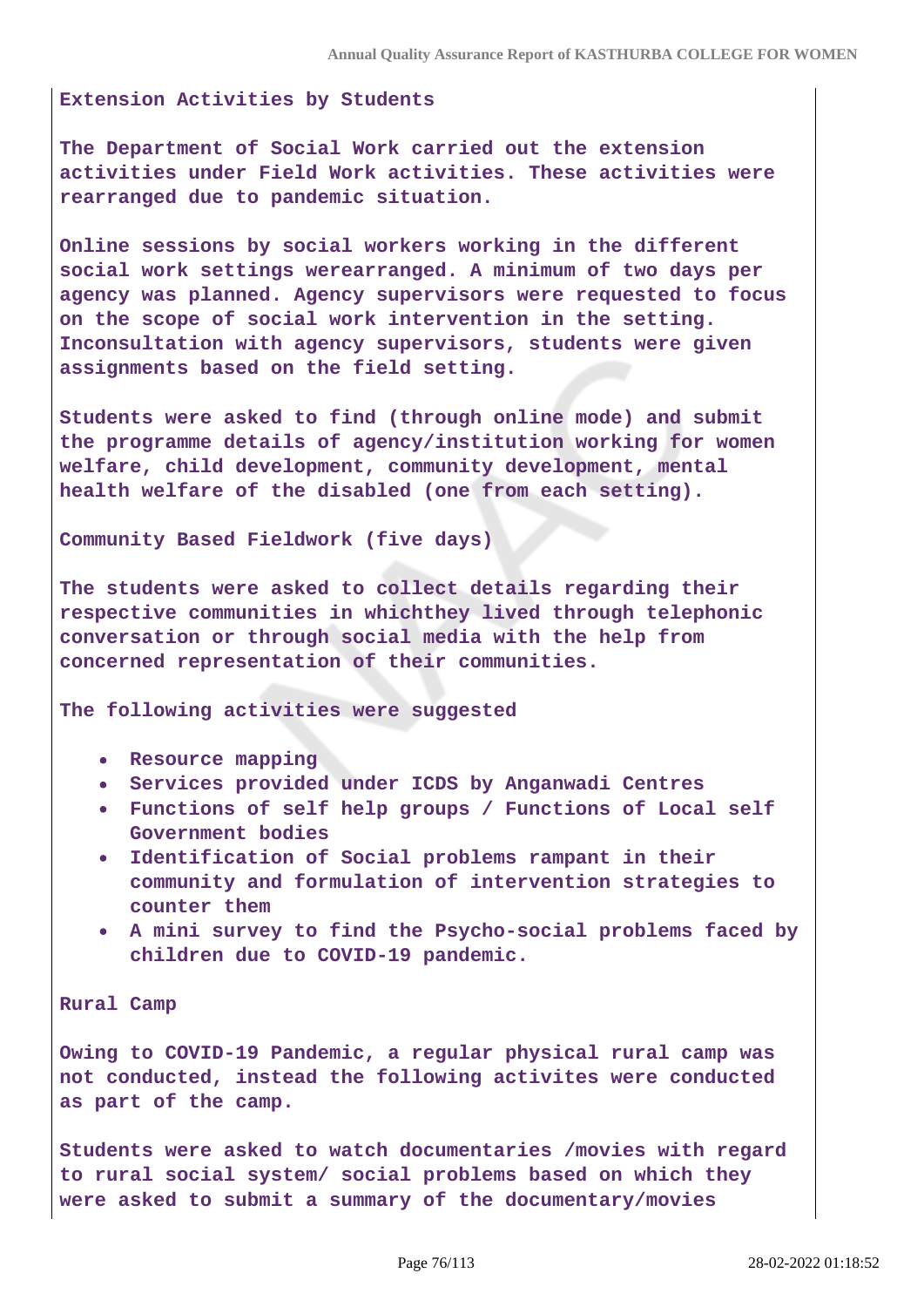**Students were asked to prepare a mini short film about a rural social problem, using their smart phones. The students were asked to shoot the same with the involvement of their family members as actors. They were also asked to submit the plot of the short film alongwith the short film.**

| <b>File Description</b>                  | <b>Documents</b> |
|------------------------------------------|------------------|
| Paste link for additional<br>information | <b>Nil</b>       |
| Upload any additional<br>information     | View File        |

**3.3.2 - Number of awards and recognitions received for extension activities from government / government recognized bodies during the year**

**3.3.2.1 - Total number of awards and recognition received for extension activities from Government/ government recognized bodies during the year**

**1**

| <b>File Description</b>                                                       | Documents        |
|-------------------------------------------------------------------------------|------------------|
| Any additional information                                                    | No File Uploaded |
| Number of awards for<br>extension activities in last 5<br>year(Data Template) | View File        |
| e-copy of the award letters                                                   | View File        |

**3.3.3 - Number of extension and outreach programs conducted by the institution through NSS/NCC/Red cross/YRC etc., ( including the programmes such as Swachh Bharat, AIDS awareness, Gender issues etc. and/or those organized in collaboration with industry, community and NGOs ) during the year**

**3.3.3.1 - Number of extension and outreach Programs conducted in collaboration with industry, community and Non- Government Organizations through NSS/ NCC/ Red Cross/ YRC etc., during the year**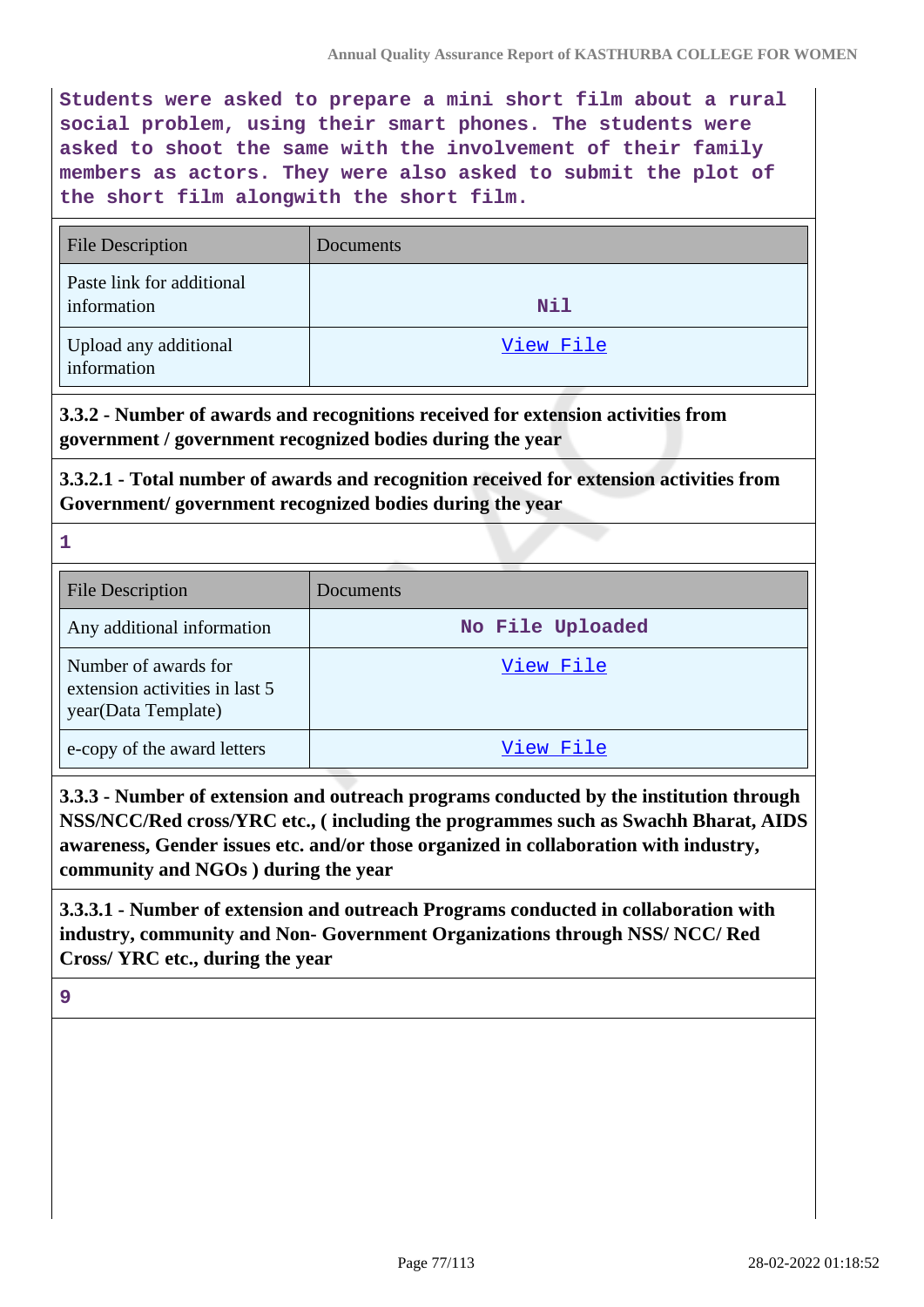| <b>File Description</b>                                                                                                          | Documents        |
|----------------------------------------------------------------------------------------------------------------------------------|------------------|
| Reports of the event organized                                                                                                   | No File Uploaded |
| Any additional information                                                                                                       | View File        |
| Number of extension and<br>outreach Programmes<br>conducted with industry,<br>community etc for the last year<br>(Data Template) | View File        |

**3.3.4 - Number of students participating in extension activities at 3.3.3. above during the year**

**3.3.4.1 - Total number of Students participating in extension activities conducted in collaboration with industry, community and Non- Government Organizations through NSS/ NCC/ Red Cross/ YRC etc., during the year**

### **100**

| <b>File Description</b>                                                                                 | Documents        |
|---------------------------------------------------------------------------------------------------------|------------------|
| Report of the event                                                                                     | No File Uploaded |
| Any additional information                                                                              | No File Uploaded |
| Number of students<br>participating in extension<br>activities with Govt. or NGO<br>etc (Data Template) | View File        |

## **3.4 - Collaboration**

**3.4.1 - The Institution has several collaborations/linkages for Faculty exchange, Student exchange, Internship, Field trip, On-the- job training, research etc during the year**

#### **10**

| <b>File Description</b>                                                               | Documents        |
|---------------------------------------------------------------------------------------|------------------|
| e-copies of linkage related<br>Document                                               | No File Uploaded |
| Details of linkages with<br>institutions/industries for<br>internship (Data Template) | View File        |
| Any additional information                                                            | No File Uploaded |

**3.4.2 - Number of functional MoUs with national and international institutions, universities, industries, corporate houses etc. during the year**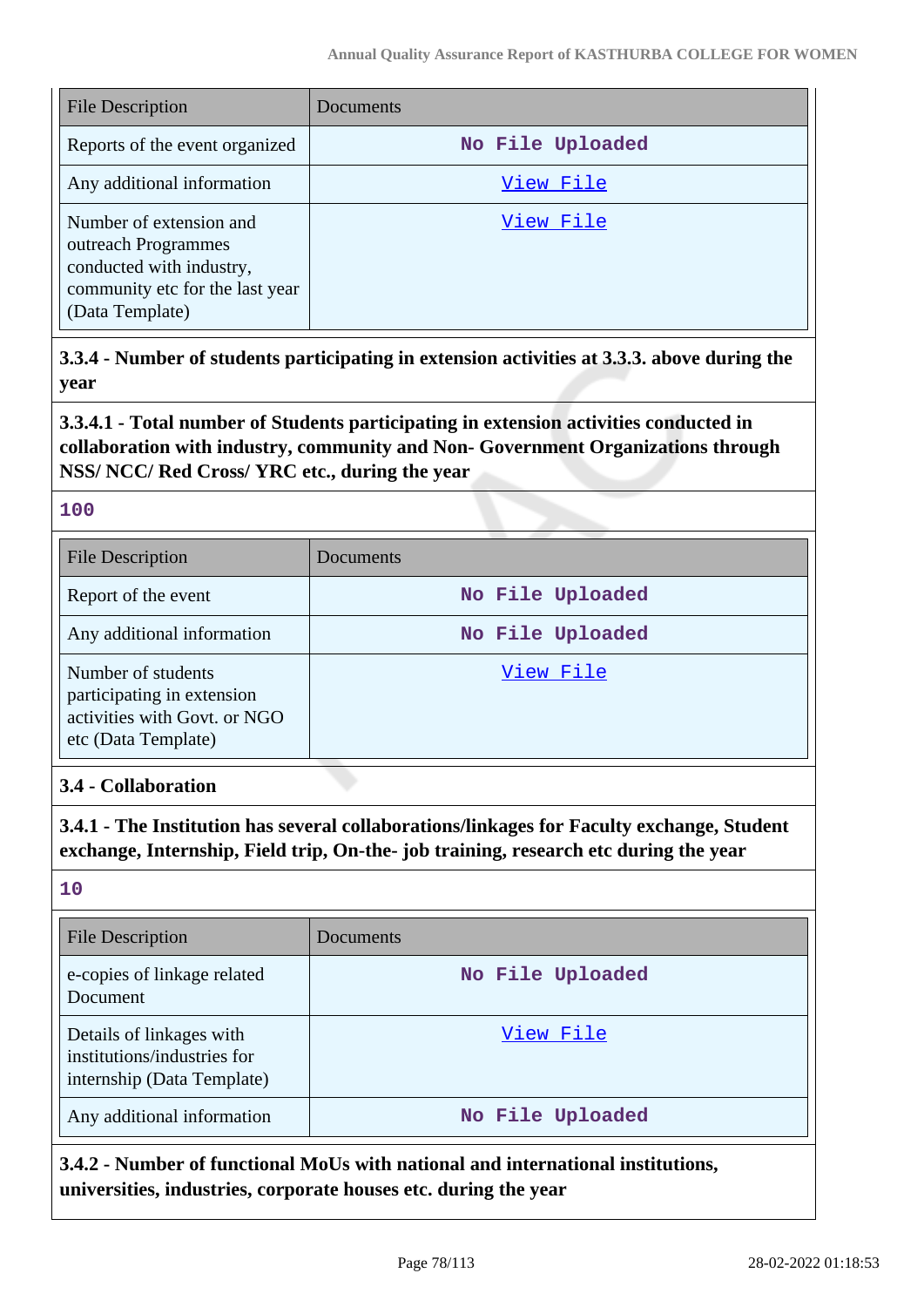# **3.4.2.1 - Number of functional MoUs with Institutions of national, international importance, other universities, industries, corporate houses etc. during the year**

**1**

| <b>File Description</b>                                                                                                             | Documents        |
|-------------------------------------------------------------------------------------------------------------------------------------|------------------|
| e-Copies of the MoUs with<br>institution./industry/corporate<br>houses                                                              | View File        |
| Any additional information                                                                                                          | No File Uploaded |
| Details of functional MoUs<br>with institutions of national,<br>international importance, other<br>universities etc during the year | View File        |

## **INFRASTRUCTURE AND LEARNING RESOURCES**

### **4.1 - Physical Facilities**

4.1.1 - The Institution has adequate infrastructure and physical facilities for teaching- learning. viz., classrooms, laboratories, computing equipment etc.

**The College has adequate classooms for the already existing two courses (B.A. History and B.A. Social Work). The College expands its facilities for the newly introduced course - B.Sc. Psychology,year by year, since introduction in the academic year 2019 - 2020.**

**Realising that Administrative Block was inneed of renovation, the Principal of the college requested the Pondicherry Society for Higher Education to allot funds for the same. An amount of Rs 18 lakhs was sanctioned and the renovation of Administrative Buildingwas initiated in the month of March 2021.**

**Construction of new building for Laboratory and Classrooms for the Department of Psychology (which was introduced in the year 2019-2020) was initiated.**

| <b>File Description</b>                  | Documents |
|------------------------------------------|-----------|
| Upload any additional<br>information     | View File |
| Paste link for additional<br>information | Nil       |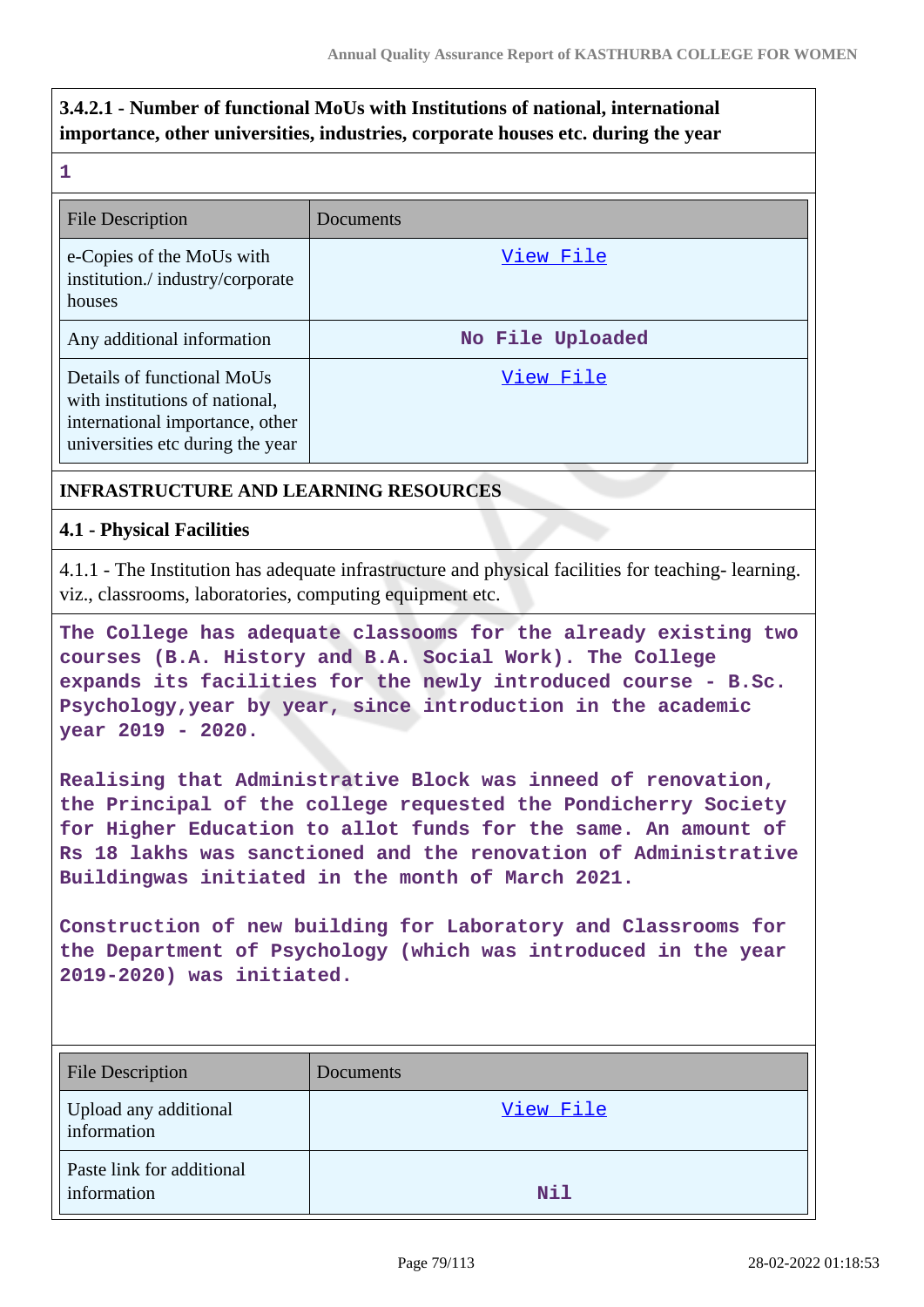4.1.2 - The Institution has adequate facilities for cultural activities, sports, games (indoor, outdoor), gymnasium, yoga centre etc.

**The institution houses a separate room for Physical Education which also has small separate facility for ladies retiring room. The Ladies retiring room is useful for students who fall sick after coming to college and can take rest till they are picked up by the family members or till the end of college hours.**

**The Physical education room has indoor as well as outdoor games and sports materials.**

**Indoor games like table tennis, chess, caroms are available. The students are trained periodically based on their aptitude and ability. Students are trained in outdoor sports and are motivated to participate in intracollegiate, intercollegiate, state level and university level competitions.**

**Students are trained in volley ball, throw ball, hand ball, knokho kabadi and cricket.**

**The Directorof Physical education also has Post Graduation qualificationin Yoga, thus he teaches yoga in a professional way for students and teachers to combat the pandemic stress and anxiety.**

**Students are encouraged and are given opportunity to participate in the cultural competittions and events organised by the college and intra collegiate competitions.**

| <b>File Description</b>                  | Documents |
|------------------------------------------|-----------|
| Upload any additional<br>information     | View File |
| Paste link for additional<br>information | Nil       |

**4.1.3 - Number of classrooms and seminar halls with ICT- enabled facilities such as smart class, LMS, etc.**

**6**

### **4.1.3.1 - Number of classrooms and seminar halls with ICT facilities**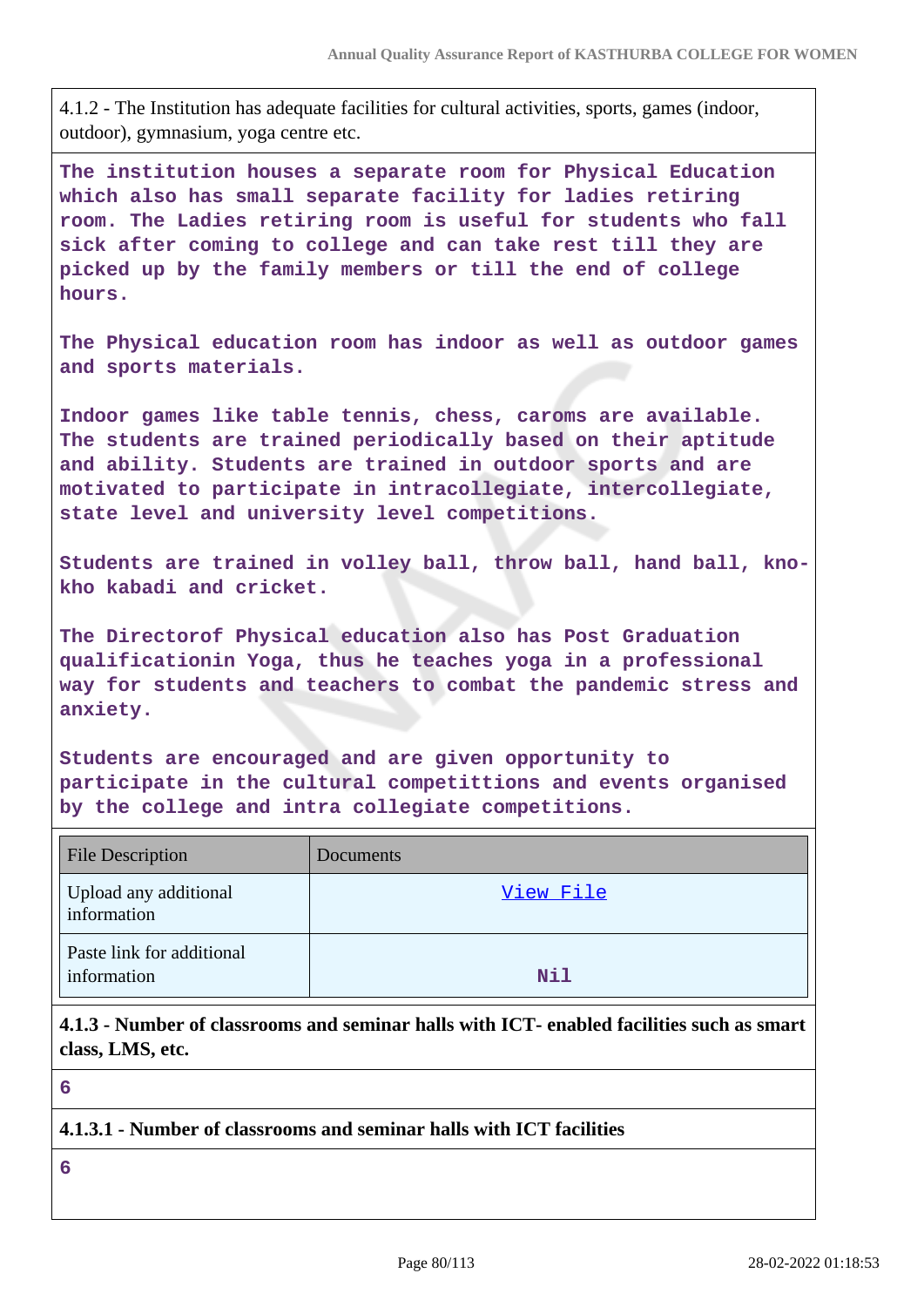| <b>File Description</b>                                                                                   | Documents        |
|-----------------------------------------------------------------------------------------------------------|------------------|
| Upload any additional<br>information                                                                      | No File Uploaded |
| Paste link for additional<br>information                                                                  | Nil              |
| <b>Upload Number of classrooms</b><br>and seminar halls with ICT<br>enabled facilities (Data<br>Template) | View File        |

**4.1.4 - Expenditure, excluding salary for infrastructure augmentation during the year (INR in Lakhs)**

# **4.1.4.1 - Expenditure for infrastructure augmentation, excluding salary during the year (INR in lakhs)**

### **2560921**

| <b>File Description</b>                                                                               | Documents        |
|-------------------------------------------------------------------------------------------------------|------------------|
| Upload any additional<br>information                                                                  | No File Uploaded |
| Upload audited utilization<br>statements                                                              | View File        |
| <b>Upload Details of budget</b><br>allocation, excluding salary<br>during the year (Data<br>Template) | View File        |

## **4.2 - Library as a Learning Resource**

4.2.1 - Library is automated using Integrated Library Management System (ILMS)

**The library is partially automated.Library Management System, Modernlib 2 was installed in the year 2016 and is being successfully put to use since then.**

| <b>File Description</b>                                                                 | Documents             |  |
|-----------------------------------------------------------------------------------------|-----------------------|--|
| Upload any additional<br>information                                                    | No File Uploaded      |  |
| Paste link for Additional<br>Information                                                | Nil                   |  |
| 4.2.2 - The institution has subscription for<br>the following e-resources e-journals e- | B. Any 3 of the above |  |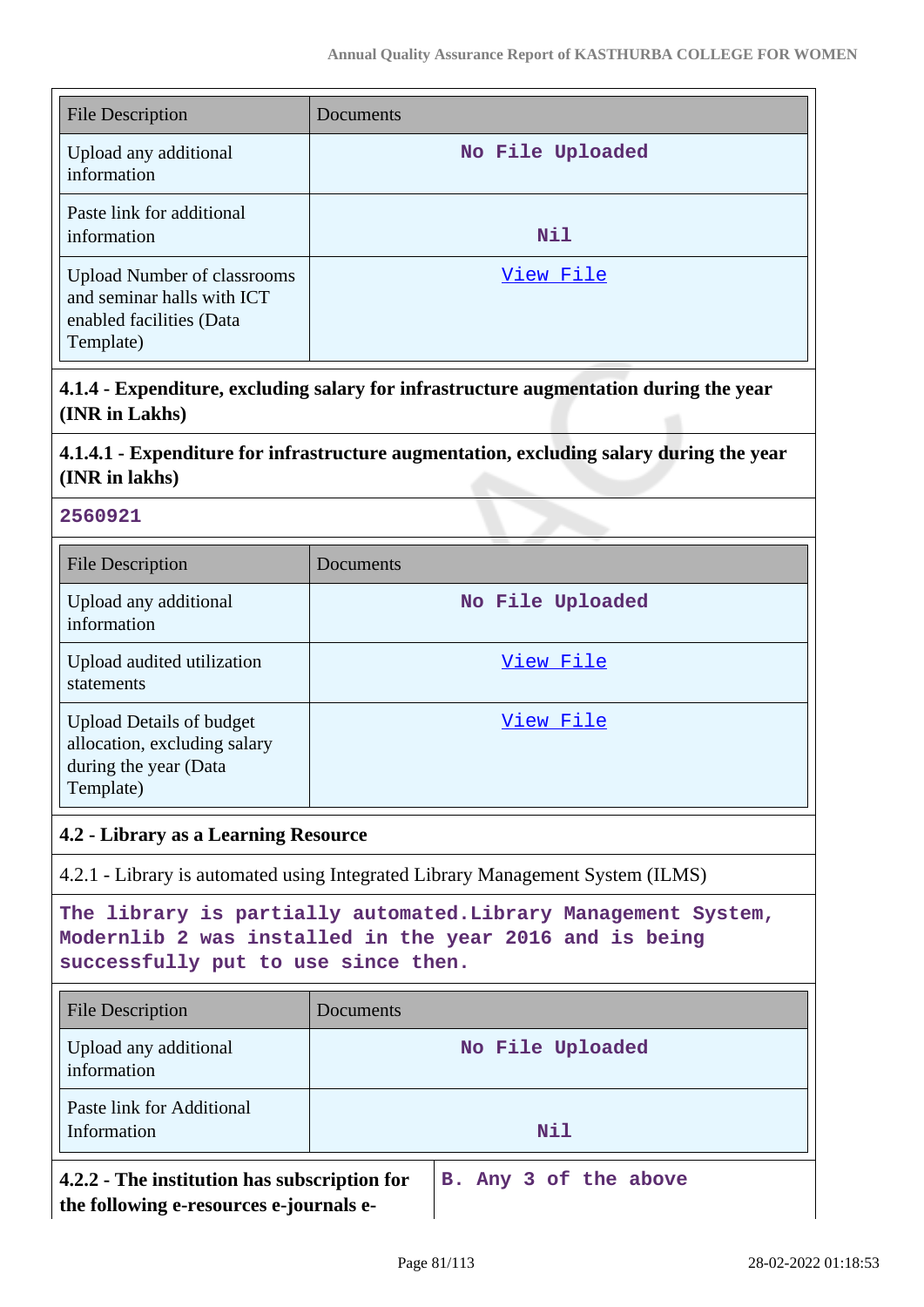## **ShodhSindhu Shodhganga Membership ebooks Databases Remote access toeresources**

| <b>File Description</b>                                                                                       | Documents |
|---------------------------------------------------------------------------------------------------------------|-----------|
| Upload any additional<br>information                                                                          | View File |
| Details of subscriptions like e-<br>journals, e-Shodh Sindhu,<br>Shodhganga Membership etc<br>(Data Template) | View File |

# **4.2.3 - Expenditure for purchase of books/e-books and subscription to journals/ejournals during the year (INR in Lakhs)**

## **4.2.3.1 - Annual expenditure of purchase of books/e-books and subscription to journals/ejournals during the year (INR in Lakhs)**

## **310179**

| <b>File Description</b>                                                                                                       | Documents        |
|-------------------------------------------------------------------------------------------------------------------------------|------------------|
| Any additional information                                                                                                    | No File Uploaded |
| Audited statements of accounts                                                                                                | No File Uploaded |
| Details of annual expenditure<br>for purchase of books/e-books<br>and journals/e- journals during<br>the year (Data Template) | View File        |

**4.2.4 - Number per day usage of library by teachers and students ( foot falls and login data for online access) (Data for the latest completed academic year)**

## **4.2.4.1 - Number of teachers and students using library per day over last one year**

## **20**

| <b>File Description</b>                              | <b>Documents</b> |
|------------------------------------------------------|------------------|
| Any additional information                           | No File Uploaded |
| Details of library usage by<br>teachers and students | View File        |
| 4.3 - IT Infrastructure                              |                  |

4.3.1 - Institution frequently updates its IT facilities including Wi-Fi

**The institution provides technologies and update its ICT**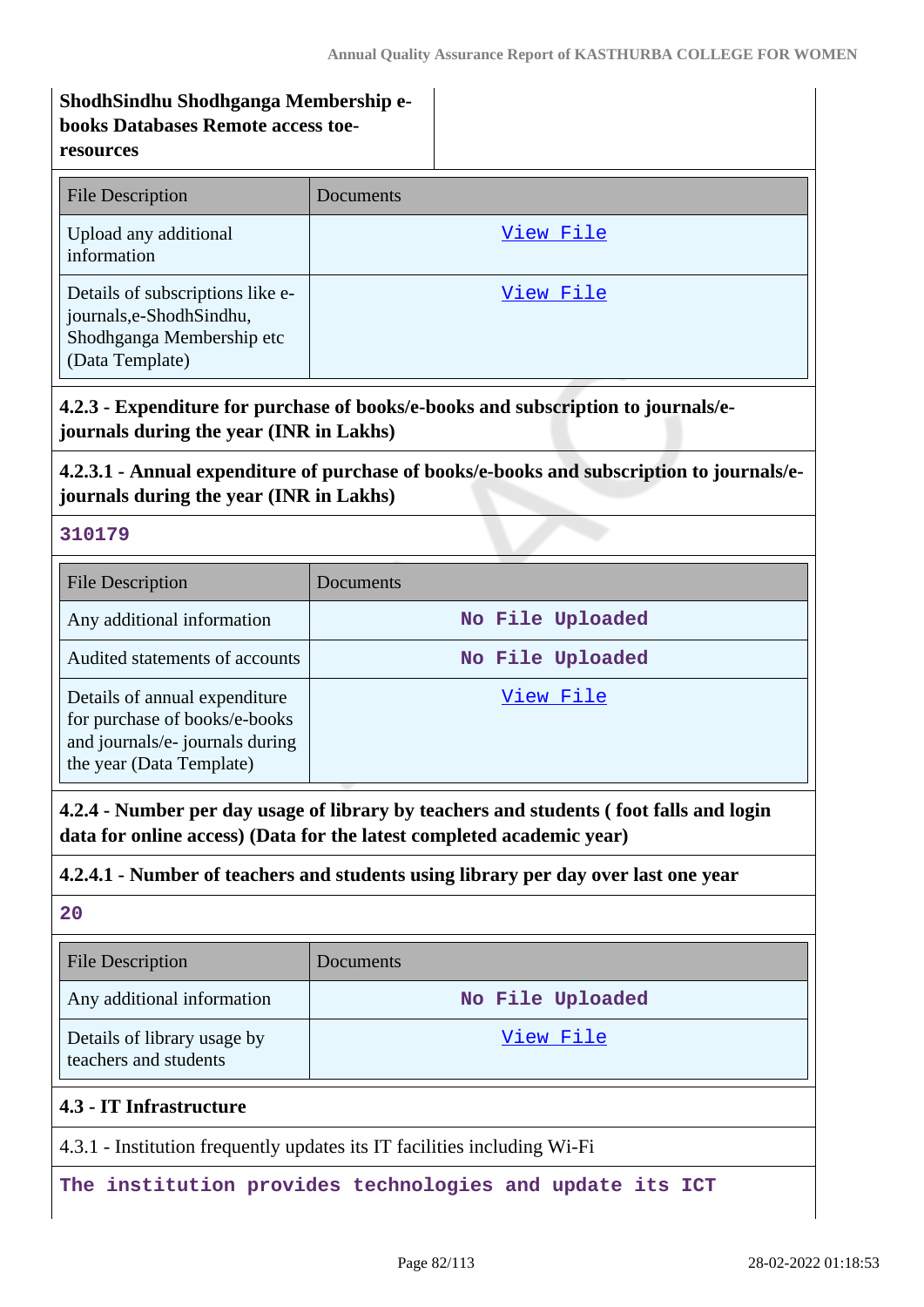**facilities to ensure efficient functioning. The computers are maintained by the Lab Technician, and regularly updated.** File Description Documents Upload any additional information **No File Uploaded** Paste link for additional information **Nil 4.3.2 - Number of Computers 42** File Description Documents Upload any additional information **No File Uploaded** Student – computer ratio and a view File **4.3.3 - Bandwidth of internet connection in the Institution C.10 - 30MBPS** File Description Documents Upload any additional Information **No File Uploaded** Details of available bandwidth of internet connection in the Institution [View File](https://assessmentonline.naac.gov.in/storage/app/public/aqar/12083/12083_50_114.pdf?1646034524) **4.4 - Maintenance of Campus Infrastructure 4.4.1 - Expenditure incurred on maintenance of infrastructure (physical and academic support facilities) excluding salary component during the year (INR in Lakhs) 4.4.1.1 - Expenditure incurred on maintenance of infrastructure (physical facilities and academic support facilities) excluding salary component during the year (INR in lakhs) 2560921**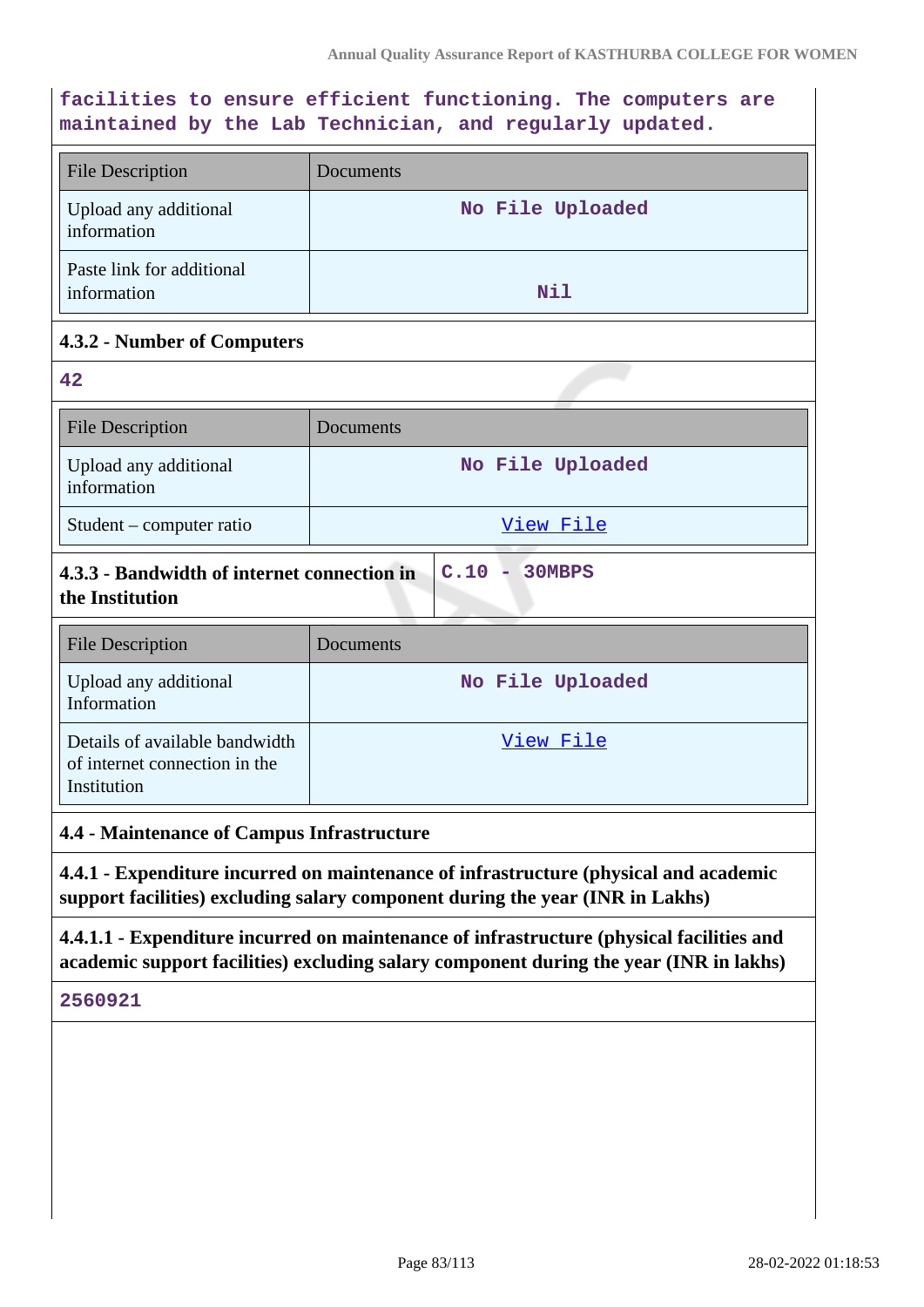| <b>File Description</b>                                                                                                        | Documents        |
|--------------------------------------------------------------------------------------------------------------------------------|------------------|
| Upload any additional<br>information                                                                                           | No File Uploaded |
| Audited statements of<br>accounts.                                                                                             | No File Uploaded |
| Details about assigned budget<br>and expenditure on physical<br>facilities and academic support<br>facilities (Data Templates) | View File        |

4.4.2 - There are established systems and procedures for maintaining and utilizing physical, academic and support facilities - laboratory, library, sports complex, computers, classrooms etc.

**Physical infrastructure of the college includes buildings, furniture, information technology infrastructure, public address system, ladies retiring room, library, physical education room with sports items, canteen facilities, and toilets. The responsibility of the sustainable use of the college property is shared by the respective staff, students and other stakeholders.**

**The college being a Government-run institution, the repair and maintenance work is done by the Public Work Department of the Government of Puducherry.**

**Furniture is optimally used by the students and staff. Regular repair, maintenance and replacements are carried out by the administrative officers along with multi-taskingservice personnel (MTS). Condemned items are disposed off after due verification by the condemnation committee following the regulations laid down by the Government.**

**Every student and staff has easy access to the ICT infrastructure for the academic growth as well as development of the college. Six classrooms out of eight are ICT enabled which assists the teacher to readily use it as a teaching aid and students are motivated to utilize the same during their seminar presentations. Regular servicing is done for the ICT equipment and for the public address system by the service provider and the Multi-tasking Staff.**

**The college has a well-stocked automated library with the latest books and journals which the staff use and then transmit the new information obtained to their students. Students have**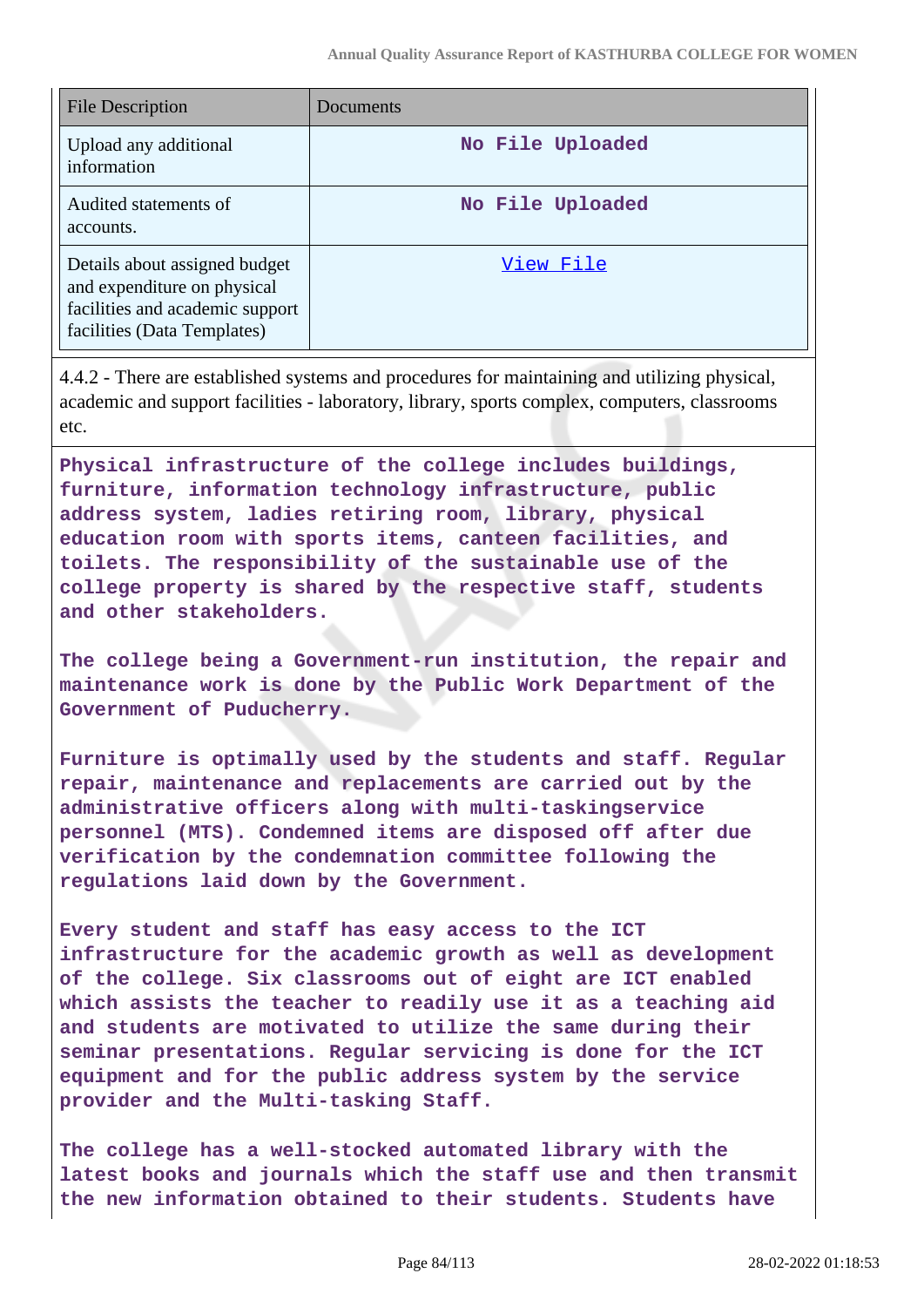**access to the Question Bank also that is maintained in the Library. The staff and students obtain access to other journals through the INFLIBNET facility available in the library as well through individual log-in access.**

**The Language lab and the Library have internet facility for browsing. The Assistant Librarian and an MTS are designated to maintain the library.**

**Sports equipment are utilised by the students, and maintained by the Director of Physical Education. The canteen facility is outsourced and provides healthy food at affordable cost for the students and staff.**

**During Election time, the infrastructure isutilised by the Election Department as a Collection Centre and Voting Booths.**

| <b>File Description</b>                  | <b>Documents</b> |
|------------------------------------------|------------------|
| Upload any additional<br>information     | No File Uploaded |
| Paste link for additional<br>information | Nil              |

## **STUDENT SUPPORT AND PROGRESSION**

#### **5.1 - Student Support**

**5.1.1 - Number of students benefited by scholarships and free ships provided by the Government during the year**

**5.1.1.1 - Number of students benefited by scholarships and free ships provided by the Government during the year**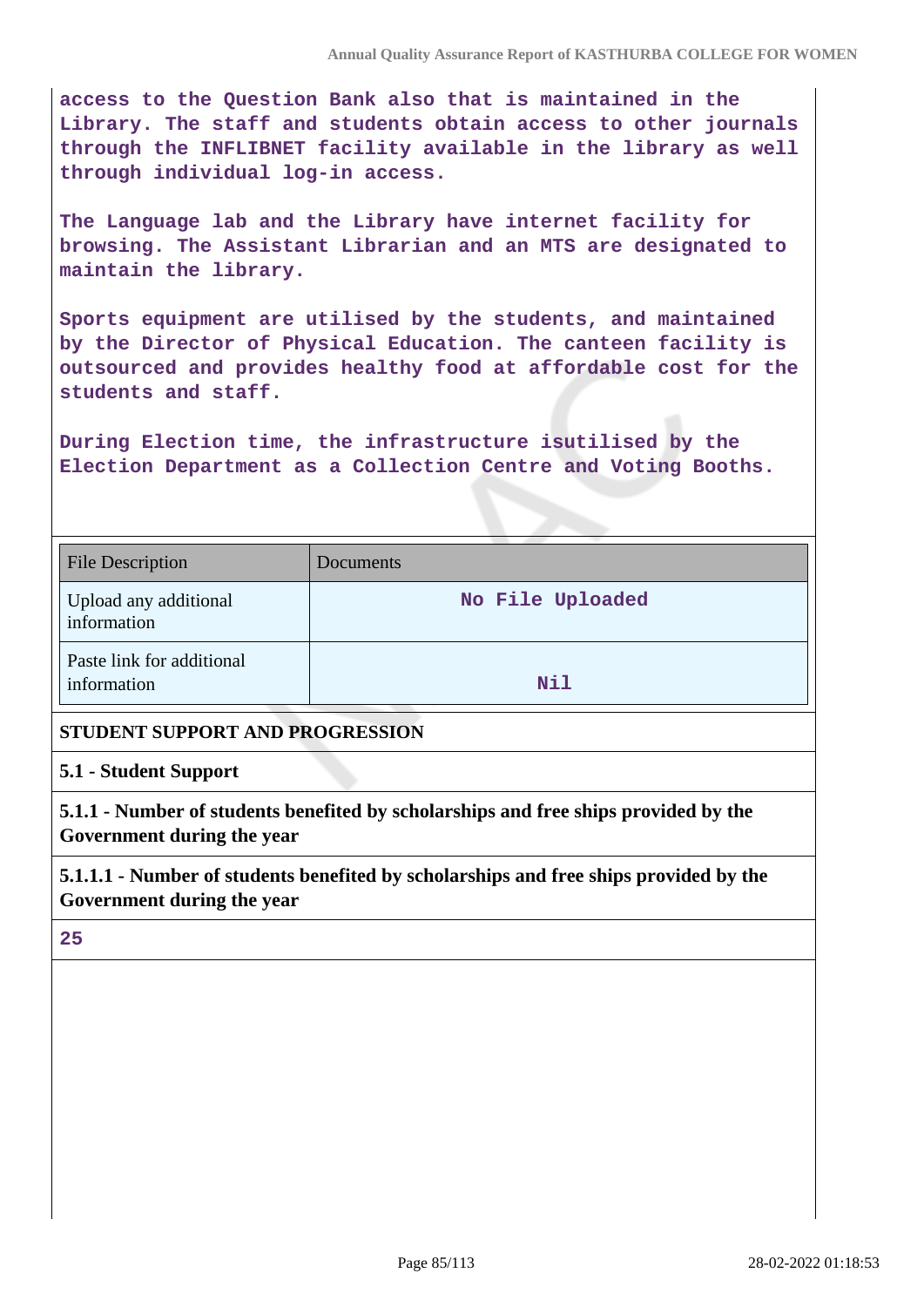| <b>File Description</b>                                                                                                            | Documents        |
|------------------------------------------------------------------------------------------------------------------------------------|------------------|
| Upload self attested letter with<br>the list of students sanctioned<br>scholarship                                                 | View File        |
| Upload any additional<br>information                                                                                               | No File Uploaded |
| Number of students benefited<br>by scholarships and free ships<br>provided by the Government<br>during the year (Data<br>Template) | View File        |

**5.1.2 - Number of students benefitted by scholarships, free ships etc. provided by the institution / non- government agencies during the year**

**5.1.2.1 - Total number of students benefited by scholarships, free ships, etc provided by the institution / non- government agencies during the year**

| <b>File Description</b>                                                                                                                                                                                                                                 | Documents        |                   |  |
|---------------------------------------------------------------------------------------------------------------------------------------------------------------------------------------------------------------------------------------------------------|------------------|-------------------|--|
| Upload any additional<br>information                                                                                                                                                                                                                    | No File Uploaded |                   |  |
| Number of students benefited<br>by scholarships and free ships<br>institution / non-government<br>agencies in last 5 years (Date<br>Template)                                                                                                           | <u>View File</u> |                   |  |
| 5.1.3 - Capacity building and skills<br>enhancement initiatives taken by the<br>institution include the following: Soft skills<br>Language and communication skills Life<br>skills (Yoga, physical fitness, health and<br>hygiene) ICT/computing skills |                  | D. 1 of the above |  |
| <b>File Description</b>                                                                                                                                                                                                                                 | Documents        |                   |  |
| Link to institutional website                                                                                                                                                                                                                           |                  | Nil               |  |
| Any additional information                                                                                                                                                                                                                              | No File Uploaded |                   |  |
| Details of capability building<br>and skills enhancement<br>initiatives (Data Template)                                                                                                                                                                 | View File        |                   |  |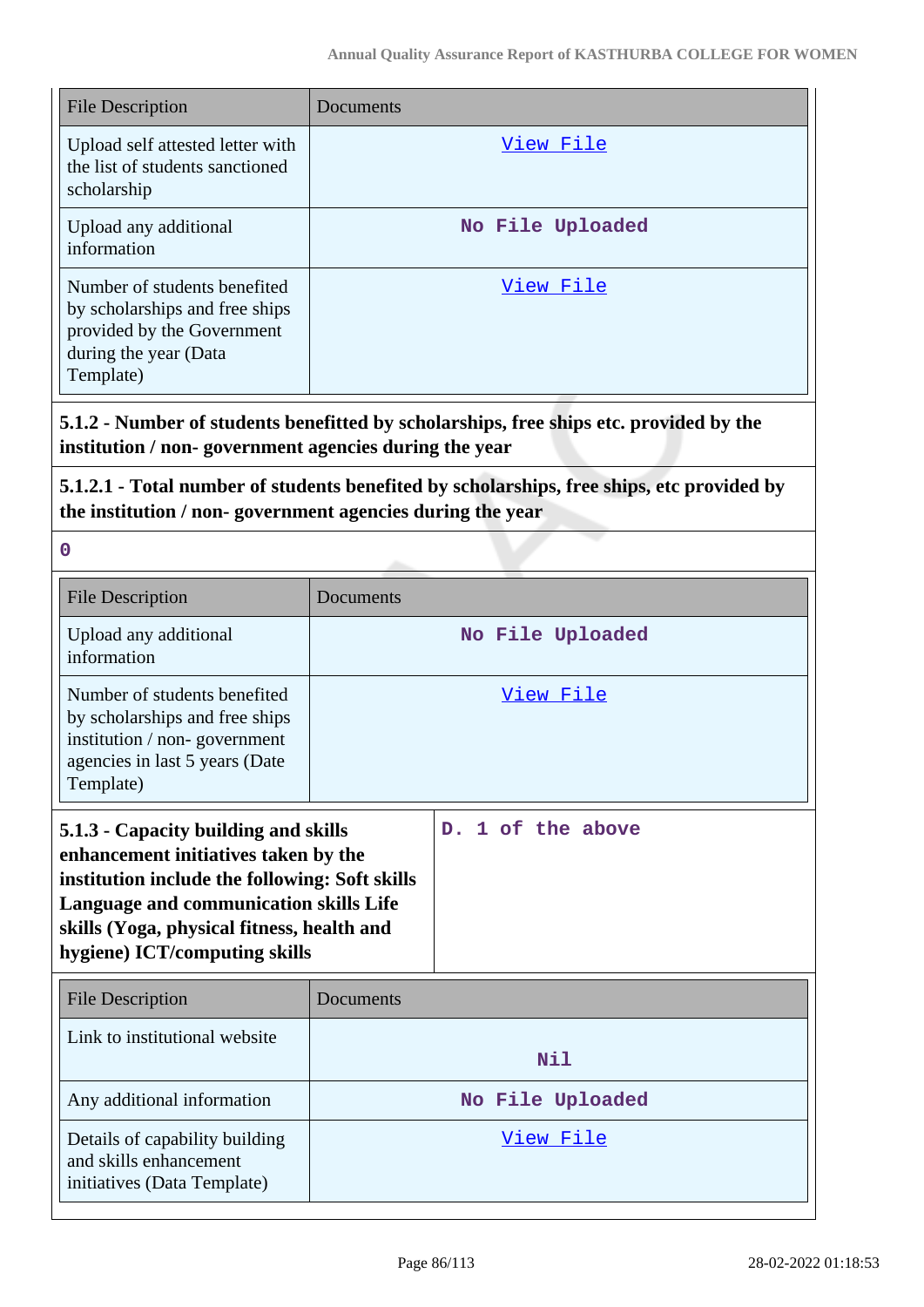# **5.1.4 - Number of students benefitted by guidance for competitive examinations and career counseling offered by the institution during the year**

### **42**

# **5.1.4.1 - Number of students benefitted by guidance for competitive examinations and career counseling offered by the institution during the year**

**42**

| <b>File Description</b>                                                                                                                                                                                                                                                                                                                                                                                                                             | Documents |                     |
|-----------------------------------------------------------------------------------------------------------------------------------------------------------------------------------------------------------------------------------------------------------------------------------------------------------------------------------------------------------------------------------------------------------------------------------------------------|-----------|---------------------|
| Any additional information                                                                                                                                                                                                                                                                                                                                                                                                                          |           | No File Uploaded    |
| Number of students benefited<br>by guidance for competitive<br>examinations and career<br>counseling during the year<br>(Data Template)                                                                                                                                                                                                                                                                                                             | View File |                     |
| 5.1.5 - The Institution has a transparent<br>mechanism for timely redressal of student<br>grievances including sexual harassment and<br>ragging cases Implementation of guidelines<br>of statutory/regulatory bodies Organization<br>wide awareness and undertakings on<br>policies with zero tolerance Mechanisms for<br>submission of online/offline students'<br>grievances Timely redressal of the<br>grievances through appropriate committees |           | A. All of the above |

| <b>File Description</b>                                                                                                                  | Documents        |
|------------------------------------------------------------------------------------------------------------------------------------------|------------------|
| Minutes of the meetings of<br>student redressal committee,<br>prevention of sexual<br>harassment committee and<br>Anti Ragging committee | No File Uploaded |
| Upload any additional<br>information                                                                                                     | View File        |
| Details of student grievances<br>including sexual harassment<br>and ragging cases                                                        | View File        |
| 5.2 - Student Progression                                                                                                                |                  |
| 5.2.1 - Number of placement of outgoing students during the year                                                                         |                  |

## **5.2.1.1 - Number of outgoing students placed during the year**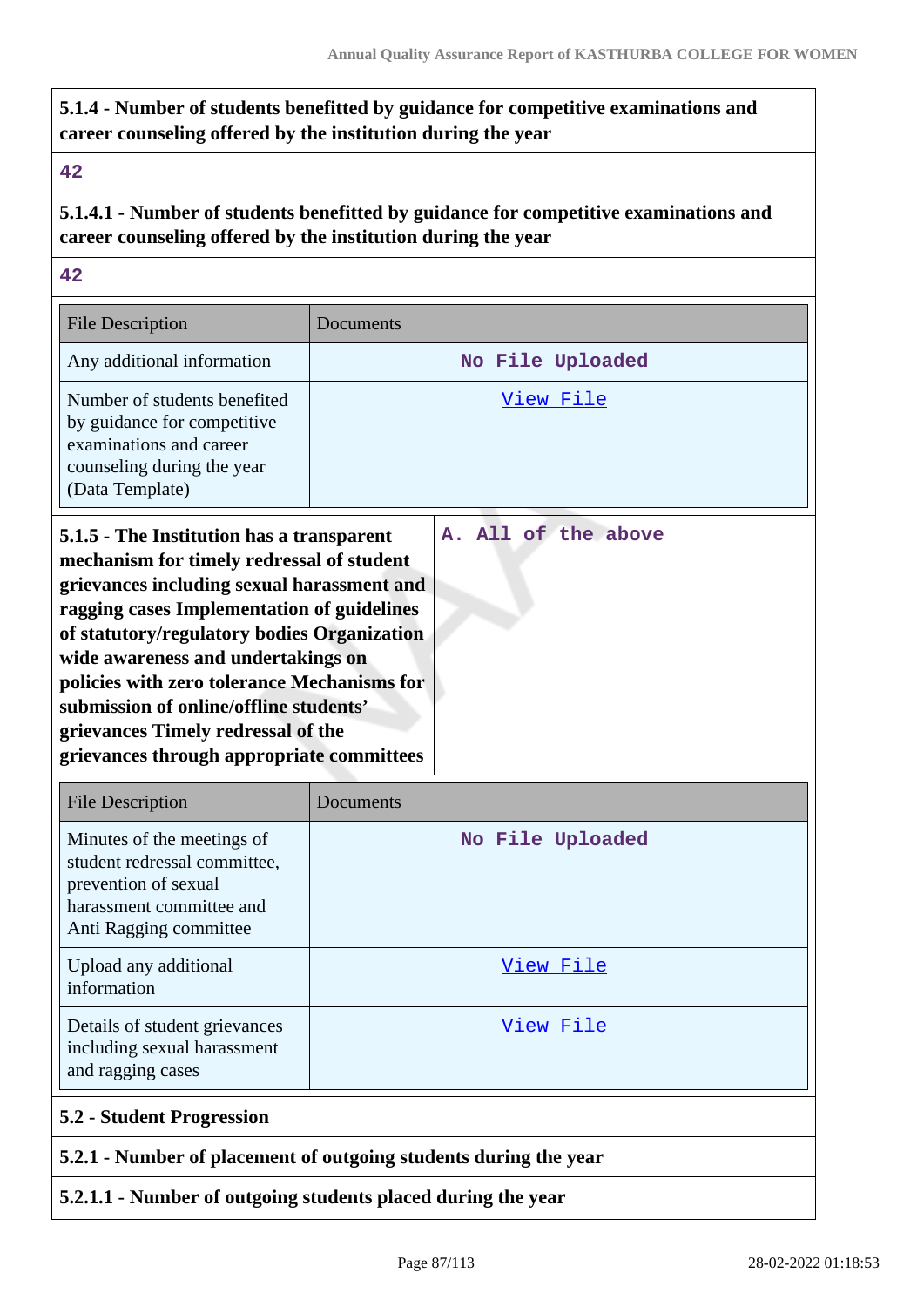| 10                                       |           |
|------------------------------------------|-----------|
| <b>File Description</b>                  | Documents |
| Self-attested list of students<br>placed | View File |
| Upload any additional<br>information     | View File |

## **5.2.2 - Number of students progressing to higher education during the year**

## **5.2.2.1 - Number of outgoing student progression to higher education**

**20**

| <b>File Description</b>                               | Documents        |
|-------------------------------------------------------|------------------|
| Upload supporting data for<br>student/alumni          | No File Uploaded |
| Any additional information                            | No File Uploaded |
| Details of student progression<br>to higher education | View File        |

# **5.2.3 - Number of students qualifying in state/national/ international level examinations during the year (eg: JAM/CLAT/GATE/ GMAT/CAT/GRE/ TOEFL/ Civil Services/State government examinations)**

# **5.2.3.1 - Number of students qualifying in state/ national/ international level examinations (eg: JAM/CLAT/NET/ SLET/ GATE/ GMAT/CAT/GRE/ TOEFL/ Civil Services/ State government examinations) during the year**

**0**

| <b>File Description</b>                | Documents        |
|----------------------------------------|------------------|
| Upload supporting data for the<br>same | View File        |
| Any additional information             | No File Uploaded |

## **5.3 - Student Participation and Activities**

**5.3.1 - Number of awards/medals for outstanding performance in sports/cultural activities at university/state/national / international level (award for a team event should be counted as one) during the year**

**5.3.1.1 - Number of awards/medals for outstanding performance in sports/cultural activities at university/state/ national / international level (award for a team event should be counted as one) during the year.**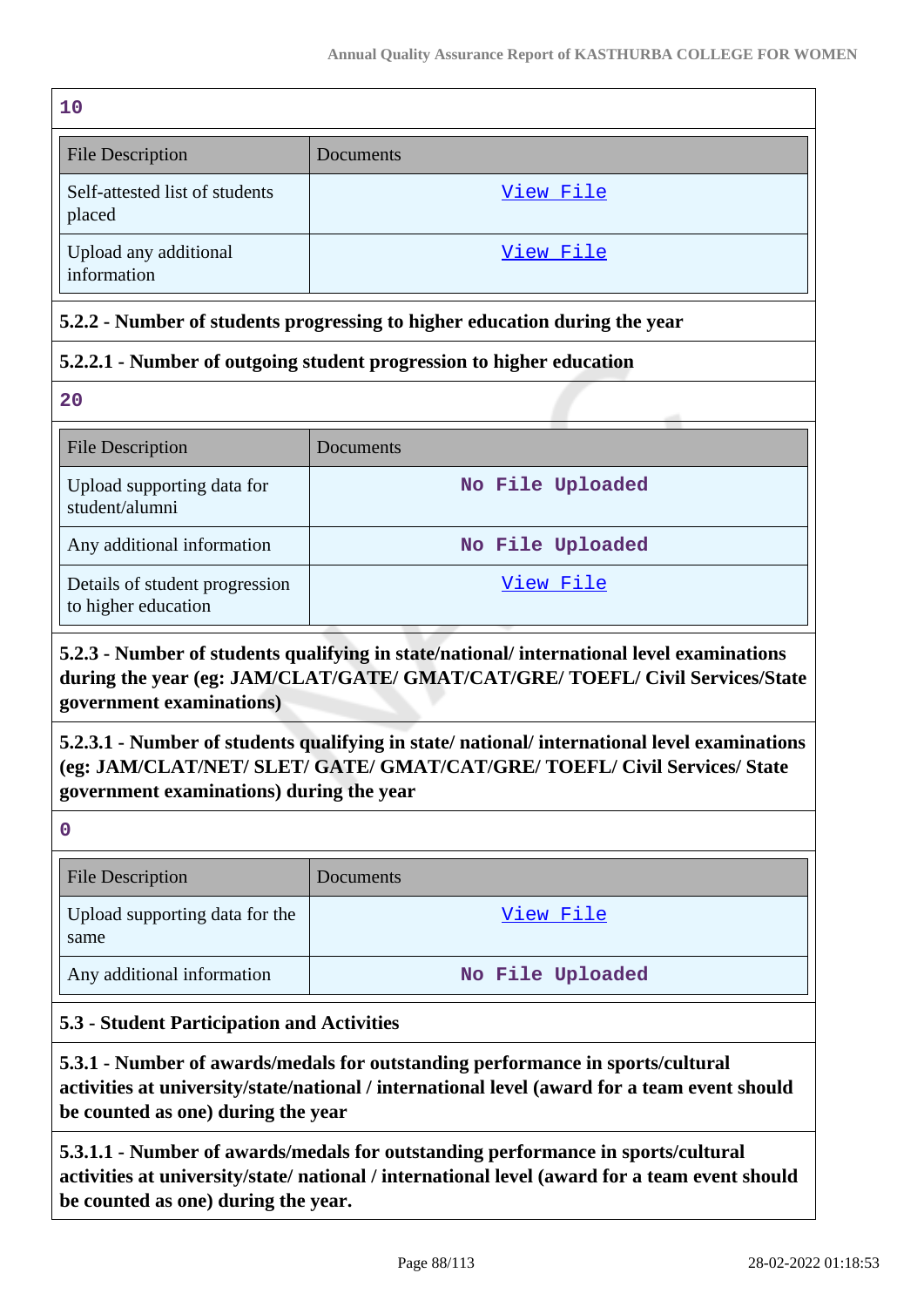| 4                                                                                                                                                                                                                                                                                                                                      |                  |  |
|----------------------------------------------------------------------------------------------------------------------------------------------------------------------------------------------------------------------------------------------------------------------------------------------------------------------------------------|------------------|--|
| <b>File Description</b>                                                                                                                                                                                                                                                                                                                | Documents        |  |
| e-copies of award letters and<br>certificates                                                                                                                                                                                                                                                                                          | <u>View File</u> |  |
| Any additional information                                                                                                                                                                                                                                                                                                             | No File Uploaded |  |
| Number of awards/medals for<br>outstanding performance in<br>sports/cultural activities at uni<br>versity/state/national/internatio<br>nal level (During the year)<br>(Data Template)                                                                                                                                                  | <u>View File</u> |  |
| 5.3.2 - Institution facilitates students' representation and engagement in various administrative,<br>co-curricular and extracurricular activities (student council/students representation on various<br>bodies as per established processes and norms)                                                                               |                  |  |
| The IQAC includes student representative in every meeting and<br>their opinions and suggestions are considered while taking<br>decisions. Any activities organised at college level<br>(Intracollegiate) and in intercollegiate activities, the<br>students are given the responsibility of organising and<br>coordinating the events. |                  |  |
| <b>File Description</b>                                                                                                                                                                                                                                                                                                                | Documents        |  |
| Paste link for additional<br>information                                                                                                                                                                                                                                                                                               | Nil              |  |
| Upload any additional<br>information                                                                                                                                                                                                                                                                                                   | <u>View File</u> |  |
| 5.3.3 - Number of sports and cultural events/competitions in which students of the<br>Institution participated during the year (organized by the institution/other institutions)                                                                                                                                                       |                  |  |
| 5.3.3.1 - Number of sports and cultural events/competitions in which students of the<br>Institution participated during the year                                                                                                                                                                                                       |                  |  |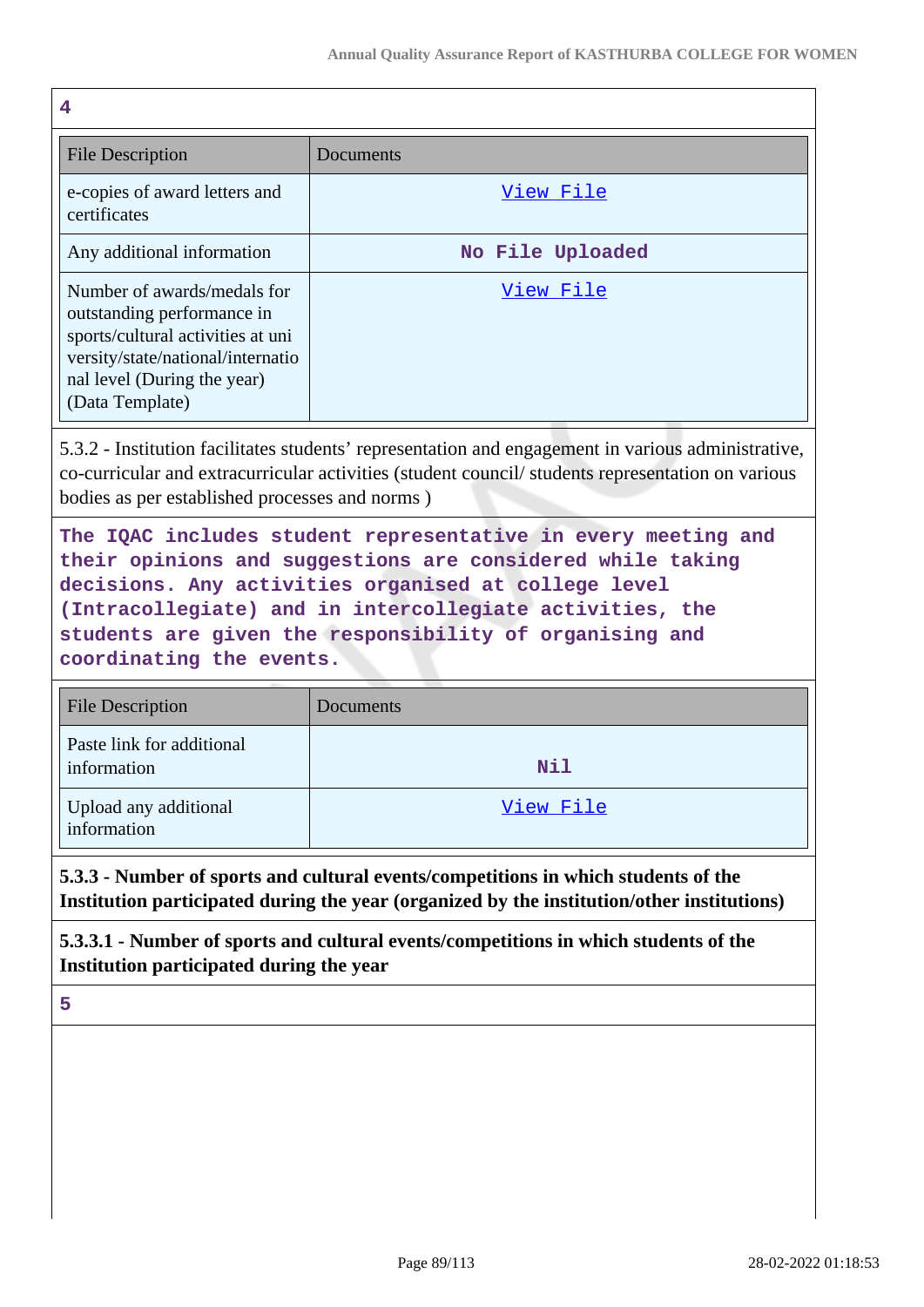| <b>File Description</b>                                                                                                                                                                                | Documents        |
|--------------------------------------------------------------------------------------------------------------------------------------------------------------------------------------------------------|------------------|
| Report of the event                                                                                                                                                                                    | No File Uploaded |
| Upload any additional<br>information                                                                                                                                                                   | No File Uploaded |
| Number of sports and cultural<br>events/competitions in which<br>students of the Institution<br>participated during the year<br>(organized by the<br>institution/other institutions<br>(Data Template) | View File        |

#### **5.4 - Alumni Engagement**

5.4.1 - There is a registered Alumni Association that contributes significantly to the development of the institution through financial and/or other support services

- **The Alumni Association of Kasthurba College for Women, Villianur was registered under the Society Registration Act, 1860 on 3rd January 2017. At present, the association has around 292Registered alumni. The Association has office bearers viz., President, Secretary and Treasurer who are appointed for a tenure of three years. The association meets twice every year on January 26th and August 15th. The Alumni was not able to meet owing to COVID-19, and hence, the office bearers of the Association continue to hold office beyond their tenure.**
- **The association has conducted various programmes, where Alumni who are well placed in their respective fields are invited to give motivational talk forthe current students.**
- **The association maintains communication with its members through a Whatsapp group KCW Alumni Association.**
- **Important information about Job vacancies and employment opportunities are shared through the platform.**

| <b>File Description</b>                                       | Documents        |
|---------------------------------------------------------------|------------------|
| Paste link for additional<br>information                      | Nil              |
| Upload any additional<br>information                          | No File Uploaded |
| 5.4.2 - Alumni contribution during the year<br>(INR in Lakhs) | E. <1Lakhs       |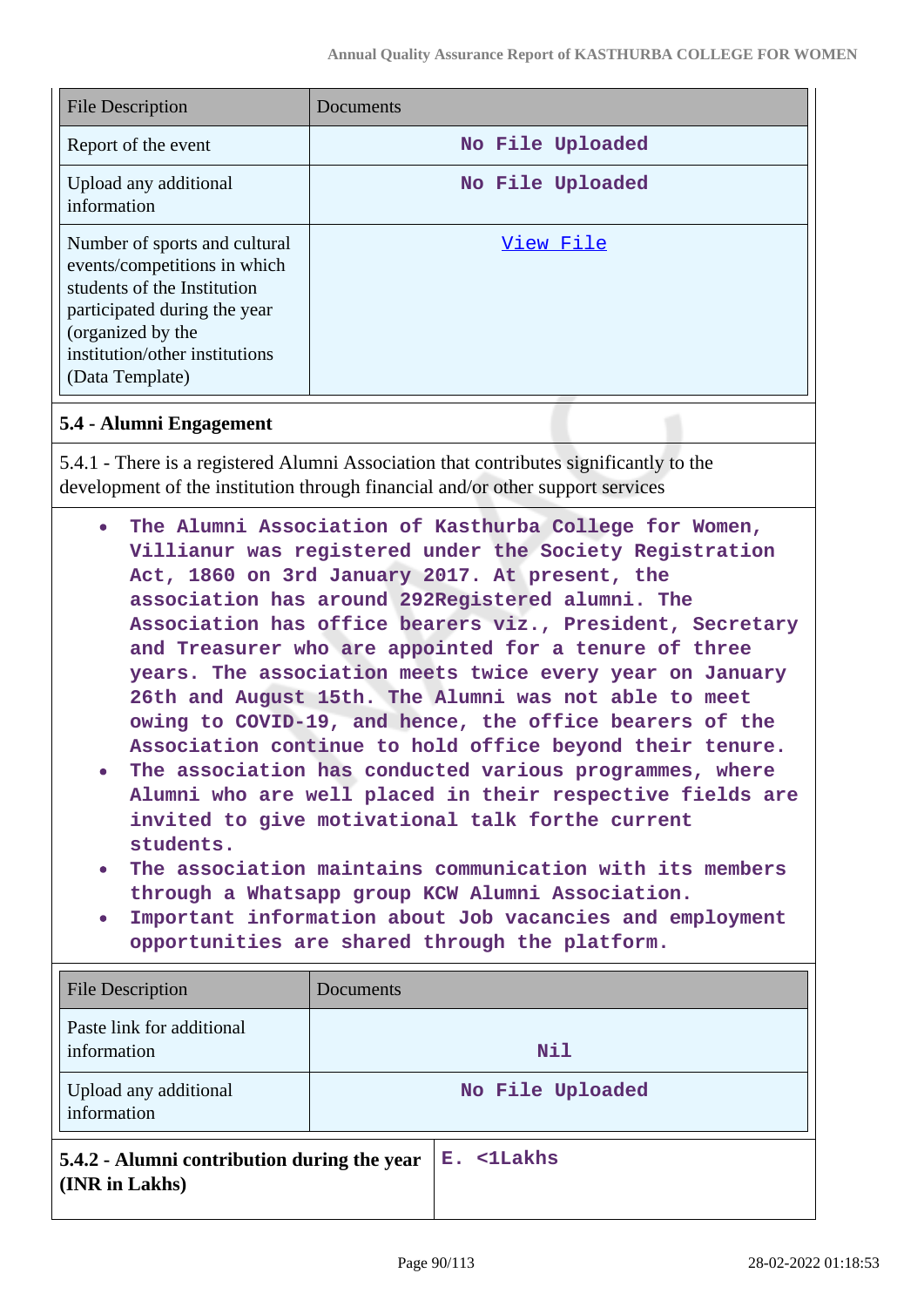| <b>File Description</b>                                                                                                                                                                                                                                                                                                                                                                                                                                            | Documents        |  |
|--------------------------------------------------------------------------------------------------------------------------------------------------------------------------------------------------------------------------------------------------------------------------------------------------------------------------------------------------------------------------------------------------------------------------------------------------------------------|------------------|--|
| Upload any additional<br>information                                                                                                                                                                                                                                                                                                                                                                                                                               | No File Uploaded |  |
| <b>GOVERNANCE, LEADERSHIP AND MANAGEMENT</b>                                                                                                                                                                                                                                                                                                                                                                                                                       |                  |  |
| 6.1 - Institutional Vision and Leadership                                                                                                                                                                                                                                                                                                                                                                                                                          |                  |  |
| 6.1.1 - The governance of the institution is reflective of and in tune with the vision and mission<br>of the institution                                                                                                                                                                                                                                                                                                                                           |                  |  |
| Vision                                                                                                                                                                                                                                                                                                                                                                                                                                                             |                  |  |
| To educate, empower and promote intellect through holistic<br>learning, towards individual growth and social progress.                                                                                                                                                                                                                                                                                                                                             |                  |  |
| Mission                                                                                                                                                                                                                                                                                                                                                                                                                                                            |                  |  |
| To provide need-basedquality higher educationto women<br>$\bullet$<br>To facilitatecritical thinking and creativity<br>$\bullet$<br>To impart knowledge and skill for thedevelopment of the<br>selfthroughvalue-based education<br>To reach out to thediverse and varying needs of the<br>$\bullet$<br>societyand<br>To strive for excellence with thestate-of-the-art<br>$\bullet$<br>facilities.<br>The governance of the institution is reflected by continuing |                  |  |
| its educational services to women. The need of the society is<br>understood and a new course (B.Sc. Psychology) was introduced<br>in the academic year 2019-2020.                                                                                                                                                                                                                                                                                                  |                  |  |
| The students are trained to foster their thinking through<br>quizes, online webinars, assignments and other various<br>actiivties. The students of Social Work comprehend and address<br>the diverse and varying needs of the society through field<br>visits and rural camps.                                                                                                                                                                                     |                  |  |
| <b>File Description</b>                                                                                                                                                                                                                                                                                                                                                                                                                                            | Documents        |  |
| Paste link for additional<br>information                                                                                                                                                                                                                                                                                                                                                                                                                           | Nil              |  |
| Upload any additional<br>information                                                                                                                                                                                                                                                                                                                                                                                                                               | No File Uploaded |  |
| 6.1.2 - The effective leadership is visible in various institutional practices such as                                                                                                                                                                                                                                                                                                                                                                             |                  |  |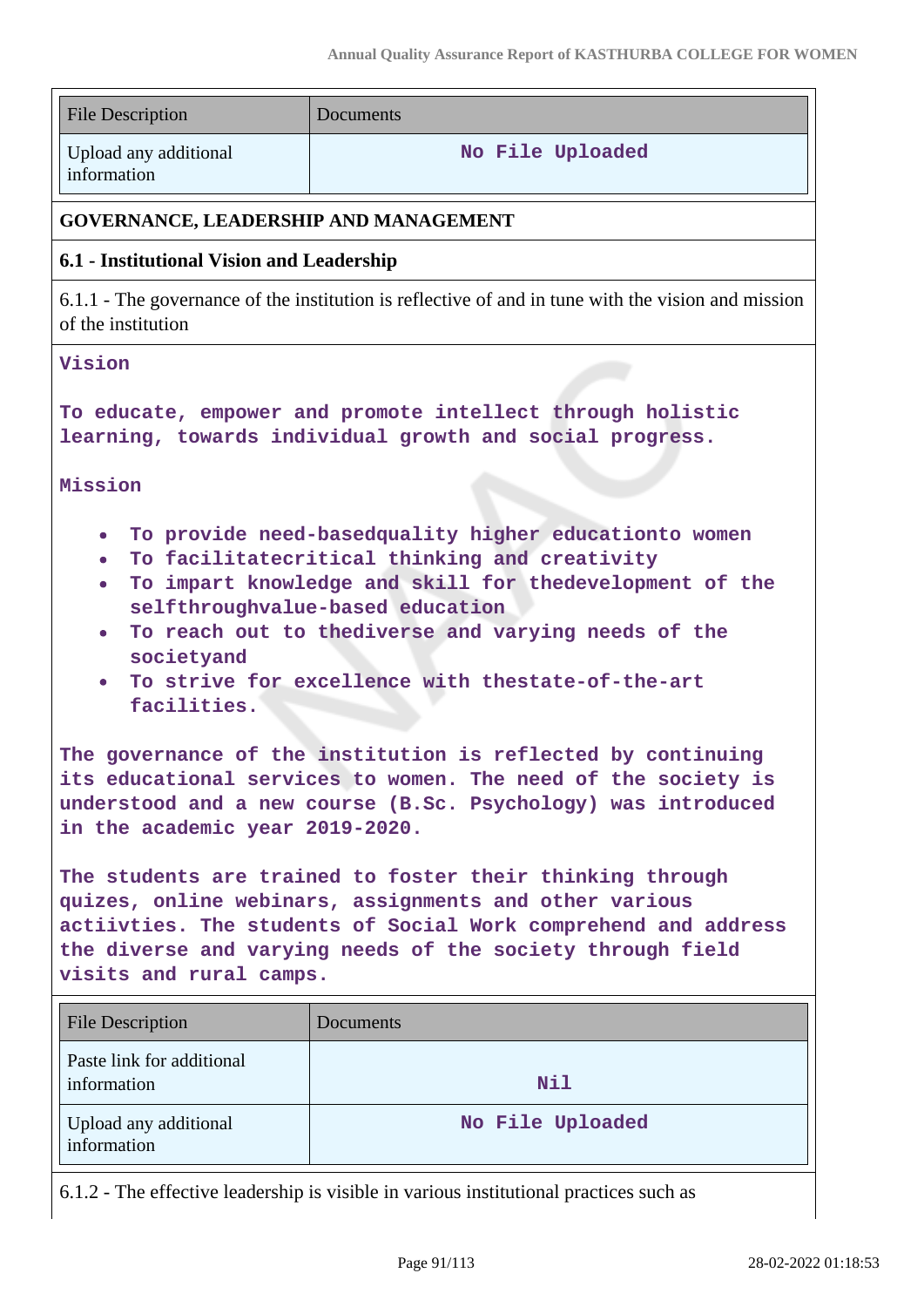decentralization and participative management.

- **The College is run by the Pondicherry Society for Higher Education which functions under the aegis of the Higher and Technical Education (DHTE), Government of Puducherry and is a fully – funded by Government of Puducherry institution. The Chairman of the DHTE is the Secretary to Government (Education). The Director of the DHTE is also the Member Secretary of PONSHE. The Governing Body makes decisions with regard to both administrative and academic matters.The Principal is the link between the administrators and the academics.**
- **The top three administrative posts have their own powers and functionalities. There are certain administrative powers vested with each and while each has his/her own decision – making powers confined to that particular post, all important decisions are taken after due consultation with one another.**
- **At the college level, the Principal is the head of both the administration and of academic affairs. After the Principal there is a position titled 'Principal In-Charge' and the senior most person with a Ph.D. assumes change on a Three – Year Rotational basis. There are five Heads of Departments with decision – making privileges at the micro level. In addition to this, there are several Co-ordinators who look after student – related activities, as well as duties related to NAAC, AISHE, etc. The Non- Teaching staff are 9 in numbers and work collectively with the academic staff.**
- **Regular meetings are conducted among the Secretary, Member Secretary, Officer on Special Duty, State RUSA Coordinator, Principal and other officials to ensure that administrative and academic needs are well – represented and taken care of. At the college level, meetings between the Principal and the HODs or all faculty meetings are held regularly to ensure that academic Co-curricular and extracurricular activities are transacted as well as possible and as transparently. This also ensures a free – flow of communication top down – bottom up. Students are also involved in all IQAC meetings and their suggestions are solicited and acted on. The Non- Teaching staff, headed by the Superintendent, also participate in these meetings. By involving all these stakeholders, the college ensures that everyone participates and gives his/her best. Through this co-operation, the college has been able to overcome many hurdles and to ensure progress**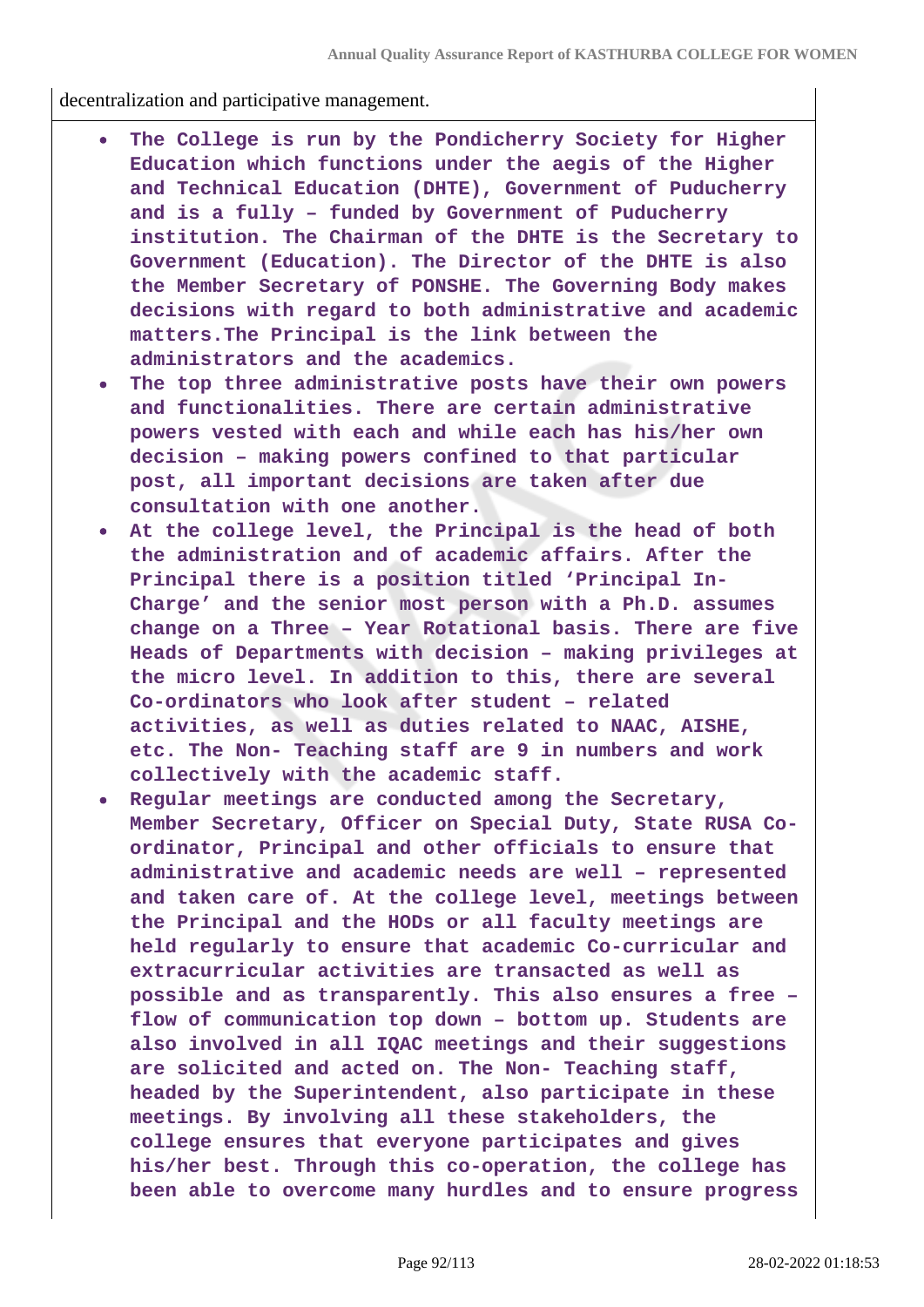**in many spheres most especially in procuring land for the institution, renovation of infrastructure, purchase of infrastructure, counseling, mentoring, student progression to higher education or employment as individual situations warrant and in timely submission of data to various government and non- governmental agencies.**

**The institution also involves the other stakeholders, viz. the parents in its activities. Feedback is collected annually from teachers, students and parents and analysed in order to know where the institutions strengths, weakness and opportunities lie.**

| <b>File Description</b>                  | Documents        |
|------------------------------------------|------------------|
| Paste link for additional<br>information | Nil              |
| Upload any additional<br>information     | No File Uploaded |

#### **6.2 - Strategy Development and Deployment**

6.2.1 - The institutional Strategic/ perspective plan is effectively deployed

**Every aspect of Administration and Academic needs is planned meticulously and on a yearly basis.**

#### **Administration:**

**The budget is prepared in April of the previous year for the expenditure to be incurred in the forthcoming financial year. For example, in April 2021, the budget was planned and forwarded to Head Office, viz., Pondicherry Society for Higher Education (PONSHE) for sanctioning for the financial year. This covers the various heads, such as salaries, wages, Office Expenditure, Assets, Arrears and Assured Career Progression Scheme. This ensures that the institution does not meet with financial glitches during the course of the year.**

#### **Curriculum Development:**

**Curricula for the courses are planned by the concerned Boards of studies of the affiliating University which is the Pondicherry University. One member from each of the History and Social Work courses is on the Board of Studies and their recommendations find inclusion in the syllabus. The BOS meets on a yearly basis. The present syllabi follow the CBCS pattern.**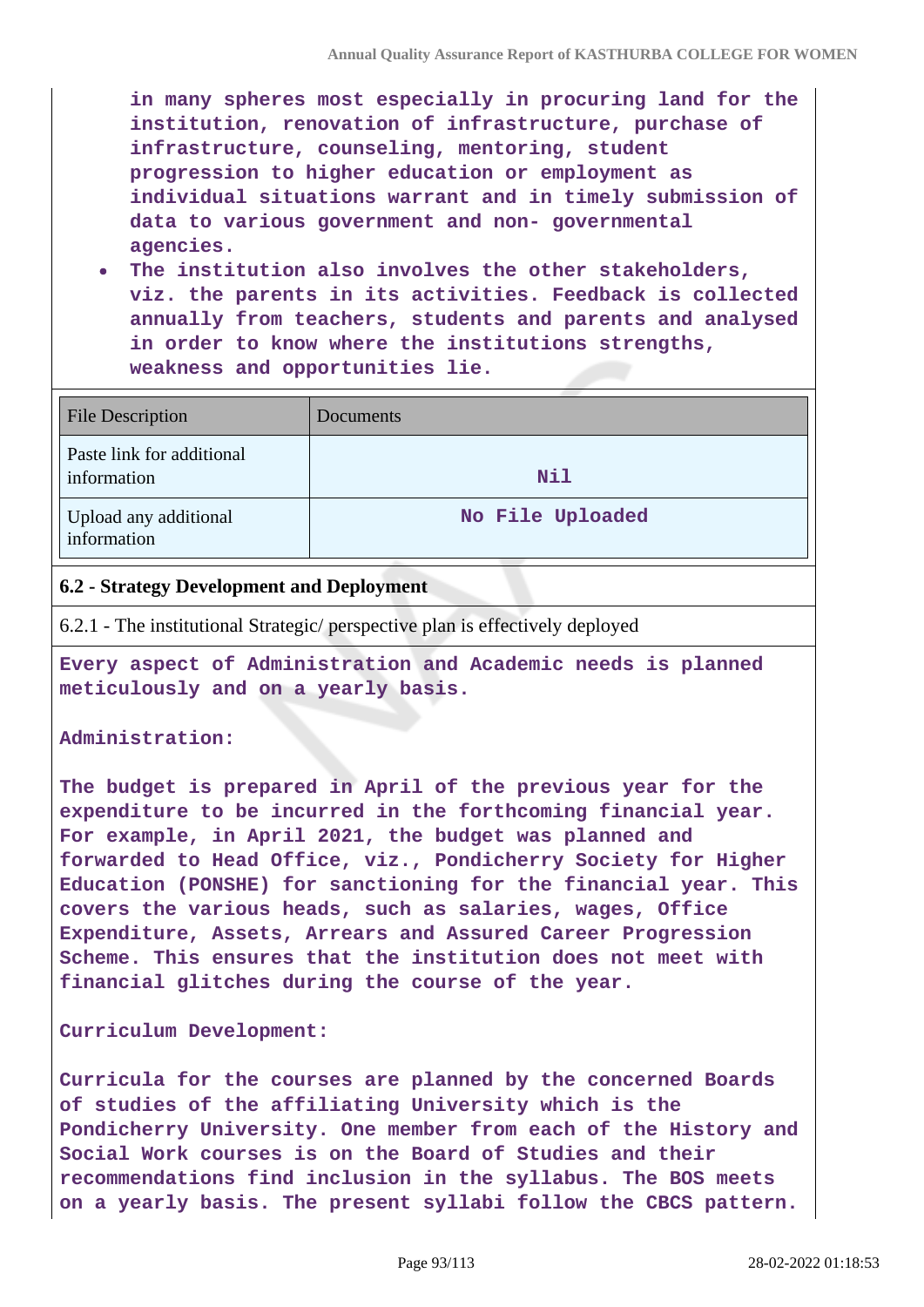#### **Teaching and Learning:**

**All Teaching and Learning activities take place within the framework of the curriculum with pre-defined marks for both Internal and External evaluation. The internal marks are awarded for assignments, seminars, tests, model examination and attendance across all courses in addition to Field- Work, Rural Camps and Lab Work for the Social Work and Psychology Students.**

#### **Library:**

**Library books are purchased on a yearly basis and a large number of books are donated by organizations and well-wishers. The library is partially automated. The software used is MODERNLIB which was installed in 2016 and takes care of circulation which includes issue, return, renewal of books using bar code scanner and printer. It contains user details, acquisition details has a resource master and a library gate register.**

#### **Human Resource Management:**

**All permanent recruitment is carried out by the PONSHE. Temporary recruitment to fill in vacancies arising mid-year or due to the creation of new courses is carried out by the institution after advertising in local newspapers and through a duly- constituted board of interviewers with a University representative. Only candidates who fulfil the UGC requirements are recruited. Each year feedback is received from students on the performance of their teachers, the same is analysed and feedback given to each faculty. Every teachers' professional development activity is logged in by the IQAC co-ordinator and is reflected in the AQAR as well as in the annual report of the Pondicherry University. The DHTE has currently employed the servies of Probit Plus from Pune to develop the College Management System for all their colleges. The Principal is a member of the three member team which drew up the blue-print for the CMS based on which the software is being developed.**

#### **Student Admission and Support:**

**Admission to all the Arts and Science courses are being done by the Centralised Admission Committee (CENTAC). This ensures that all students find a place in the Higher Education System. Once admissions are completed by the CENTAC it falls under the purview of the Principal to fill in any vacancies Admission is**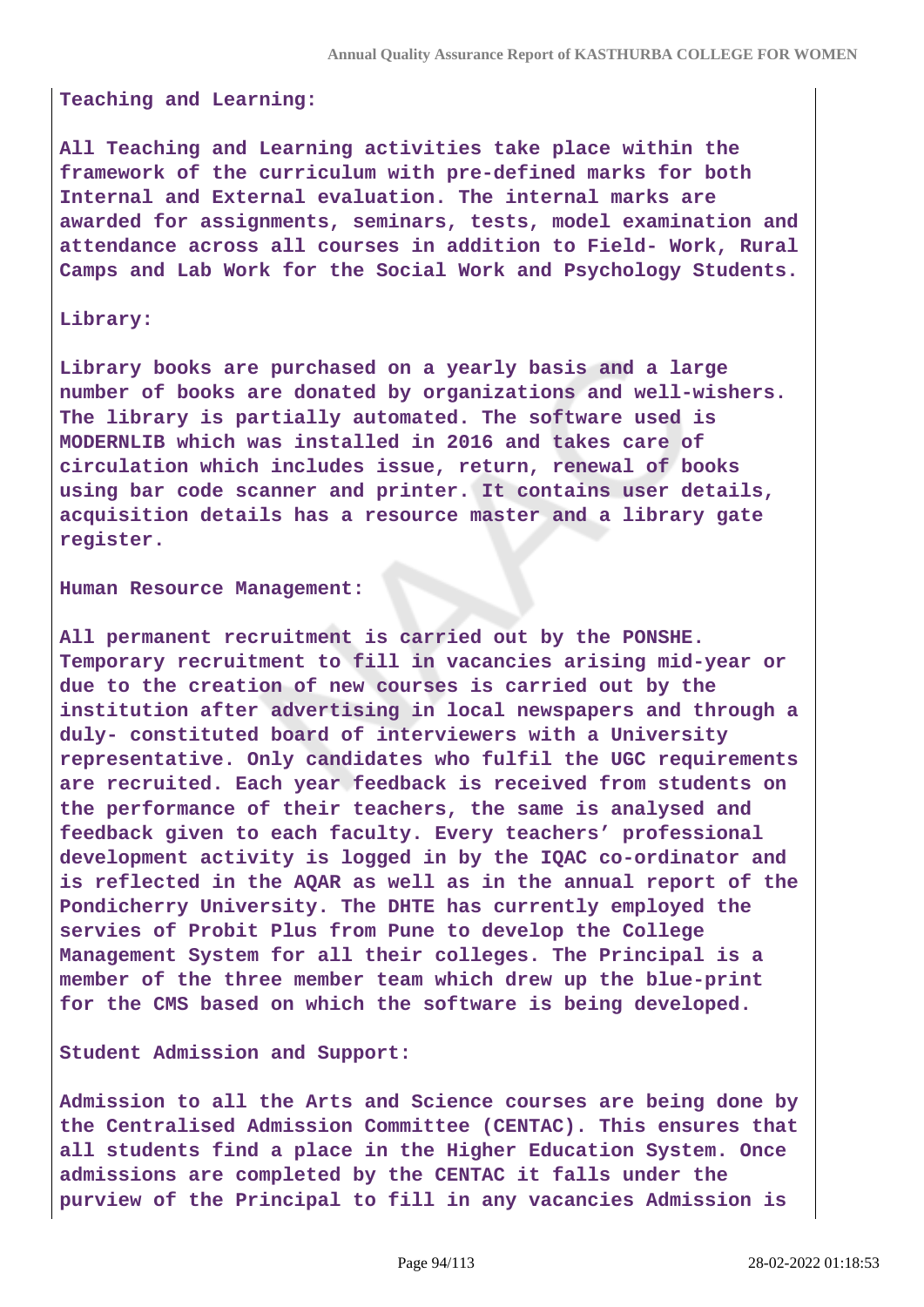**made for those students who had failed to apply within the stipulated time or who had passed their exams in subsequent attempts and therefore, could not apply on time. The college counsels women candidates their education even after marriage or child-birth. Such students are assisted in every way possible to complete their complete their course of study. All eligible students are assisted to apply for various scholarships and to find placement at the end of their period of study. Interested students are coached to attend entrance exams for higher studies.**

#### **Infrastructure:**

**The biggest achievement of this academic year was the transfer of land from the Department of School to the DHTE for the purpose of construction of a new college building. At the moment, 2 temporary classrooms have been planned on, on the new site at a cost of Rs. 12,00,000/- and Rs. 18,00,000/- has also been allotted for renovation of the administration building. Other infrastructural items are purchased on a need basis. The faculty submit proposals depending on the requirement of their department and the expenditure is fit into the budget. The institution is in the process of submitting a proposal to the PWD for construction of a new Academic Block.**

| <b>File Description</b>                                   | Documents        |
|-----------------------------------------------------------|------------------|
| Strategic Plan and deployment<br>documents on the website | View File        |
| Paste link for additional<br>information                  | <b>Nil</b>       |
| Upload any additional<br>information                      | No File Uploaded |

6.2.2 - The functioning of the institutional bodies is effective and efficient as visible from policies, administrative setup, appointment and service rules, procedures, etc.

**Since 2005, the institution has been making slow but steady progress. Being a government institution, there are a few time lags but all policies of the Centre and State Governments, the UGC, the MHRD, the affiliating University and other departments are implemented routinely.**

**The Governing Body is constituted by the Pondicherry Society for Higher Education and is the policy-making and ratification authority. Routine matters are the purview of the Secretary to**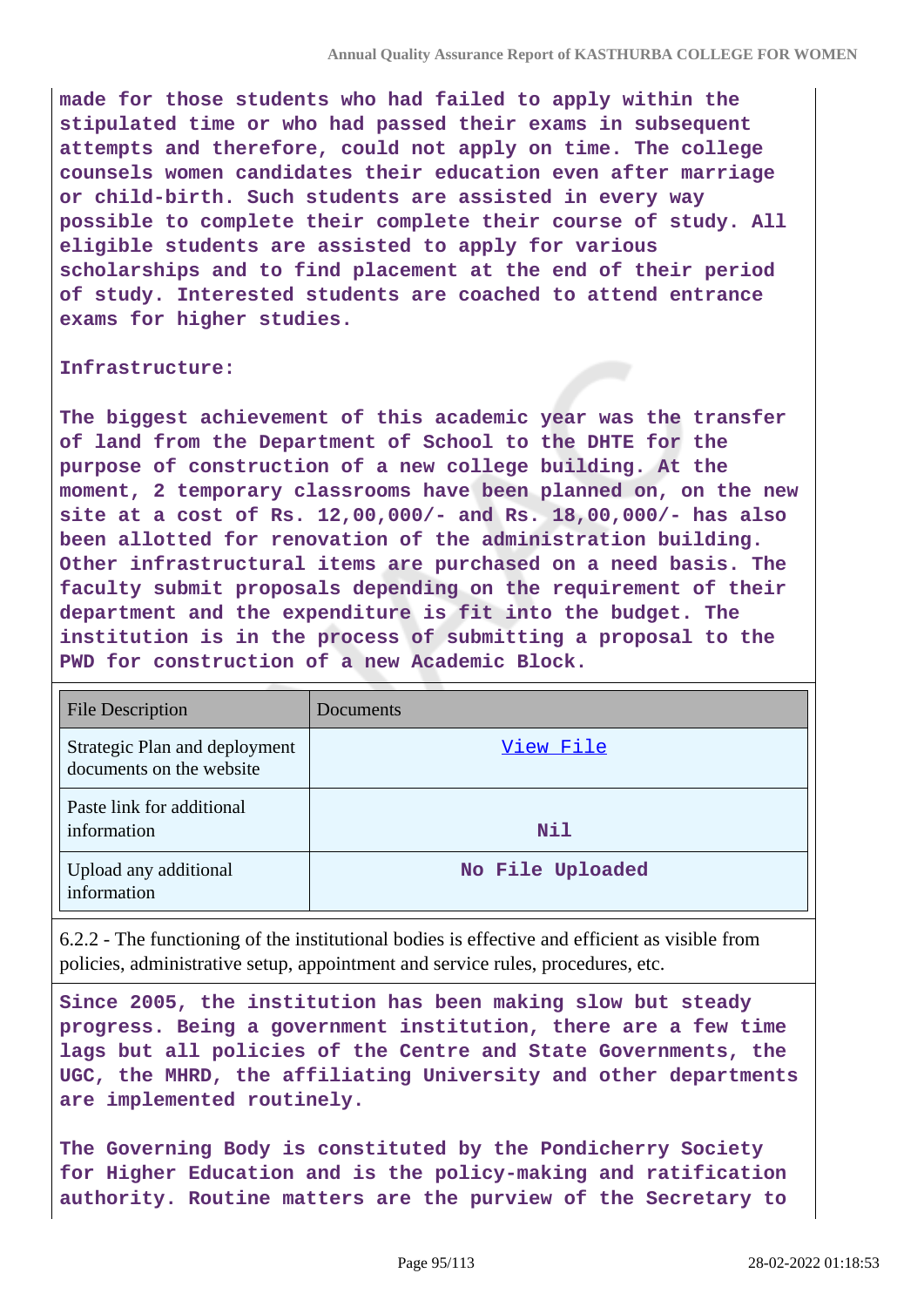**Government (Education) and the Director of Higher and Technical Education cum Member Secretary, PONSHE. The Principal implements the policies and addresses the concerns of the institution and the staff with the higher authorities. She also ensures the smooth functioning of the institution alongside the implementations. The office of the Principal ensures that all correspondence regarding furnishing of perspective plans, budget requirement, application for renewal of affiliation, auditing, etc., are attended to in a timely manner.**

**Appointments are made collectively when the need of the same in the PONSHE colleges arise. As a stop-gap arrangement, staff are recruited on contract basis to ensure un-interrupted teachinglearning. For regular staff, service rules and conduct rules are in place. Promotions are, however, pending.**

**To ensure that all policies that are to be implemented within the college is done, the college has its own IQAC, NSS cell, Red Ribbon Club, ICC, Alumni Association, Parent-Teachers' Association, Placement Cell, Examination Cell, Cultural Committee and Counseling Cell.**

**.**

| <b>File Description</b>                                                                                                                                    | Documents                                                           |
|------------------------------------------------------------------------------------------------------------------------------------------------------------|---------------------------------------------------------------------|
| Paste link for additional<br>information                                                                                                                   | Nil                                                                 |
| Link to Organogram of the<br>Institution webpage                                                                                                           | https://www.kcw.co.in/wp-<br>content/uploads/2021/12/ORGANOGRAM.pdf |
| Upload any additional<br>information                                                                                                                       | No File Uploaded                                                    |
| 6.2.3 - Implementation of e-governance in<br>areas of operation Administration Finance<br>and Accounts Student Admission and<br><b>Support Examination</b> | B. Any 3 of the above                                               |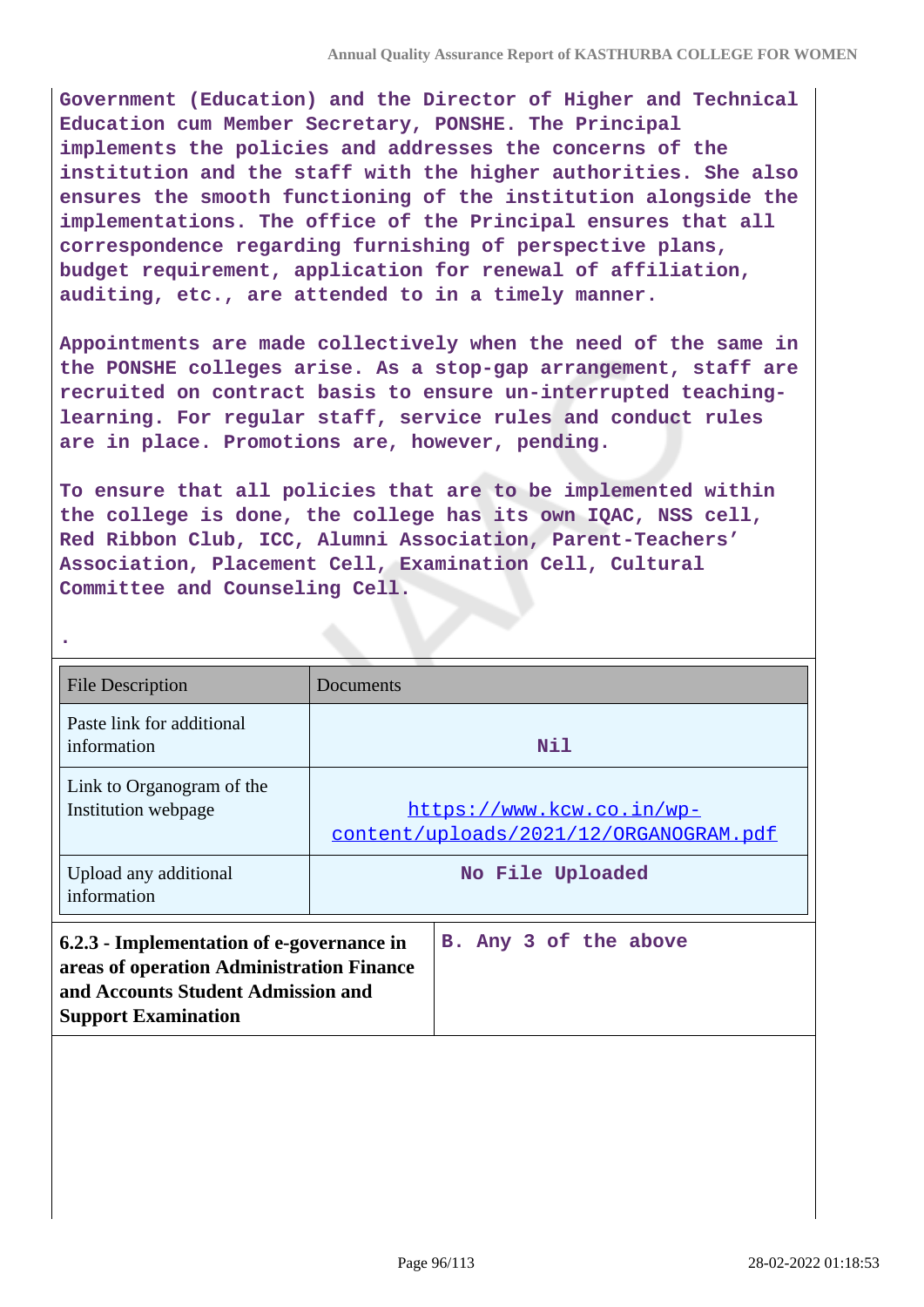| <b>File Description</b>                                                                                                                                                                     | Documents        |  |
|---------------------------------------------------------------------------------------------------------------------------------------------------------------------------------------------|------------------|--|
| <b>ERP</b> (Enterprise Resource)<br>Planning)Document                                                                                                                                       | No File Uploaded |  |
| Screen shots of user interfaces                                                                                                                                                             | View File        |  |
| Any additional information                                                                                                                                                                  | No File Uploaded |  |
| Details of implementation of e-<br>governance in areas of<br>operation, Administration etc<br>(Data Template)                                                                               | <u>View File</u> |  |
| <b>6.3 - Faculty Empowerment Strategies</b>                                                                                                                                                 |                  |  |
| 6.3.1 - The institution has effective welfare measures for teaching and non-teaching staff                                                                                                  |                  |  |
| Welfare Measures for Teaching Staff and Non-Teaching Staff<br>include                                                                                                                       |                  |  |
| Residential quarters<br>$\bullet$<br>Medical reimbursement<br>Children education allowance<br><b>LTC</b><br>Child Care Leave<br><b>Paternity Leave</b><br>Maternity Leave<br>Half-Pay leave |                  |  |
| <b>File Description</b>                                                                                                                                                                     | Documents        |  |
| Paste link for additional<br>information                                                                                                                                                    | Nil              |  |
| Upload any additional<br>information                                                                                                                                                        | No File Uploaded |  |
| 6.3.2 - Number of teachers provided with financial support to attend conferences/<br>workshops and towards membership fee of professional bodies during the year                            |                  |  |
| 6.3.2.1 - Number of teachers provided with financial support to attend<br>conferences/workshops and towards membership fee of professional bodies during the<br>year                        |                  |  |
| $\mathbf 0$                                                                                                                                                                                 |                  |  |
|                                                                                                                                                                                             |                  |  |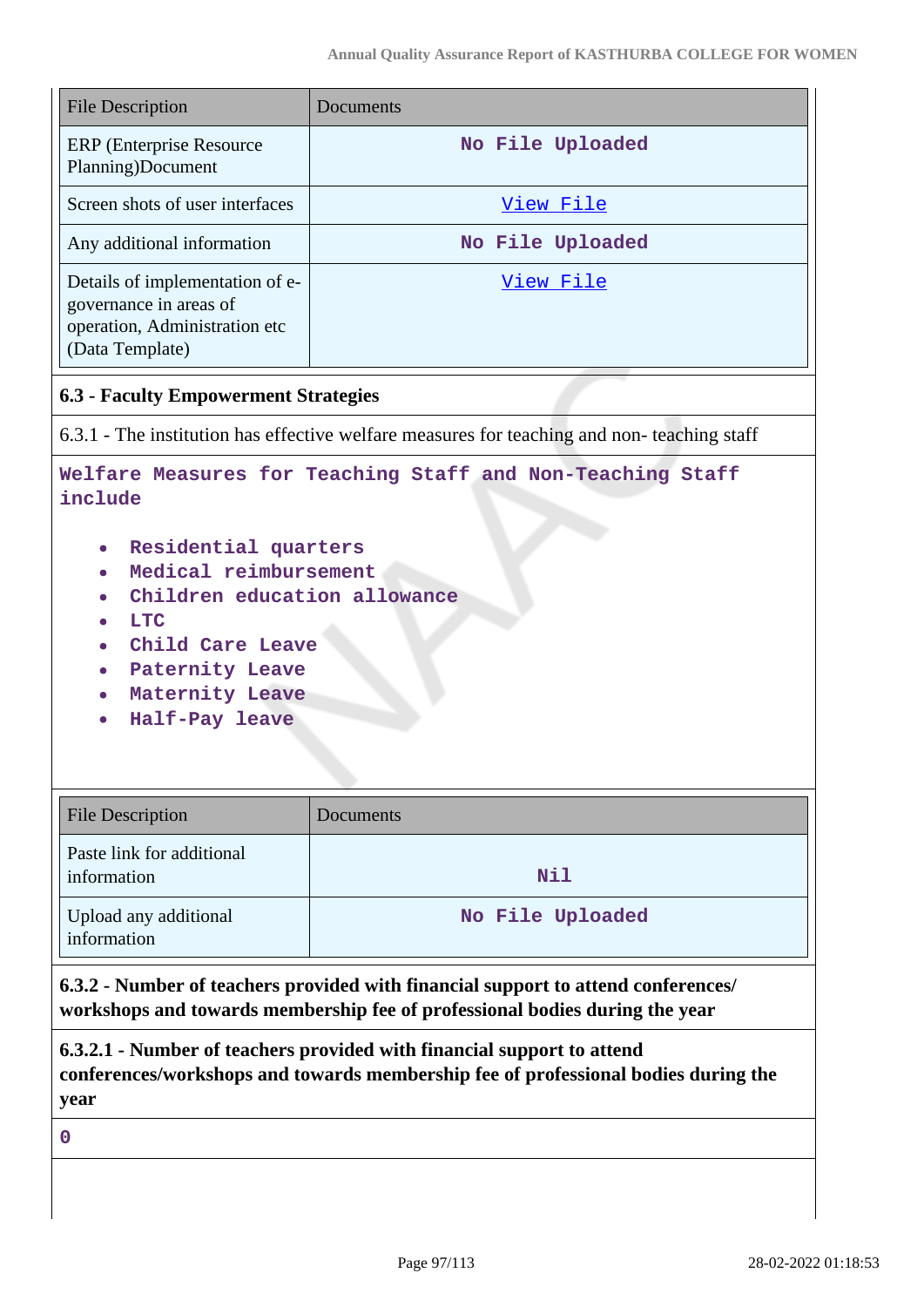| <b>File Description</b>                                                                                                             | Documents        |
|-------------------------------------------------------------------------------------------------------------------------------------|------------------|
| Upload any additional<br>information                                                                                                | No File Uploaded |
| Details of teachers provided<br>with financial support to attend<br>conference, workshops etc<br>during the year (Data<br>Template) | View File        |

**6.3.3 - Number of professional development /administrative training programs organized by the institution for teaching and non-teaching staff during the year**

**6.3.3.1 - Total number of professional development /administrative training Programmes organized by the institution for teaching and non teaching staff during the year**

**1**

| <b>File Description</b>                                                                                                                                                 | Documents        |
|-------------------------------------------------------------------------------------------------------------------------------------------------------------------------|------------------|
| Reports of the Human<br><b>Resource Development</b><br>Centres (UGCASC or other<br>relevant centres).                                                                   | No File Uploaded |
| Reports of Academic Staff<br>College or similar centers                                                                                                                 | View File        |
| Upload any additional<br>information                                                                                                                                    | View File        |
| Details of professional<br>development / administrative<br>training Programmes<br>organized by the University for<br>teaching and non teaching staff<br>(Data Template) | View File        |

**6.3.4 - Number of teachers undergoing online/face-to-face Faculty development Programmes (FDP) during the year (Professional Development Programmes, Orientation / Induction Programmes, Refresher Course, Short Term Course etc.)**

**6.3.4.1 - Total number of teachers attending professional development Programmes viz., Orientation / Induction Programme, Refresher Course, Short Term Course during the year**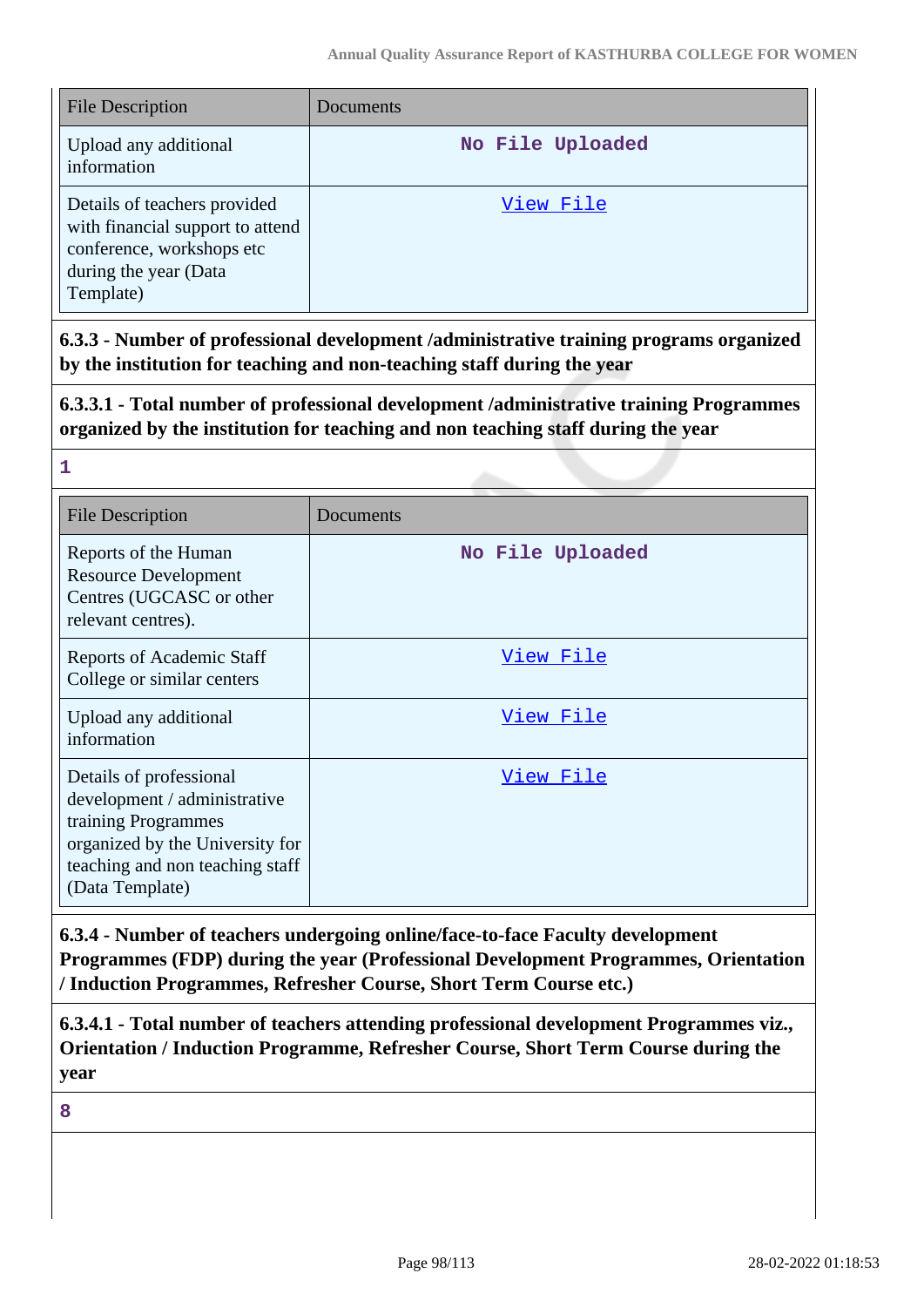| <b>File Description</b>                                                                                    | Documents        |
|------------------------------------------------------------------------------------------------------------|------------------|
| <b>IQAC</b> report summary                                                                                 | No File Uploaded |
| Reports of the Human<br><b>Resource Development</b><br>Centres (UGCASC or other<br>relevant centers)       | No File Uploaded |
| Upload any additional<br>information                                                                       | No File Uploaded |
| Details of teachers attending<br>professional development<br>programmes during the year<br>(Data Template) | View File        |

6.3.5 - Institutions Performance Appraisal System for teaching and non- teaching staff

**Teaching Faculty of the institution are awaiting senior scale from 6000 to 7000 AGP having duely complaid with Academic Performance Indicator based on Career Advanced Scheme formalities in line with UGC regulations from time to time.**

**In respect of the non-teaching / technical staff MACP (Modified Assured Career Progression) is systematically granted once in ten years and the eligible staff are periodically promoted.**

| <b>File Description</b>                  | Documents        |
|------------------------------------------|------------------|
| Paste link for additional<br>information | Nil              |
| Upload any additional<br>information     | No File Uploaded |

## **6.4 - Financial Management and Resource Mobilization**

6.4.1 - Institution conducts internal and external financial audits regularly Enumerate the various internal and external financial audits carried out during the year with the mechanism for settling audit objections within a maximum of 200 words

**Internal auditing is carried out by a Chartered Accountant appointed by the Pondicherry Society for Higher Education. He or She provides suggestions and instructions for maintianing the accounts. The verified details of the accounts is subjected to external audit by the Comptroller Auditor General, Tamilnadu and Puducherry.**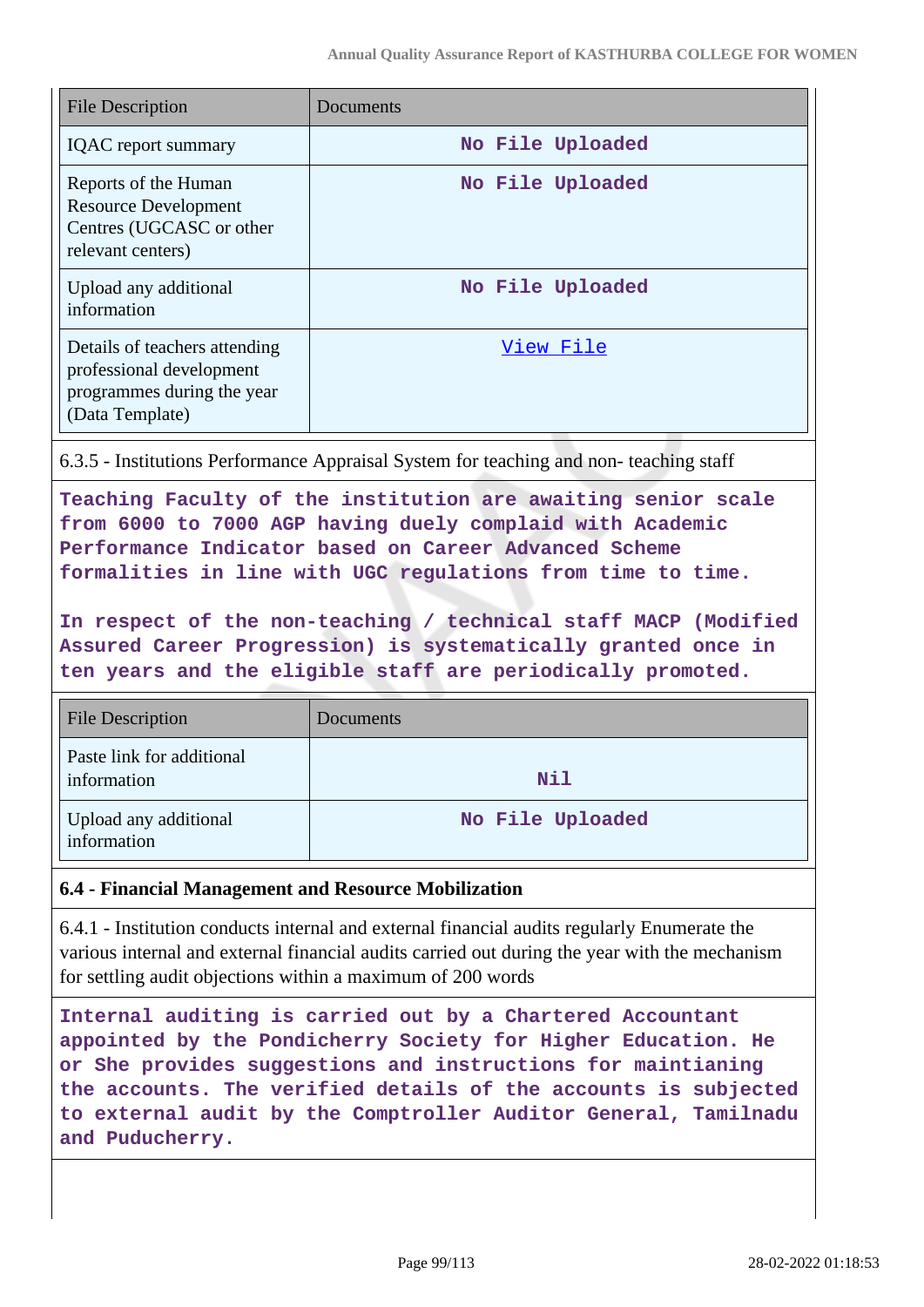| <b>File Description</b>                  | Documents        |
|------------------------------------------|------------------|
| Paste link for additional<br>information | Nil              |
| Upload any additional<br>information     | No File Uploaded |

**6.4.2 - Funds / Grants received from non-government bodies, individuals, philanthropers during the year (not covered in Criterion III)**

**6.4.2.1 - Total Grants received from non-government bodies, individuals, Philanthropers during the year (INR in Lakhs)**

**0**

| <b>File Description</b>                                                                                                                           | Documents        |
|---------------------------------------------------------------------------------------------------------------------------------------------------|------------------|
| Annual statements of accounts                                                                                                                     | No File Uploaded |
| Any additional information                                                                                                                        | No File Uploaded |
| Details of Funds / Grants<br>received from of the non-<br>government bodies,<br>individuals, Philanthropers<br>during the year (Data<br>Template) | View File        |

6.4.3 - Institutional strategies for mobilization of funds and the optimal utilization of resources

**Kasthurba College for Women is a unit run under the aegis of Pondicherry Society for Higher Education wholly funded by Government of Puducherry, receives grants in respects of all aspects including salary, Infrastructure, student welfare.**

**The financial resourcsare being optimally utilised and are audited periodically.**

| <b>File Description</b>                  | Documents        |
|------------------------------------------|------------------|
| Paste link for additional<br>information | Nil              |
| Upload any additional<br>information     | No File Uploaded |

## **6.5 - Internal Quality Assurance System**

6.5.1 - Internal Quality Assurance Cell (IQAC) has contributed significantly for institutionalizing the quality assurance strategies and processes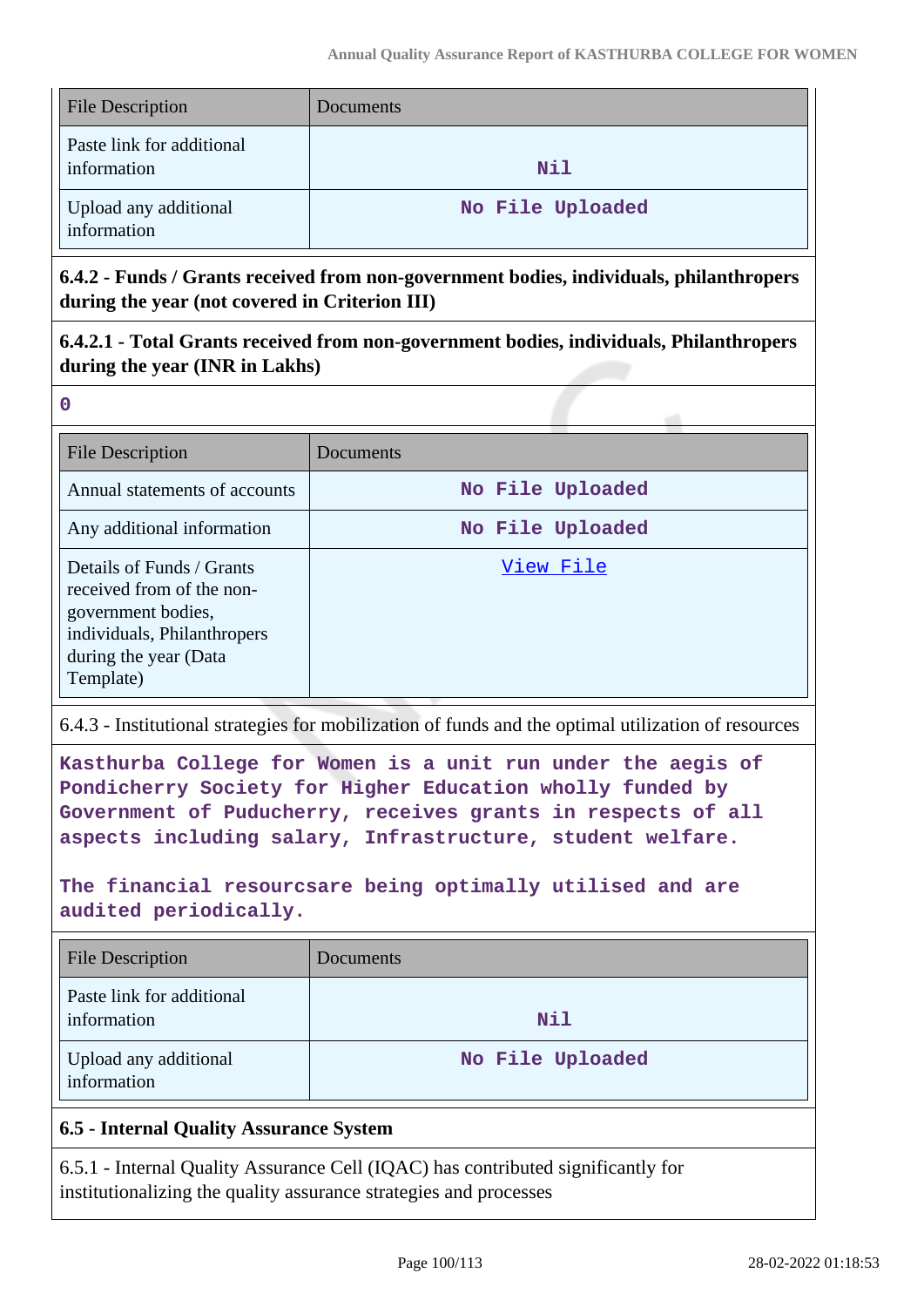- **The chairperson of the IQAC perseveresto get own land for the college (kindly refer the link the transfer of land for kasthurba college for women)**
- **IQAC has conducted periodical meetings and the same is uploaded in the website**
- **Students representatives are part of the every meeting**
- **AQAR is prepared and submitted on time to NAAC**
- **The meeting focuses on quality enhancement and sustenance in education through individual attention, mentoring in academics, personal and soical aspects of students**

| <b>File Description</b>                  | Documents                                                                      |
|------------------------------------------|--------------------------------------------------------------------------------|
| Paste link for additional<br>information | https://www.kcw.co.in/wp-content/uploads/<br>2021/07/Copy of Land Transfer.pdf |
| Upload any additional<br>information     | No File Uploaded                                                               |

6.5.2 - The institution reviews its teaching learning process, structures & methodologies of operations and learning outcomes at periodic intervals through IQAC set up as per norms and recorded the incremental improvement in various activities

**The academic calendar is prepared by the IQACin the beginning of the academic year by following the Pondicherry University**

**The IQAC conducts regular and periodical meetings. The meetings are spreaded across the semester-beginning, mid and before the semesterexams**

**The internal evaluations are carried out at the completion of each unit in the paperrs by the individual teachers and the internal scores are given well ahead of the time schedule.**

**The SSS feedback survey is used to enhance the quality of education as well as teacher student relationships.**

**-**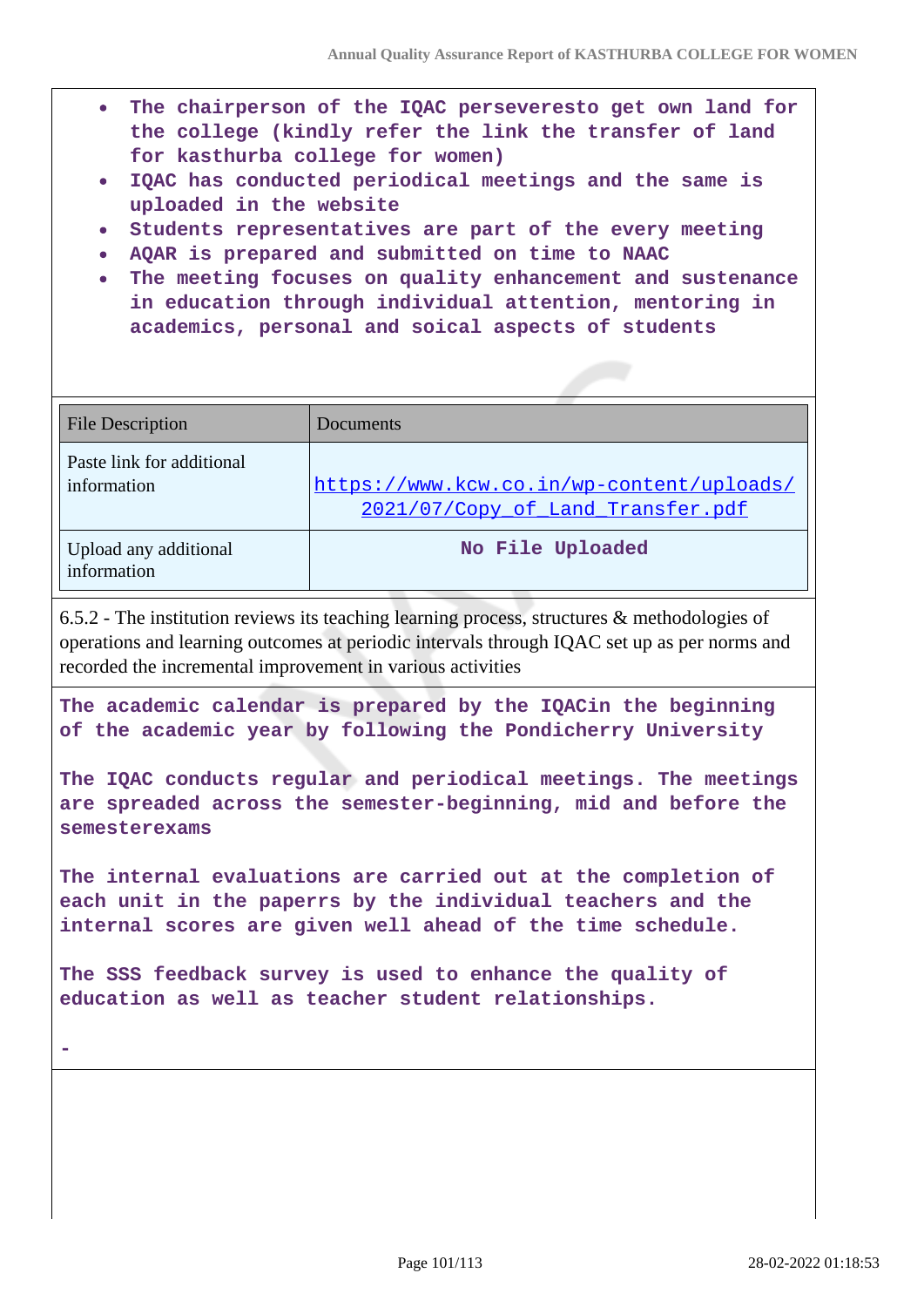| <b>File Description</b>                                                                                                                                                                                                                                                                                                                                                                                                         | Documents |                       |
|---------------------------------------------------------------------------------------------------------------------------------------------------------------------------------------------------------------------------------------------------------------------------------------------------------------------------------------------------------------------------------------------------------------------------------|-----------|-----------------------|
| Paste link for additional<br>information                                                                                                                                                                                                                                                                                                                                                                                        |           | Nil                   |
| Upload any additional<br>information                                                                                                                                                                                                                                                                                                                                                                                            |           | <u>View File</u>      |
| 6.5.3 - Quality assurance initiatives of the<br>institution include: Regular meeting of<br><b>Internal Quality Assurance Cell (IQAC);</b><br>Feedback collected, analyzed and used for<br>improvements Collaborative quality<br>initiatives with other institution(s)<br><b>Participation in NIRF any other quality</b><br>audit recognized by state, national or<br>international agencies (ISO Certification,<br><b>NBA</b> ) |           | B. Any 3 of the above |
| <b>File Description</b>                                                                                                                                                                                                                                                                                                                                                                                                         | Documents |                       |

| <b>File Description</b>                                                                         | Documents |
|-------------------------------------------------------------------------------------------------|-----------|
| Paste web link of Annual<br>reports of Institution                                              | Nil       |
| Upload e-copies of the<br>accreditations and<br>certifications                                  | View File |
| Upload any additional<br>information                                                            | View File |
| <b>Upload details of Quality</b><br>assurance initiatives of the<br>institution (Data Template) | View File |

## **INSTITUTIONAL VALUES AND BEST PRACTICES**

## **7.1 - Institutional Values and Social Responsibilities**

7.1.1 - Measures initiated by the Institution for the promotion of gender equity during the year

**The Institution being a college for women focuses on gender equity. Students are given orientation and continuous sensitisation on the same throughout the academic year in connection with the curriculum by the individual faculty during the lecture hours.**

**Students are mentored by the concerned faculty especially during the lockdown period. Counselling for needy students are provided by the faculty and if needed are referred to Dept. of**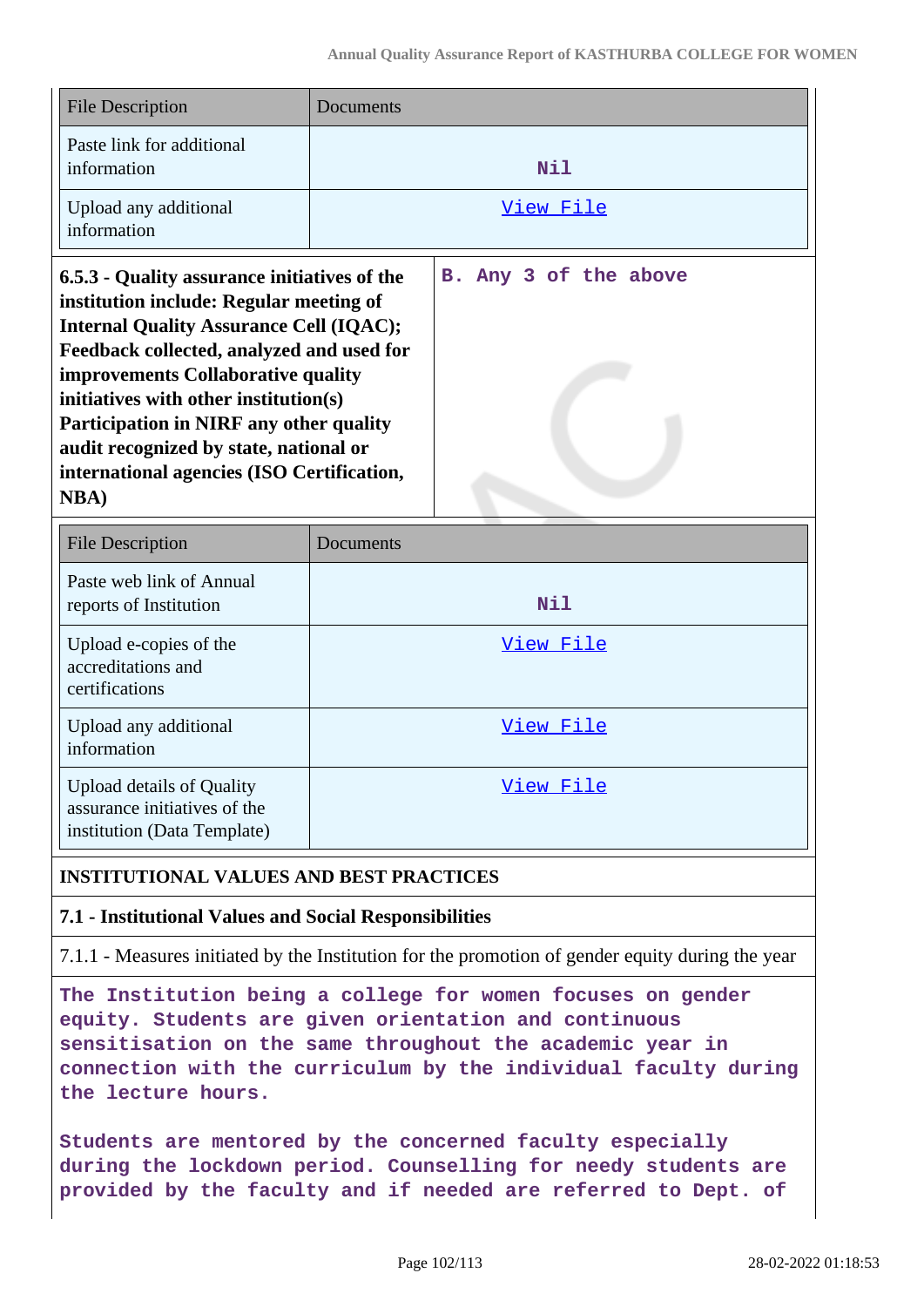**Psychology.**

**The safety and security of the students and staff are well taken care by the Administration. The Standard Operating Procedure as declared by the Government of Puducherry were strictly adhered to get protected from COVID-19.**

**A separate facility - ladies retiring room is maintained for those students who are in need of physical rest during college hours. The room was also utilised for students who became lactating mothers during their course of study.**

| <b>File Description</b>                                                                                                                                                                         | Documents                                                                           |
|-------------------------------------------------------------------------------------------------------------------------------------------------------------------------------------------------|-------------------------------------------------------------------------------------|
| Annual gender sensitization<br>action plan                                                                                                                                                      | Nil                                                                                 |
| Specific facilities provided for<br>women in terms of: a. Safety<br>and security b. Counseling c.<br>Common Rooms d. Day care<br>center for young children e.<br>Any other relevant information | https://www.kcw.co.in/wp-content/uploads/<br>2022/01/Promotion of Gender Equity.pdf |
| 7.1.2 - The Institution has facilities for<br>alternate sources of energy and energy<br>conservation measures Solar<br><b>Biogas plant Wheeling to the</b><br>energy                            | E. None of the above                                                                |

**Grid Sensor-based energy conservation Use of LED bulbs/ power efficient equipment** 

| <b>File Description</b>        | Documents        |
|--------------------------------|------------------|
| Geo tagged Photographs         | No File Uploaded |
| Any other relevant information | No File Uploaded |

7.1.3 - Describe the facilities in the Institution for the management of the following types of degradable and non-degradable waste (within 200 words) Solid waste management Liquid waste management Biomedical waste management E-waste management Waste recycling system Hazardous chemicals and radioactive waste management

**The College realises the importance of Solid Waste Management. The students are given continous sensitisation programme for the importance of solid waste management.**

**TheGreen Club and N.S.S unit of the college work hand in hand**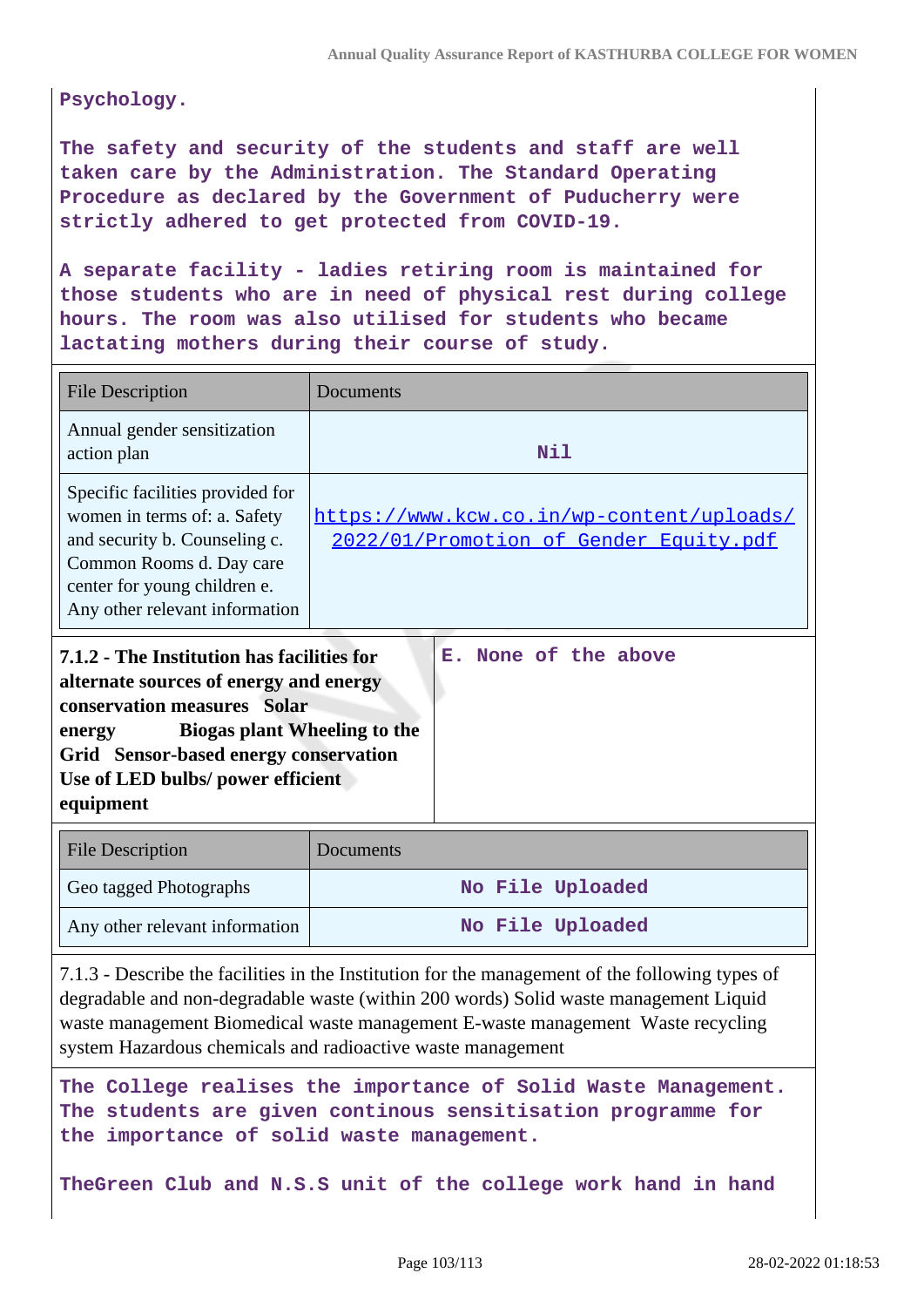**to upcycle both institutional and domestic solid waste (plastic) into pavement bricks in colloboration with Metro Groups. A MOU was made betweeen Kasthurba College for Women and Metro Groups (The MOU is uploaded).**

| <b>File Description</b>                                                                                                                                                                                                                                                                                           | Documents        |  |
|-------------------------------------------------------------------------------------------------------------------------------------------------------------------------------------------------------------------------------------------------------------------------------------------------------------------|------------------|--|
| Relevant documents like<br>agreements/MoUs with<br>Government and other<br>approved agencies                                                                                                                                                                                                                      | View File        |  |
| Geo tagged photographs of the<br>facilities                                                                                                                                                                                                                                                                       | Nil              |  |
| Any other relevant information                                                                                                                                                                                                                                                                                    | View File        |  |
| None of the above<br>7.1.4 - Water conservation facilities<br>Е.<br>available in the Institution: Rain water<br>harvesting Bore well /Open well recharge<br><b>Construction of tanks and bunds Waste</b><br>water recycling Maintenance of water<br>bodies and distribution system in the<br>campus               |                  |  |
| <b>File Description</b>                                                                                                                                                                                                                                                                                           | Documents        |  |
| Geo tagged photographs /<br>videos of the facilities                                                                                                                                                                                                                                                              | No File Uploaded |  |
| Any other relevant information                                                                                                                                                                                                                                                                                    | No File Uploaded |  |
| 7.1.5 - Green campus initiatives include                                                                                                                                                                                                                                                                          |                  |  |
| 7.1.5.1 - The institutional initiatives for<br>B. Any 3 of the above<br>greening the campus are as follows:<br>1. Restricted entry of automobiles<br>2. Use of Bicycles/ Battery powered<br>vehicles<br>3. Pedestrian Friendly pathways<br><b>4. Ban on use of Plastic</b><br>5.landscaping with trees and plants |                  |  |
| <b>File Description</b>                                                                                                                                                                                                                                                                                           | Documents        |  |
| Geo tagged photos / videos of<br>the facilities                                                                                                                                                                                                                                                                   | View File        |  |
| Any other relevant documents                                                                                                                                                                                                                                                                                      | No File Uploaded |  |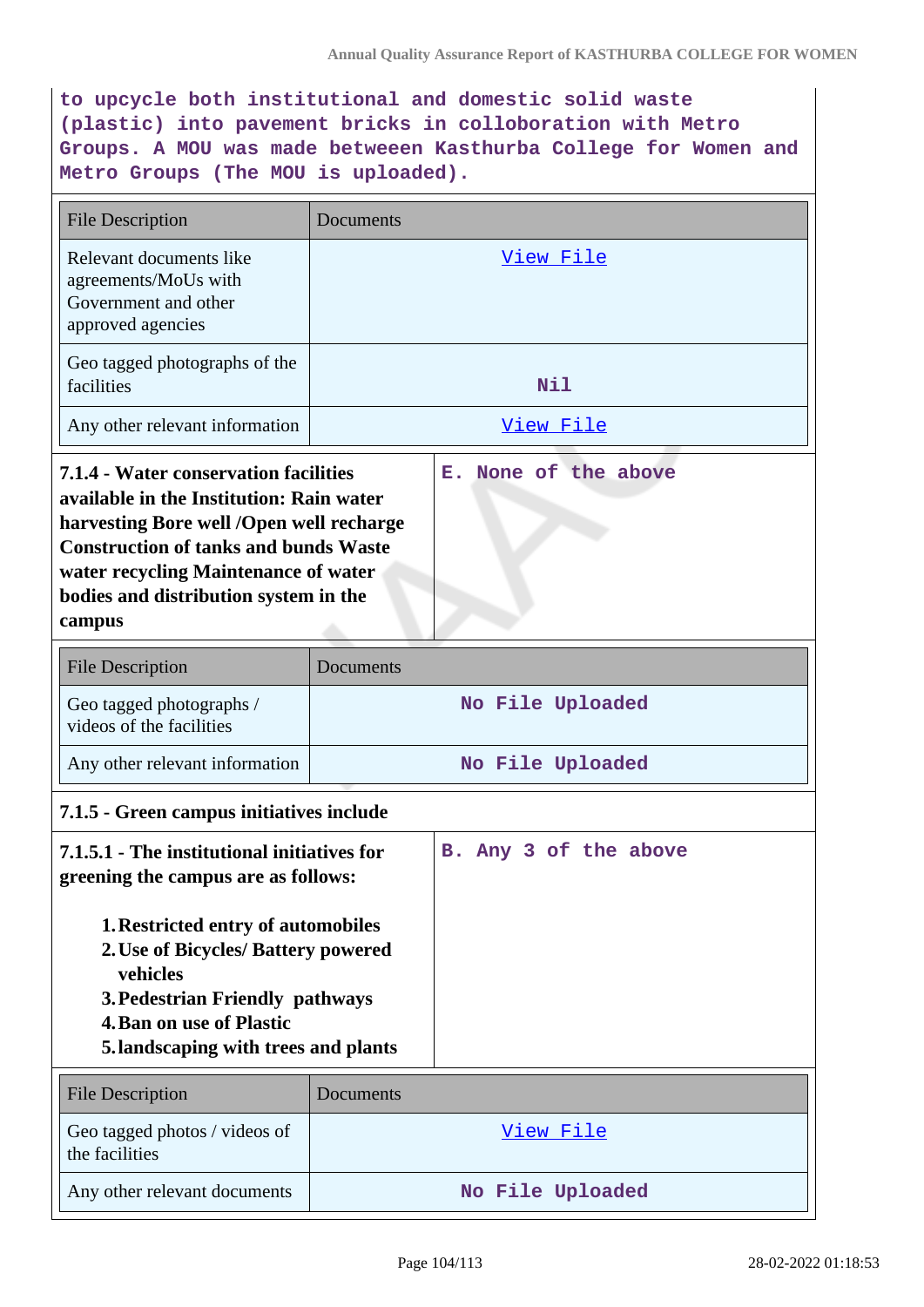| 7.1.6 - Quality audits on environment and energy are regularly undertaken by the<br>institution                                                                                                                                                                                                                                                                                                                                                                                                                                                                           |           |                       |  |  |
|---------------------------------------------------------------------------------------------------------------------------------------------------------------------------------------------------------------------------------------------------------------------------------------------------------------------------------------------------------------------------------------------------------------------------------------------------------------------------------------------------------------------------------------------------------------------------|-----------|-----------------------|--|--|
| 7.1.6.1 - The institutional environment and<br>energy initiatives are confirmed through<br>the following 1.Green audit 2. Energy<br>audit 3. Environment audit 4. Clean and<br>green campus recognitions/awards 5.<br>Beyond the campus environmental<br>promotional activities                                                                                                                                                                                                                                                                                           |           | E. None of the above  |  |  |
| <b>File Description</b>                                                                                                                                                                                                                                                                                                                                                                                                                                                                                                                                                   | Documents |                       |  |  |
| Reports on environment and<br>energy audits submitted by the<br>auditing agency                                                                                                                                                                                                                                                                                                                                                                                                                                                                                           |           | No File Uploaded      |  |  |
| Certification by the auditing<br>agency                                                                                                                                                                                                                                                                                                                                                                                                                                                                                                                                   |           | No File Uploaded      |  |  |
| Certificates of the awards<br>received                                                                                                                                                                                                                                                                                                                                                                                                                                                                                                                                    |           | No File Uploaded      |  |  |
| Any other relevant information                                                                                                                                                                                                                                                                                                                                                                                                                                                                                                                                            |           | No File Uploaded      |  |  |
| 7.1.7 - The Institution has disabled-friendly,<br>barrier free environment Built<br>environment with ramps/lifts for easy<br>access to classrooms. Disabled-friendly<br>washrooms Signage including tactile path,<br>lights, display boards and signposts<br><b>Assistive technology and facilities for</b><br>persons with disabilities (Divyangjan)<br>accessible website, screen-reading software,<br>mechanized equipment<br>5. Provision for<br>enquiry and information : Human<br>assistance, reader, scribe, soft copies of<br>reading material, screen<br>reading |           | B. Any 3 of the above |  |  |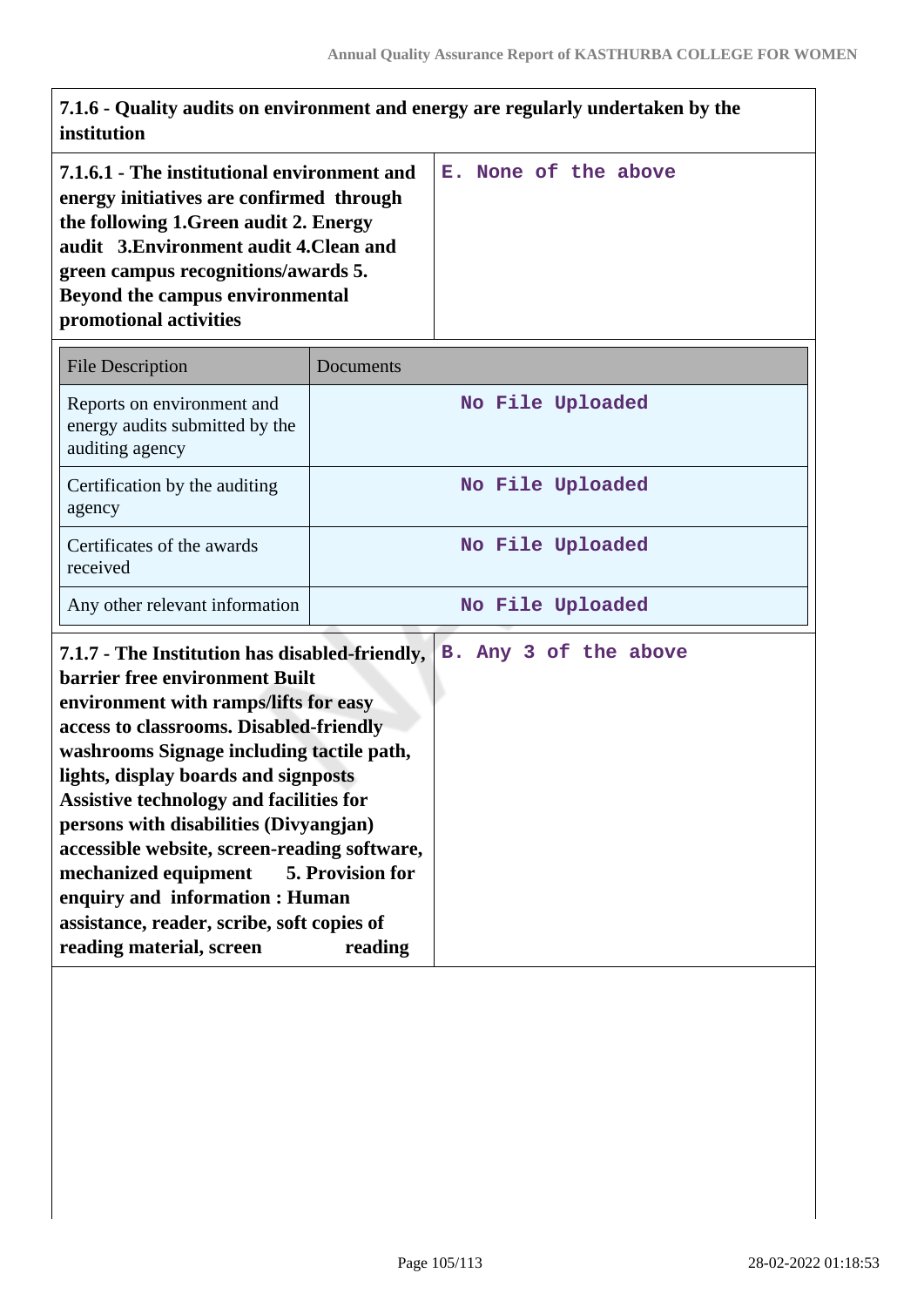| <b>File Description</b>                                                        | Documents        |
|--------------------------------------------------------------------------------|------------------|
| Geo tagged photographs /<br>videos of the facilities                           | View File        |
| Policy documents and<br>information brochures on the<br>support to be provided | No File Uploaded |
| Details of the Software<br>procured for providing the<br>assistance            | No File Uploaded |
| Any other relevant information                                                 | View File        |

7.1.8 - Describe the Institutional efforts/initiatives in providing an inclusive environment i.e., tolerance and harmony towards cultural, regional, linguistic, communal socioeconomic and other diversities (within 200 words).

**The Institution provides equal opportunities to all students irrespective of their cultural, regional, linguistic, communal socioeconomic, religious diversities. Initiatives are taken to promote an inclusive environment.**

**The reservations for different community, minority and other as per the Government norms are strictly adhered during admission process.**

**Also Flagship programmes announced by the Government directives are observed. Last year 'Fit India' programme was organised with numerous events and competitions viz.,**

- **Gandhi movie was showcased**
- **Poster Exhibitiion highlighting unsung heroes**
- **Fancy dress competition to bring out the rich and varied culture of various states**
- **Quiz on Freedom fighters and various movements**
- **Elocution in Tamil on 'My favourite freedom fighters**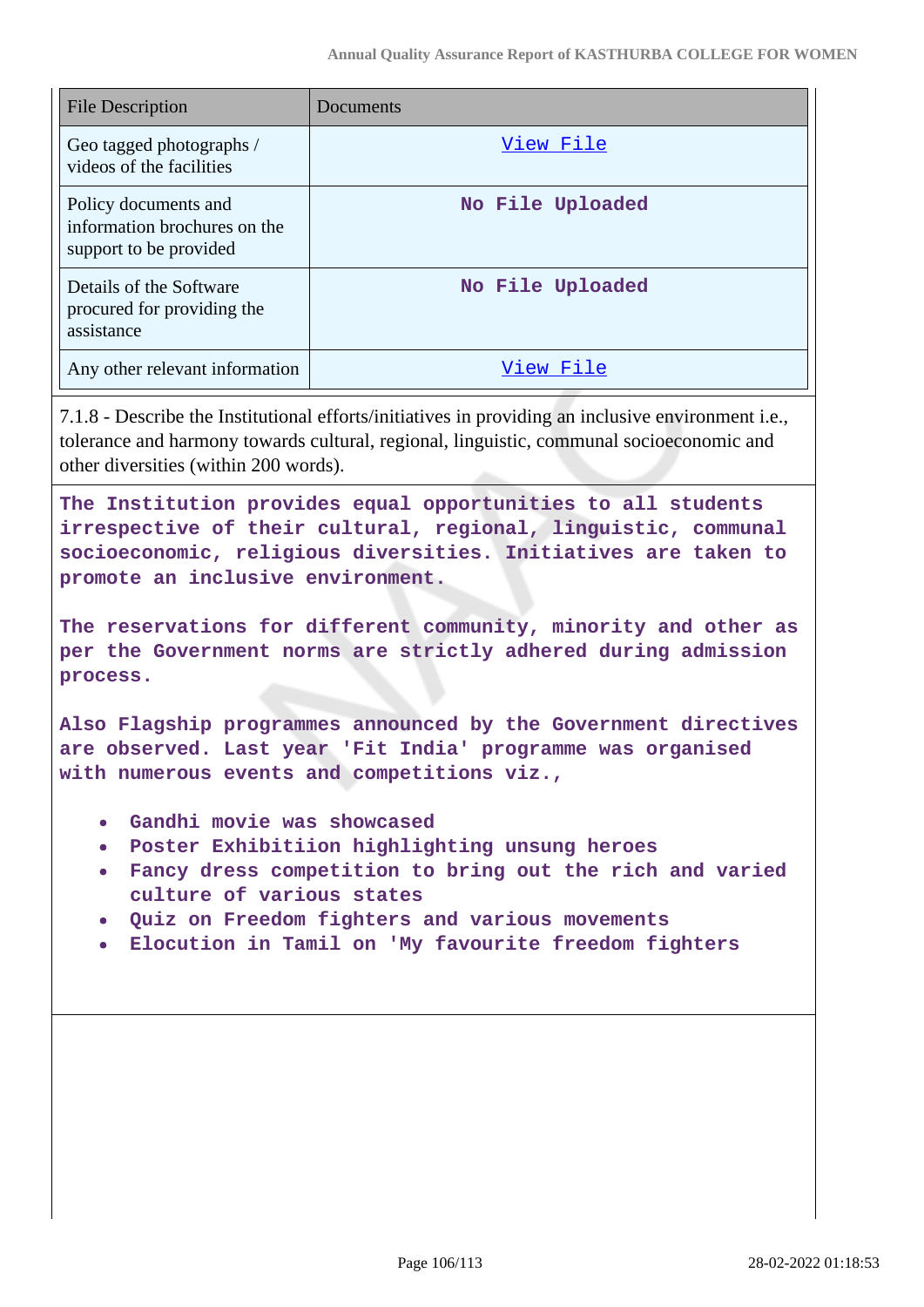| <b>File Description</b>                                                                                                                      | Documents        |
|----------------------------------------------------------------------------------------------------------------------------------------------|------------------|
| Supporting documents on the<br>information provided (as<br>reflected in the administrative<br>and academic activities of the<br>Institution) | View File        |
| Any other relevant information                                                                                                               | No File Uploaded |

7.1.9 - Sensitization of students and employees of the Institution to the constitutional obligations: values, rights, duties and responsibilities of citizens

**The institution mandatorily celebrates Independence Day and Republic Day every year. Flag hoisting follows a talk by Asst. Prof. of History about the importance of values, rights, duties and responsbilities of citizens.**

**In addition, the Public Administration which is a Ability Enhancement Compulsory Course in the first semester of all U.Gcourses introduced through CBCS system of Education sensitises the student on rights, duties and responsibilities of citizens.**

**The Electoral Literacy Club creates awareness and sensitizes the students about their voting rights and supports the students to register particularly for first time voters.**

| <b>File Description</b>                                                                                                                                                                                                                                                                                                                                                                                                                                                                                | Documents |                       |
|--------------------------------------------------------------------------------------------------------------------------------------------------------------------------------------------------------------------------------------------------------------------------------------------------------------------------------------------------------------------------------------------------------------------------------------------------------------------------------------------------------|-----------|-----------------------|
| Details of activities that<br>inculcate values; necessary to<br>render students in to<br>responsible citizens                                                                                                                                                                                                                                                                                                                                                                                          |           | View File             |
| Any other relevant information                                                                                                                                                                                                                                                                                                                                                                                                                                                                         |           | No File Uploaded      |
| 7.1.10 - The Institution has a prescribed<br>code of conduct for students, teachers,<br>administrators and other staff and<br>conducts periodic programmes in this<br>regard. The Code of Conduct is displayed<br>on the website There is a committee to<br>monitor adherence to the Code of Conduct<br><b>Institution organizes professional ethics</b><br>programmes for students,<br>teachers, administrators and other staff<br>4. Annual awareness programmes on Code<br>of Conduct are organized |           | B. Any 3 of the above |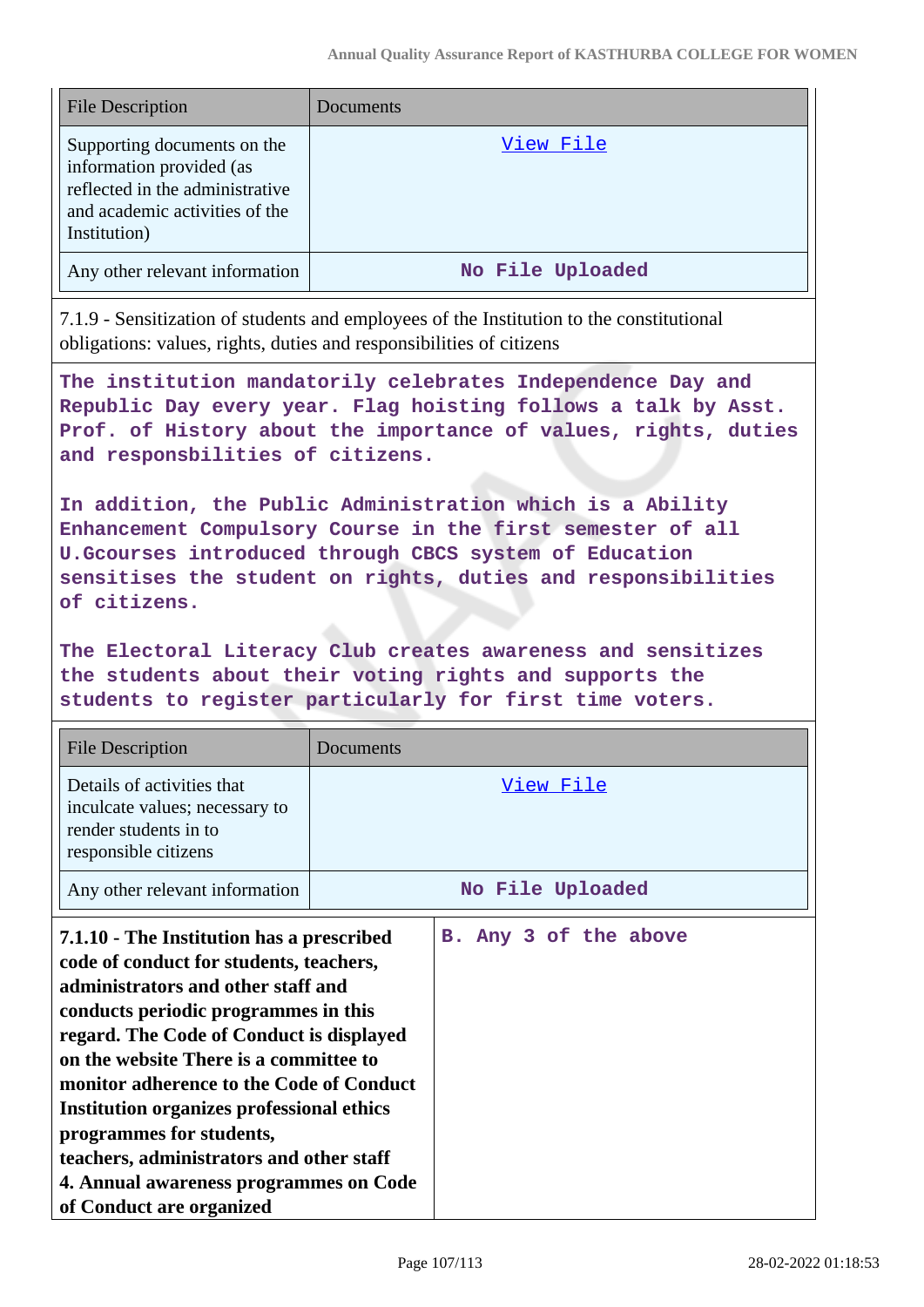| <b>File Description</b>                                                                                                                                                                                | Documents        |
|--------------------------------------------------------------------------------------------------------------------------------------------------------------------------------------------------------|------------------|
| Code of ethics policy<br>document                                                                                                                                                                      | View File        |
| Details of the monitoring<br>committee composition and<br>minutes of the committee<br>meeting, number of<br>programmes organized, reports<br>on the various programs etc.,<br>in support of the claims | No File Uploaded |
| Any other relevant information                                                                                                                                                                         | File<br>View     |

7.1.11 - Institution celebrates / organizes national and international commemorative days, events and festivals

**The Kasthurba College organizes national and international commemorative days, events and festivals. The N.S.S unit of the College organizes the celebration of Republic Day and Independence Day events every year.**

**The college takes special pride in making its students more civic and patriotic. To this end every year Independence Day, Republic Day and de facto days are celebrated in the campus with flag-hoisting and a special talk highlighting the effort and selfless sacrifice our forefathers put in.**

**Pongal is celebrated in pomp and show where all the departments of the college make their own pongal in the campus. This instills in the students a sense of belonging and also unity and cooperation. The cultural heritage is kept in mind during the celebration.**

| <b>File Description</b>                                                                            | Documents        |
|----------------------------------------------------------------------------------------------------|------------------|
| Annual report of the<br>celebrations and<br>commemorative events for the<br>last (During the year) | No File Uploaded |
| Geo tagged photographs of<br>some of the events                                                    | View File        |
| Any other relevant information                                                                     | View File        |

## **7.2 - Best Practices**

7.2.1 - Describe two best practices successfully implemented by the Institution as per NAAC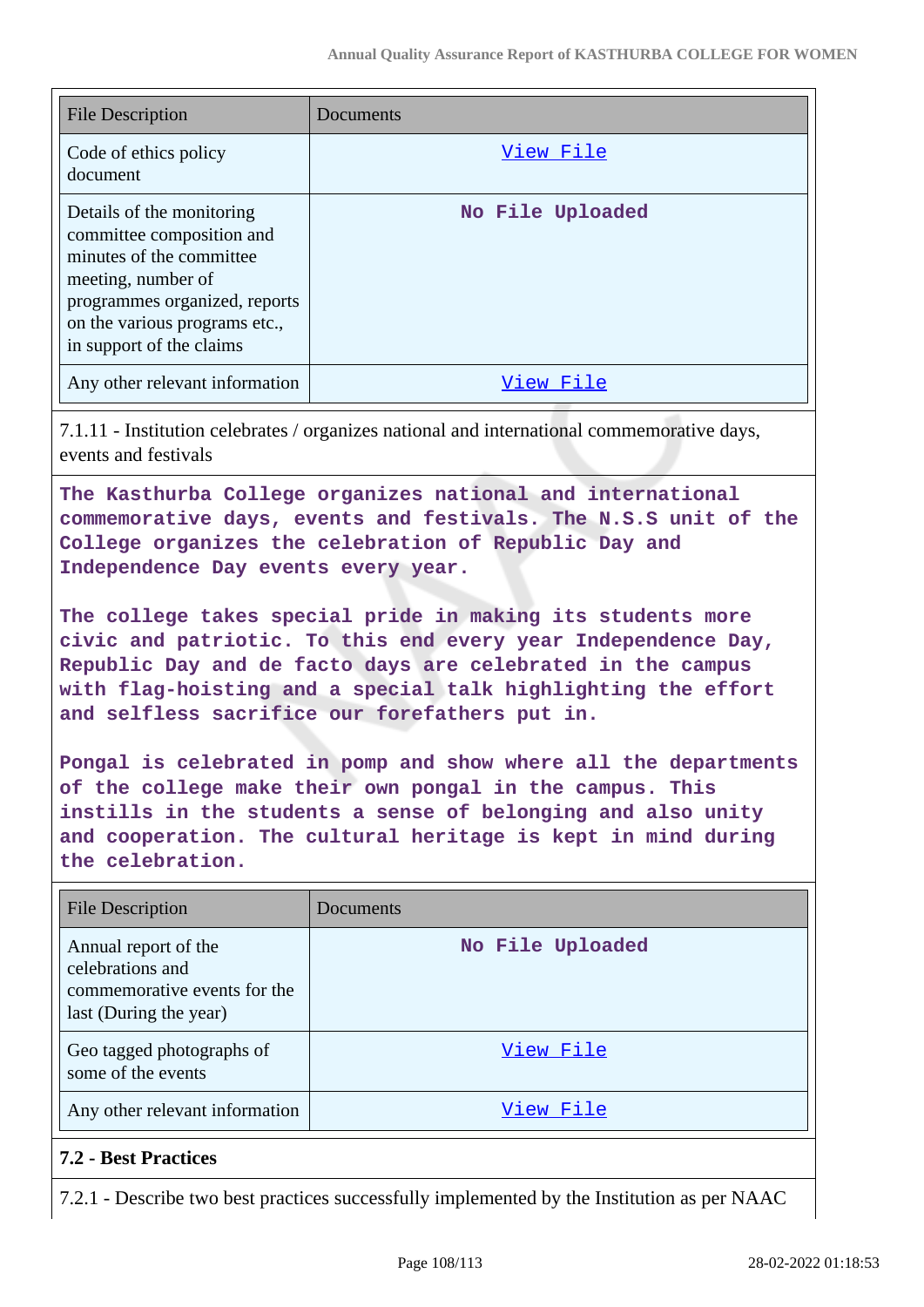format provided in the Manual.

**Best Practice – 1**

**1. Title: Rethink about You and Environment**

**2.Goal: To strive for a single use Plastic-free campus and to encourage society to recycle plastic waste instead of dumping it indiscrimately.Our target groups are the various stakeholders and the community in the vicinity.**

**To create a massive sensitisation programme on the 7 Rs of Sustainable Environment.**

**3. The Context: Single-use Plastic has become one of the greatest threats to the environment. The direct and indirect harmful effects can be noticed in all species present in the Aquatic and Terrestial Ecosystem. Plastics pose a threat either in the form of microplastics or something as massive as the Pacific Trash Vortex also known as Pacific Garbage. Microplastics are minute plastic fragments that enter the ecosystem through various industrial as well as domestic sources. They are absorbed into the human body, causing serious hazards. The Pacific Trash Vortex on the other hand is a massive gyre of floating trash which keeps increasing in volume at an alarming pace. The Vortex is formed by high concentration of single-use plastic and has been estimated to be twice the size of Texas.**

**4. The Practice: Realising the importance of saving the next generation from plastic, Kasthurba College for Women has long been striving to protect the environment from plastics. It has spread awareness within the campus, among school and college students and in the community, as well, regarding the repercussions of plastic usage.**

**In 2019, World Water Day was observed with the theme "Leaving No One Behind". Students of I year Social Work displayed news clippings on Environmental issues as part of the Environmental Studies programmes and educated the others on the repercussions of water wastage.**

**In February 2020, Students of I yr B.Sc. Psychology explained the impact of Plastic Pollution to School and College Students**

**In 2021, the I yr B.Sc. Psychology students made a display on**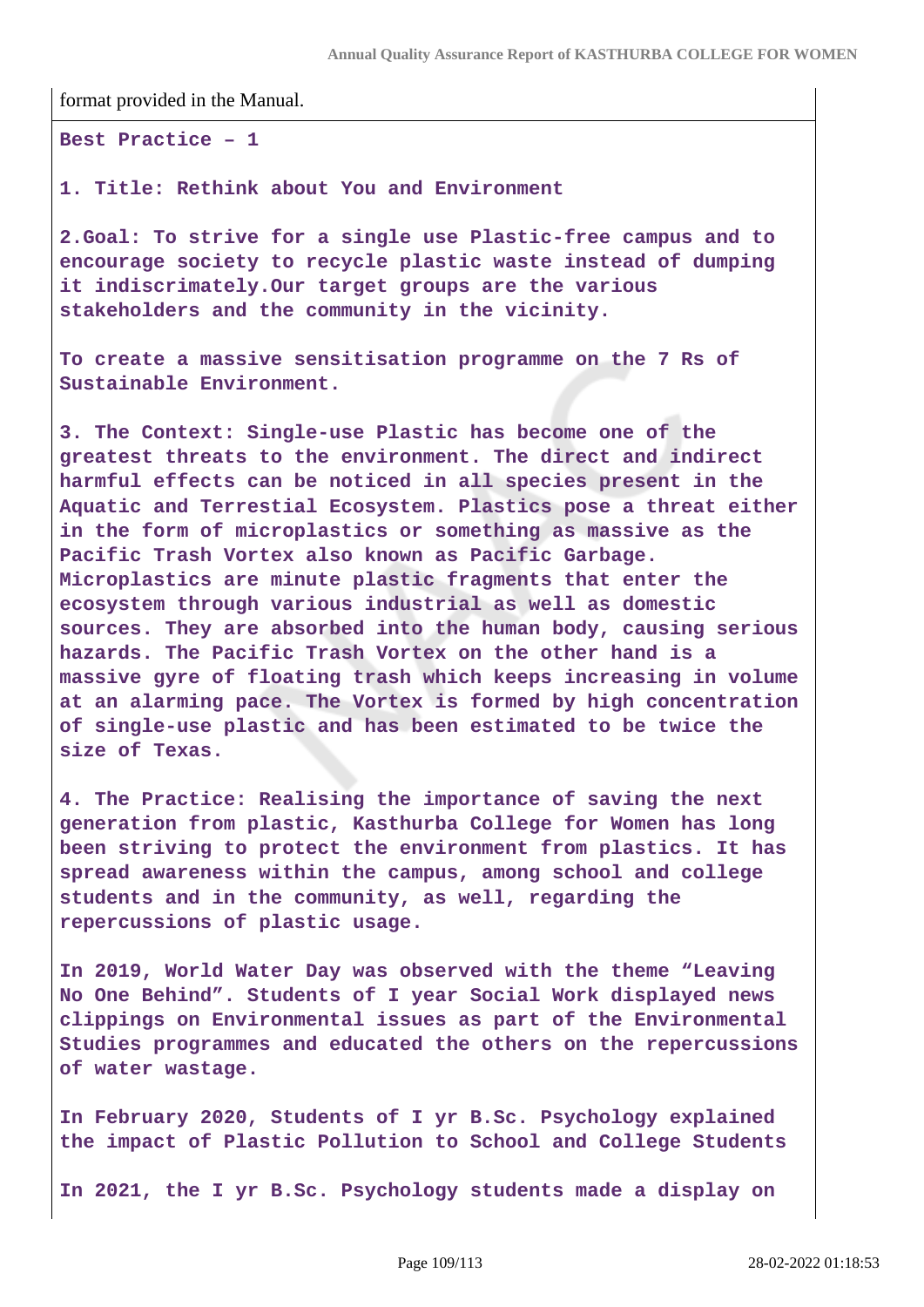**the need for Environmental Care and Protection.**

## **5.Evidence of Success**

**In March 2021, just before the lockdown, Kasthurba College for Women signed an MOU with Metro Group, a plastic re-cycling unit that turns hitherto assumed "un-recyclable" household plastic into paving bricks and park benches. The paving of the front portion of the administration building is currently underway. The paving bricks are sturdy and can support great weight and are further recyclable.**

**Metro Groups on its part, as a goodwill gesture, has initially donated paving bricks to the institution and later, more bricks or park benches for use outside the class room would be given to the college in proportion to the plastic waste collected and handed over to them.**

**The college's role would be to spread the message of plasticuse reduction and the collection of household plastic from the college, from the houses of the various stakeholders in the college and the community around the college and to deposit it with Metro Group.**

- **Reduction of dump yard waste**
- **Environmental values are instilled among the student**
- **A greener campus**

**6. Problems Encountered and Resources Required** 

**Bringing about behavioral change is slow and a struggle**

**Best Practice – 2**

**1. Title: Mentoring System for the Students** 

**2.Goal: The aim of the system is to guide the students and to optimize their academic, social, personal and psychological well being during their course of study.**

**3. The Context: Students enter higher education during their post adolescent stage of life. Changing social dynamics, technological development, difficult and disadvantaged family backgrounds have a great impact on the students thus, increasing the challenges in personal and academic life coping abilities. Hence, students need**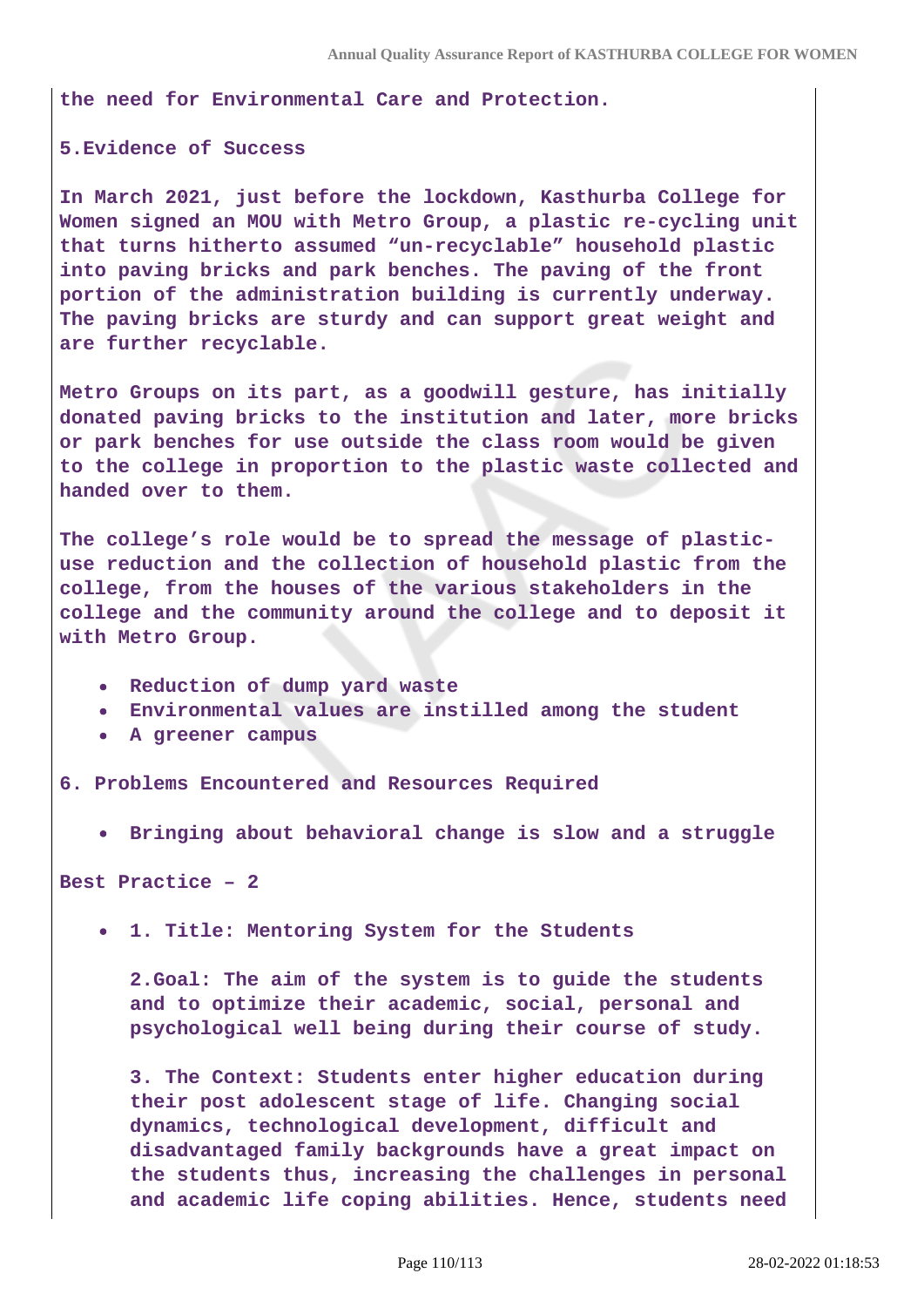**someone to guide and mentor them in decision making and problem solving skills.**

**4. The Practice Each teaching faculty has to mentor approximately 19 students throughout their course of study in the college. The teacher after analyzing the students' family background, personal and academic skills, guides, supports, and motivates the students to increase their learning potential. The teacher meets the parent and explains the mentoring process to them, thus explaining the importance of a family's responsibility and cooperation in mentoring of the students. Various webinars were organised to enhance the Psychological Wellbeing of the Students.**

## **5. Evidence of Success**

- **The teachers being mentors gained more understanding of the psycho-social background of the students, thus increasing the scope of identifying the areas which need to be strengthened for the overall well being of the students.**
- **Mentoring decreased the drop-out rate especially among the students who are vulnerable towards discontinuing higher education. The teachers make home visits whenever there is absenteeism for a period of more than a week and when there is no response when contacted, telephonically.**
- **Mentoring has developed coping strategies to deal with personal, social and academic challenges that a student faces during her study period as well as for the future.**
- **A training session on professional Counselling and Guidance will boost the capacity of all the teachers, and thus, increase the standard of individual care and attention.**
- **6. Problems Encountered and Resources Required** 
	- **Gender barrier: Women students find it easier to communicate with the same gender teacher rather than with the opposite gender.**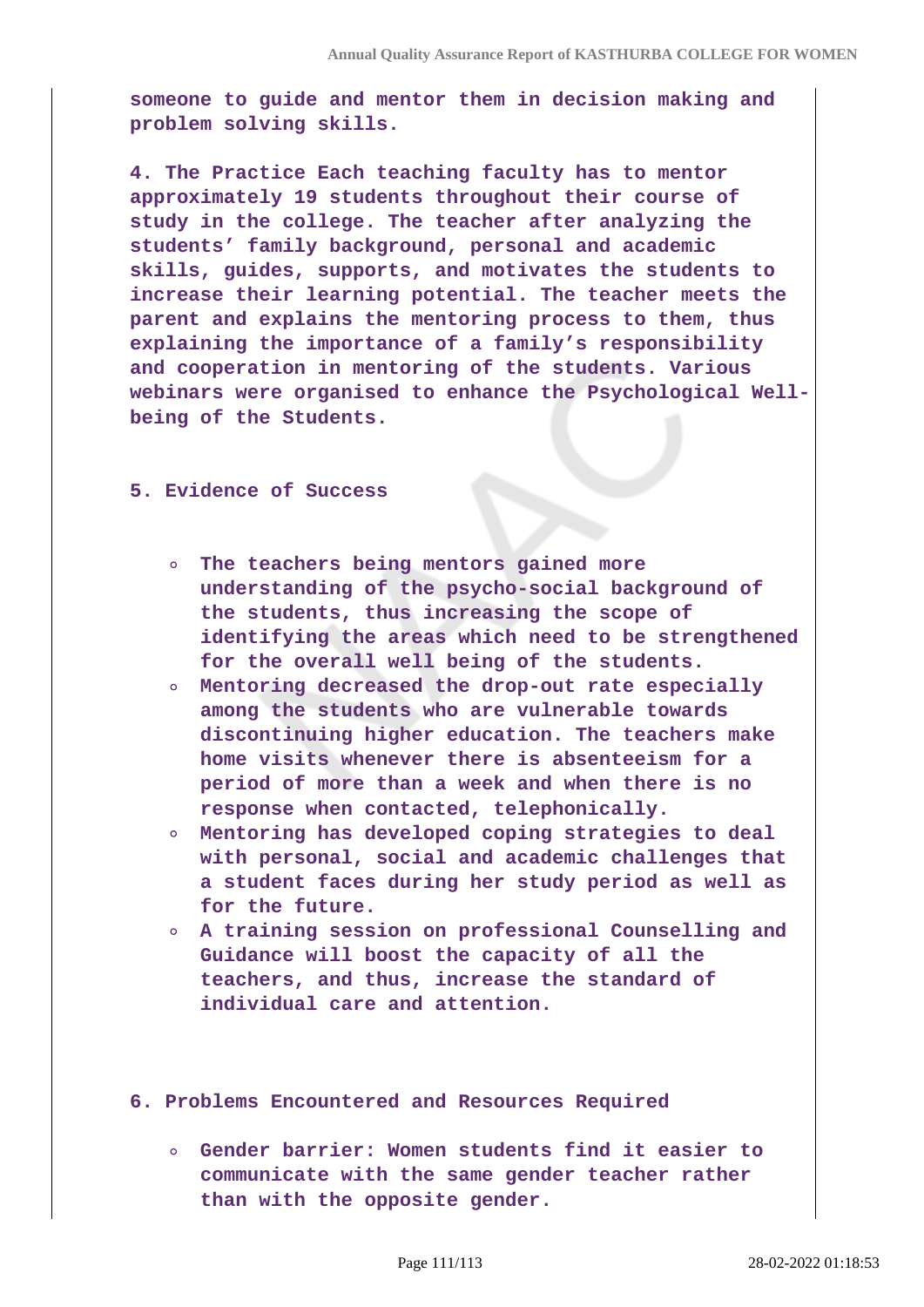- **A few students find it difficult to express their difficulties despite the teacher being open to accommodate individual differences.**
- **During COVID-19, the teaching faculty were able to continue to render the same support through the mentoring system.**

| <b>File Description</b>                         | <b>Documents</b> |
|-------------------------------------------------|------------------|
| Best practices in the<br>Institutional web site | View File        |
| Any other relevant information                  | No File Uploaded |

## **7.3 - Institutional Distinctiveness**

7.3.1 - Portray the performance of the Institution in one area distinctive to its priority and thrust within 200 words

## **Institutional Distinctiveness**

**The college is committed to educating women hailing from rural backgrounds and to helping develop themselves in a holistic manner. To this end, the following initiatives have been undertaken.**

- **1. After much duress, the government granted permission to introduce a third course in the college, viz. B.Sc. Psychology which is a need-based course. This course has attracted a lot of takers.**
- **2. The number of sanctioned seats has been increased from its initial 25 seats in 2005 in the Departments of History and Social Work to 60 nos., currently. The number of seats in the Department of Psychology was increased from 40 to 60. Hence, a greater number of rural women students have access to education in the vicinity around where they live and do not have to make long journeys into the town.**
- **3. The interventions of the mentor-mentee system and the Counseling Sessions have helped in retaining students in their courses post marriage and childbirth which was a**